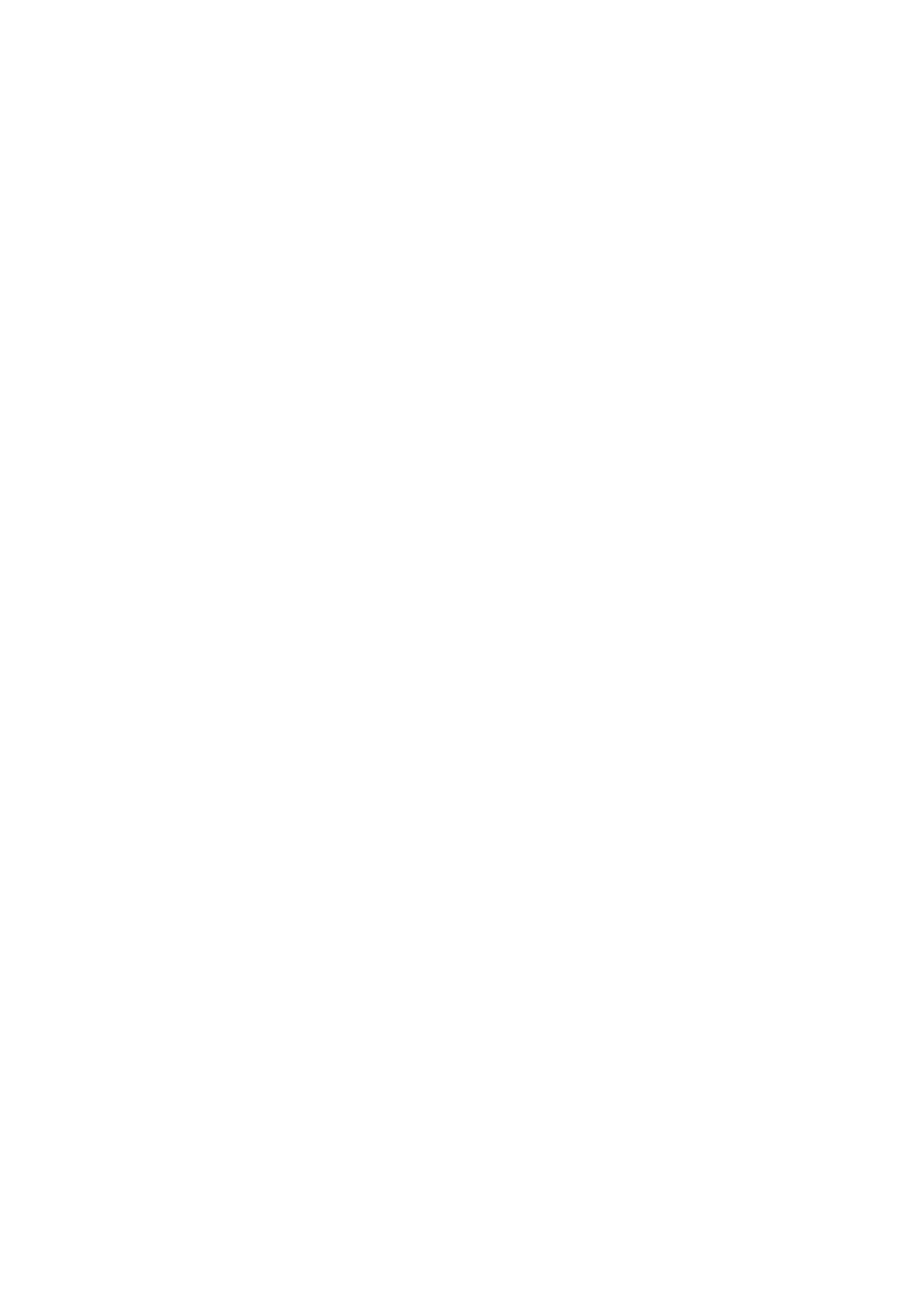Western Australia

# **Bail Act 1982**

## **CONTENTS**

# **Part I — Preliminary**

| 1.  | Short title                                         | $\overline{c}$ |
|-----|-----------------------------------------------------|----------------|
| 2.  | Commencement                                        | $\overline{2}$ |
| 3.  | Interpretation                                      | $\overline{2}$ |
| 4.  | Application of this Act                             | $\overline{7}$ |
|     | Part $II$ — Rights of accused in                    |                |
|     | relation to bail                                    |                |
| 5.  | Right of accused to have bail considered under this |                |
|     | Act                                                 | 8              |
| 6.  | Duty imposed on arresting officer or person         | 8              |
| 7.  | Duty imposed on judicial officers in respect of     |                |
|     | unconvicted accused                                 | 10             |
| 7A. | Bail for appeal under Criminal Procedure            |                |
|     | (Summary) Act 1902                                  | 12             |
| 8.  | Accused to be given information and prescribed      |                |
|     | forms                                               | 13             |
| 9.  | Bail decision may be deferred until further         |                |
|     | information obtained                                | 14             |
| 10. | Sections 5, 6 and 7 do not apply where accused      |                |
|     | imprisoned for other cause                          | 15             |
| 11. | Rights following grant of bail                      | 15             |
| 12. | Further limitation on rights in sections 5 and 11   | 17             |
|     | Part III — Jurisdiction to grant bail               |                |
| 13. | Jurisdiction to grant bail                          | 18             |

| As at 04 Apr 2007 | Version 05-i0-03                                                         | page i |
|-------------------|--------------------------------------------------------------------------|--------|
|                   | Extract from www.slp.wa.gov.au, see that website for further information |        |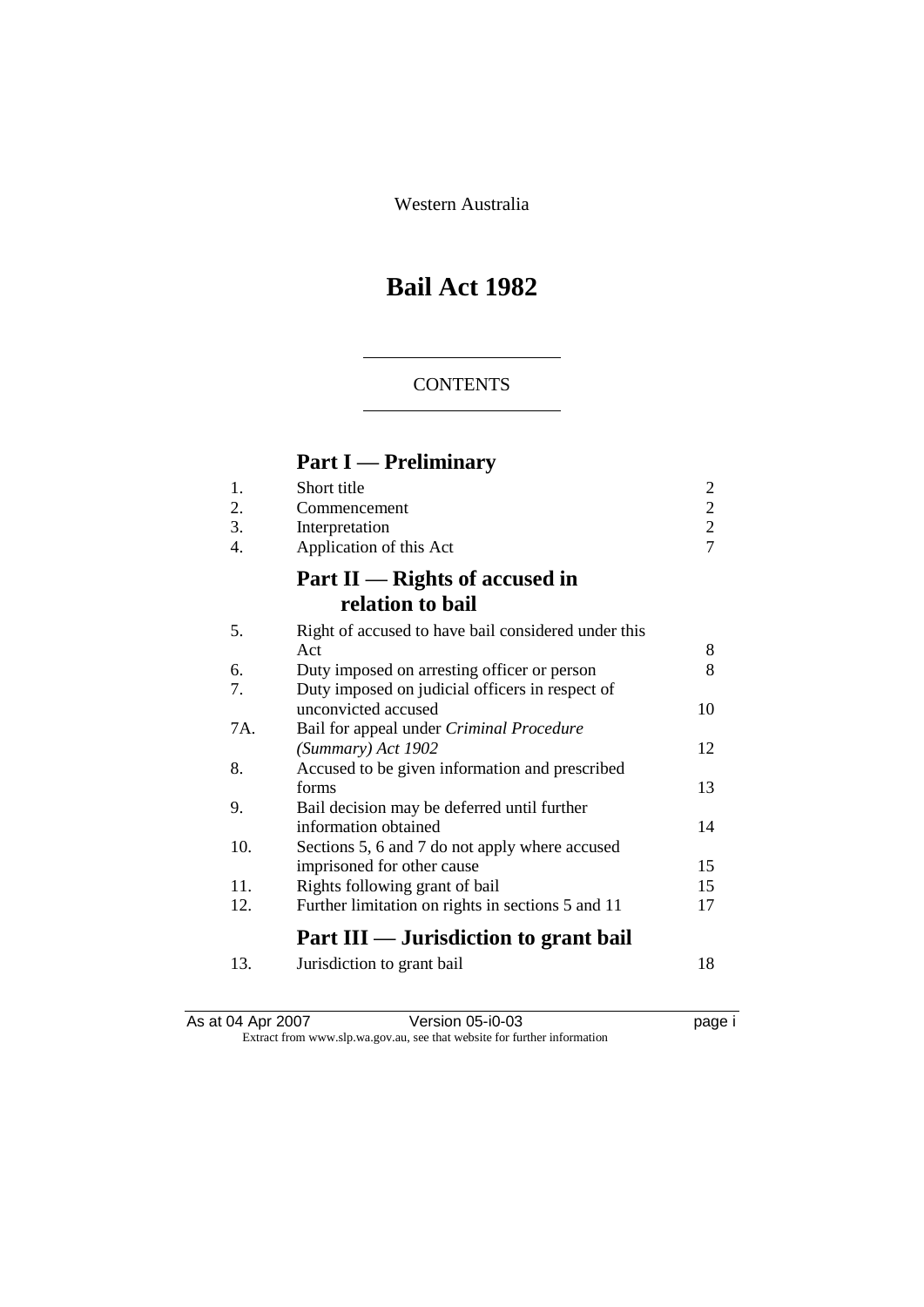| 14.<br>15. | Supreme Court Judge has jurisdiction in all cases<br>Exclusive jurisdiction of Supreme Court Judge in | 18 |
|------------|-------------------------------------------------------------------------------------------------------|----|
|            | murder cases                                                                                          | 19 |
| 16.        | Bail of person arrested on warrant                                                                    | 20 |
| 16A.       | Restrictions on powers of authorised officers and                                                     |    |
|            | justices in certain cases                                                                             | 20 |
| 17.        | Conditions which may be imposed                                                                       | 22 |
| 17A.       | Further provisions as to responsible person's                                                         |    |
|            | undertaking (Schedule 1 Part C clause 2)                                                              | 22 |
| 18.        | Police officer may dispense with bail in certain                                                      |    |
|            | cases upon deposit of cash                                                                            | 23 |
| 19.        | Return or application of deposit where bail                                                           |    |
|            | dispensed with                                                                                        | 24 |
|            |                                                                                                       |    |
|            | Part IV — Hearing of case for bail,                                                                   |    |
|            | parties, and evidence                                                                                 |    |
| 20.        | Power to consider bail in camera and to prohibit                                                      |    |
|            | publication                                                                                           | 26 |
| 21.        | Parties                                                                                               | 27 |
| 22.        | Evidence                                                                                              | 27 |
| 23.        | Accused not bound to supply information                                                               | 27 |
| 24.        | Information may be referred to police officer for                                                     |    |
|            | verification or for report                                                                            | 28 |
| 24A.       | Information may be referred to community                                                              |    |
|            | corrections officer for verification or for report                                                    | 28 |
| 25.        | Protection of accused as to information given for                                                     |    |
|            | bail purposes                                                                                         | 29 |
| 26.        | Record of decision and reasons                                                                        | 29 |
| 27.        | Transmission of relevant papers to court                                                              | 30 |
| 27A.       | Transmission of papers to CEO (corrections)                                                           | 31 |
|            |                                                                                                       |    |
|            | <b>Part V</b> — Bail undertakings                                                                     |    |
| 28.        | Bail undertaking                                                                                      | 32 |
| 29.        | Before whom bail undertaking may be entered into                                                      | 33 |
| 30.        | Duties of person before whom bail undertaking is                                                      |    |
|            | entered into                                                                                          | 33 |
| 31.        | Different time and place for appearance may be                                                        |    |
|            | substituted                                                                                           | 34 |
| 32.        | Giving and proof of notices under section 31                                                          | 36 |
|            |                                                                                                       |    |

page ii Version 05-i0-03 As at 04 Apr 2007 Extract from www.slp.wa.gov.au, see that website for further information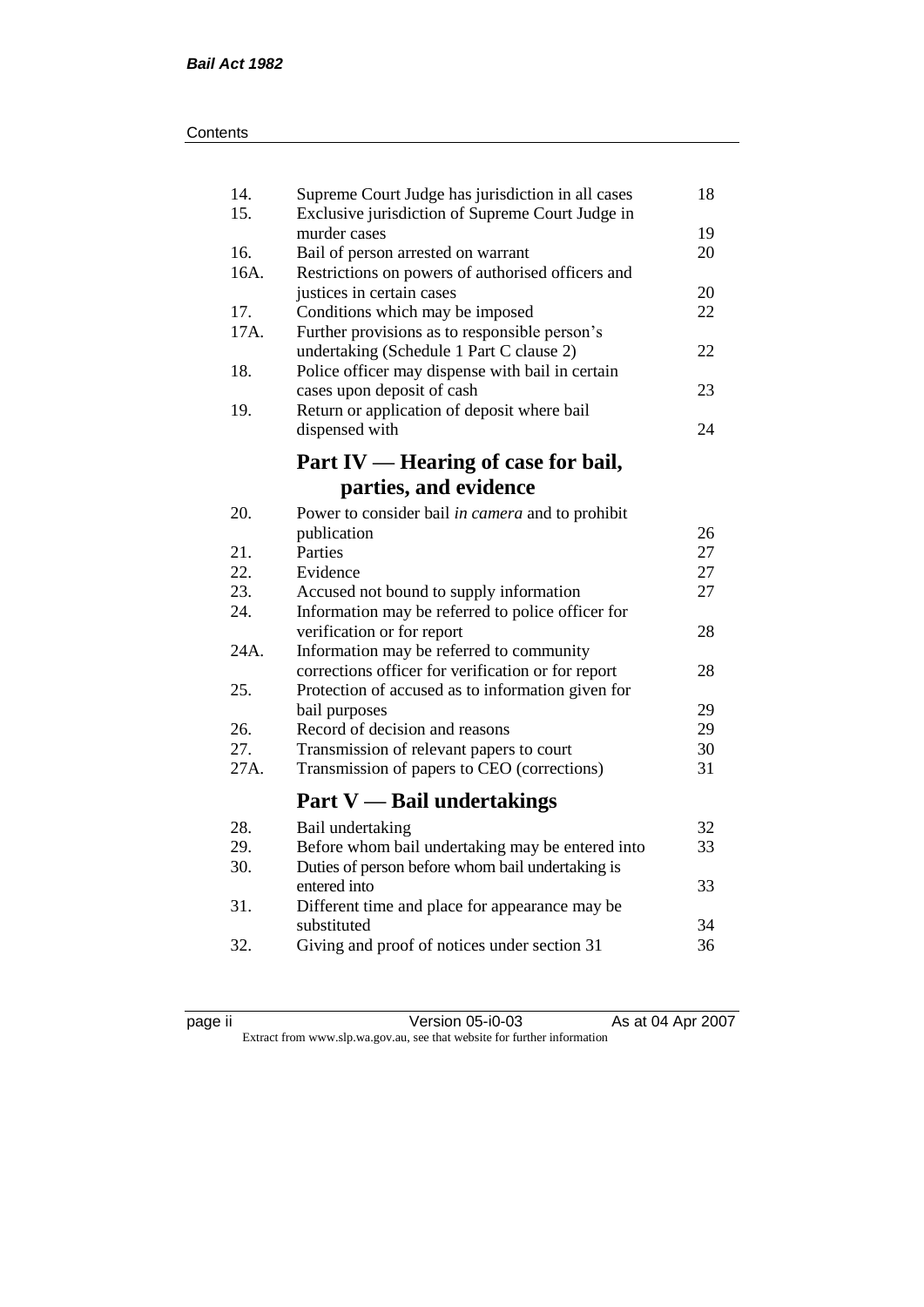| 33.  | Judicial officer may order accused to enter into bail<br>undertaking | 37 |
|------|----------------------------------------------------------------------|----|
| 34.  | Cessation and suspension of bail undertaking                         | 38 |
|      | <b>Part VI</b> — Sureties and surety                                 |    |
|      | undertakings                                                         |    |
| 35.  | Meaning of surety and surety undertaking                             | 39 |
| 36.  | Authority to approve sureties                                        | 39 |
| 37.  | Proposed surety to receive certain information and                   |    |
|      | prescribed form for completion                                       | 40 |
| 38.  | Persons disqualified from being sureties                             | 40 |
| 39.  | Matters relevant to approval of sureties                             | 41 |
| 40.  | Decision on application by proposed surety                           | 41 |
| 41.  | Finality of decision to refuse approval                              | 42 |
| 42.  | Before whom surety undertaking may be entered                        | 42 |
| 43.  | into                                                                 |    |
|      | Duties of persons before whom surety undertaking<br>is entered into  | 42 |
| 44.  | Surety undertaking extends to adjourned hearing                      |    |
|      | only by consent                                                      | 43 |
| 45.  | Giving and proof of notices under section 44                         | 44 |
| 46.  | Power of surety to apprehend accused                                 | 44 |
| 47.  | Cessation and suspension of surety undertaking                       | 45 |
| 48.  | Surety may apply for cancellation of his                             |    |
|      | undertaking                                                          | 46 |
| 49.  | Forfeiture of money under surety's undertaking                       | 47 |
| 50.  | Offence to indemnify surety                                          | 49 |
|      | <b>Part VIA — Administration of home</b>                             |    |
|      | detention conditions                                                 |    |
| 50A. | Powers of CEO (corrections)                                          | 50 |
| 50C. | Powers and duties of community corrections                           |    |
|      | officers                                                             | 50 |
| 50D. | Powers of members of the Police Force                                | 52 |
| 50E. | CEO (corrections) may substitute a different place                   |    |
|      | of detention and apply conditions                                    | 52 |
| 50F. | CEO (corrections) may revoke bail                                    | 53 |
| 50G. | Procedure on arrest after revocation of bail                         | 53 |
| 50H. | Exclusion of the rules of natural justice                            | 54 |
| 50J. | Delegation by CEO (corrections)                                      | 54 |
|      |                                                                      |    |

| As at 04 Apr 2007 | Version 05-i0-03                                                         | <br>page III |
|-------------------|--------------------------------------------------------------------------|--------------|
|                   | Extract from www.slp.wa.gov.au, see that website for further information |              |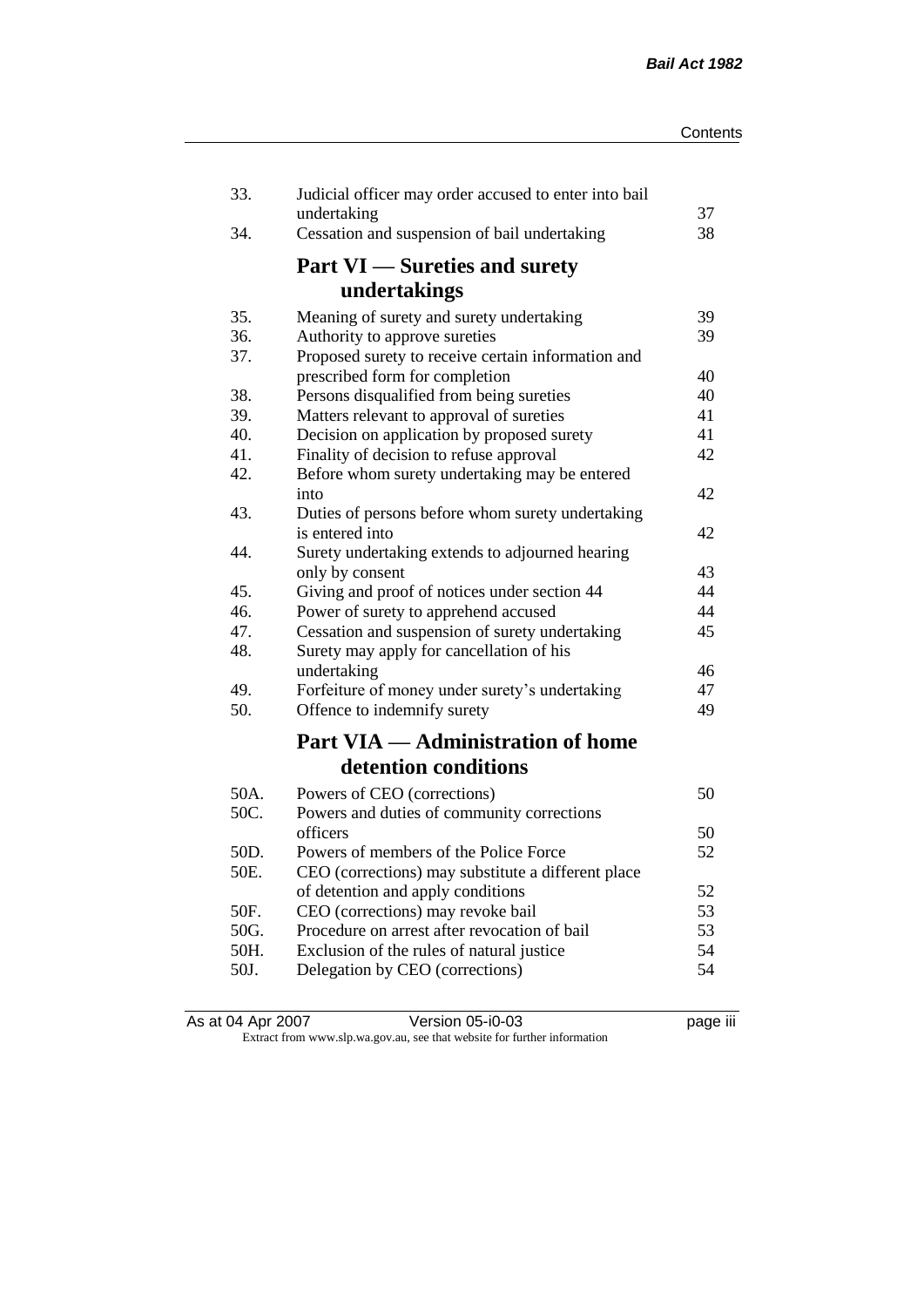| Contents |
|----------|
|----------|

| 50K.<br>50L.  | Retrieval of monitoring equipment<br>Rules           | 54<br>55 |
|---------------|------------------------------------------------------|----------|
|               | <b>Part VII — Enforcement of bail</b>                |          |
|               | undertakings                                         |          |
| 51.           | Offence to fail to comply with bail undertaking      | 56       |
| 52.           | Provisions as to summary proceedings before          |          |
|               | superior courts for an offence under section 51      | 57       |
| 53.           | Appeals against decisions made under s. 52           | 58       |
| 54.           | Accused on bail may be taken before a judicial       |          |
|               | officer for variation or revocation of bail          | 59       |
| 55.           | Powers of judicial officer to revoke or vary bail    | 60       |
| 56.           | Warrant for arrest of absconding accused             | 61       |
| 57.           | Forfeiture of money under bail undertaking           | 61       |
| 58.           | Automatic forfeiture on expiration of one year after |          |
|               | absconding                                           | 62       |
|               | <b>Part VIII — Miscellaneous</b>                     |          |
| 59.           | Further power of judicial officer in relation to     |          |
|               | enforcement of undertakings                          | 64       |
| 60.           | Accused and surety to notify any change of address   | 64       |
| 61.           | Offence of failing to bring arrested person before   |          |
|               | court or person able to grant bail                   | 65       |
| 62.           | Offence to give false information for bail purposes  | 65       |
| 63.           | Protection of persons carrying out this Act          | 65       |
| 64.           | Evidence of non-appearance, etc., by an accused      | 66       |
| 65.           | Bail undertakings by minors                          | 66       |
| 66.           | Abolition of other powers to grant bail              | 66       |
| 66A.          | Delegation by registrar                              | 67       |
| 67.           | Regulations                                          | 67       |
|               | <b>Schedule 1</b>                                    |          |
|               | Part A — Jurisdiction to grant bail                  |          |
| 1.            | Initial appearance                                   | 69       |
| $\mathcal{D}$ | Annearance after adjournment                         | 69       |

| . | mitted appearance                           |    |
|---|---------------------------------------------|----|
|   | Appearance after adjournment                | 69 |
|   | Appearance on committal to Supreme Court or |    |
|   | <b>District Court</b>                       | 70 |
|   | Appearance in connection with appeal etc.   | 70 |
|   | Appearance prescribed by regulation         | 71 |
|   | Appearances not otherwise provided for      | 71 |
|   |                                             |    |

| page | ı٧ |
|------|----|
|------|----|

page iv Version 05-i0-03 As at 04 Apr 2007 Extract from www.slp.wa.gov.au, see that website for further information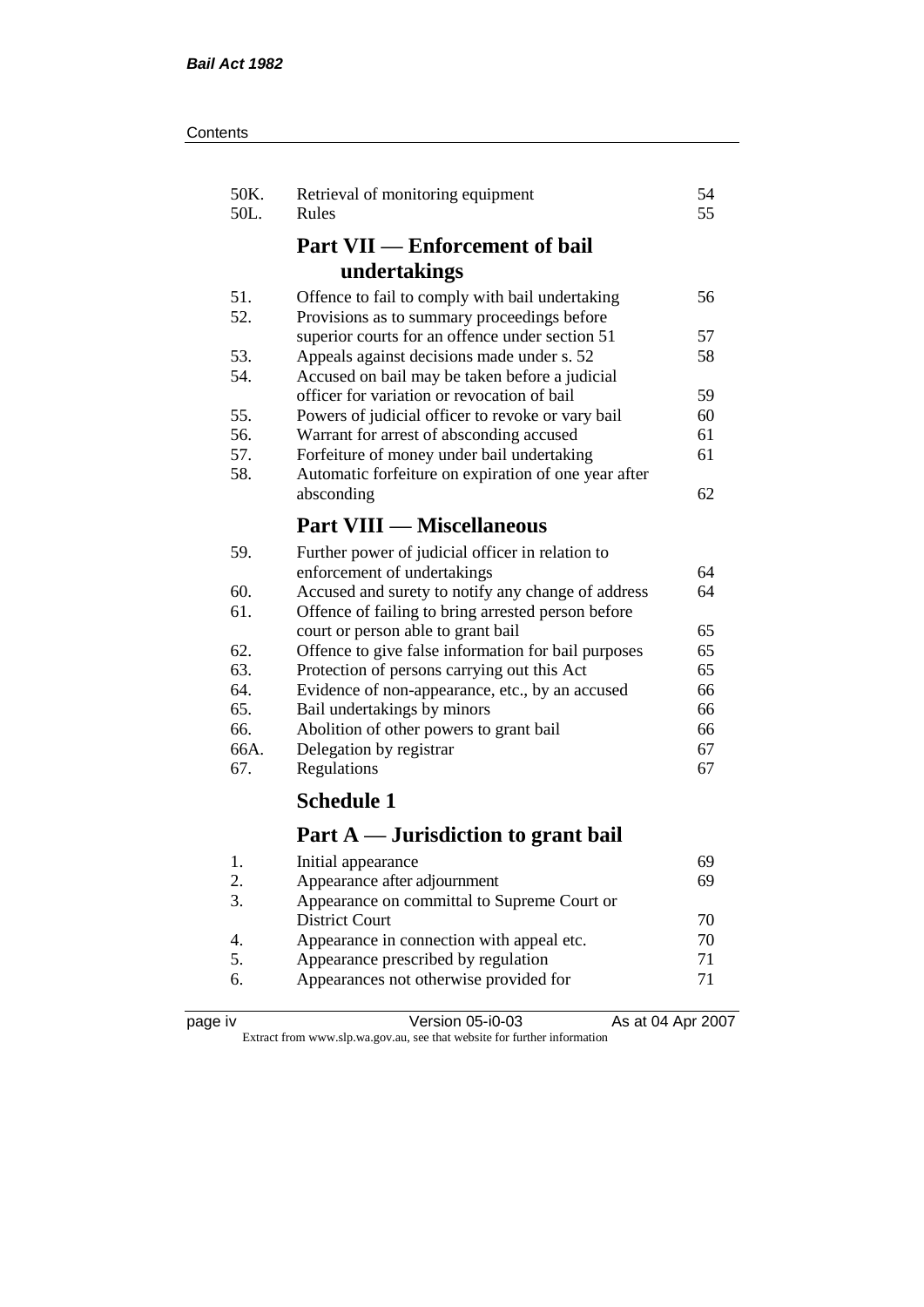| Contents |
|----------|
|----------|

| 7.        | Interpretation in this Part                                                                    | 71 |
|-----------|------------------------------------------------------------------------------------------------|----|
|           | Part $B$ — Cessation of power to grant<br>bail                                                 |    |
| 1.        | Upon decision by Judge, power of other officers<br>ceases                                      | 71 |
| 2.        | Upon decision by judicial officer, his power and                                               | 72 |
| 3.        | that of his peers ceases<br>Upon refusal by justice power of authorised officer                |    |
| 4.        | or justice ceases<br>Judicial officer's powers where accused proves                            | 72 |
|           | new facts or changed circumstances                                                             | 72 |
|           | Part C — Manner in which                                                                       |    |
|           | jurisdiction to be exercised                                                                   |    |
| 1.        | Bail before conviction to be at discretion of bail<br>authority, except for a child            | 73 |
| 2.        | Child to have qualified right to bail                                                          | 74 |
| 3.<br>3A. | Matters relevant to consideration of clause 1(a)<br>Bail where serious offence committed while | 76 |
|           | accused on bail for another serious offence                                                    | 76 |
| 3B.       | Determination of exceptional reasons under                                                     | 77 |
| 4.        | clause $3A(1)$<br>When bail to be granted after conviction                                     | 79 |
| 5.        | Exception for bail for an appeal under the Criminal                                            |    |
|           | Appeals Act 2004 Part 2                                                                        | 79 |
| 6.        | Bail of people on community orders, etc.                                                       | 80 |
| 7.        | Bail for initial appearance to be for not more than                                            |    |
|           | 7 days                                                                                         | 80 |
| 8.        | Bail on adjournment in court of summary<br>jurisdiction to be for not more than 30 days except |    |
|           | by consent                                                                                     | 80 |
| 9.        | Provision as to calculation of time                                                            | 81 |
|           | Part D — Conditions which may be                                                               |    |
|           | imposed on a grant of bail                                                                     |    |
| 1.        | Conditions as to forfeiture and giving security may                                            |    |
|           | be imposed on the accused and sureties                                                         | 81 |
| 2.        | Other conditions which may be imposed                                                          | 82 |
| 3.        | Home detention condition may be imposed                                                        | 85 |

As at 04 Apr 2007 Version 05-i0-03 page v Extract from www.slp.wa.gov.au, see that website for further information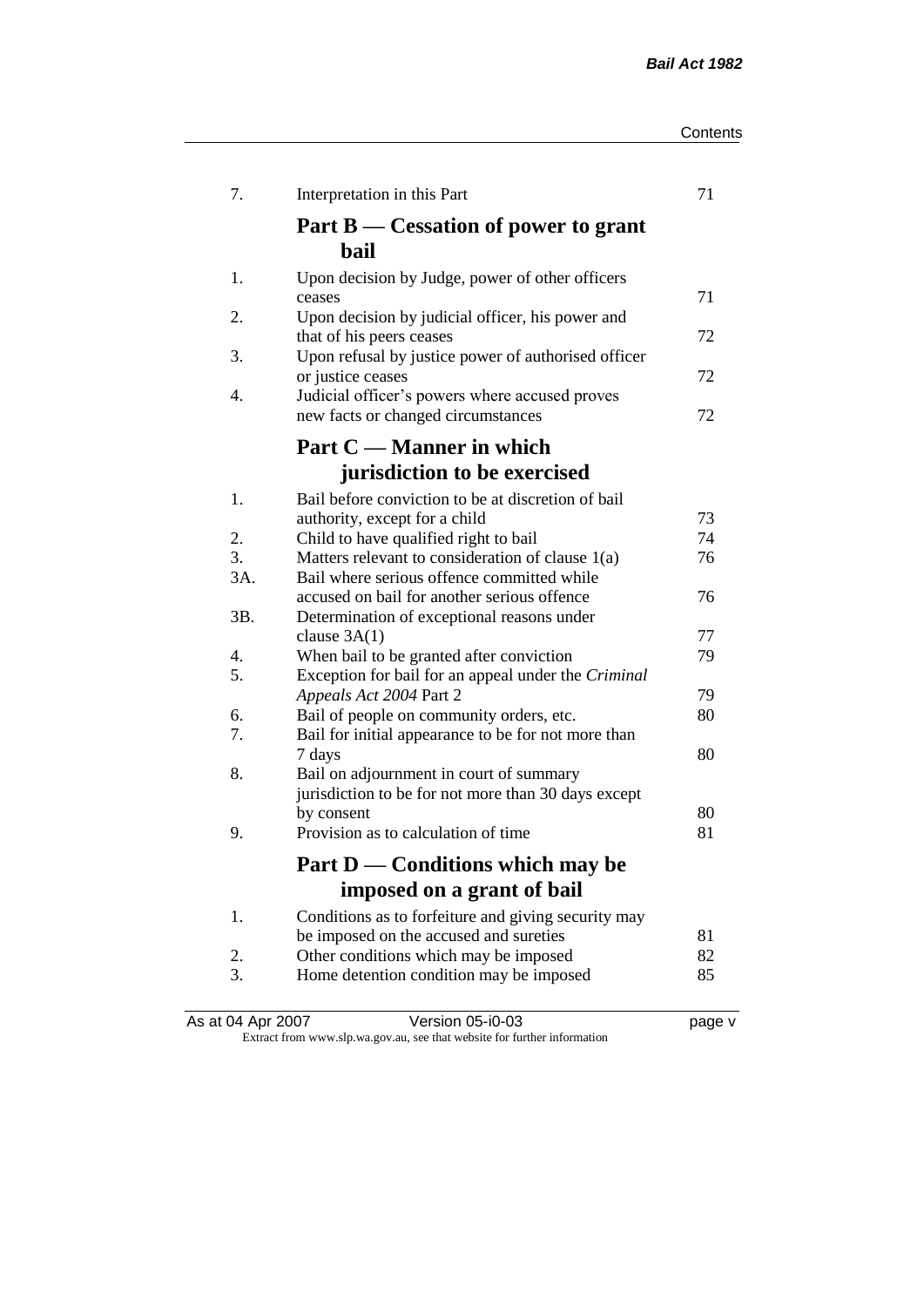#### **Contents**

# **Schedule 2 — Serious offences**

# **Notes**

| Compilation table                            |    |
|----------------------------------------------|----|
| Provisions that have not come into operation | 95 |

page vi Version 05-i0-03 As at 04 Apr 2007 Extract from www.slp.wa.gov.au, see that website for further information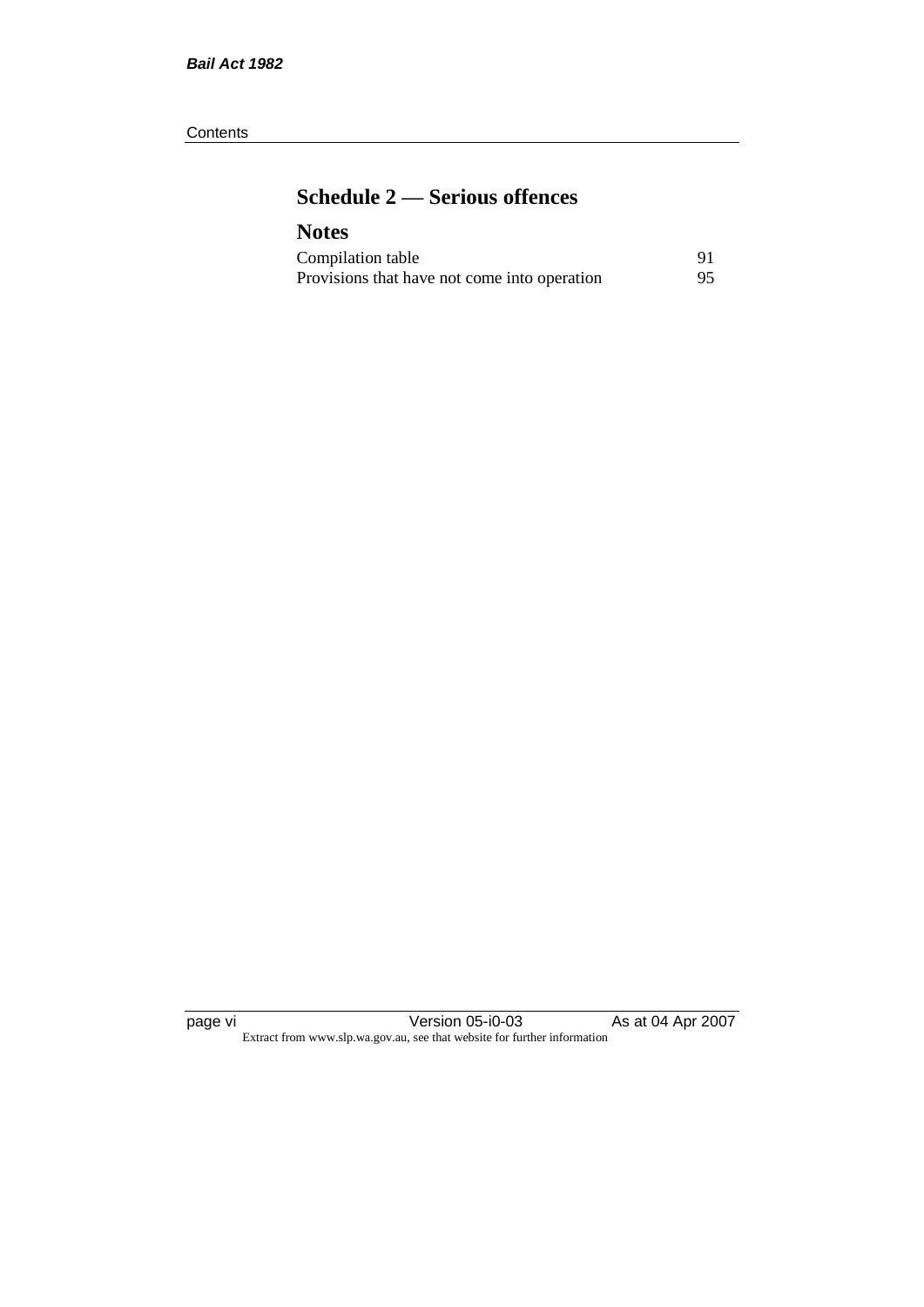Western Australia

# **Bail Act 1982**

**An Act to make better provision for bail in criminal proceedings.** 

As at 04 Apr 2007 Version 05-i0-03 page 1 Extract from www.slp.wa.gov.au, see that website for further information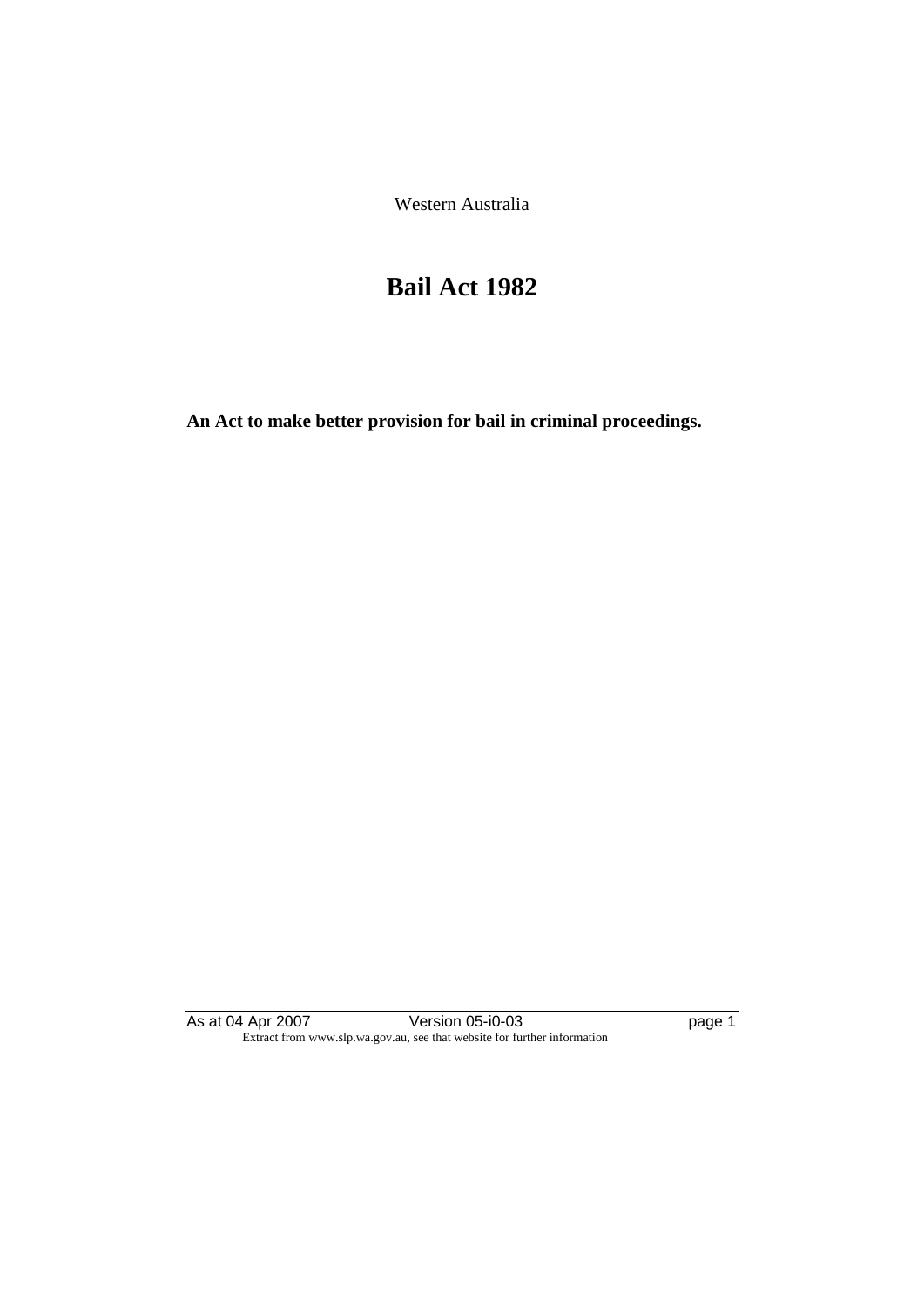# **Part I — Preliminary**

### **1. Short title**

This Act may be cited as the *Bail Act* 1982<sup>1</sup>.

### **2. Commencement**

This Act shall come into operation on a day to be fixed by proclamation  $<sup>1</sup>$ .</sup>

### **3. Interpretation**

(1) In this Act, unless a contrary intention appears —

**"accused"** includes —

- (a) a person charged with, convicted of, or found guilty of an offence;
- (b) a person whose conviction for an offence is stayed;
- (c) a person in respect of whom an appeal relating to an offence is pending;
- (d) a person in respect of whom a new trial for an offence has been ordered;

#### **"adjournment"**—

- (a) means any order of a court by which proceedings for an offence are postponed or interrupted or are to be held at a different time or place before the same court; and
- (b) is deemed to include any order of a court, other than a committal to the Supreme Court or District Court, by which the venue of any proceedings for an offence is changed to another court or a court at another place whether by way of a remand, referral, or recommittal of the accused or otherwise;
- **"appeal"** includes an application for leave to appeal;

page 2 **Version 05-i0-03** As at 04 Apr 2007 Extract from www.slp.wa.gov.au, see that website for further information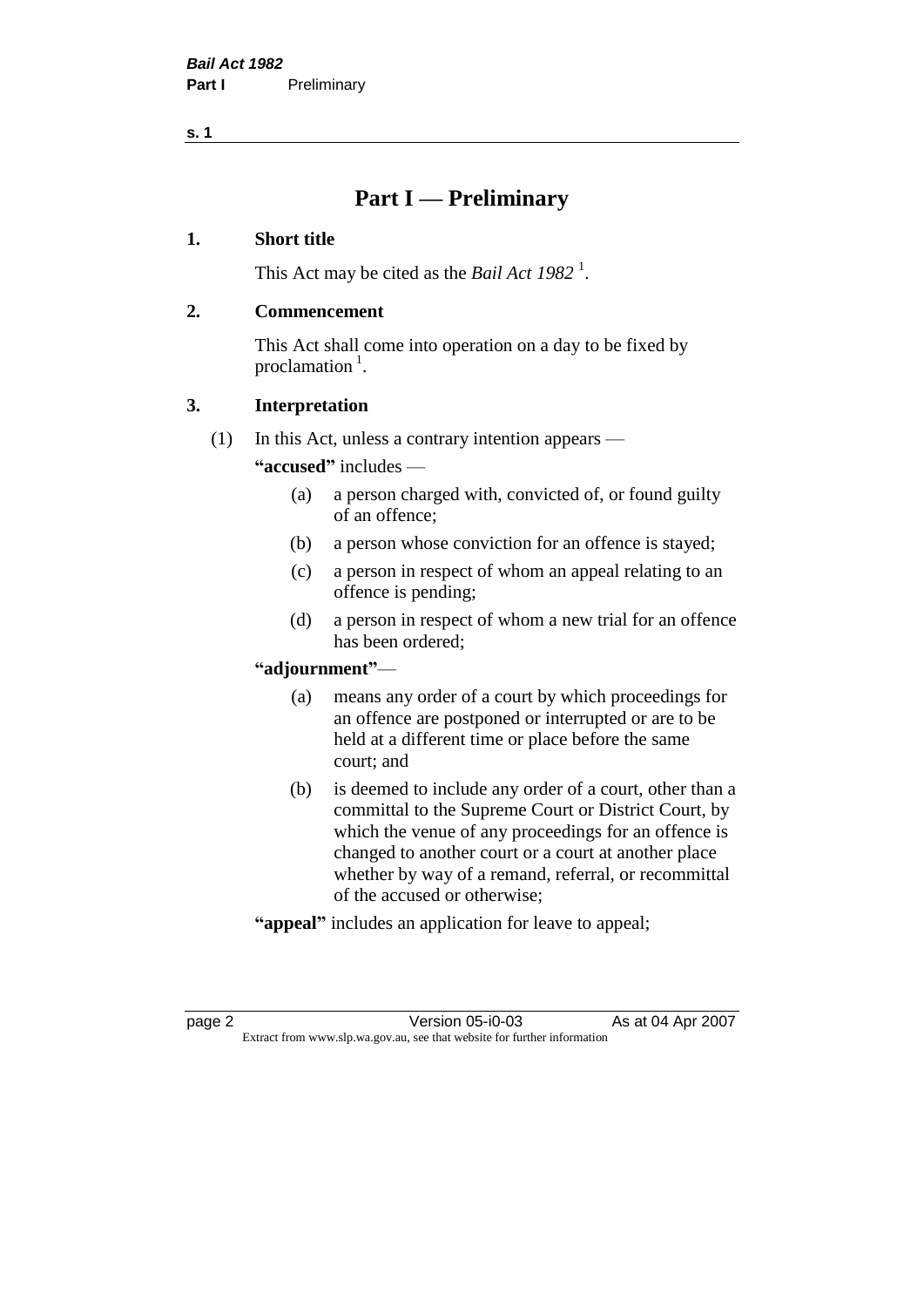#### **"appropriate judicial officer"**—

- (a) subject to paragraphs (b) and (c), means a judicial officer who is empowered to exercise jurisdiction in the court before which the accused is required to appear pursuant to his bail undertaking;
- (b) if the court is the Court of Appeal, means a judge of appeal;
- (c) except in section 49, also means a Judge of the Supreme Court or a Judge of the Children's Court in any case where —
	- (i) only a Judge of the Supreme Court or a Judge of the Children's Court has power to grant bail under section 15, or a judicial officer has exercised the power contained in section  $31(2)(d)$ ; or
	- (ii) a Judge of the Supreme Court or a Judge of the Children's Court has granted bail under section 14,

for the appearance in question;

- **"as soon as is practicable"** means as soon as is reasonably practicable;
- **"authorised community services officer"** means any of the following persons —
	- (a) the CEO (corrections) or a delegate of the CEO (corrections) under subsection (5);
	- (b) a registrar of the Children's Court;
	- (c) a superintendent of a detention centre under the *Young Offenders Act 1994*;
	- (d) the officer for the time being in charge of any detention centre under the *Young Offenders Act 1994*;
- **"authorised officer"** means an authorised police officer or an authorised community services officer;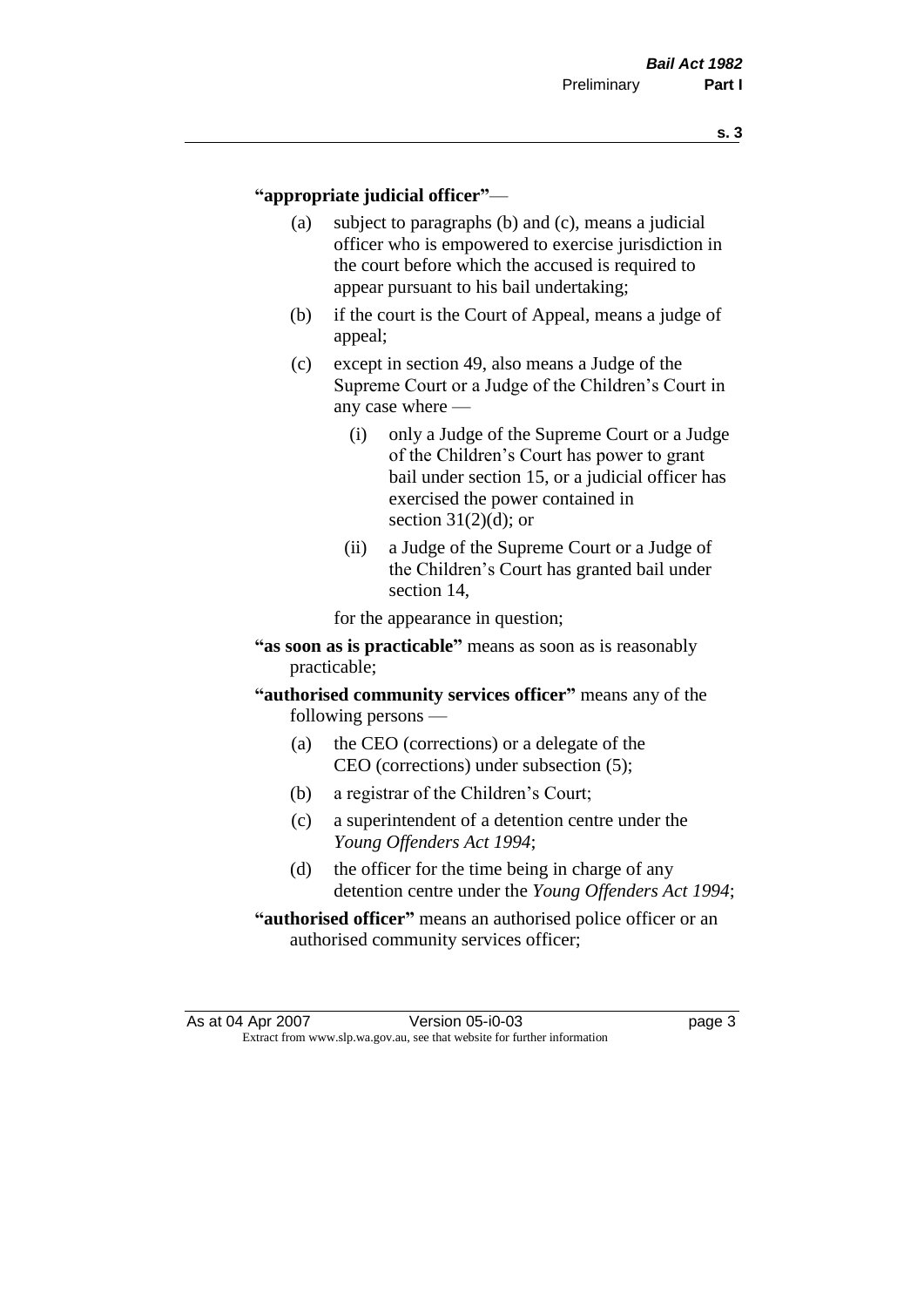- **"authorised police officer"** means a police officer who holds the rank of sergeant, or a higher rank, or is for the time being in charge of a police station or lock-up;
- **"bail undertaking"** means an undertaking described in section 28(2):
- **"CEO (corrections)"** means the chief executive officer of the Public Sector agency principally assisting the Minister administering Part 8 of the *Sentence Administration Act 2003* in its administration;
- **"child"** has the same meaning as "young person" has in the *Young Offenders Act 1994*;
- **"community corrections officer"** has the same meaning as in the *Sentence Administration Act 2003*;

**"court"** means each of the following —

- (a) the Magistrates Court;
- (b) the Children's Court;
- (c) a Coroner's Court;
- (d) the District Court;
- (e) the Supreme Court;
- (f) the Court of Appeal;
- **"early release order"** means an early release order made under the *Sentence Administration Act 1995* or *Sentence Administration Act 2003*;
- **"home detention condition"** means a home detention condition imposed under clause 3 of Part D of Schedule 1;
- **"judicial officer"** means any person empowered to exercise jurisdiction in a court whether or not he is sitting as a court, and includes a single justice;
- **"lock-up"** includes a place prescribed as a lock-up for the purposes of the *Court Security and Custodial Services Act 1999*;

page 4 Version 05-i0-03 As at 04 Apr 2007 Extract from www.slp.wa.gov.au, see that website for further information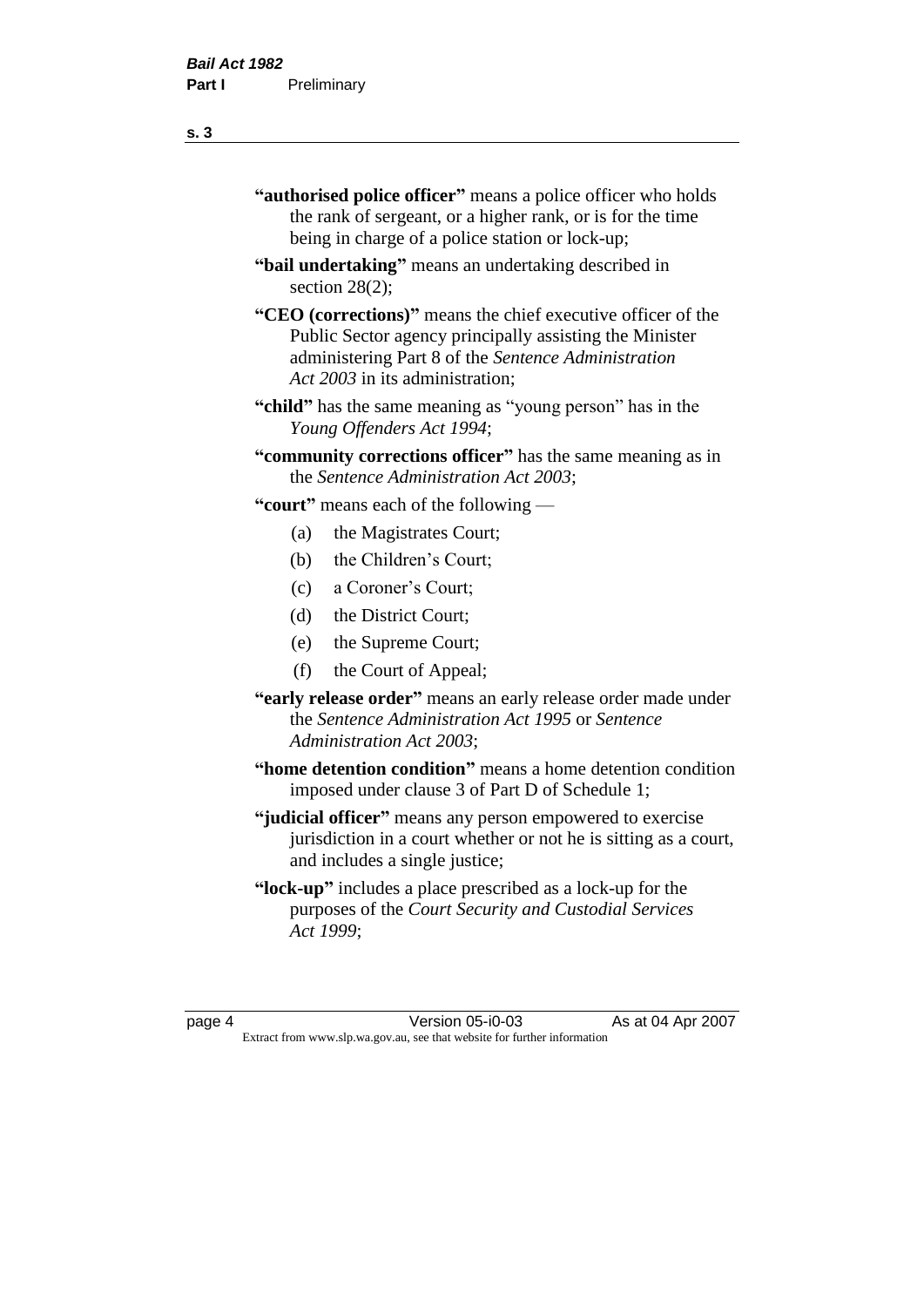- **s. 3**
- **"offence"** means any act, omission or conduct which renders the person doing the act, making the omission or engaging in the conduct liable to any punishment, and includes an alleged offence; but nothing in this definition shall limit the operation of subsection (4);
- **"police officer"** means any member of the Police Force of Western Australia;

#### **"prosecutor"** includes —

- (a) in the case of an offence charged in a prosecution notice, the prosecutor;
- (b) in the case of an offence charged in an indictment, the State or the Commonwealth, as the case may be;

#### **"serious offence"** means —

- (a) an offence against section 51(2a); and
- (b) an offence described in Schedule 2;

#### **"surety"** and **"surety undertaking"** have the meanings assigned to them by section 35;

**"trial"** means all proceedings for an offence between —

- (a) the time when the accused is called upon to plead to the prosecution notice or the indictment; and
- (b) the time when the accused is found not guilty or is sentenced.
- (2) A reference in this Act
	- (a) to a power to grant bail includes a reference to a power to refuse bail;
	- (b) to a grant of bail includes a reference to a grant of bail by the exercise of a power in section 31(2).
- (3) Where in this Act there is a reference to a requirement that an accused appear in court, the reference is to a requirement, unless a contrary intention appears, that the accused —
	- (a) surrender himself into the custody of the court or, in the case of a bail undertaking, of the court specified therein,

| As at 04 Apr 2007 | Version 05-i0-03                                                         | page 5 |
|-------------------|--------------------------------------------------------------------------|--------|
|                   | Extract from www.slp.wa.gov.au, see that website for further information |        |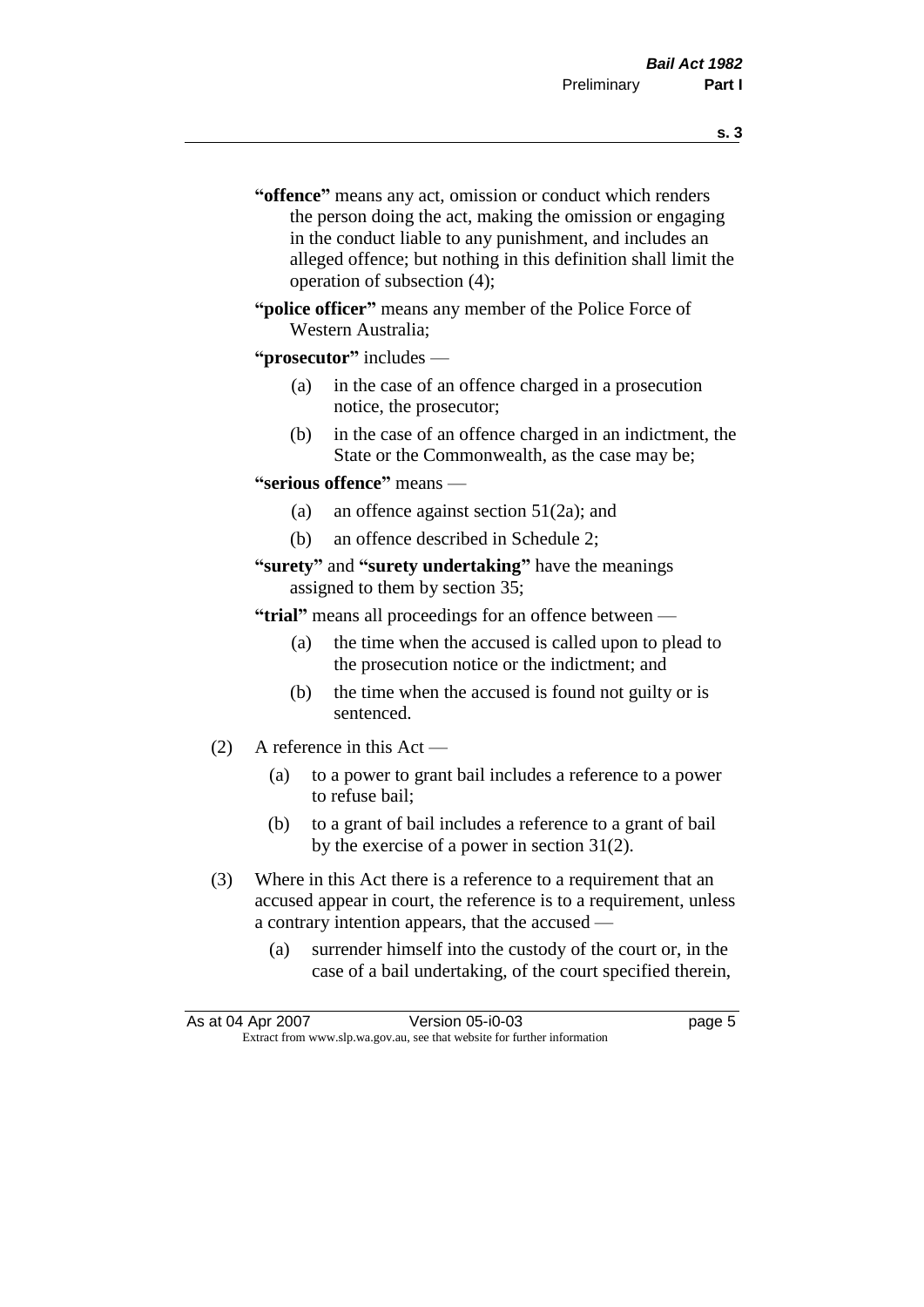or of such person as the court may direct, to be dealt with according to law;

(b) submit himself to a search of his person and any property then in his possession (which is hereby authorised) and allow to be taken from him, to be dealt with according to the relevant law and procedures, anything so found; and

- (c) remain in custody until authorised to be released therefrom.
- (4) If a person is arrested under a warrant issued
	- (a) under section 50, 79, 84E or 129 of the Sentencing Act 1995 in connection with a possible breach of a conditional release order, a sentence of suspended imprisonment or conditional suspended imprisonment, or a community order imposed under that Act; or
	- (b) under section 43 of the *Young Offenders Act 1994* in respect of an alleged breach of a youth community based order, an intensive youth supervision order or a conditional release order made under that Act,
	- then
		- (c) the person is to be taken as having been arrested and to be in custody awaiting an appearance in court for the offence for which the sentence was imposed;
		- (d) the first appearance in court after the arrest is to be taken, for the purposes of sections  $5(1)$  and  $8(1)$  and clause 1 of Part A and clause 7 of Part C of Schedule 1, to be the initial appearance for that offence; and
		- (e) the proceedings following the arrest are to be taken to be proceedings for that offence and to be a trial for the purpose of the definition in subsection (1) of "trial".
- (5) The CEO (corrections) may by writing signed by him delegate to any officer of the department of which he is the chief

page 6 **Version 05-i0-03** As at 04 Apr 2007 Extract from www.slp.wa.gov.au, see that website for further information

#### **s. 3**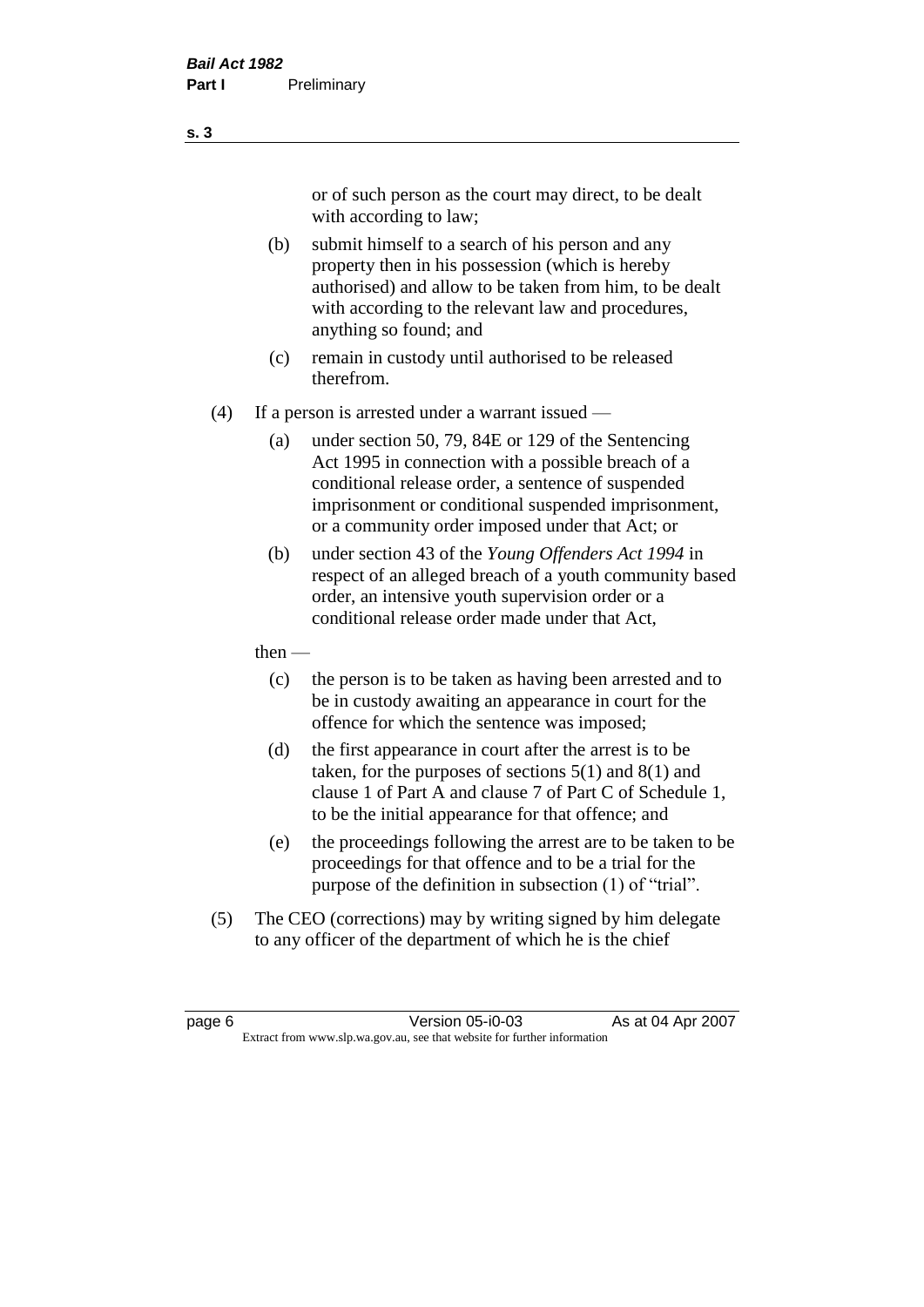executive officer any function he has under this Act as an authorised community services officer.

*[Section 3 amended by No. 74 of 1984 s. 3; No. 15 of 1988 s. 4; No. 49 of 1988 s. 78; No. 61 of 1990 s. 4; No. 31 of 1993 s. 6; No. 45 of 1993 s. 4 and 12; No. 78 of 1995 s. 7; No. 57 of 1997 s. 21(1); No. 54 of 1998 s. 4 and 14; No. 47 of 1999 s. 7; No. 50 of 2003 s. 29(3); No. 65 of 2003 s. 121(2); No. 27 of 2004 s. 13(2); No. 34 of 2004 s. 251; No. 45 of 2004 s. 28(4); No. 59 of 2004 s. 141; No. 84 of 2004 s. 11, 82 and 83(2); No. 65 of 2006 s. 51 and 53.]* 

## **4. Application of this Act**

The operation of this Act extends to any appearance in a court for an offence —

- (a) except to the extent that in this Act, or in the law creating the offence or applicable thereto, express provision is made excluding or limiting the operation of this Act in respect of that appearance;
- (b) whether or not that law contains a reference to the granting of bail;
- (c) however any reference in that law to the granting of bail may be expressed; and
- (d) as if any reference therein to the taking of a recognizance were to a requirement that, except where bail is dispensed with under this Act, the accused enter into a bail undertaking.

*[Section 4 amended by No. 84 of 2004 s. 82.]*

As at 04 Apr 2007 **Version 05-i0-03 Page 7 page 7** Extract from www.slp.wa.gov.au, see that website for further information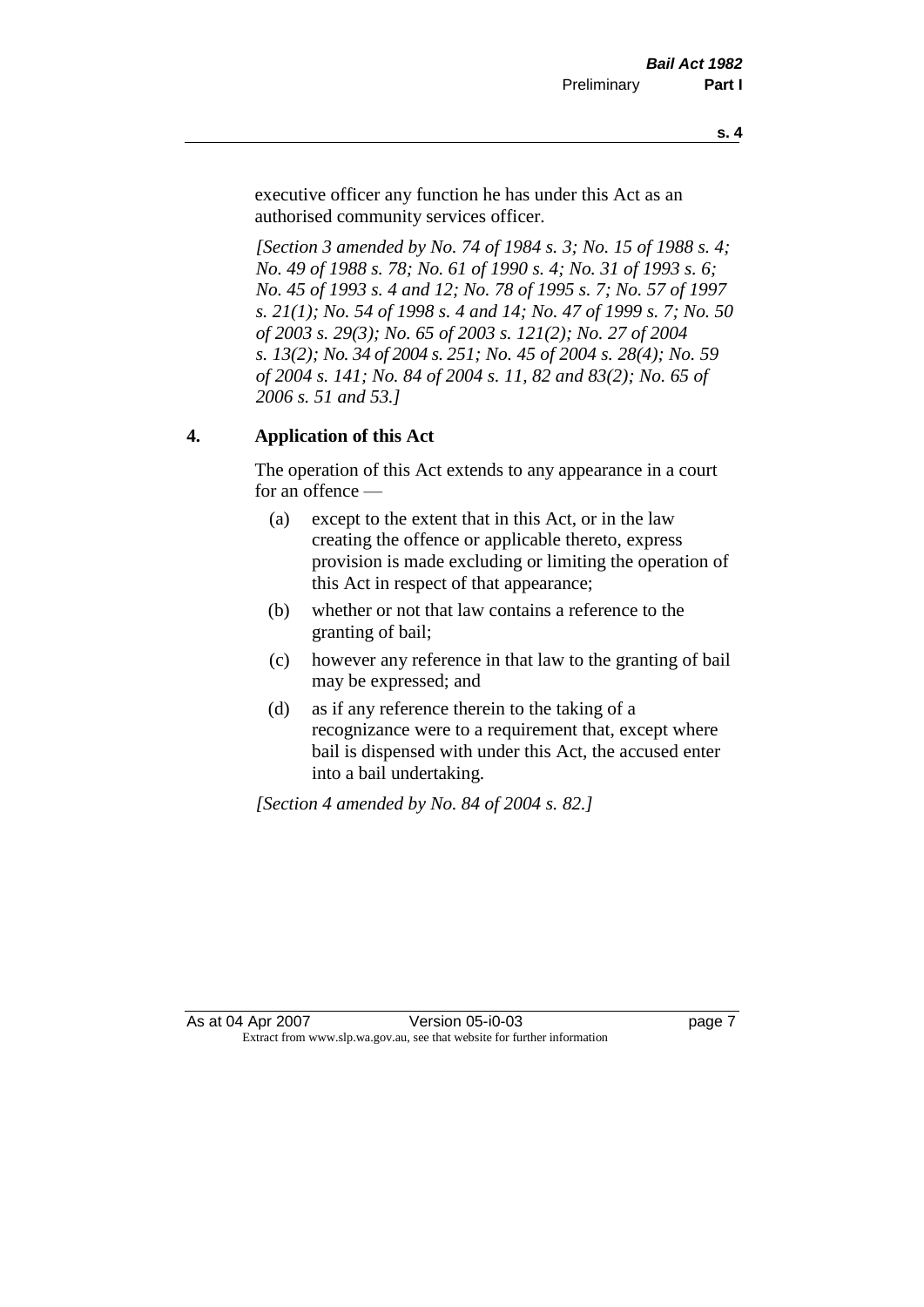# **Part II — Rights of accused in relation to bail**

*[Heading amended by No. 84 of 2004 s. 82.]* 

## **5. Right of accused to have bail considered under this Act**

- (1) An accused who is in custody for an offence awaiting his initial appearance in court therefor is entitled —
	- (a) subject to sections 9, 10, 12 and 16(2), to have his case for bail for that appearance considered under and in accordance with this Act as soon as is practicable;
	- (b) if his case is not so considered, or if he is refused bail or is not released on bail, to be brought before a court as soon as is practicable.
- (2) An accused who is in custody awaiting any appearance in court for an offence, other than an initial appearance, is entitled, subject to sections 7(3), 9 and 10, to have his case for bail for that appearance considered under and in accordance with this Act.

*[Section 5 amended by No. 74 of 1984 s. 4; No. 84 of 2004 s. 82.]* 

### **6. Duty imposed on arresting officer or person**

- (1) The police officer or other person who arrests a person for an offence has a duty —
	- (a) if he is empowered by this Act to grant bail; and
	- (b) unless, as soon as is practicable, he brings the person or causes him to be brought before a court,

to consider that person's case for bail as soon as is practicable, whether or not an application for bail is made by the person or on his behalf.

(2) If that police officer or that other person is not so empowered he shall, subject to subsections (3) and (3a) and unless he brings the person or causes him to be brought before a court as soon as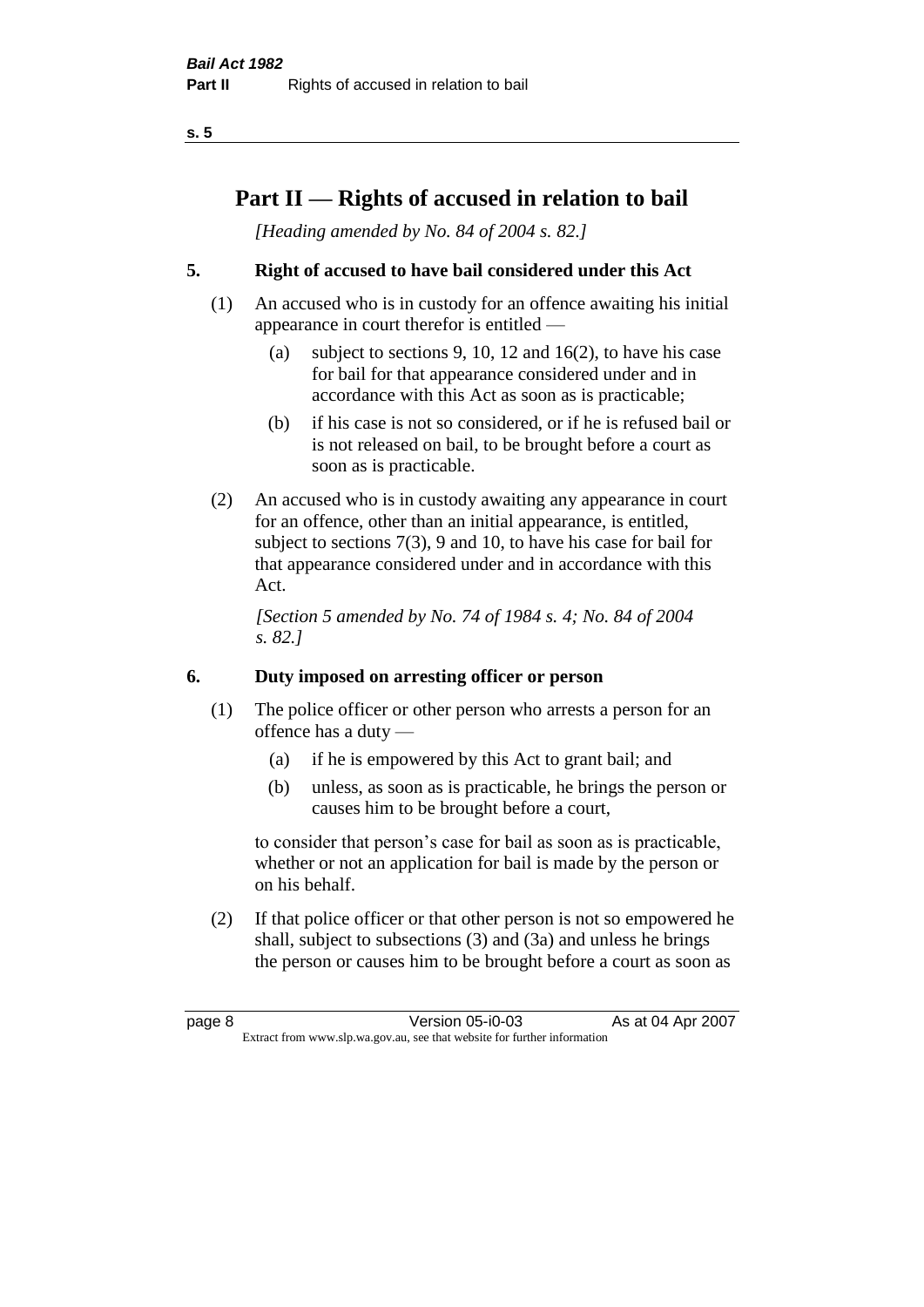is practicable, bring or cause the accused to be brought before an authorised police officer or a justice or, in the case of a child, any authorised officer or a justice, as soon as is practicable, and thereupon —

- (a) such officer is subject to the duty described in subsection (1); or
- (b) if the accused is brought before a justice, the justice is under a duty to consider the person's case for bail as soon as is practicable, whether or not an application for bail is made by the person or on his behalf.
- (2a) A police officer or other person who arrests a person for an offence may, notwithstanding that he is empowered by this Act to grant bail, instead of complying with subsection (1) comply with subsection (2) as if he were not so empowered.
- (3) Where under section 15 or 16 only a Judge of the Supreme Court, a Judge of the Children's Court or a justice has power to grant bail for an offence, the police officer or other person who arrests a person for an offence shall —
	- (a) unless, as soon as is practicable, he brings the person or causes him to be brought before a court; and
	- (b) whether or not an application for bail is made by the person or on his behalf,

bring or cause the accused to be brought as soon as is practicable —

- (c) where section 15 applies, before a Judge of the Supreme Court or a Judge of the Children's Court, as the case may require; or
- (d) where section 16 applies, before a justice,

for the purpose of having the accused's case for bail considered by the Judge, or the justice acting in terms of subsection (2)(b), as the case may be.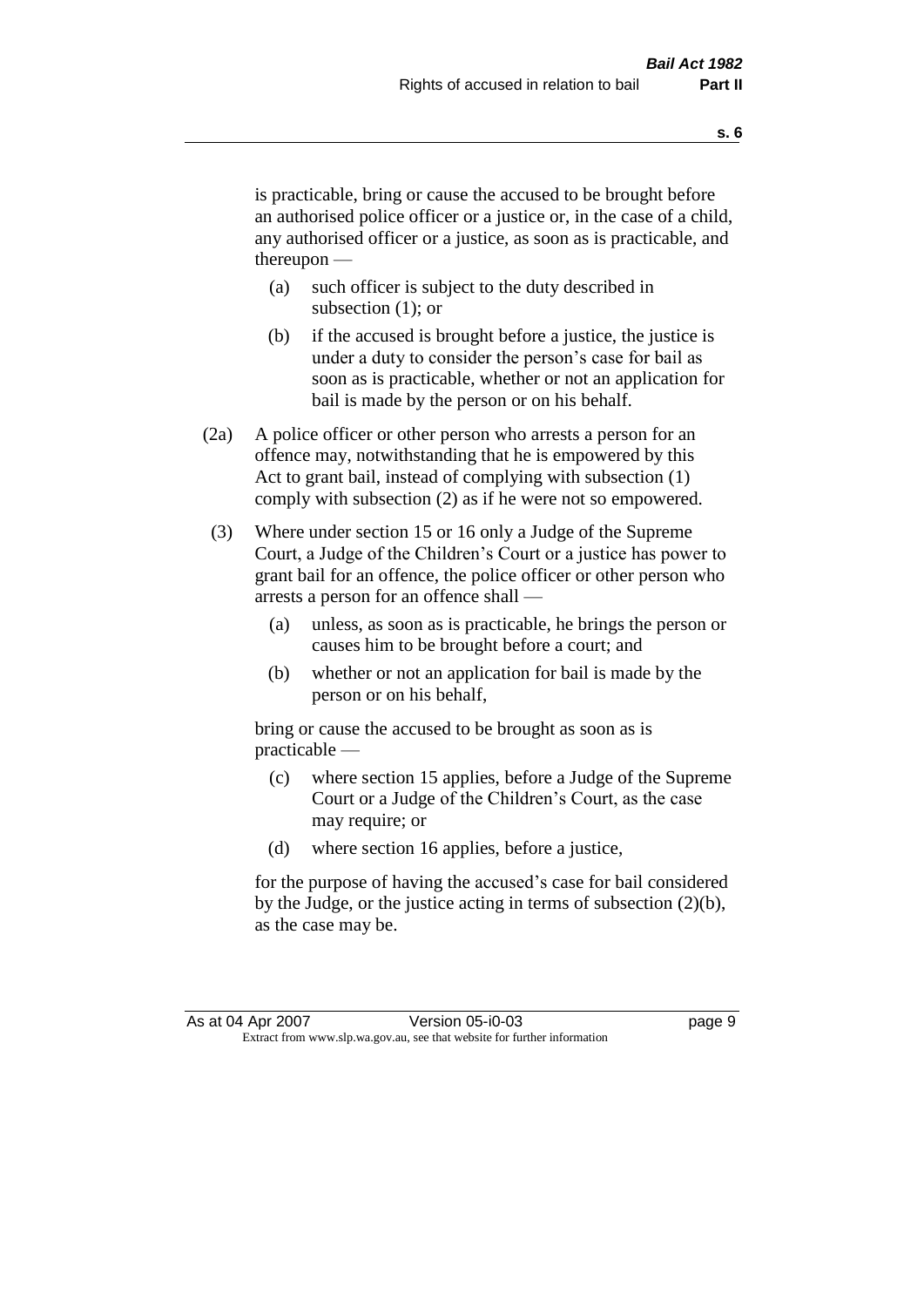- (3a) Where section 16A applies, the police officer or other person who arrests a person for an offence shall as soon as is practicable bring the accused, or cause the accused to be brought, before a court or Judge mentioned in subsection (1) of that section for the purpose of having the accused's case for bail considered by that court or Judge.
- (4) The operation of this section is subject to the exercise of the power conferred by section 9 and to the provisions of sections 10, 12 and 16(2) and clause 3A of Part C of Schedule 1.

*[Section 6 amended by No. 15 of 1988 s. 5; No. 49 of 1988 s. 79; No. 45 of 1993 s. 5; No. 54 of 1998 s. 5; No. 84 of 2004 s. 82.]* 

#### **7. Duty imposed on judicial officers in respect of unconvicted accused**

- (1) Upon and following an accused's initial appearance in court for an offence every judicial officer who may thereafter order his detention or continued detention in custody before conviction for the offence (including detention during the period of his trial) is under a duty, unless subsection (2) applies, to consider the accused's case for bail, whether or not an application for bail is made by the accused or on his behalf.
- (2) Where under section 15 only a Judge of the Supreme Court or a Judge of the Children's Court has power to grant bail for an offence, the judicial officer referred to in subsection (1), other than a Judge of the Supreme Court or a Judge of the Children's Court, shall, whether or not an application for bail is made by the person or on his behalf, cause the accused to be taken as soon as is practicable before a Judge of the Supreme Court or a Judge of the Children's Court, as the case may require for the purpose of having the accused's case for bail considered by the Judge.

**s. 7**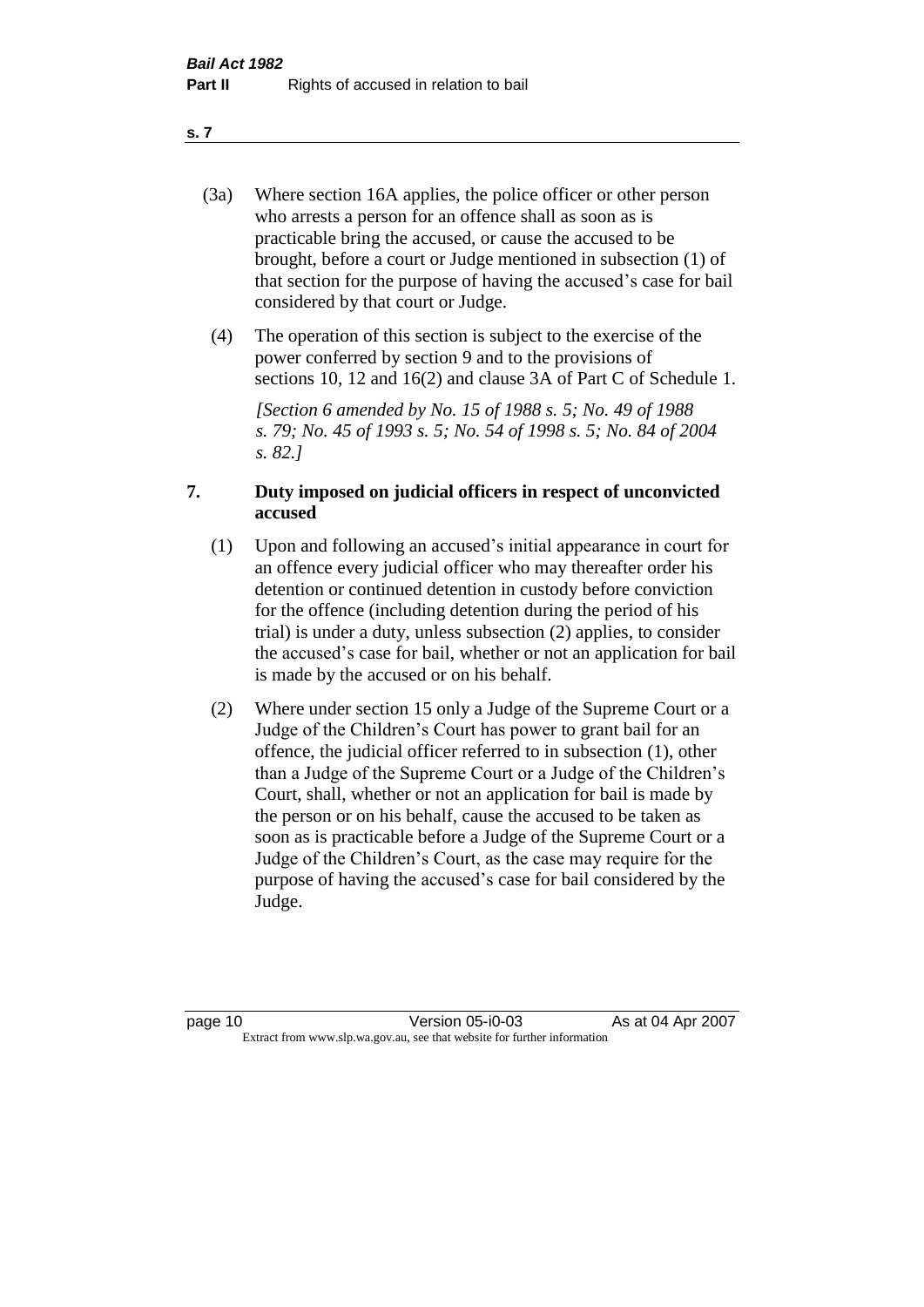- (3) Notwithstanding subsection (2), where
	- (a) the duty described in that subsection or in section  $6(3)$ has been discharged once in relation to an accused's case for bail; and
	- (b) bail has on that occasion been refused by a Judge of the Supreme Court or a Judge of the Children's Court,

the accused's case for bail need not be considered on any subsequent occasion in the same case when the accused's continued detention may be ordered unless the accused satisfies the judicial officer who may order his detention that —

- (c) new facts have been discovered, new circumstances have arisen or the circumstances have changed since bail was refused on the occasion mentioned in paragraph (b); or
- (d) he failed to adequately present his case for bail on that occasion,

but if the judicial officer is so satisfied he shall cause the accused to be taken as soon as is practicable before a Judge of the Supreme Court or a Judge of the Children's Court as the case may require for the purpose of having the accused's case for bail considered by the Judge.

- (4) Notwithstanding subsection (1), after the duty described in that subsection has been discharged once in relation to an accused's case for bail or after a Judge of the Supreme Court or a Judge of the Children's Court has considered the case under section 15, it is sufficient on any subsequent consideration of bail in the same case for a judicial officer, including a Judge of the Supreme Court or a Judge of the Children's Court acting under section 15 —
	- (a) to inquire whether any new fact has been discovered or new circumstance has arisen, or whether the circumstances have changed, since bail was previously granted or refused and whether the accused considers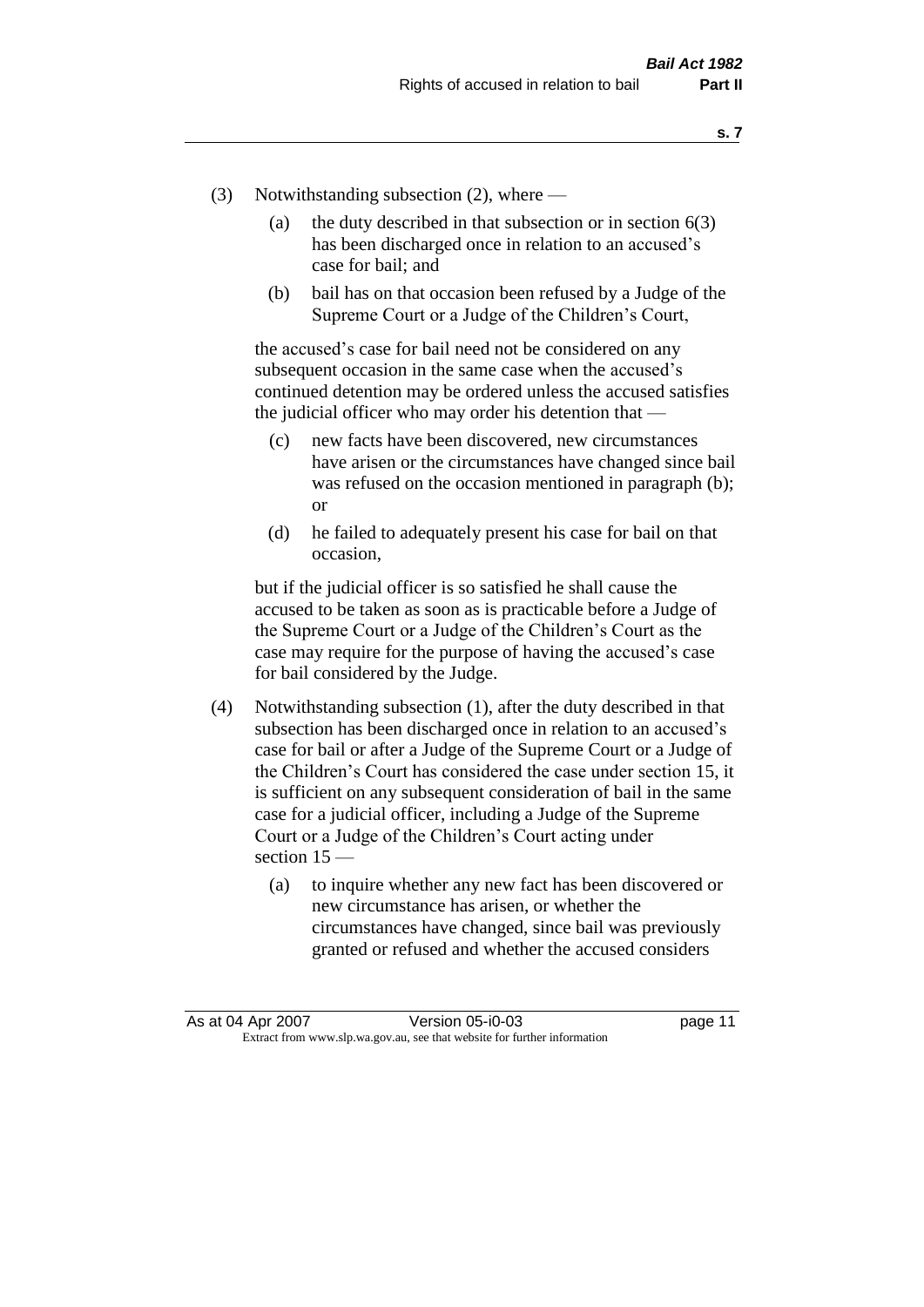#### **s. 7A**

that he failed to adequately present his case for bail on a previous occasion; and

- (b) unless he is satisfied that there is any reason of the kind mentioned in paragraph (a) for not doing so, to adopt the decision previously made in the case, but with power to make such variations of the terms and conditions of bail as he thinks fit.
- (5) The operation of this section is subject to the exercise of the power conferred by section 9 and to the provisions of sections 10, 12 and 16(2) and clause 3A of Part C of Schedule 1.

*[Section 7 amended by No. 74 of 1984 s. 5; No. 49 of 1988 s. 80; No. 45 of 1993 s. 6; No. 84 of 2004 s. 82.]* 

#### **7A. Bail for appeal under the** *Criminal Appeals Act 2004*

- (1) If a person is in custody and an appeal has been commenced under Part 2 of the *Criminal Appeals Act 2004* in connection with the decision by virtue of which the person is in custody, the person may apply for bail —
	- (a) if the appeal is to be heard and determined by the Court of Appeal or if an application has been made to the Court of Appeal for leave to appeal to the Court of Appeal — to a judge of appeal; or
	- (b) in any other case to a Judge of the Supreme Court.
- (2) Bail shall not be granted to an applicant for bail under subsection (1) until he has given notice of his application for bail to —
	- (a) the State Solicitor; or
	- (b) the Deputy Director of Public Prosecutions (Commonwealth) in Perth,

as the case may require, and that official has been given an opportunity to be heard on the application.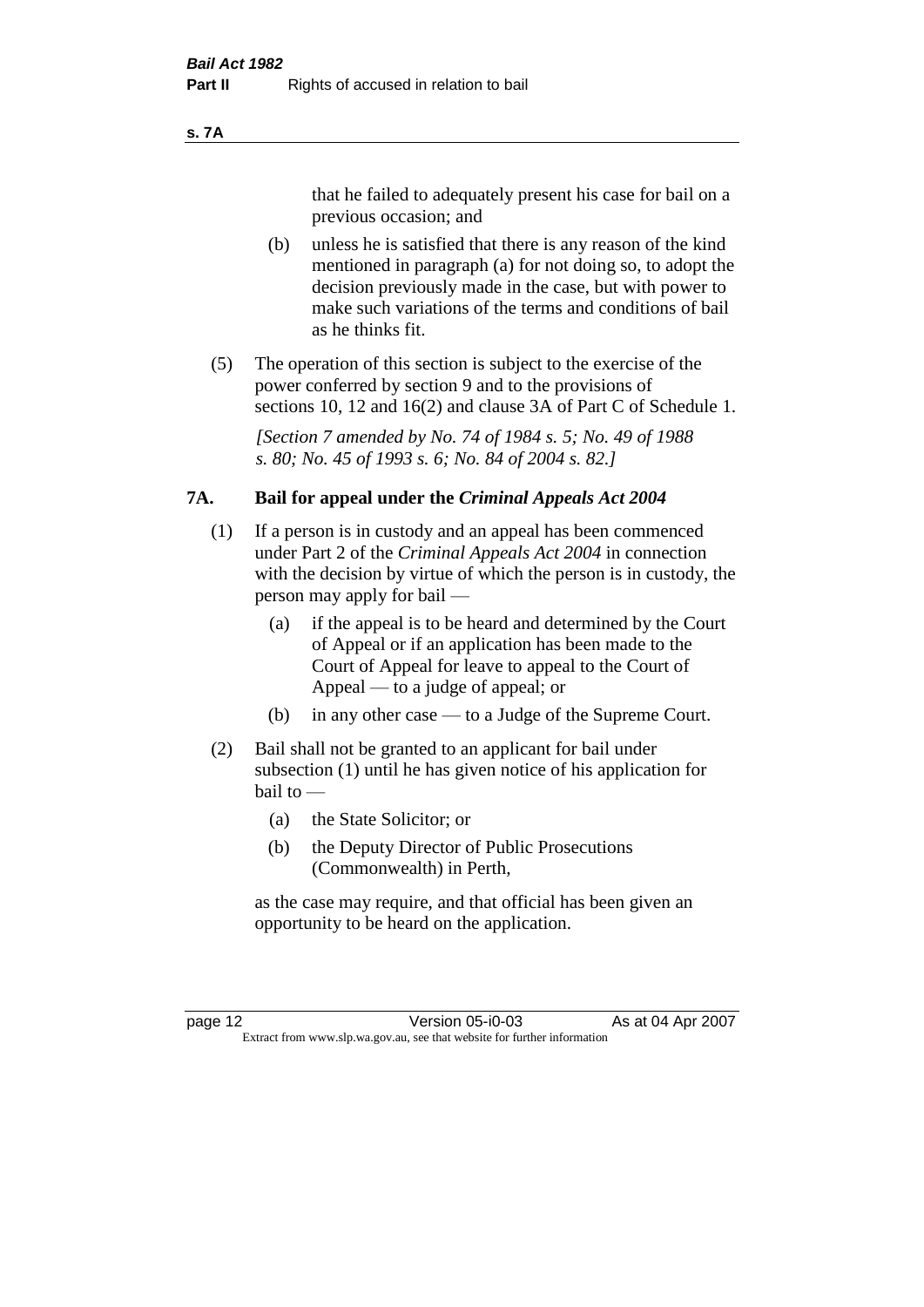*[Section 7A inserted by No. 33 of 1989 s. 18; amended by No. 65 of 2003 s. 88(2); No. 45 of 2004 s. 28(4); No. 59 of 2004 s. 141; No. 84 of 2004 s. 11.]* 

#### **8. Accused to be given information and prescribed forms**

- (1) Subject to subsection (4), a judicial officer or authorised officer who is called upon to consider an accused's case for bail, on the first occasion when it arises in relation to an offence or group of offences for which an accused is required to appear, shall ensure that the accused is, or has been, given —
	- (a) such information in writing as to the effect of this Act as is prescribed for the purposes of this paragraph;
	- (b) a prescribed form for completion, designed to disclose to the judicial officer or authorised officer all information relevant to the decision; and
	- (c) where the accused is unable or insufficiently able, to read, speak or write English, such assistance as he may reasonably require in order to have communicated to him the information mentioned in paragraph (a) and complete the form referred to in paragraph (b).
- (2) After an accused case for bail has been considered once, a judicial officer or authorised officer on any subsequent consideration of bail in the same case shall —
	- (a) comply with subsection  $(1)(a)$ ; and
	- (b) either comply with subsection (1)(b) or obtain the form previously completed for the purposes of that paragraph, if any, and ensure that —
		- (i) the form is revised in order to show any changes which he is informed have occurred since it was completed; and
		- (ii) any assistance, of the kind referred to in subsection  $(1)(c)$  is given to the accused for the purpose of completing or revising the form, as the case may be.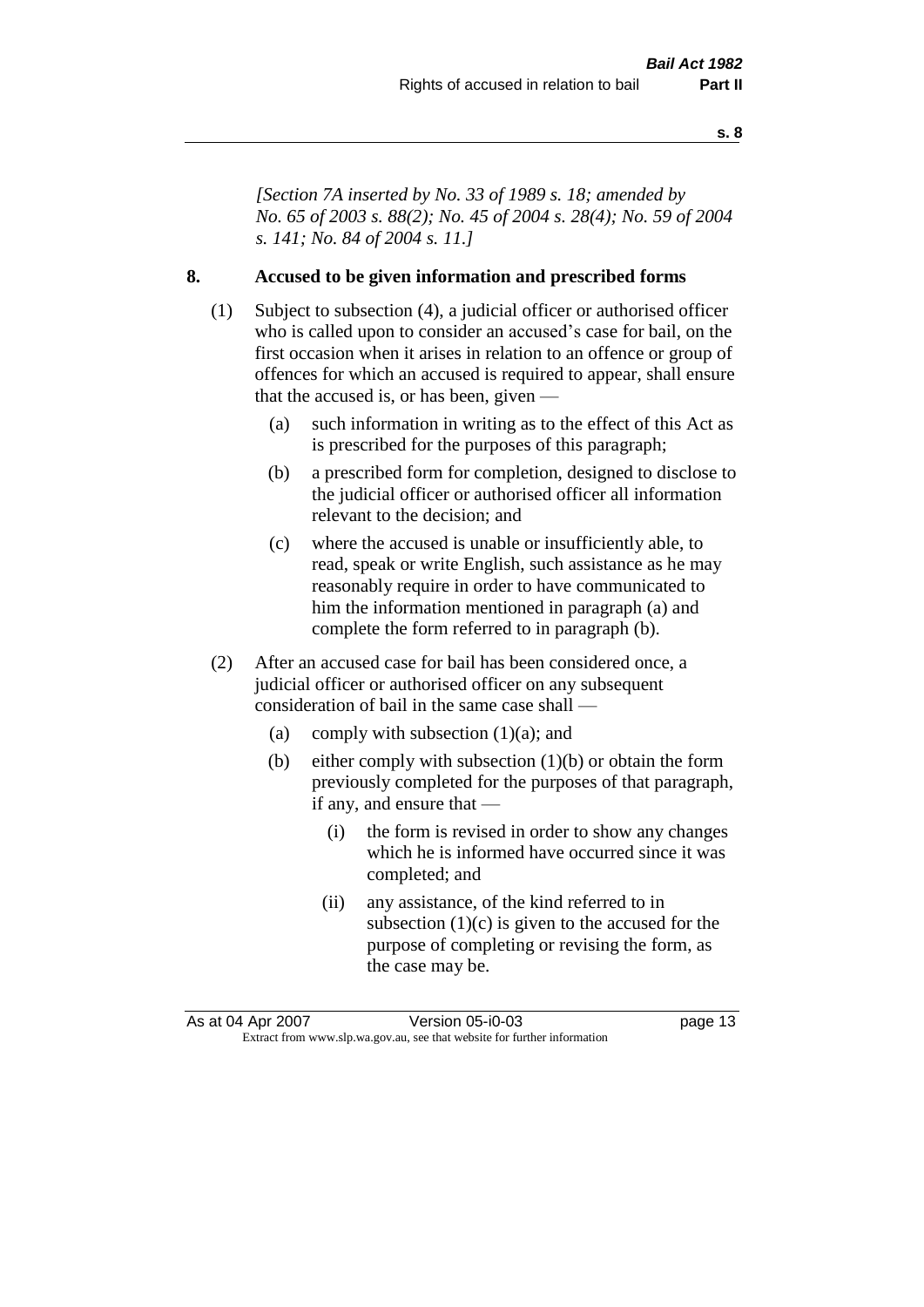- (3) Nothing in this section shall be read as limiting section 23.
- (3a) Notwithstanding subsection  $(1)(a)$  or  $(2)(a)$  a judicial officer or authorised officer need not comply with that paragraph if it appears to him that the accused's case for bail is such that bail is likely to be granted to him in accordance with this Act; but if it subsequently appears to him that bail will not be granted or that the accused is dissatisfied with any condition imposed on the grant of bail he shall then comply with that paragraph.
- (4) Notwithstanding subsection (1)(b) or (2)(b), a judicial officer or an authorised officer may dispense with completion or revision of the form referred to in those paragraphs if it appears to him  $that -$ 
	- (a) the accused's case for bail is such that bail is likely to be granted to him in accordance with this Act; and
	- (b) the information in the possession of the judicial officer or authorised officer is sufficient for his consideration of the case.
- (5) Where a person has applied for bail for an appeal as mentioned in section 7A(1), this section applies as if the consideration of bail for the appeal were a first consideration of bail for an offence.

*[Section 8 amended by No. 74 of 1984 s. 6; No. 15 of 1988 s. 6; No. 33 of 1989 s. 18; No. 84 of 2004 s. 82.]* 

### **9. Bail decision may be deferred until further information obtained**

- (1) Subject to section 26(2) of the *Young Offenders Act 1994*, a judicial officer or authorised officer who is called upon to consider a case for bail may defer consideration of the case for a period not exceeding 30 days if he thinks it is necessary —
	- (a) to obtain more information for the purpose of making a decision in accordance with this Act; or
	- (b) to take any step authorised by section 24(1).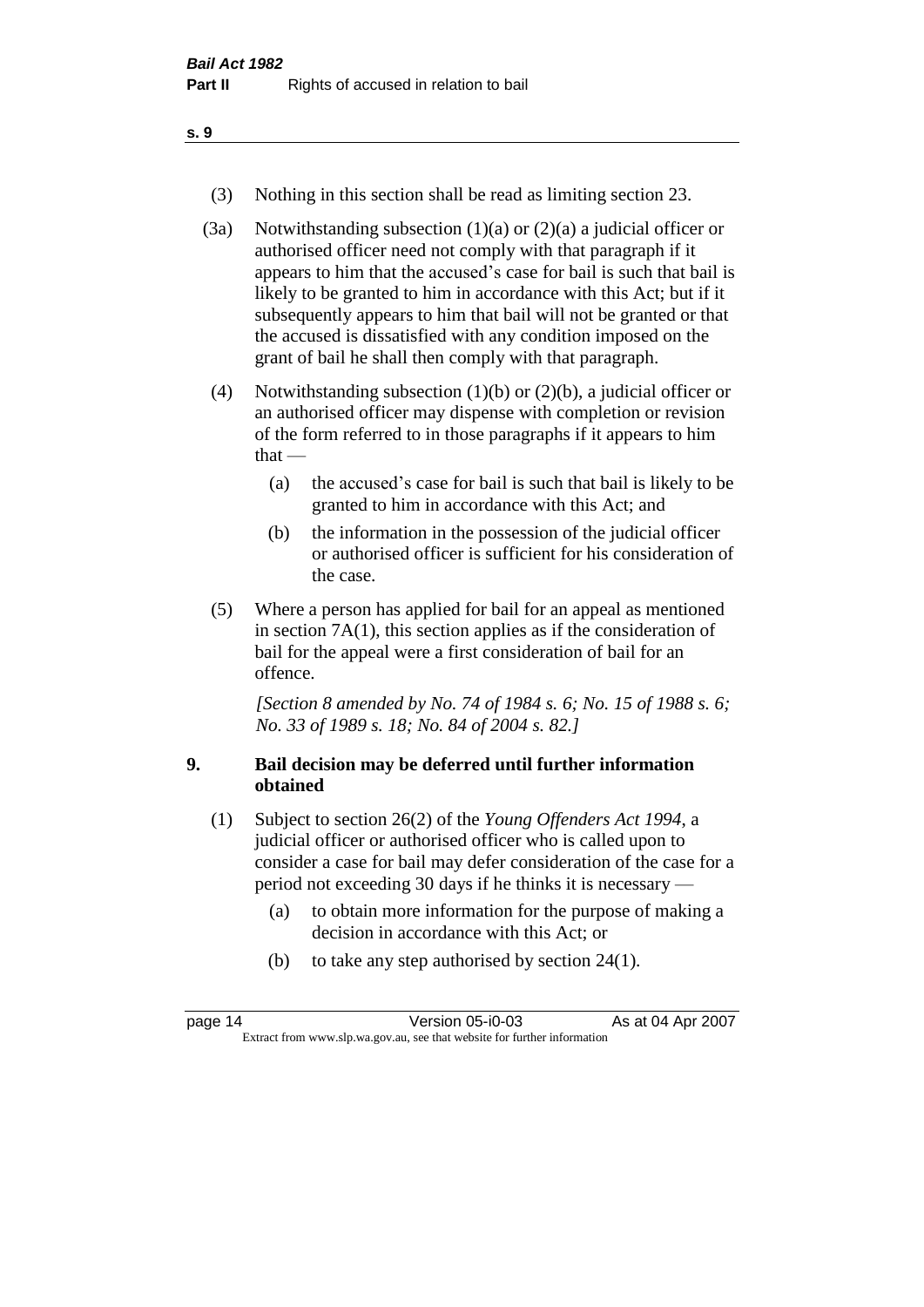(2) Nothing in this section shall be taken to limit the right of an accused to be brought before a court as soon as is practicable if he is not released on bail.

*[Section 9 amended by No. 57 of 1997 s. 21(2); No. 84 of 2004 s. 82.]*

#### **10. Sections 5, 6 and 7 do not apply where accused imprisoned for other cause**

Notwithstanding sections 5, 6 and 7, the rights conferred on an accused and the duties imposed on police officers, authorised officers and judicial officers by those sections in respect of an appearance in court for an offence do not arise where —

- (a) the accused is in custody for some other offence or reason (including the non-payment of a sum of money); and
- (b) the police officer, authorised officer or judicial officer is satisfied that the accused is likely to remain in custody for that other offence or reason until or beyond the time for the appearance for the first-mentioned offence.

*[Section 10 amended by No. 84 of 2004 s. 82.]*

#### **11. Rights following grant of bail**

- $(1)$  When
	- (a) bail has been granted to an accused for an appearance in court;
	- (b) all conditions which are to be complied with before the release of the accused have been complied with; and
	- (c) he has entered into a bail undertaking for that appearance or his bail undertaking is deemed to be amended under section 31(3),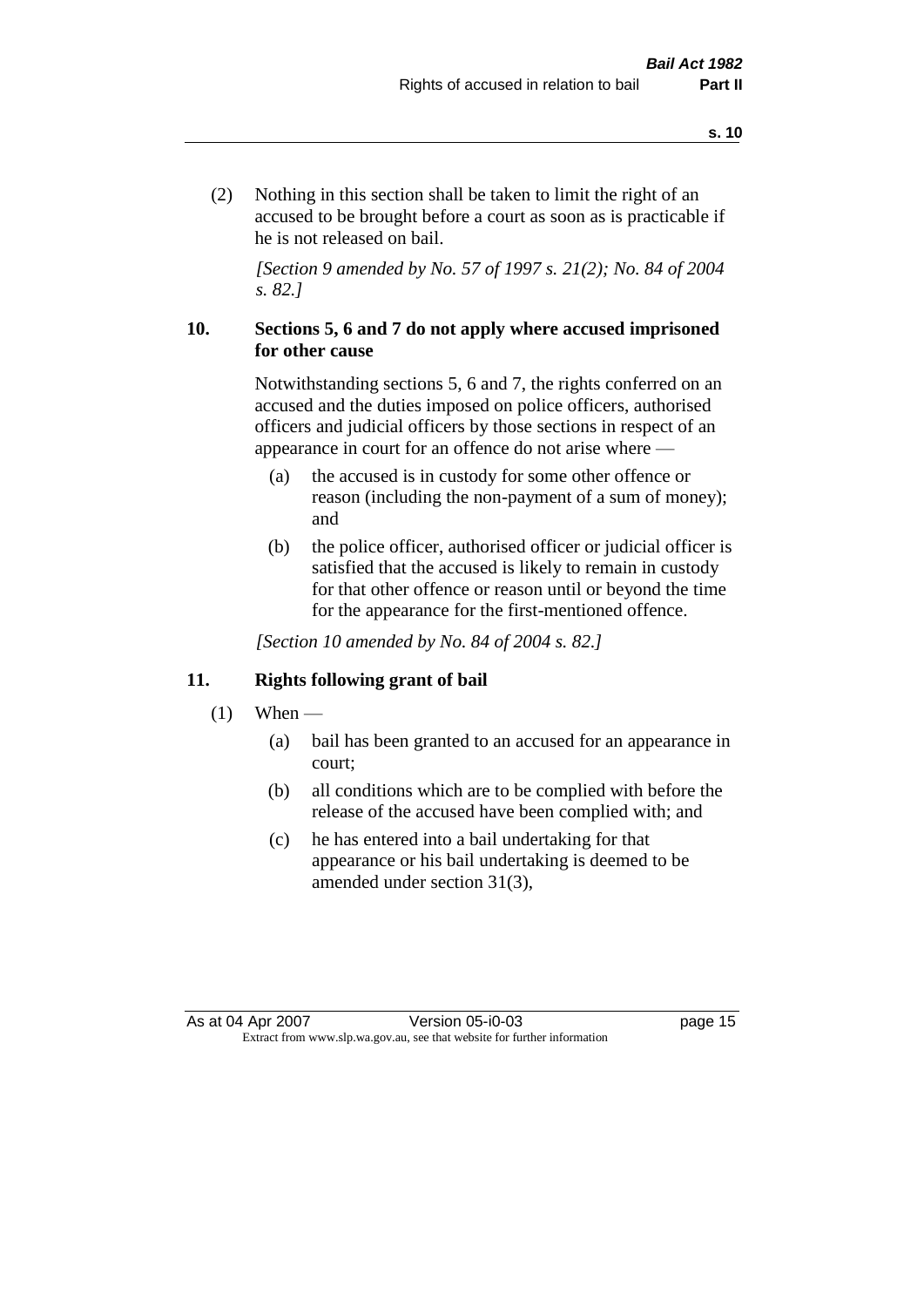the accused has a right to be at liberty until he is required to appear, or to next appear, before a court, but subject to —

- (d) any requirement that he be in custody for some other reason;
- (e) the exercise of the powers in sections 14(3), 17A, 46, 54 and 55; and
- (f) the limitation mentioned in section 12.
- (2) As soon as is practicable after an accused becomes entitled to be at liberty as provided in subsection  $(1)$  —
	- (a) an authorised officer, where bail was granted by an authorised officer;
	- (b) a justice who has granted bail otherwise than while sitting as a court;
	- (c) a Judge's associate, where bail was granted by a Judge of the District Court or the Supreme Court or the Children's Court; and
	- (d) in any other case, the registrar of the court where the judicial officer who granted bail exercises jurisdiction or a justice,

shall, where the accused is in custody in a lock-up or prison, forthwith deliver or cause to be delivered a certificate to that effect in the prescribed form to the person in charge of the lock-up or prison, and that person shall release the accused from custody as soon as is practicable after he receives the certificate.

(3) In subsection (2)(a) **"authorised officer"** does not include an authorised officer who is also the person in charge of the lock-up in which the accused is in custody.

*[Section 11 amended by No. 74 of 1984 s. 7; No. 15 of 1988 s. 7; No. 49 of 1988 s. 81; No. 45 of 1993 s. 7; No. 47 of 1999 s. 8; No. 59 of 2004 s. 141; No. 84 of 2004 s. 82.]*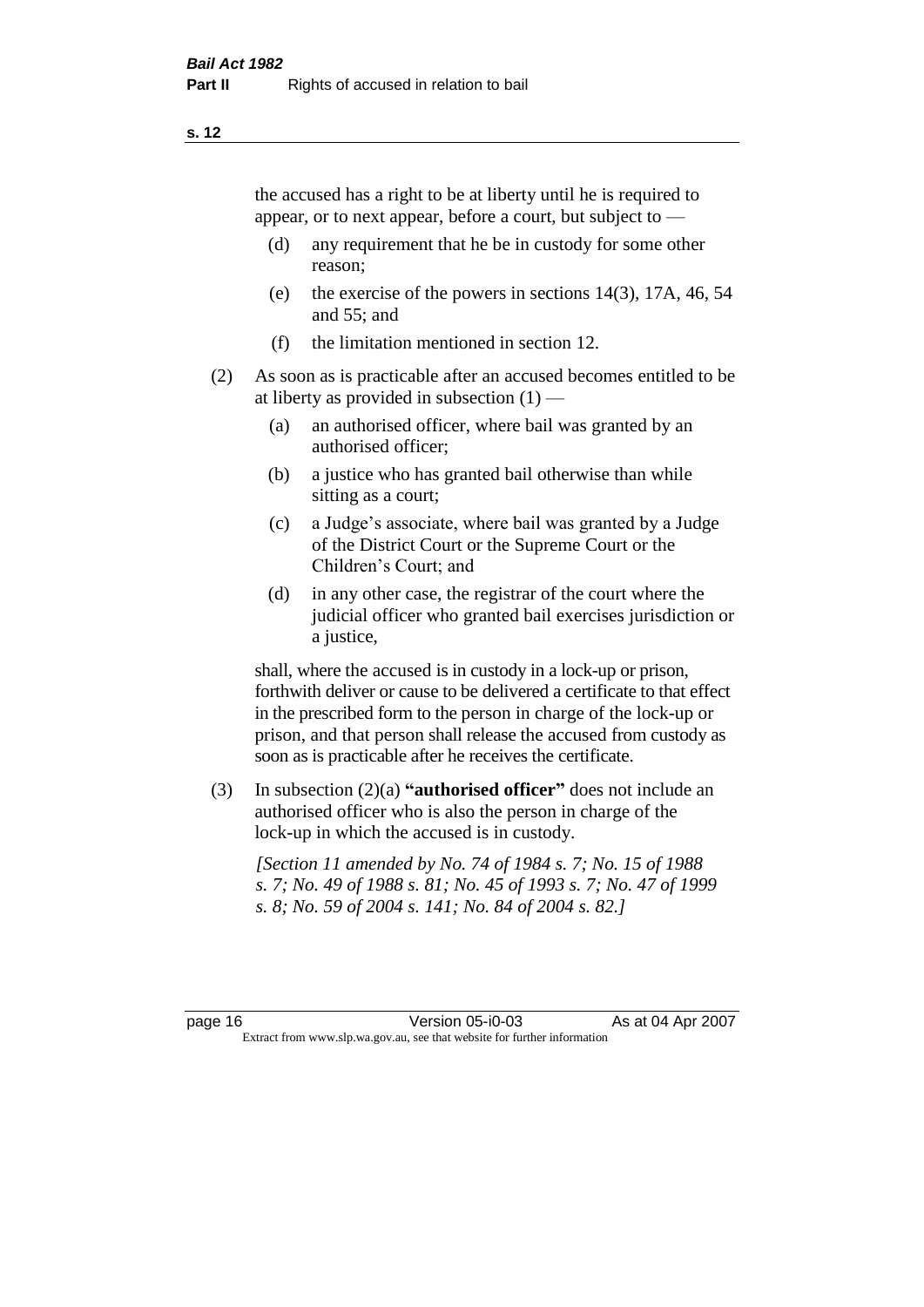### **12. Further limitation on rights in sections 5 and 11**

The right of an accused to have his case for bail considered as soon as is practicable, his right to be at liberty as mentioned in section 11(1), and the corresponding duties created by this Part, are limited so far as is reasonably necessary for the exercise or performance by a person of any statutory power or function vested in him which requires the continued custody of the accused, including the exercise of the powers set out in section 236 of *The Criminal Code*, section 50AA of the *Police Act 1892* and Parts 6 and 7 of the *Criminal Investigation (Identifying People) Act 2002*.

*[Section 12 amended by No. 6 of 2002 s. 96; No. 84 of 2004 s. 82.]*

As at 04 Apr 2007 Version 05-i0-03 page 17 Extract from www.slp.wa.gov.au, see that website for further information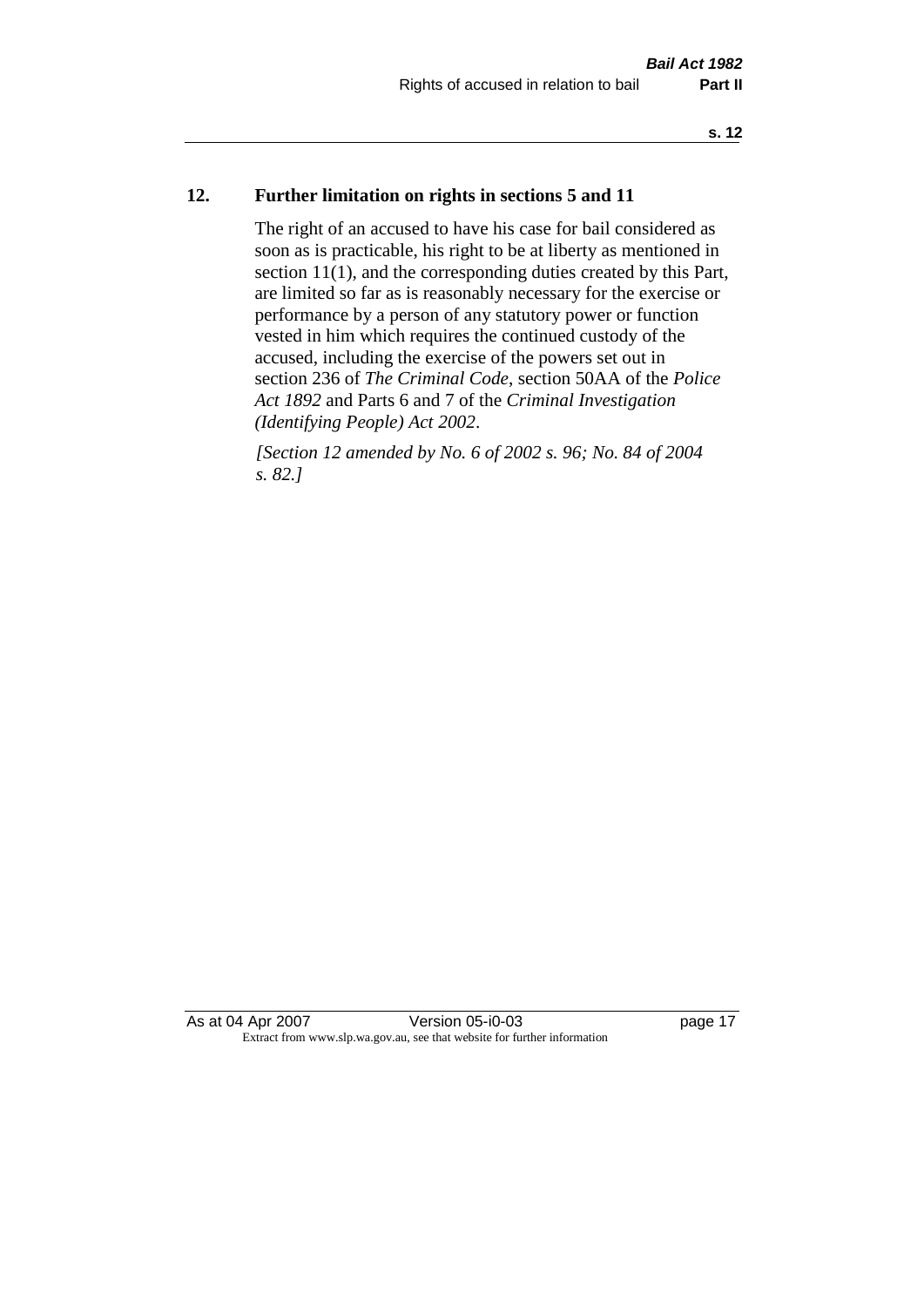# **Part III — Jurisdiction to grant bail**

### **13. Jurisdiction to grant bail**

- (1) Jurisdiction to grant bail for any appearance described in the first column of Part A of Schedule 1 is vested in the judicial officer or authorised officer specified in the second column of that Part opposite thereto and shall be exercised subject to and in accordance with this Part and the further provisions in Parts B, C and D of Schedule 1.
- (2) A home detention condition shall not be imposed as a condition of bail except by a judicial officer.

*[Section 13 amended by No. 61 of 1990 s. 5; No. 45 of 1993 s. 12.]* 

### **14. Supreme Court Judge has jurisdiction in all cases**

- (1) A Judge of the Supreme Court may, in accordance with this  $Act -$ 
	- (a) exercise a power to grant bail which is conferred upon any other judicial officer or any authorised officer by this Act; and
	- (b) revoke or vary any bail previously granted by any other such officer.
- (2) Subject to subsection (2a), the jurisdiction of a Judge of the Supreme Court under subsection (1) in respect of an appearance by an accused may be invoked by application made by either the prosecutor or the accused, and whether or not any other judicial officer has —
	- (a) previously granted or refused bail; or
	- (b) exercised any power conferred on him by section 55,

in respect of that appearance.

(2a) After the jurisdiction under subsection (1) has been invoked once by an accused in relation to an offence or group of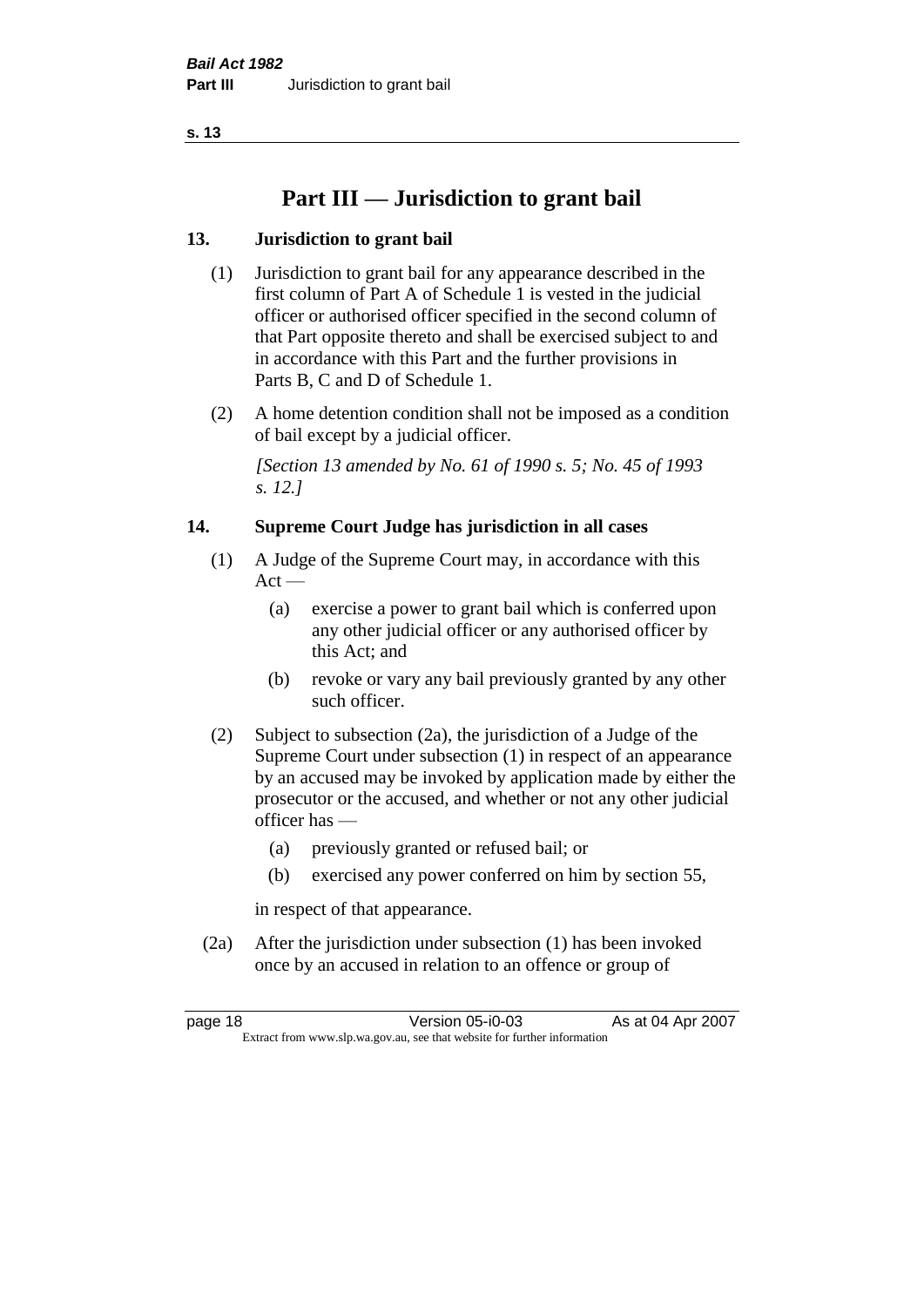offences for which he is required to appear, it may not be further invoked by that accused in relation to that offence or group of offences unless the accused satisfies a Judge of the Supreme Court that —

- (a) new facts have been discovered, new circumstances have arisen or the circumstances have changed since the occasion when the jurisdiction was invoked; or
- (b) he failed to adequately present his case for bail on that occasion.
- (3) Where under subsection (1) a Judge of the Supreme Court
	- (a) revokes the bail of an accused who is at liberty, he may order that the accused be returned to custody to await the appearance for which the bail was granted;
	- (b) varies the bail of such an accused, he may order that the accused be returned to custody until he becomes entitled to be at liberty pursuant to section 11,

and the Judge may issue any warrant which may be necessary to carry such an order into effect.

- (4) In this section **"any other judicial officer"** means any judicial officer whose jurisdiction is inferior to that of a Judge of the Supreme Court.
- (5) The powers and duties conferred on a Judge of the Supreme Court by this section may in the case of a child charged with an offence before the Children's Court also be exercised by a Judge of the Children's Court.

*[Section 14 amended by No. 74 of 1984 s. 8; No. 49 of 1988 s. 82; No. 84 of 2004 s. 82.]* 

#### **15. Exclusive jurisdiction of Supreme Court Judge in murder cases**

(1) Where an accused is in custody for wilful murder or murder, the power to grant bail shall be exercised only by a Judge of the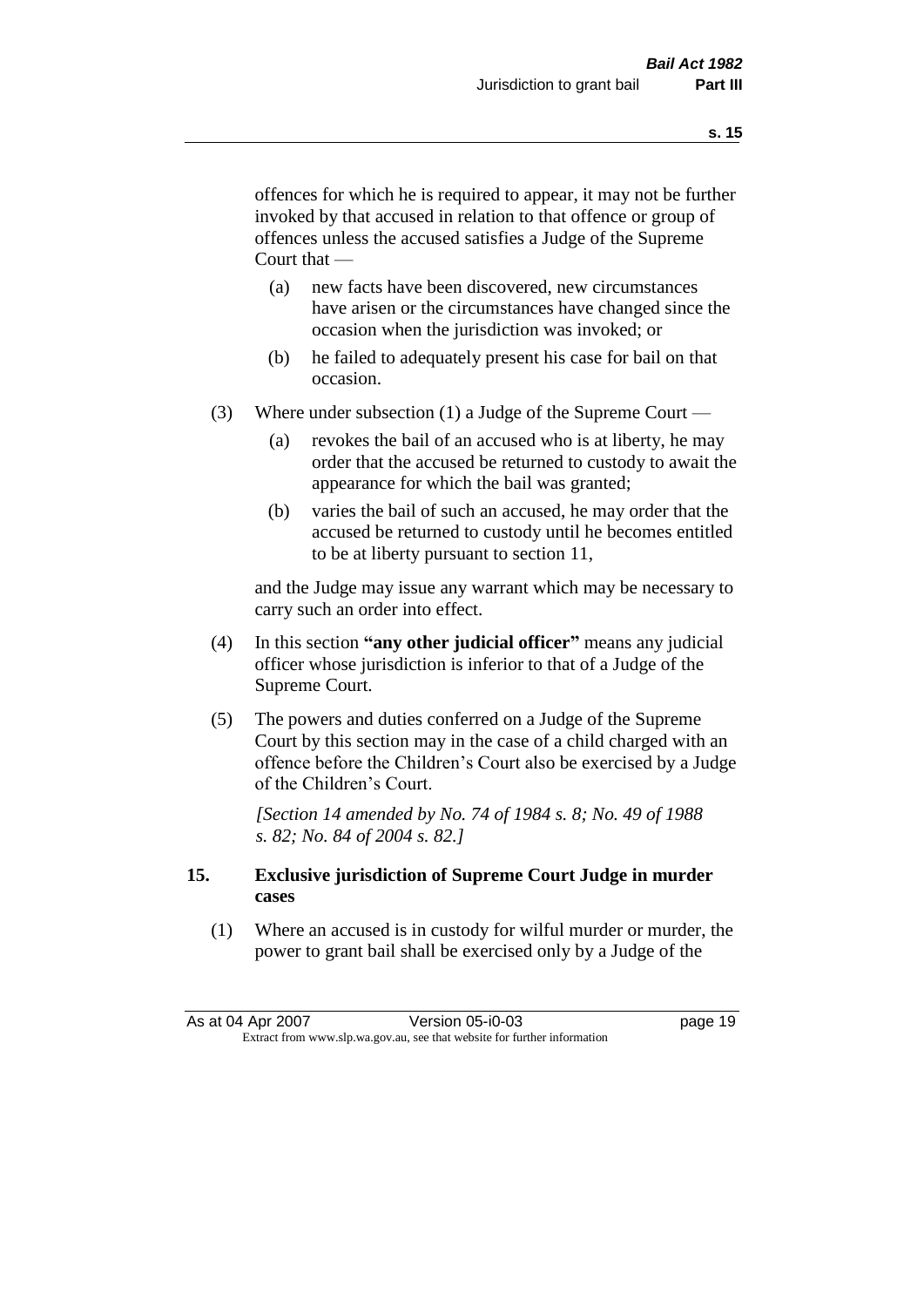Supreme Court, or in the case of an accused who is a child by a Judge of the Children's Court, except —

- (a) where section  $31(2)(d)$  applies; or
- (b) to the extent that the Court of Appeal exercises its powers under Part A of Schedule 1.
- *[(2) repealed]*

*[Section 15 amended by No. 52 of 1984 s. 35; No. 74 of 1984 s. 9; No. 49 of 1988 s. 83; No. 70 of 1988 s. 45; No. 45 of 1993 s. 12; No. 45 of 2004 s. 28(4) ; No. 84 of 2004 s. 82.]* 

### **16. Bail of person arrested on warrant**

- (1) Subject to sections 14 and 15 where the arrest of an accused for an offence is made pursuant to a warrant he shall not be granted bail before he is brought before a court or judicial officer as commanded by the warrant, except by a justice acting in terms of section  $6(2)(b)$ .
- (2) Notwithstanding subsection (1) or any other provision of this Act, an accused who has been arrested pursuant to a warrant —
	- (a) issued under section 56; or
	- (b) issued under the *Criminal Procedure Act 2004* for an offence against section 51(1) or (2),

shall not have a right to have his case for bail considered, and shall not be granted bail, before he is brought before the court as commanded by the warrant.

*[Section 16 amended by No. 59 of 2004 s. 141; No. 84 of 2004 s. 11 and 82.]*

### **16A. Restrictions on powers of authorised officers and justices in certain cases**

(1) Where this section applies to a person who has been arrested for an offence jurisdiction does not arise under section 13 until the person is brought before —

page 20 Version 05-i0-03 As at 04 Apr 2007 Extract from www.slp.wa.gov.au, see that website for further information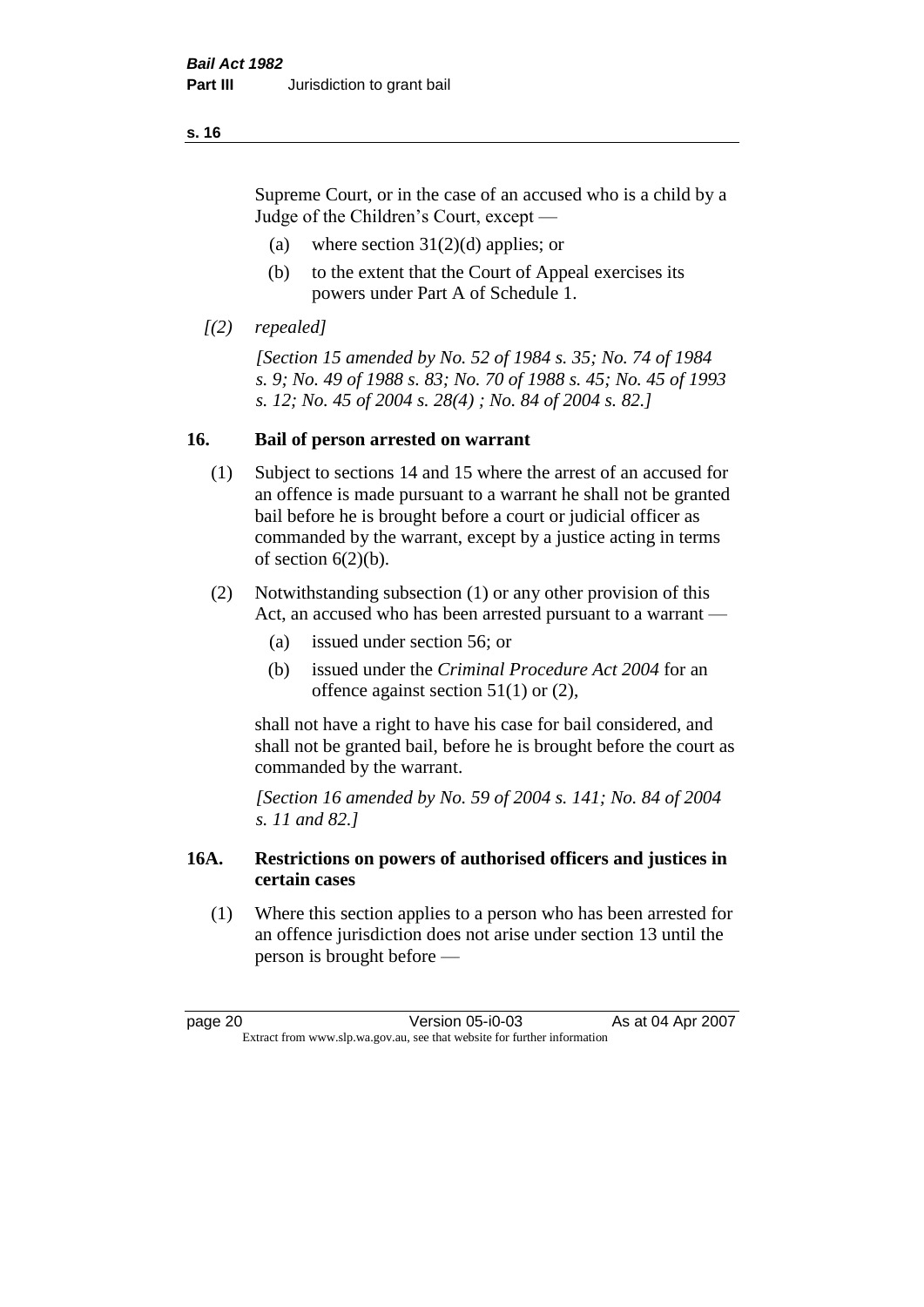- (a) a court constituted by or so as to include a magistrate; or
- (b) where section 15 applies, a Judge of the Supreme Court or a Judge of the Children's Court as the case may require.
- (2) This section applies where
	- (a) a person has been arrested in an urban area for a serious offence; and
	- (b) the serious offence is alleged to have been committed while the accused was —
		- (i) on bail for; or
		- (ii) at liberty under an early release order made in respect of,

another serious offence.

- (3) This section also applies where a person has been arrested in an urban area for an offence against section 61(1) of the *Restraining Orders Act 1997* (which creates offences for breaches of violence restraining orders).
- $(4)$  In this section —

**"urban area"** means —

- (a) the metropolitan region as defined in the *Planning and Development Act 2005* and any prescribed area that adjoins that region; and
- (b) any other prescribed area of the State, being the whole or part of, or an area adjoining, a local government district under the *Local Government Act 1995* that is designated under that Act as a city or a town.

*[Section 16A inserted by No. 54 of 1998 s. 6(1); amended by No. 38 of 2004 s. 59; No. 84 of 2004 s. 82; No. 38 of 2005 s. 15.]*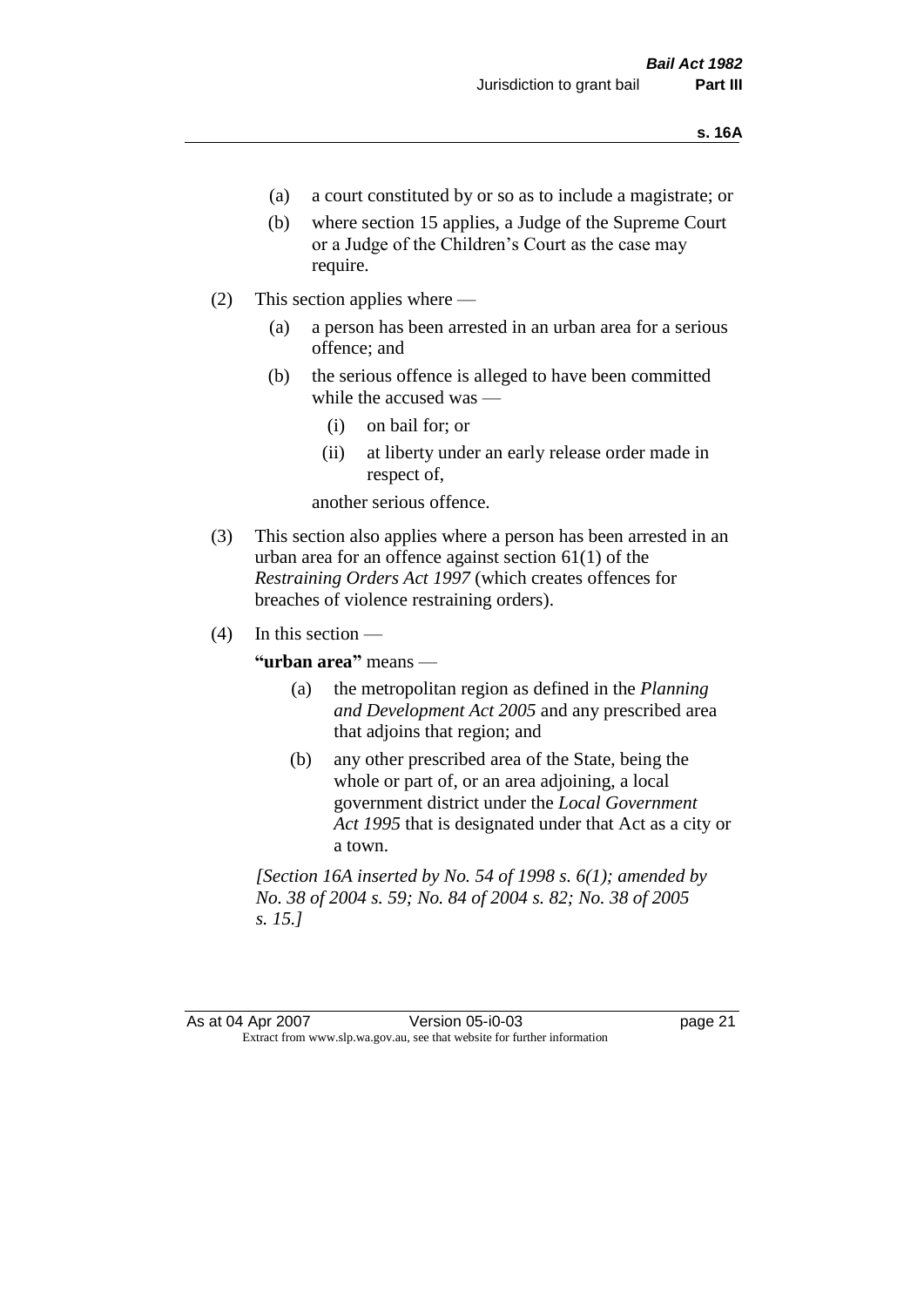| ×<br>. . |  |
|----------|--|
|----------|--|

#### **17. Conditions which may be imposed**

- (1) A judicial officer or authorised officer may impose conditions on a grant of bail only to the extent that he is authorised to do so by clause 2(3)(c) of Part C and Part D of Schedule 1.
- (2) Conditions imposed on a grant of bail shall not be any more onerous on the accused than the judicial officer or authorised officer considers is required in the public interest having regard to the nature of the offence for which the accused is in custody and the circumstances of the accused.

*[Section 17 amended by No. 45 of 1993 s. 8 and 12; No. 84 of 2004 s. 82.]* 

#### **17A. Further provisions as to responsible person's undertaking (Schedule 1 Part C clause 2)**

- (1) Where this section applies, an authorised police officer may
	- (a) cancel an undertaking of the kind described in clause 2(3)(c) of Part C of Schedule 1;
	- (b) approve of another person as a responsible person within the meaning in that clause; and
	- (c) detain the accused or order his detention until the person so approved enters into an undertaking of the kind mentioned in paragraph (a).
- (2) Subsection (1) applies where
	- (a) a person has entered into an undertaking referred to in paragraph (a) of that subsection;
	- (b) a judicial officer when granting bail ordered that the person may under this section be released from the undertaking by an authorised police officer; and
	- (c) the person wishes to be so released.
- (3) A police officer may, for the purpose of the exercise of the powers in subsection (1), take into custody a child accused who has been released on bail.

page 22 Version 05-i0-03 As at 04 Apr 2007 Extract from www.slp.wa.gov.au, see that website for further information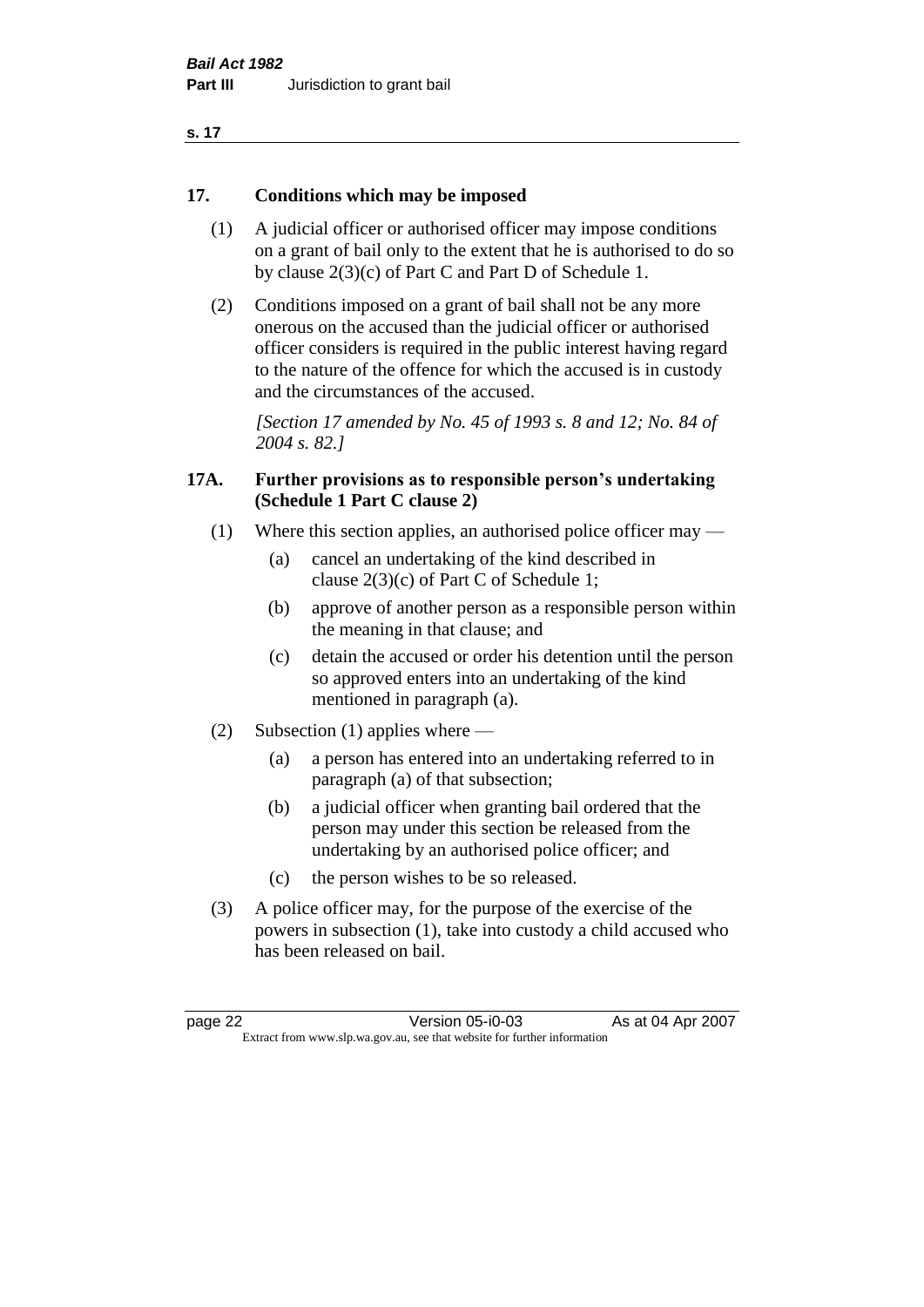- (4) If the police officer is not an authorised police officer he shall, as soon as is practicable, bring the accused before an authorised police officer for the purpose referred to in subsection (3).
- (5) After an undertaking has been entered into as mentioned in subsection  $(1)(c)$ , the accused, subject to this Act, has a right to be at liberty until he is required to appear before a court.

*[Section 17A inserted by No. 45 of 1993 s. 9; amended by No. 84 of 2004 s. 82.]* 

### **18. Police officer may dispense with bail in certain cases upon deposit of cash**

- (1) Except where section 16 applies, an authorised police officer may, in accordance with this section, dispense with the requirement for bail for an appearance in court by an accused for a prescribed simple offence.
- (2) Before an authorised police officer dispenses with the requirement for bail under this section, he shall —
	- (a) give to the accused a notice in the prescribed form specifying the time and place at which he is to appear to be dealt with for the offence and setting out the effect of section  $19(1)$  and  $(2)$ ;
	- (b) fix an amount in cash, not exceeding the amount prescribed for that offence, which the accused shall deposit as security for his appearance at that time and place; and
	- (c) receive the amount of such deposit and an acknowledgment from the accused that he has been given the notice provided for by paragraph (a).
- (3) Where the requirement for bail is dispensed with under this section, the accused has a right to be at liberty, subject to any requirement that he be in custody for some other offence or reason, until he is required to appear before a court for the offence.
- (4) In any proceedings production of a document purporting to be the acknowledgment referred to in subsection  $(2)(c)$  and of a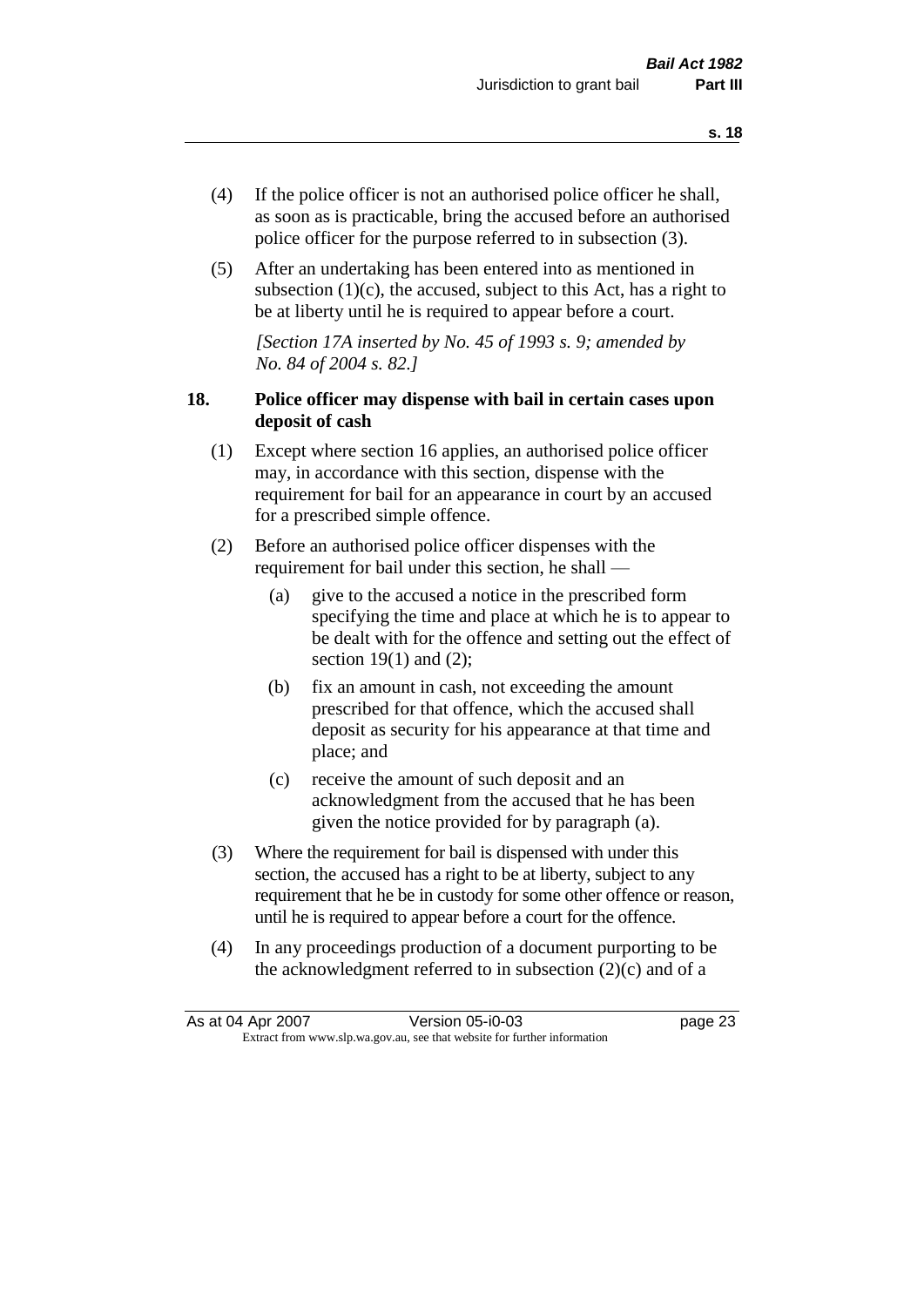copy of the notice referred to in subsection (2)(a) shall be evidence that subsection (2) has been complied with and of the contents of such notice.

*[Section 18 amended by No. 15 of 1988 s. 8; No. 84 of 2004 s. 82.]* 

### **19. Return or application of deposit where bail dispensed with**

- (1) If an accused appears at the time and place notified to him under section  $18(2)(a)$ , or at a time to which the proceedings are adjourned as mentioned in subsection (3), he is entitled to have his deposit refunded to him, but, notwithstanding the foregoing, the court may order that the deposit be applied wholly or partly in or towards payment of any sum of money ordered to be paid in respect of the commission of the offence, or may direct that it be retained as mentioned in subsection (3).
- (2) If an accused fails to appear as mentioned in subsection (1), he does not commit an offence against section 51 but the court shall, if it is satisfied that section 18(2)(a) has been complied with, and whether or not the accused is convicted of the offence for which the appearance was required, order —
	- (a) that the deposit be applied wholly or partly in or towards payment of any sum of money ordered to be paid in respect of the commission of that offence (but without prejudice to the recovery of any balance remaining unpaid); and
	- (b) subject to subsection (3), that so much (if any) of the deposit as is not thereby disposed of be paid to the State.
- (3) If at the time notified to the accused under section  $18(2)(a)$  the proceedings are adjourned or are thereafter further adjourned, whether or not the accused appears, the court may, instead of granting bail to him, from time to time so long as the accused remains unconvicted dispense with the requirement for bail as provided in section 18(1) and (2) and, notwithstanding section  $18(2)(c)$  or subsection  $(2)(b)$ , direct that the amount

#### **s. 19**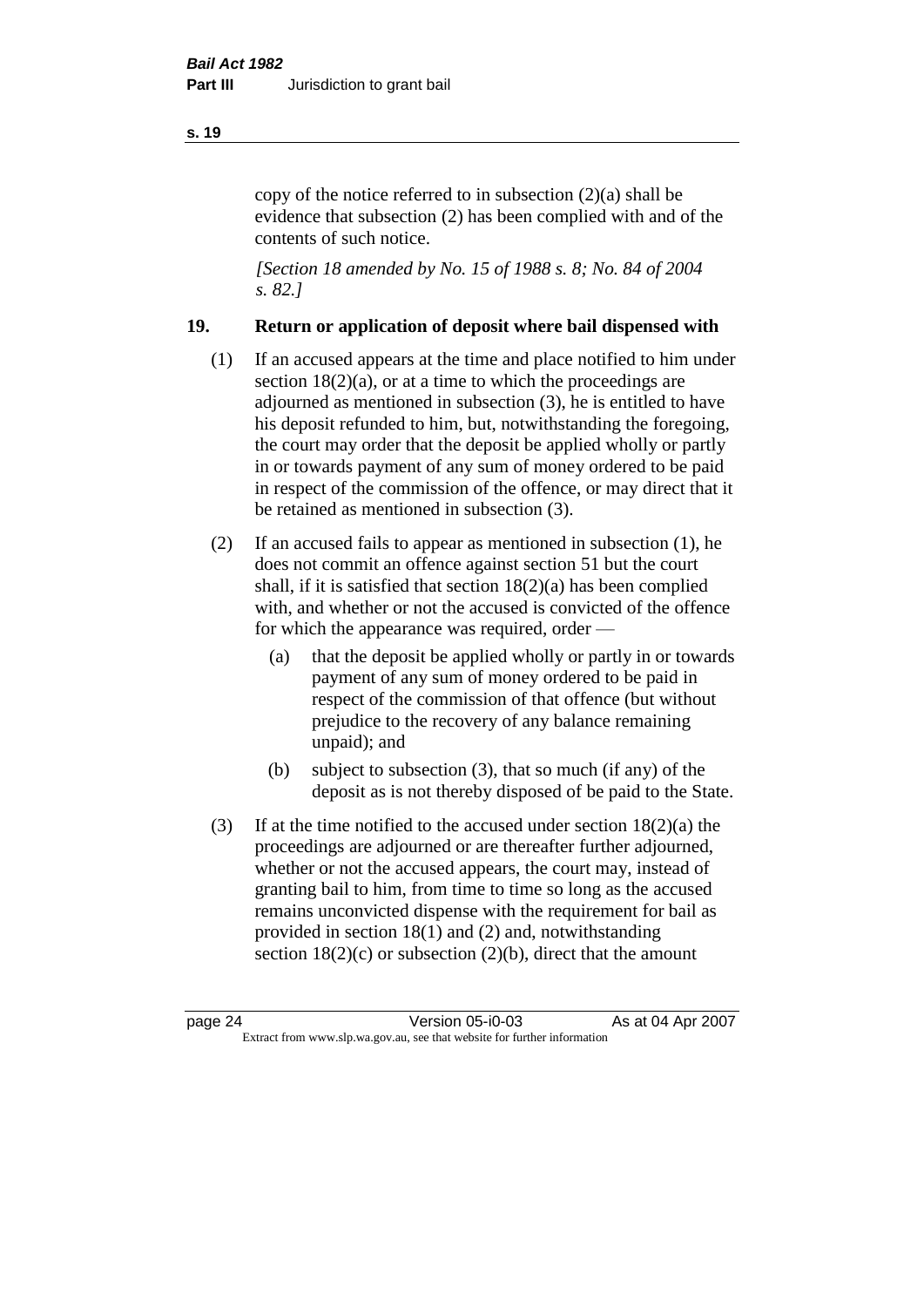already deposited be retained as security for any further appearance.

(4) Where under subsection (3) proceedings are adjourned in the absence of the accused, the notice required by section 18(2)(a) may, notwithstanding that paragraph, be sent to the accused by the registrar of the court, and section  $32(1)$ ,  $(2)$  and  $(3)$  shall apply to the notice and proof of receipt thereof.

*[Section 19 amended by No. 65 of 2003 s. 121(3); No. 59 of 2004 s. 141; No. 84 of 2004 s. 82.]*

As at 04 Apr 2007 Version 05-i0-03 page 25 Extract from www.slp.wa.gov.au, see that website for further information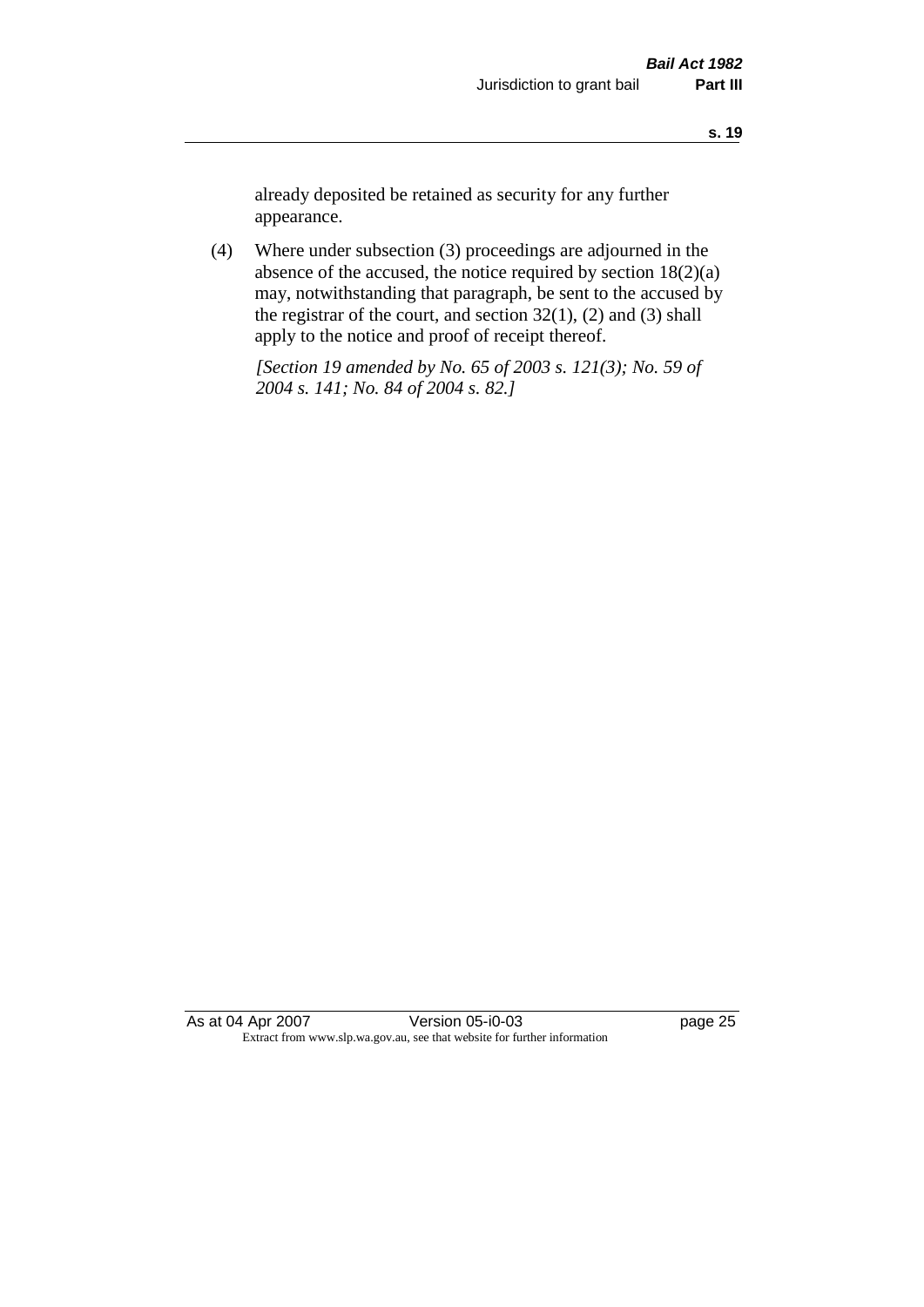# **Part IV — Hearing of case for bail, parties, and evidence**

### **20. Power to consider bail** *in camera* **and to prohibit publication**

- (1) On the consideration by a judicial officer of a case for bail of an accused who is charged with an offence triable by jury, the judicial officer may, to avoid prejudice to either party, exercise the powers described in subsection (2), but shall only exercise the power in paragraph (b) thereof if he considers that the exercise of the power in paragraph (a) is not, on its own, likely to be sufficient to avoid prejudice.
- (2) The powers referred to in subsection (1) are to order
	- (a) that no report, or summary, of any statement, or of any specified statement, made or furnished at the hearing shall be published by any means;
	- (b) that the bail application be heard *in camera*.
- (3) Where an order is made under subsection (2)(a), no report, or summary, of any statement referred to in that paragraph shall be published by any means —
	- (a) if the offence is one that may be tried on indictment, before a court decides that it is to be tried on indictment;
	- (b) if the accused is discharged from further proceedings upon the prosecution notice or indictment brought against him for the offence, before he is so discharged; or
	- (c) if the accused is tried on indictment for the offence, before the trial is ended.
- (4) A person who, except with lawful excuse, fails to comply with an order made under this section commits an offence.

Penalty: \$1 000.

*[Section 20 amended by No. 50 of 2003 s. 37(2); No. 4 of 2004 s. 58; No. 84 of 2004 s. 11 and 82.]*

page 26 Version 05-i0-03 As at 04 Apr 2007 Extract from www.slp.wa.gov.au, see that website for further information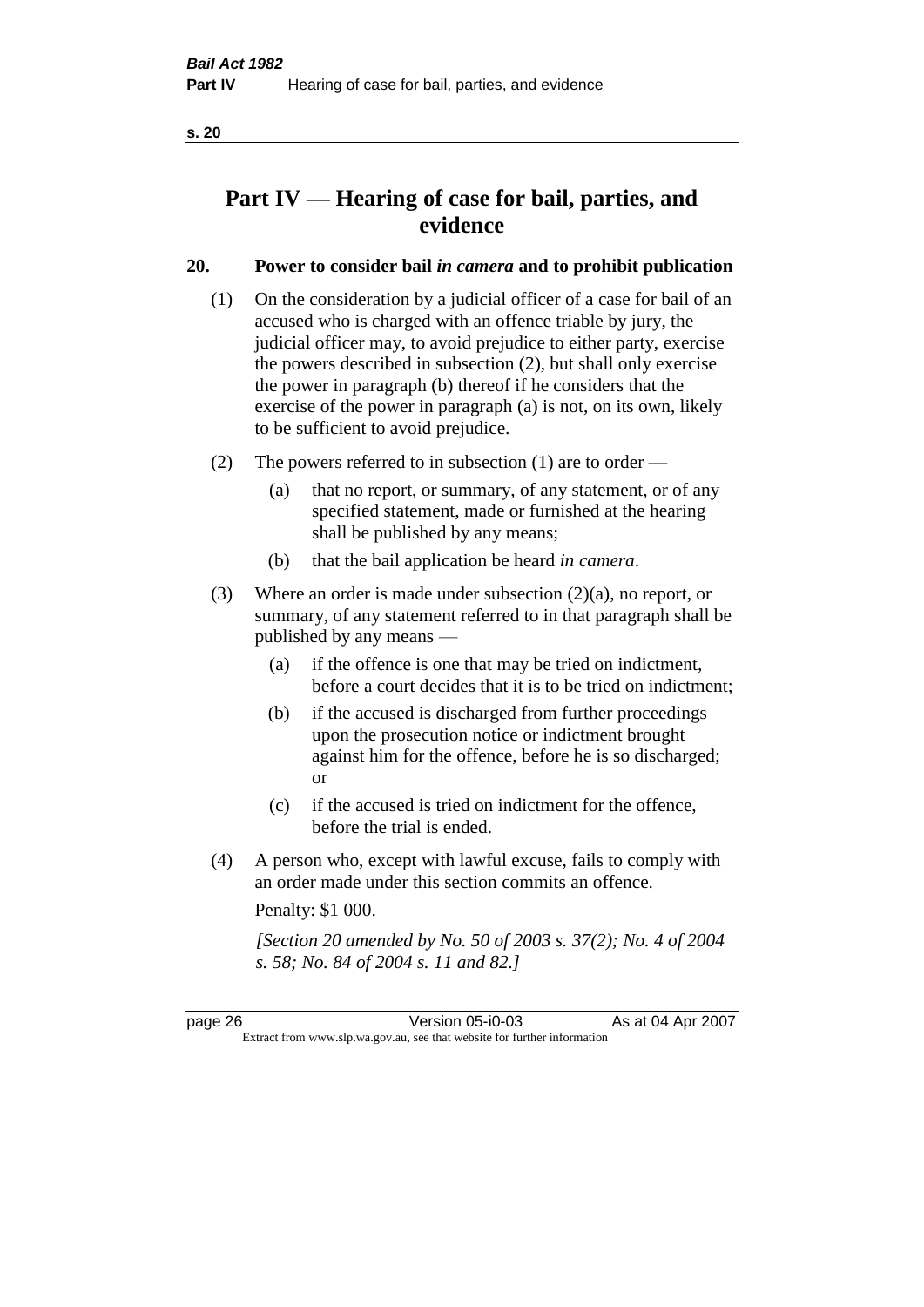### **21. Parties**

- (1) The parties to proceedings on a case for bail are the prosecutor and the accused and, subject to subsection (2), no other person shall be a party to, or be represented at, the proceedings.
- (2) Nothing in subsection (1) affects the right of
	- (a) the Attorney General to apply for leave, or be an appellant, under Part 2 of the *Criminal Appeals Act 2004*;
	- (b) the State Solicitor or the Deputy Director of Public Prosecutions (Commonwealth) to receive notice and be heard under section 7A(2); or
	- (c) an officer referred to in section 33 of the *Children's Court of Western Australia Act 1988* to be present at and participate in proceedings concerning a child under that section.

*[Section 21 amended by No. 15 of 1988 s. 9; No. 49 of 1988 s. 84; No. 33 of 1989 s. 18; No. 31 of 1993 s. 7; No. 65 of 2003 s. 88(3); No. 59 of 2004 s. 141; No. 84 of 2004 s. 11 and 82.]* 

#### **22. Evidence**

A judicial officer or authorised person may in considering any case for bail receive and take into account such information as he thinks fit whether or not the same would normally be admissible in a court of law.

#### **23. Accused not bound to supply information**

An accused is not obliged to complete, or furnish information for, the prescribed form referred to in section  $8(1)(b)$ , or for any revision thereof, or to furnish any information, whether on oath or otherwise, for the purpose of having his case for bail considered.

*[Section 23 amended by No. 84 of 2004 s. 82.]*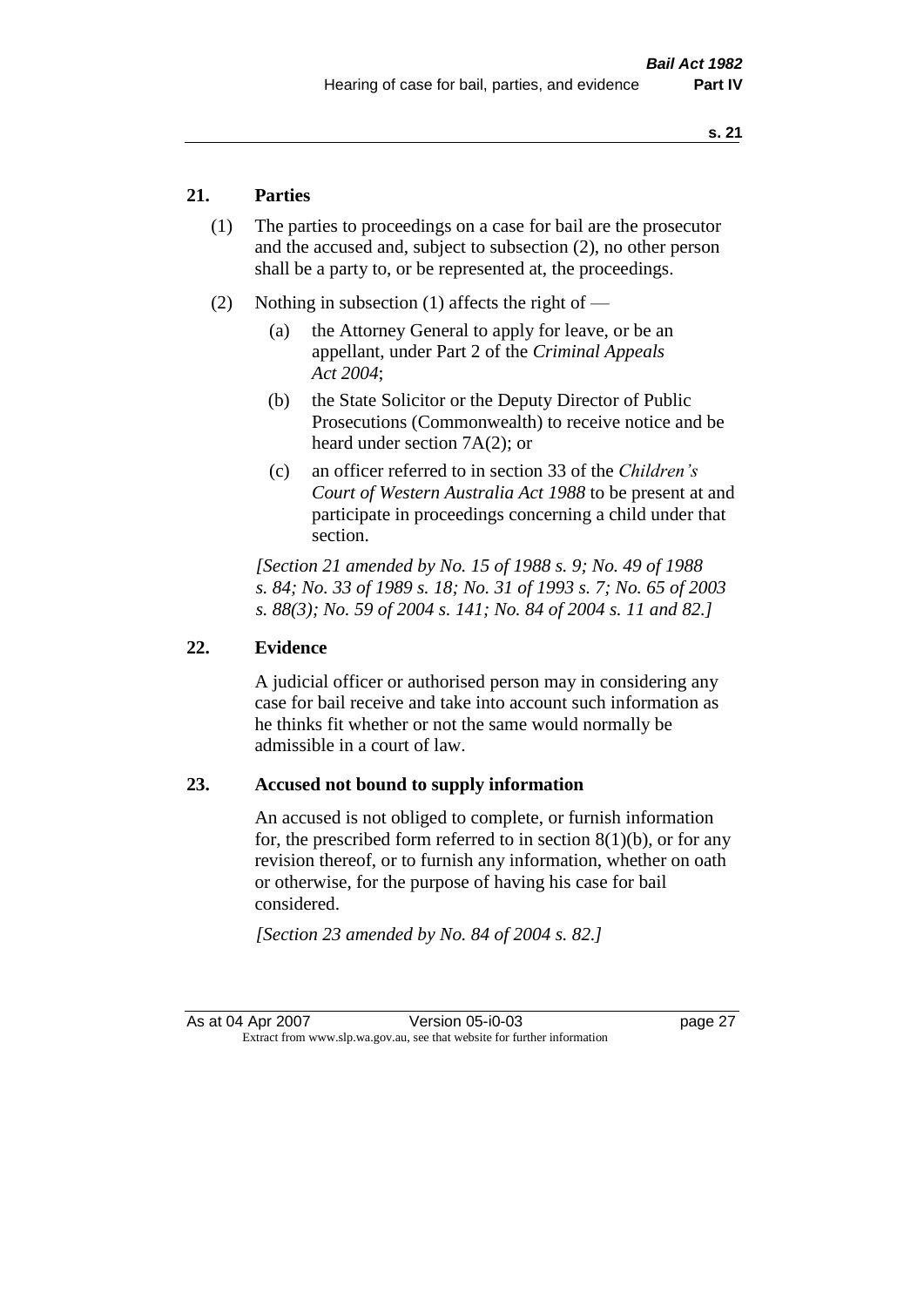### **24. Information may be referred to police officer for verification or for report**

- (1) A judicial officer or authorised officer who is called upon to consider a case for bail may —
	- (a) request that any information placed before the judicial officer or authorised officer by the accused for the purposes of the case be verified by a police officer, and to that end may refer to a police officer the prescribed form mentioned in section 8(1)(b), after it has been completed or revised;
	- (b) request that a report on any matter mentioned in Part C of Schedule 1, so far as it applies to an accused whose case is being or to be considered, be made by a police officer.
- (2) Where a reference or request is made under subsection (1) a police officer shall, as soon as is practicable —
	- (a) make a report to the judicial officer or the authorised officer accordingly; and
	- (b) furnish a copy of the report to the accused or his solicitor or counsel.

*[Section 24 inserted by No. 61 of 1990 s. 6; amended by No. 45 of 1993 s. 12; No. 84 of 2004 s. 11 and 82.]* 

#### **24A. Information may be referred to community corrections officer for verification or for report**

- (1) A judicial officer who is called upon to consider a case for bail may refer to a community corrections officer any matter referred to in section 24(1) and may request a community corrections officer to do any matter referred to in that section.
- (2) A judicial officer who is called upon to consider a case for bail and who desires to impose a home detention condition as a condition on a grant of bail, shall request that a report be made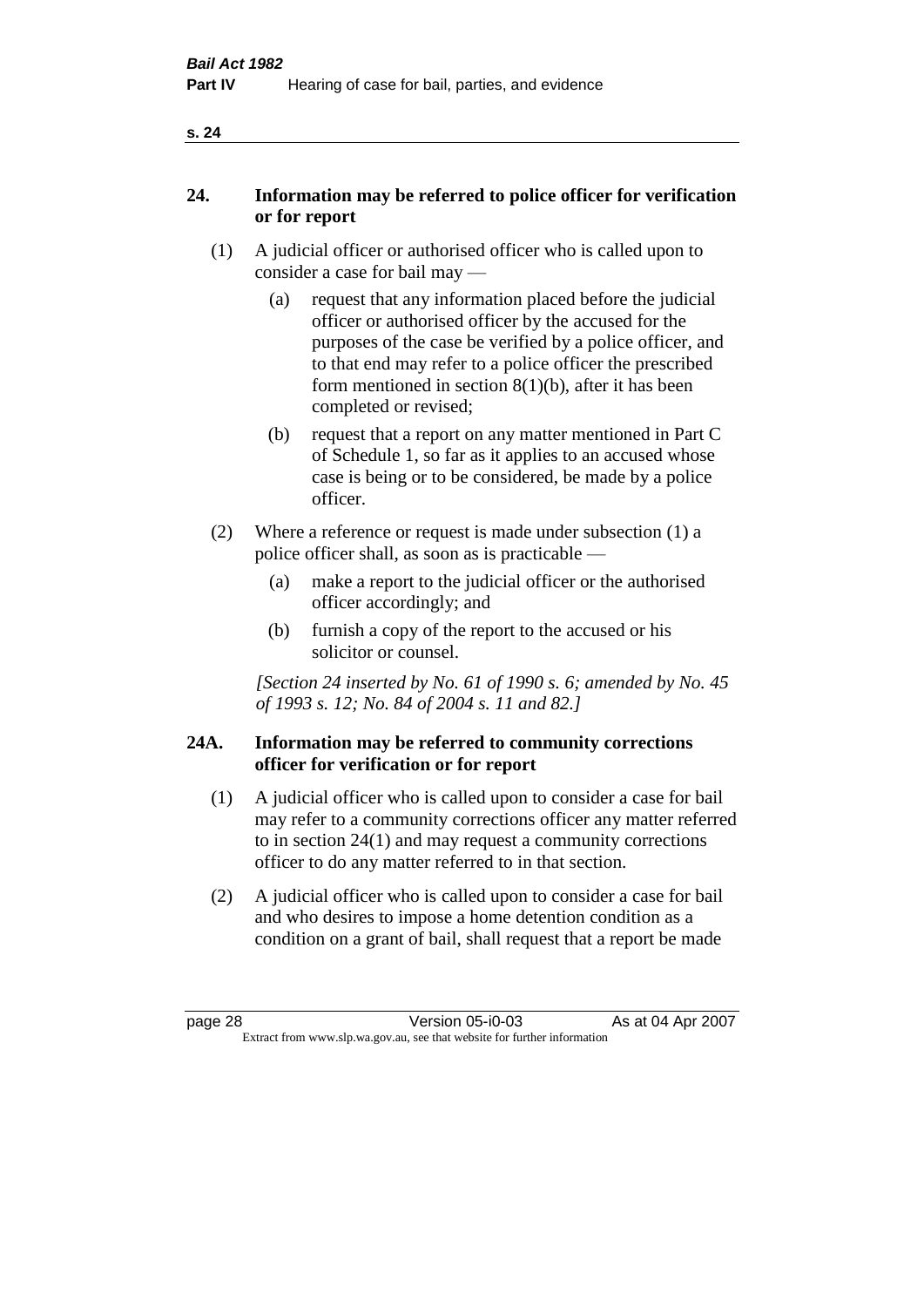by a community corrections officer about the suitability of the accused to be subject to a home detention condition.

- (3) Where a reference or a request is made under subsection (1) or a report is requested under subsection (2) a community corrections officer shall, as soon as is practicable, make a report to the judicial officer and, at the discretion of the judicial officer, copies may be made available to the prosecution or to the accused or his solicitor or counsel.
- (4) Where a community corrections officer makes a report that an accused is suitable to be subject to a home detention condition, the officer shall annex to the report and provide to the accused or his solicitor or counsel, a list of those conditions in rules made under section 50L that may be applied to the accused by the CEO (corrections) while the accused is subject to the home detention condition.

*[Section 24A inserted by No. 61 of 1990 s. 7; amended by No. 31 of 1993 s. 9; No. 84 of 2004 s. 11 and 82; No. 65 of 2006 s. 53.]* 

# **25. Protection of accused as to information given for bail purposes**

A statement made by an accused to a judicial officer or authorised officer for the purpose of a decision whether bail should be granted to him for any appearance in court for an offence shall not be admissible in evidence against him at his trial for that offence.

*[Section 25 amended by No. 84 of 2004 s. 82.]* 

# **26. Record of decision and reasons**

- (1) A bail record form shall be completed by an authorised officer or a justice if he —
	- (a) refuses to grant bail to an accused;
	- (b) grants bail to an accused in the circumstances referred to in clause 3 of Part B of Schedule 1; or

As at 04 Apr 2007 Version 05-i0-03 page 29 Extract from www.slp.wa.gov.au, see that website for further information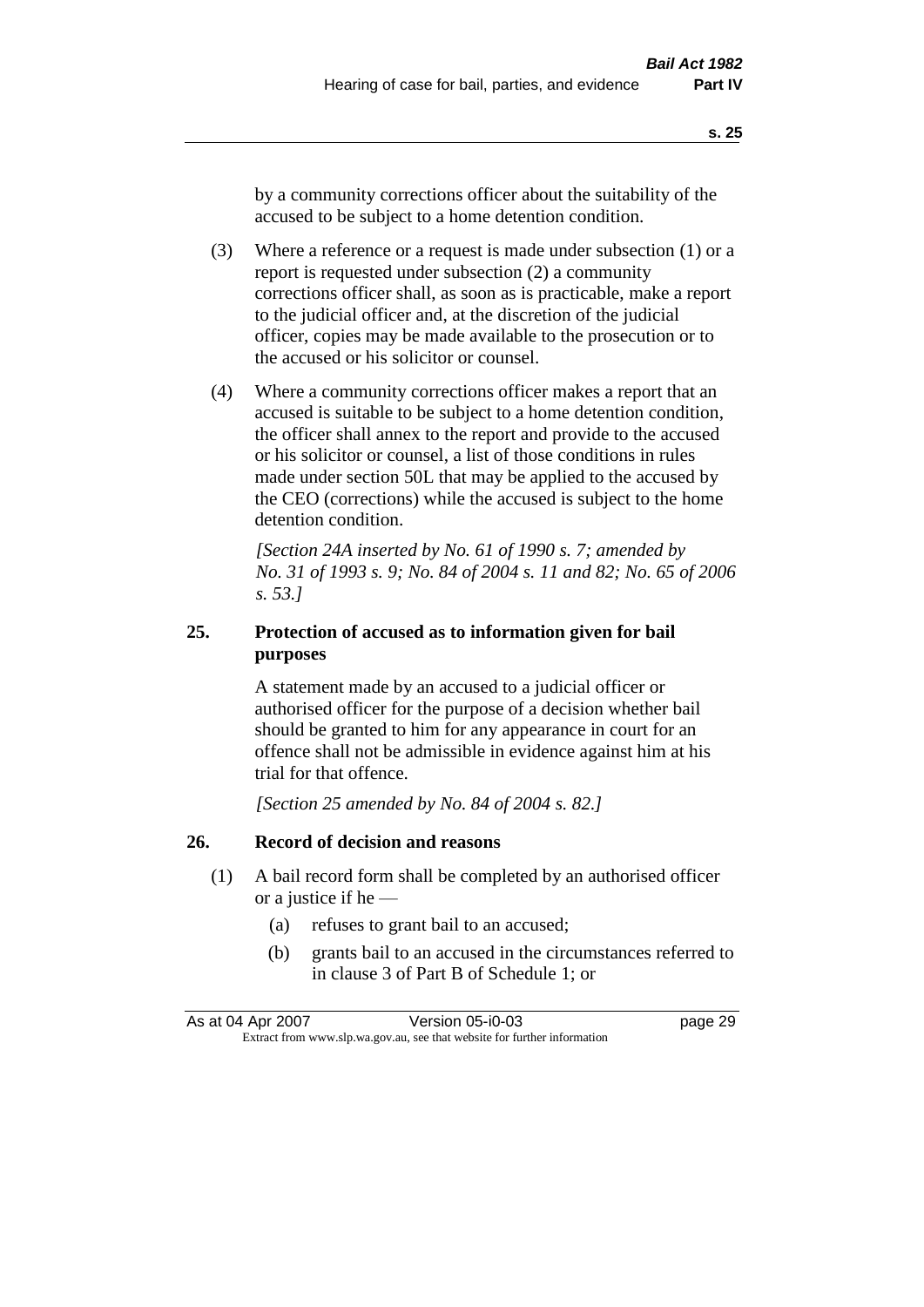**s. 27**

- (c) imposes any condition on a grant of bail and it appears to him that the accused is dissatisfied with the condition.
- (2) Where a judicial officer, other than a justice
	- (a) refuses to grant bail to an accused; or
	- (b) imposes any condition on a grant of bail and it appears to him that the accused is dissatisfied with the condition,

a record of the decision and of the reasons therefor shall be made.

- (3) The accused, the prosecutor or an intending prosecutor shall be entitled, upon request, to be furnished with a copy of the bail record form or, where subsection (2) applies, of the record made.
- (4) For the purposes of this section
	- (a) references to a justice do not include a magistrate or a Judge of the District Court or the Supreme Court or the Children's Court who is a justice; and
	- (b) a bail record form is a prescribed form designed to contain a summary of the matters relevant to the decision as to the bail of an accused, including those matters set out in Part C of Schedule 1, the decision made, and the reasons for the decision.

*[Section 26 inserted by No. 15 of 1988 s. 10; amended by No. 49 of 1988 s. 85; No. 45 of 1993 s. 12; No. 59 of 2004 s. 141; No. 84 of 2004 s. 82.]* 

# **27. Transmission of relevant papers to court**

(1) An authorised officer and a judicial officer who consider an accused's case for bail for an appearance for an offence, an authorised police officer who dispenses with bail under section 18, and a person before whom a bail undertaking or a surety undertaking is entered into shall ensure that the relevant papers are sent as soon as is practicable, to the court before which the accused is required to appear.

| page 30 | Version 05-i0-03                                                         | As at 04 Apr 2007 |
|---------|--------------------------------------------------------------------------|-------------------|
|         | Extract from www.slp.wa.gov.au, see that website for further information |                   |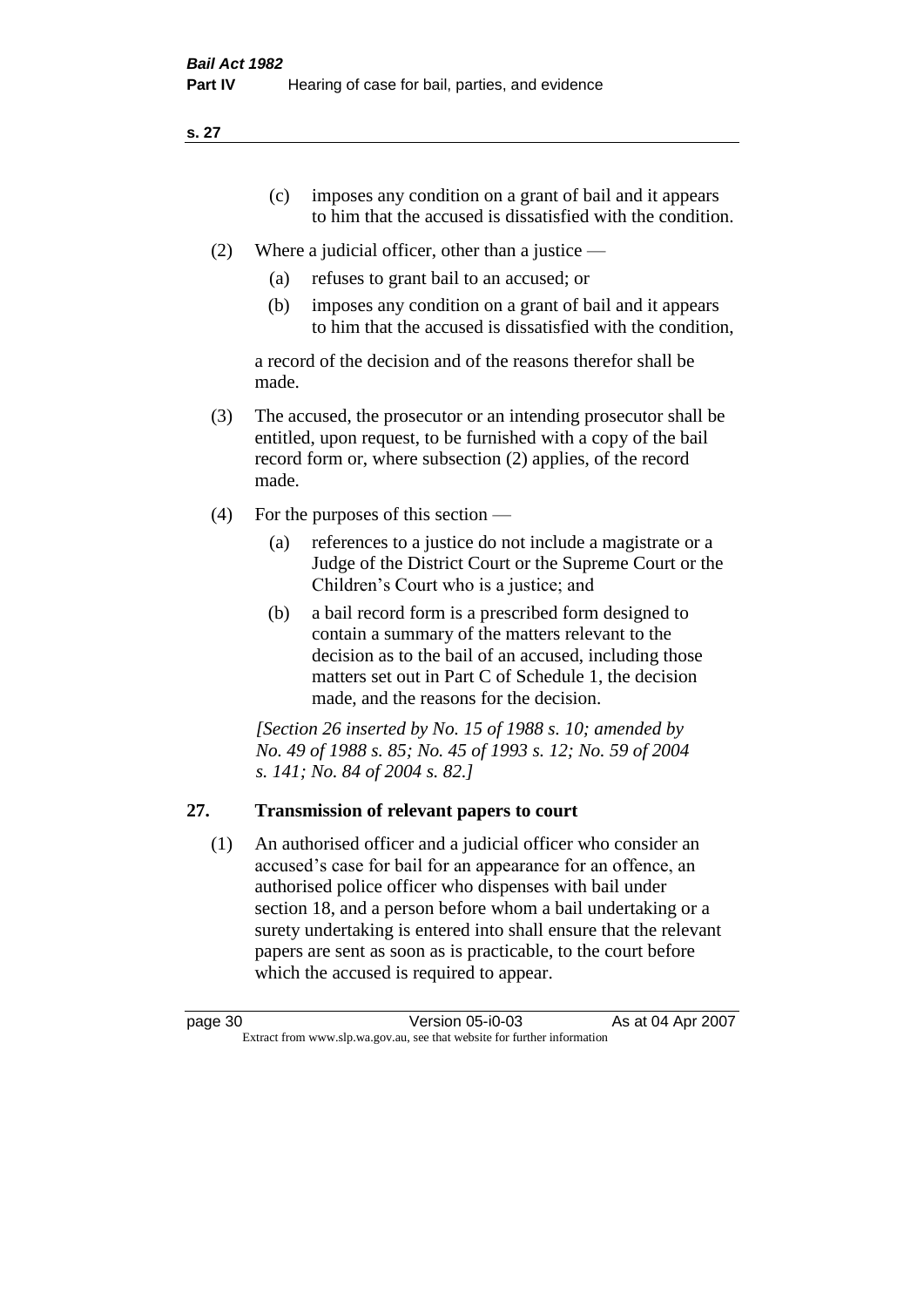(2) In subsection (1) **"the relevant papers"** in relation to any particular officer or person means such papers as are prescribed to be sent by that officer or person.

*[Section 27 amended by No. 84 of 2004 s. 82.]* 

# **27A. Transmission of papers to CEO (corrections)**

A judicial officer who grants bail subject to a home detention condition shall ensure that a copy of the bail record form and of the bail undertaking are sent as soon as is practicable to the CEO (corrections).

*[Section 27A inserted by No. 61 of 1990 s. 8; amended by No. 31 of 1993 s. 9; No. 65 of 2006 s. 53.]* 

As at 04 Apr 2007 Version 05-i0-03 page 31 Extract from www.slp.wa.gov.au, see that website for further information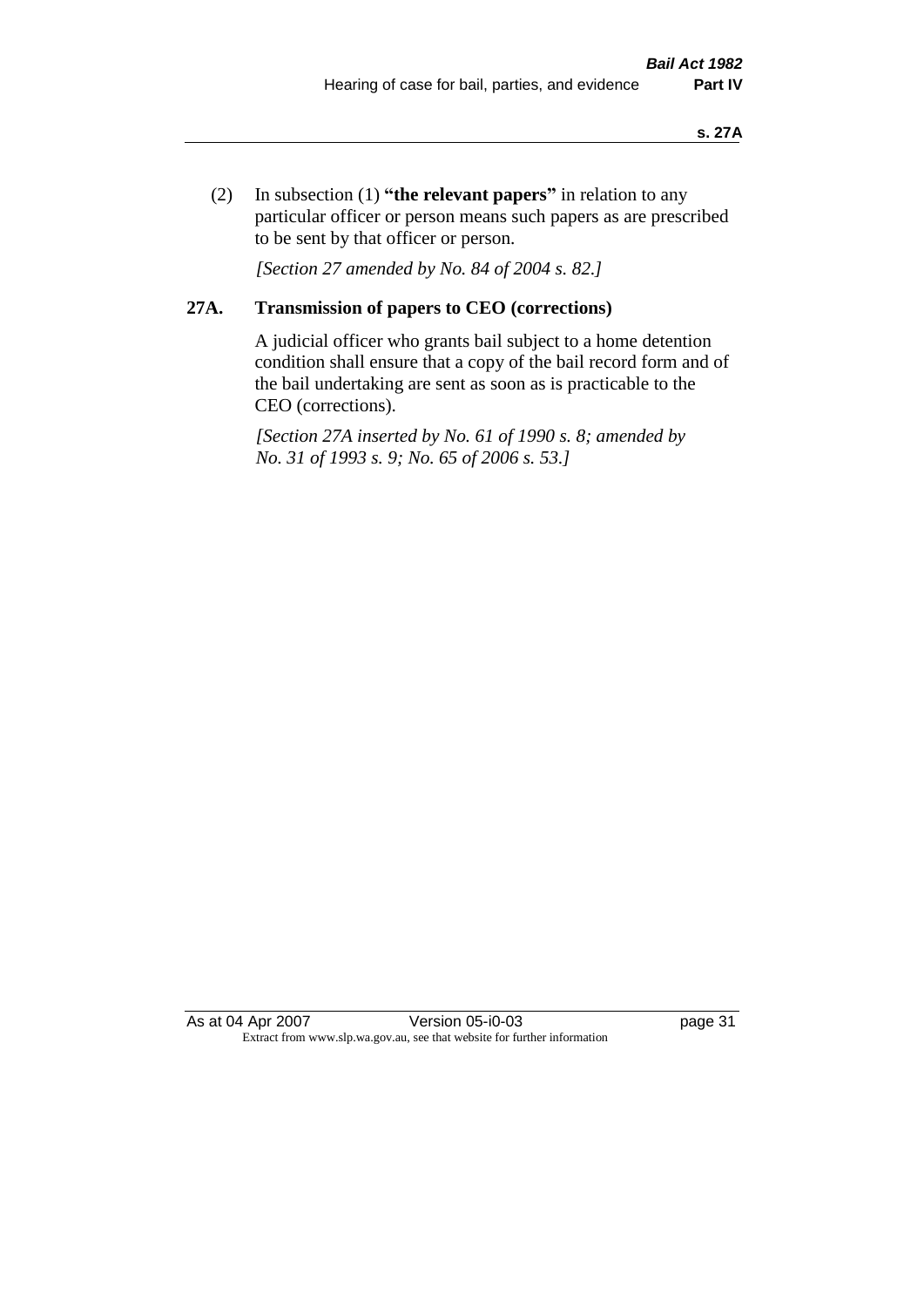**s. 28**

# **Part V — Bail undertakings**

## **28. Bail undertaking**

- (1) A person shall not be released on bail for an appearance in court unless he has entered into a bail undertaking for that appearance or is deemed to have done so under section 31(3).
- (2) A bail undertaking is an undertaking in writing by an accused in the prescribed form —
	- (a) that he will appear at a time and place specified, or deemed by section 31(3) to be specified, in the undertaking;
	- (b) that if he fails to appear at that time and place he will as soon as is practicable —
		- (i) notify the registrar of the court at which he is required to appear of the cause of his failure; and
		- (ii) appear at that court when the court is sitting;
	- (c) that he will comply with such conditions as may be imposed on him under clause 2 of Part D of Schedule 1;
	- (d) that he will comply with any home detention condition which may be imposed as a condition on a grant of bail to him pursuant to clause 3 of Part D of Schedule 1,

and containing any agreement as to forfeiture of money by the accused which may be required pursuant to clause 1 of that Part.

- (3) A bail undertaking for any appearance may be entered into in respect of more than one offence.
- (4) The undertakings mentioned in subsection  $(2)(a)$  and (b) are, subject to section 34, enforceable under sections 51, 57 and 58.

*[Section 28 amended by No. 61 of 1990 s. 9; No. 45 of 1993 s. 12; No. 59 of 2004 s. 141; No. 84 of 2004 s. 82.]* 

page 32 Version 05-i0-03 As at 04 Apr 2007 Extract from www.slp.wa.gov.au, see that website for further information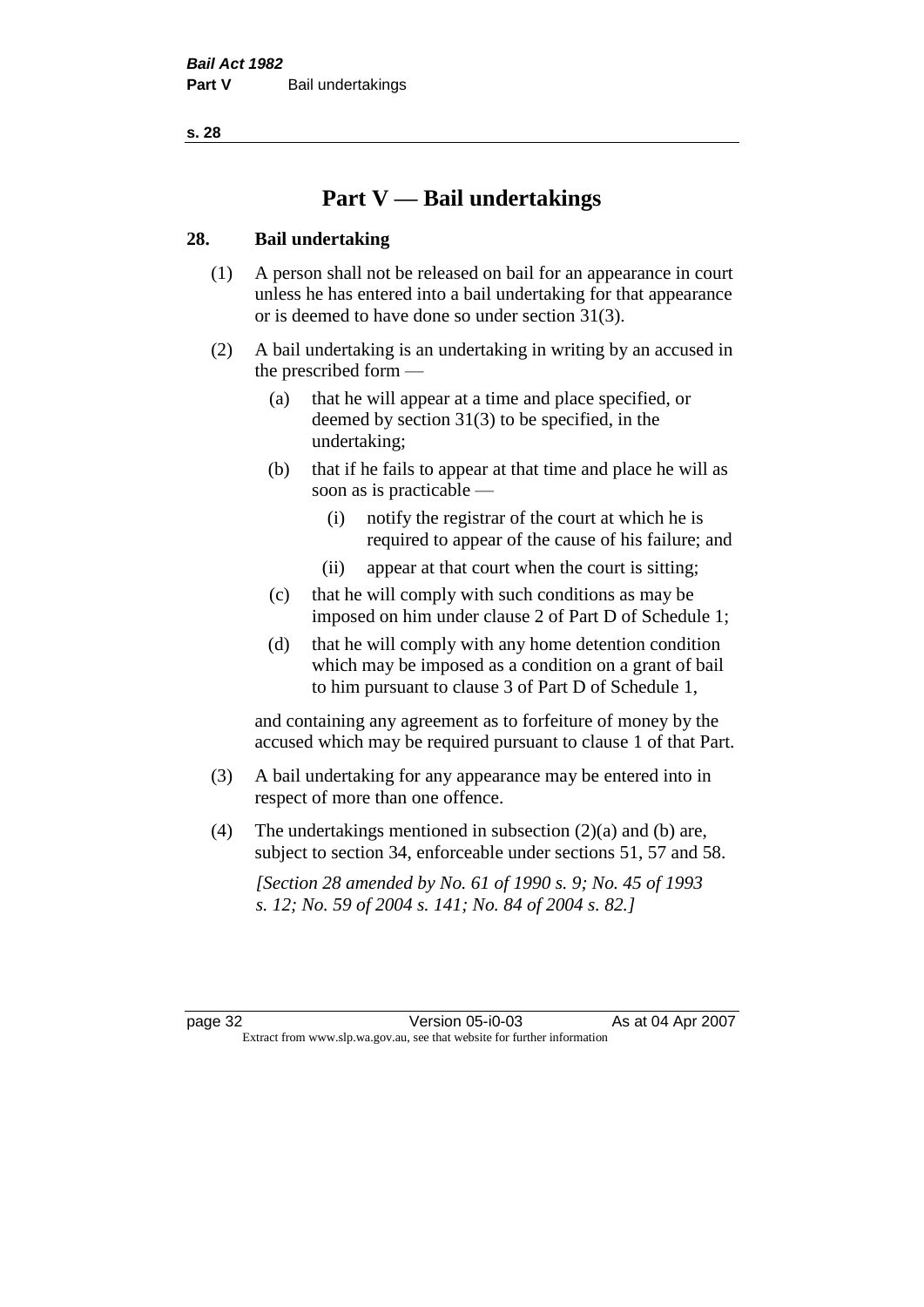### **29. Before whom bail undertaking may be entered into**

A bail undertaking need not be entered into before the judicial officer or authorised officer who granted bail but may be entered into before any of the following persons —

- (a) a judicial officer;
- (b) the Principal Registrar or a Registrar of the Supreme Court;
- (c) the Registrar or a Deputy Registrar of the District Court;
- (d) a registrar of the Magistrates Court;
- (da) a registrar of the Children's Court;
- (e) a coroner's registrar within the meaning of the *Coroners Act 1996*;
- (f) an authorised police officer;
- (g) an associate of a Judge of the Supreme Court or of the District Court or of the Children's Court;
- (h) where the accused is in prison, any person for the time being in charge of the prison;
- (i) where the accused is a child, any authorised community services officer.

*[Section 29 amended by No. 15 of 1988 s. 11; No. 49 of 1988 s. 86; No. 2 of 1996 s. 61; No. 59 of 2004 s. 141; No. 84 of 2004 s. 82.]* 

#### **30. Duties of person before whom bail undertaking is entered into**

- (1) The person before whom a bail undertaking is to be entered into by an accused shall before it is entered into —
	- (a) (i) read the undertaking to the accused; or
		- (ii) be informed by the accused that the accused has read it; or
		- (iii) if necessary, have the undertaking translated to the accused;
		- and

As at 04 Apr 2007 Version 05-i0-03 page 33 Extract from www.slp.wa.gov.au, see that website for further information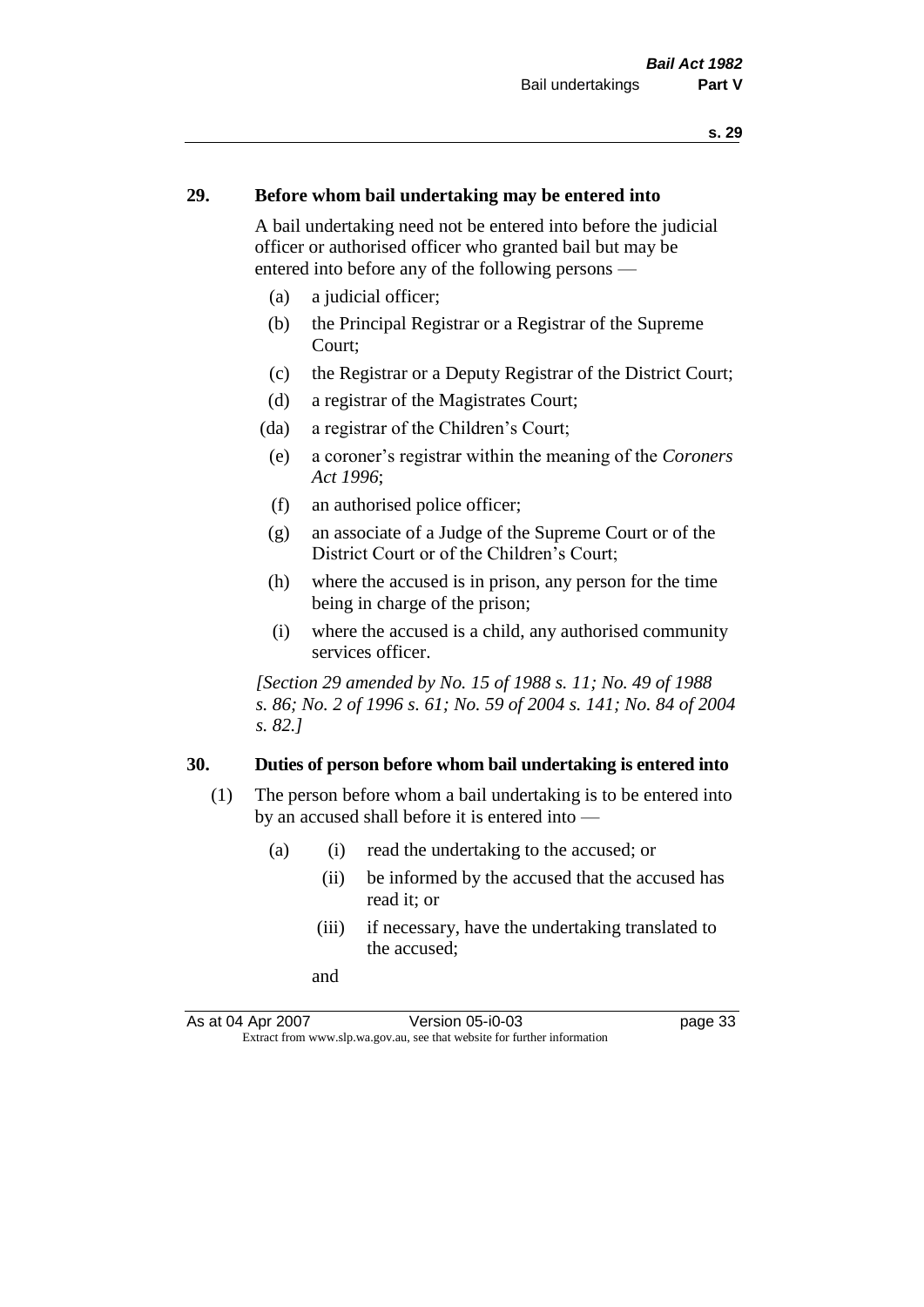(b) ensure that all conditions which are to be complied with before the release of the accused have been complied with.

- (2) The person before whom a bail undertaking is entered into by an accused shall give to him, or cause to be given to him —
	- (a) a copy of the bail undertaking as duly completed; and
	- (b) a notice in writing in the prescribed form showing
		- (i) his obligations pursuant to the undertaking; and
		- (ii) the consequences of his failure to comply with them.
- (3) The person before whom a bail undertaking is entered into by an accused shall enquire of the accused whether he requires the notice referred to in subsection (2)(b) to be read or translated to him and shall take such steps as are necessary to comply with any such requirement of the accused.

*[Section 30 inserted by No. 15 of 1988 s. 12; amended by No. 84 of 2004 s. 82.]* 

## **31. Different time and place for appearance may be substituted**

- (1) A different time or a different time and place may be substituted in accordance with this section for the time and place for appearance specified, or deemed by this section to be specified, in a bail undertaking.
- (2) A different time, or a different time and place, for the appearance by the accused may be substituted as mentioned in subsection  $(1)$  —
	- (a) upon an adjournment of proceedings at which the accused is present, by the judicial officer, if he has power to grant bail for that appearance, fixing a time and place for the resumed proceedings and notifying the accused orally thereof;
	- (b) upon an adjournment of proceedings from which the accused is absent for reasonable cause, by the judicial

page 34 Version 05-i0-03 As at 04 Apr 2007 Extract from www.slp.wa.gov.au, see that website for further information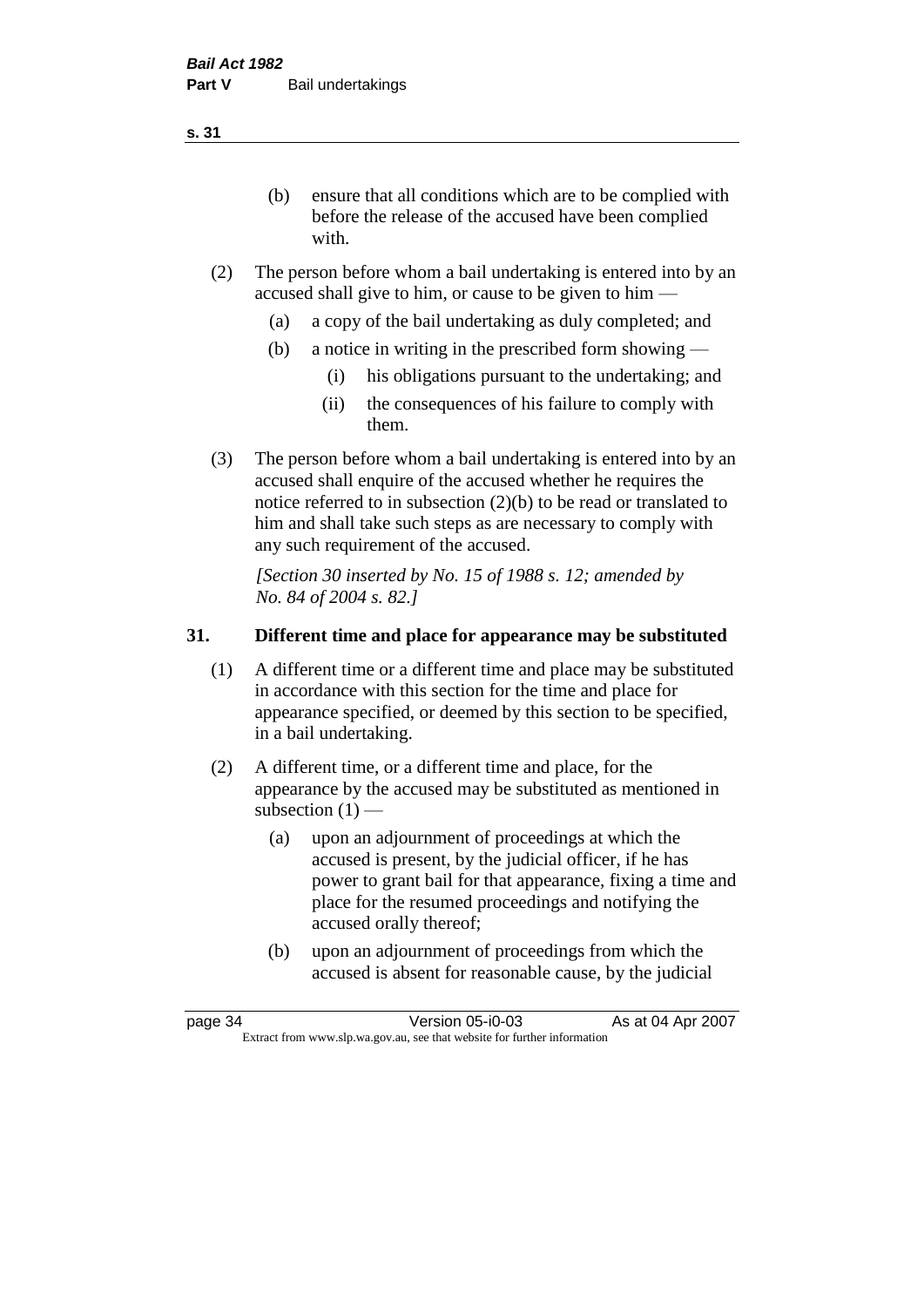officer, if he has power to grant bail for that appearance, fixing a time and place for the resumed proceedings and directing the registrar of the court to give written notice thereof to the accused;

- $(c)$  where
	- (i) a Judge of the Supreme Court or a Judge of the Children's Court has granted bail to an accused under section 15; and
	- (ii) a judicial officer, other than such a Judge, has committed the accused to the Supreme Court,

by a Judge of the Supreme Court notifying the accused orally, or directing the registrar of the court to give written notice to the accused of the time or time and place for the proceedings;

- $(d)$  where
	- (i) a Judge of the Supreme Court or a Judge of the Children's Court has granted bail to an accused under section 15;
	- *[(ii) deleted]*
	- (iii) the judicial officer is satisfied that there has been no material change in the facts or circumstances which applied on the grant of bail,

by the judicial officer notifying the accused orally, or directing the registrar of the court to give written notice to the accused, of the time or time and place for the resumed proceedings;

- (e) upon a committal to the Supreme Court or District Court, by a judicial officer, if he has power to grant bail for that appearance, fixing a specified day in a specified sitting or session of that court and directing the registrar of the court to give written notice thereof to the accused;
- (f) where an accused has been committed for trial in the Supreme Court or the District Court in a specified sitting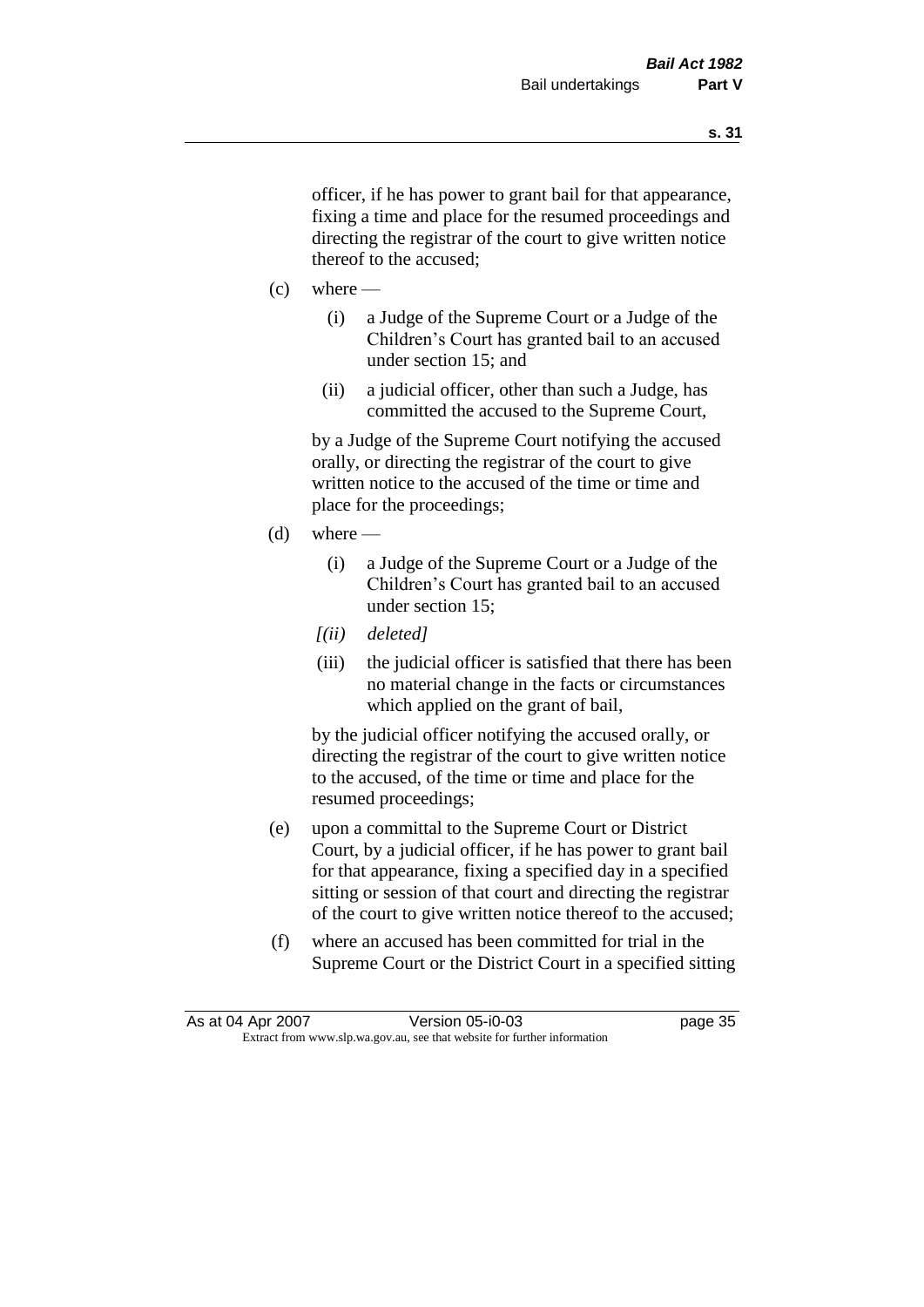or session thereof or on a specified day in a specified sitting or session thereof, by an officer of the court fixing a time for the trial in that sitting or session and giving written notice thereof to the accused;

- (g) if the parties agree to a different time or a different time and place for the proceedings, by an officer of the court giving written notice thereof to the accused.
- (3) Where a different time or a different time and place is notified to an accused pursuant to subsection (2) the bail undertaking shall be deemed to be amended to specify that time or that time and place for appearance, and the terms and conditions thereof shall continue to apply as so amended as if the accused had entered into the bail undertaking in that form.
- (4) Where the power in subsection (2)(b) is exercised upon an adjournment of proceedings the right of the accused to be at liberty under section 11(1) does not lapse by reason only that there is an interval between the adjournment of the proceedings and the time when he is notified of the time and place for the resumed proceedings.

*[Section 31 amended by No. 15 of 1988 s. 13; No. 49 of 1988 s. 87; No. 27 of 2002 s. 21; No. 59 of 2004 s. 141; No. 84 of 2004 s. 82.]* 

# **32. Giving and proof of notices under section 31**

- (1) A written notice to an accused under section 31(2), shall be given to him personally or sent to him by registered post or telegram at his address appearing in his bail undertaking or notified under section 60.
- (2) Without limiting section 75(2) of the *Interpretation Act 1984*, **"registered post"** in subsection (1) includes any method of post whereby an acknowledgment of receipt is obtained from the person to whom a letter is addressed; and if a notice is sent to a person by that method, production of an acknowledgment

page 36 Version 05-i0-03 As at 04 Apr 2007 Extract from www.slp.wa.gov.au, see that website for further information

**s. 32**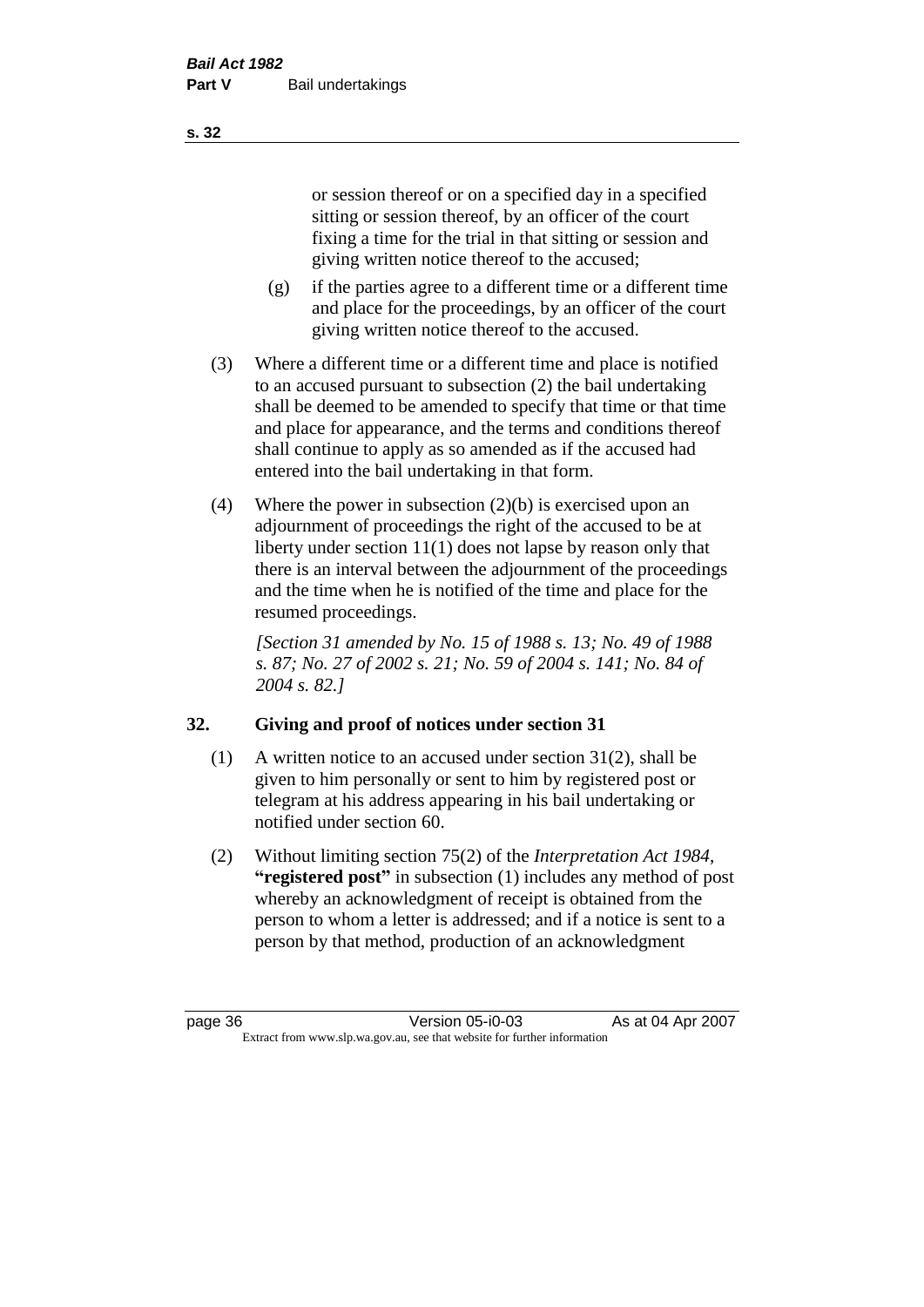purporting to be signed by that person shall be evidence of his receipt of the same.

- (3) If notice is sent by registered post (otherwise than as mentioned in subsection (2)) or by telegram it shall be presumed, unless the contrary is shown, to have been received and at the time when, in the ordinary course of events, the letter or telegram would have been delivered.
- (4) The judicial officer who under section  $31(2)(a)$  notifies an accused of the time and place for resumed proceedings shall endorse on the accused's bail undertaking a certificate showing details of such time and place and that he notified the accused thereof.
- (5) In any proceedings
	- (a) a document purporting to be a copy of a notice referred to in subsection (1) shall be evidence of the terms of the notice;
	- (b) an endorsement on a bail undertaking purporting to be a certificate referred to in subsection (4) shall be evidence of the matters appearing therein without proof of the signature of the judicial officer who made it.

*[Section 32 amended by No. 74 of 1984 s. 12; No. 84 of 2004 s. 82.]* 

## **33. Judicial officer may order accused to enter into bail undertaking**

- (1) Where bail is granted to an accused by a judicial officer, whether with or without any condition being attached thereto, and the accused fails or refuses to enter into a bail undertaking in terms of the grant, the judicial officer who granted bail may, subject to subsection (3), order that the accused enter into the bail undertaking within such time as he may specify.
- (2) If an accused does not comply with an order under subsection (1), the judicial officer may, subject to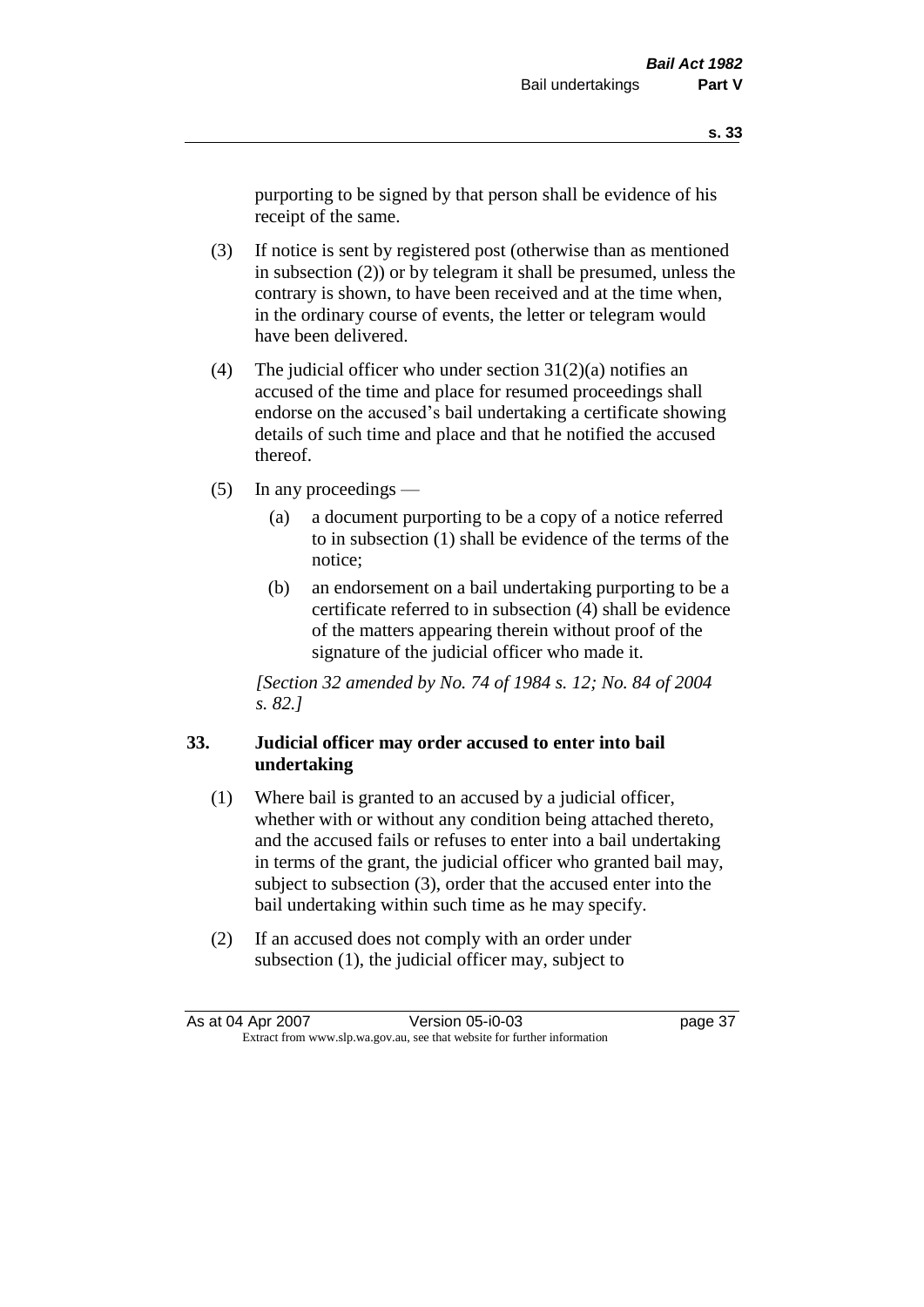subsection (3), further order that a bail undertaking, in such form as the judicial officer may approve, shall be deemed to have been entered into by the accused on the date of such further order, and thereupon that undertaking shall be treated as if it had been duly entered into by the accused for the purposes of this Act.

- (3) A judicial officer shall not
	- (a) make an order under subsection (2) unless he has personally informed the accused of the terms and effect of the order made under subsection (1);
	- (b) exercise any of the powers conferred on him by this section unless he is satisfied that the accused has the capacity to enter into and comply with the undertaking.

*[Section 33 amended by No. 84 of 2004 s. 82.]* 

#### **34. Cessation and suspension of bail undertaking**

A bail undertaking ceases to have effect —

- (a) upon the revocation of bail under section 55;
- (b) upon the death of the accused, but only if no order has been made under section 57;
- (c) subject to section 31, upon the appearance in court by the accused as required by his bail undertaking;
- (d) upon the discharge of the accused according to law from any further proceedings for the offence, or all of the offences, to which the bail undertaking relates;
- (e) during any period before the time at which the accused is required to appear in court when he is in custody for any other offence or reason.

*[Section 34 amended by No. 84 of 2004 s. 82.]* 

page 38 Version 05-i0-03 As at 04 Apr 2007 Extract from www.slp.wa.gov.au, see that website for further information

#### **s. 34**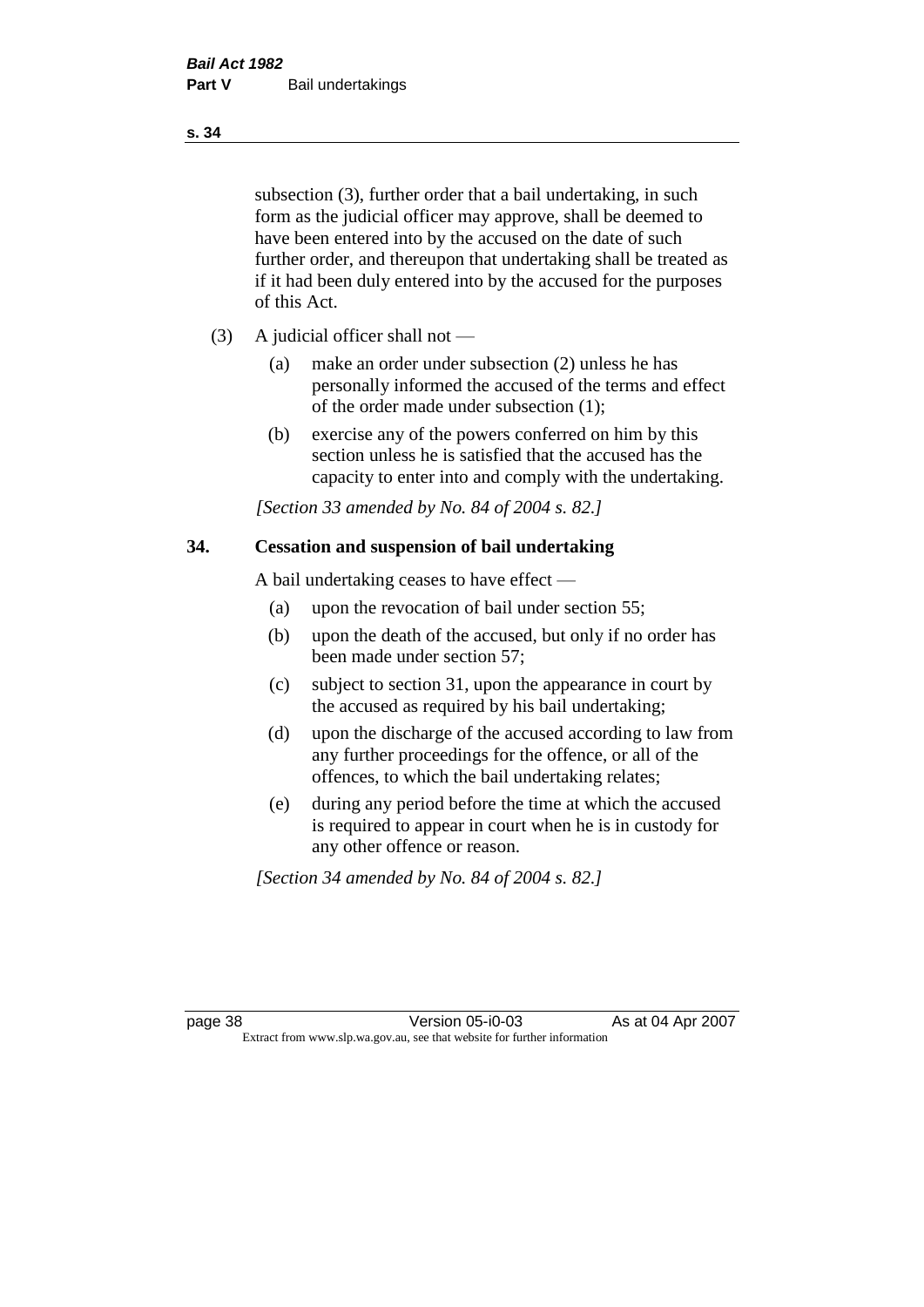# **Part VI — Sureties and surety undertakings**

### **35. Meaning of surety and surety undertaking**

- (1) A surety is a person who, as a condition of the grant of bail to an accused, enters into a surety undertaking, that is to say, undertakes in writing that he will, subject to this Act, forfeit a specified amount of money if the accused fails to comply with any requirement of his bail undertaking mentioned in section  $28(2)(a)$  and  $(b)(ii)$ .
- (2) A surety is required to be approved under section 40.
- (3) A forfeiture of money by a surety as mentioned in subsection (1) is enforceable as provided in section 49 but not otherwise.

*[Section 35 amended by No. 84 of 2004 s. 82.]* 

#### **36. Authority to approve sureties**

- (1) The decision whether an applicant should be approved as a surety in any case shall be made, on notice to the prosecutor in the prescribed manner —
	- (a) where a judicial officer imposed the requirement for a surety in that case, by that judicial officer or by a judicial officer whose jurisdiction is co-extensive with that judicial officer's;
	- (b) where an authorised officer imposed the requirement for a surety in that case, by that or any other authorised officer; or
	- (c) where subsection (2) applies, by an officer of the court authorised under that subsection.
- (2) A judicial officer when granting bail to an accused subject to a requirement for a surety or sureties may authorise a justice, a registrar of any court or an associate of a Judge of the Supreme Court or of the District Court or of the Children's Court, by name or office, to decide whether any applicant should be approved as a surety in that case.

As at 04 Apr 2007 Version 05-i0-03 page 39 Extract from www.slp.wa.gov.au, see that website for further information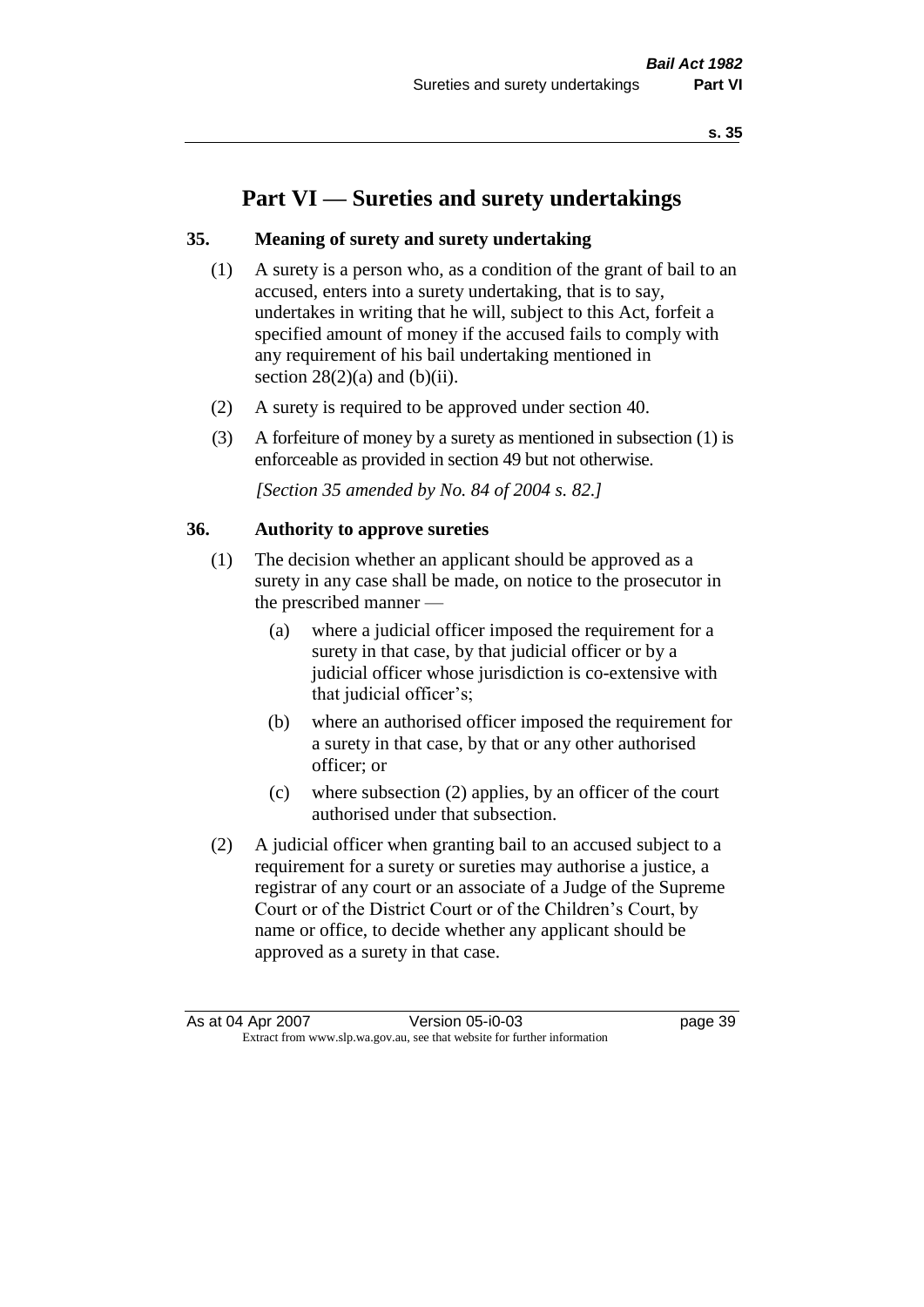#### **s. 37**

*[Section 36 amended by No. 15 of 1988 s. 14; No. 49 of 1988 s. 88; No. 59 of 2004 s. 141; No. 84 of 2004 s. 82.]* 

## **37. Proposed surety to receive certain information and prescribed form for completion**

- (1) Whenever an officer referred to in section 36(1) is called upon to decide whether an applicant should be approved as a surety, he shall ensure that the applicant is, or has been, given —
	- (a) a duly completed notice in the prescribed form showing details of the terms and conditions on which bail has been granted to the accused in whose case the surety is required;
	- (b) such information in writing as to the effect of this Act in relation to the rights, obligations and liabilities of sureties as is prescribed for the purposes of this paragraph; and
	- (c) a prescribed form of declaration for completion designed to disclose to the officer all information relevant to the decision.
- (2) Before he makes his decision, the officer shall ensure that the applicant furnishes to him the declaration referred to in subsection (1)(c) duly completed.

*[Section 37 amended by No. 84 of 2004 s. 82.]* 

### **38. Persons disqualified from being sureties**

- (1) A person is not qualified to be approved as a surety if  $-$ 
	- (a) he is under 18 years of age; or
	- (b) subject to subsection (2), the value of his assets, after provision is made for his debts and liabilities, is less than the amount which he might become liable to forfeit under his proposed surety undertaking; or
	- (c) there are reasonable grounds for believing that he has been, or will be, indemnified by any person against any forfeiture referred to in paragraph (b).

page 40 Version 05-i0-03 As at 04 Apr 2007 Extract from www.slp.wa.gov.au, see that website for further information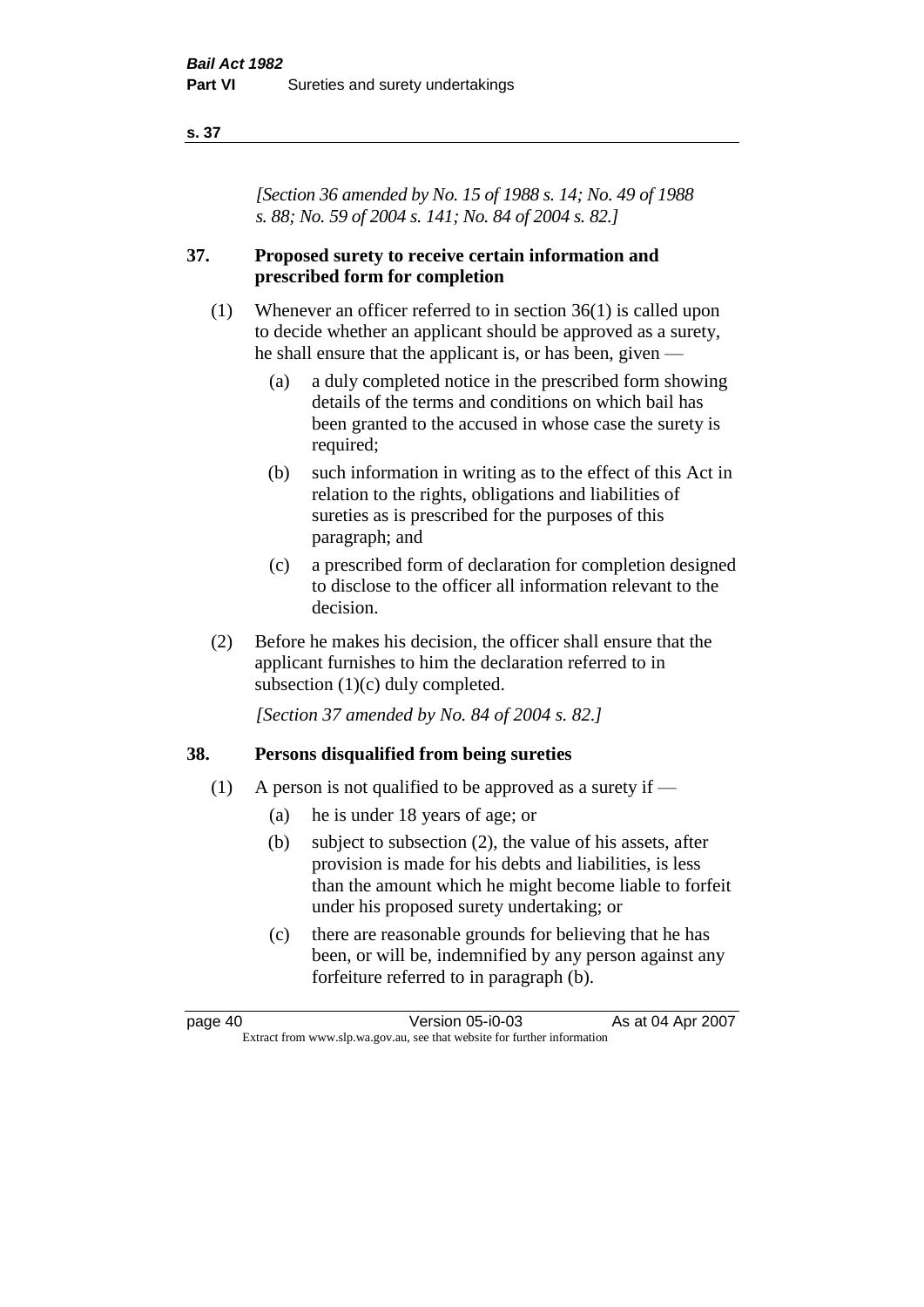(2) Subsection (1)(b) does not apply where the applicant for approval is required to give security sufficient to cover the amount which he might become liable to forfeit.

## **39. Matters relevant to approval of sureties**

In determining whether an applicant is suitable to be a surety an officer referred to in section 36(1) shall have regard to all matters which appear to him to be relevant including, as well as any others, the following —

- (a) the character and antecedents of the applicant;
- (b) his proximity to or connection with the accused, whether by kinship, place of residence or otherwise; and
- (c) his ability to pay, or give security for, the amount which he might become liable to forfeit under his proposed surety undertaking, without excessive hardship to himself or his dependants.

*[Section 39 amended by No. 84 of 2004 s. 82.]* 

# **40. Decision on application by proposed surety**

- (1) Upon receipt of the duly completed declaration referred to in section  $37(1)(c)$ , the officer shall, after making any enquiries which he thinks desirable, make a decision, as soon as is practicable, either to approve or not to approve of the applicant as a surety in that case.
- (2) If the officer does not approve of the applicant as a surety he shall record the reasons for his doing so and inform the applicant and the accused thereof, or cause them to be so informed.

*[Section 40 amended by No. 15 of 1988 s. 15; No. 84 of 2004 s. 82.]* 

As at 04 Apr 2007 Version 05-i0-03 page 41 Extract from www.slp.wa.gov.au, see that website for further information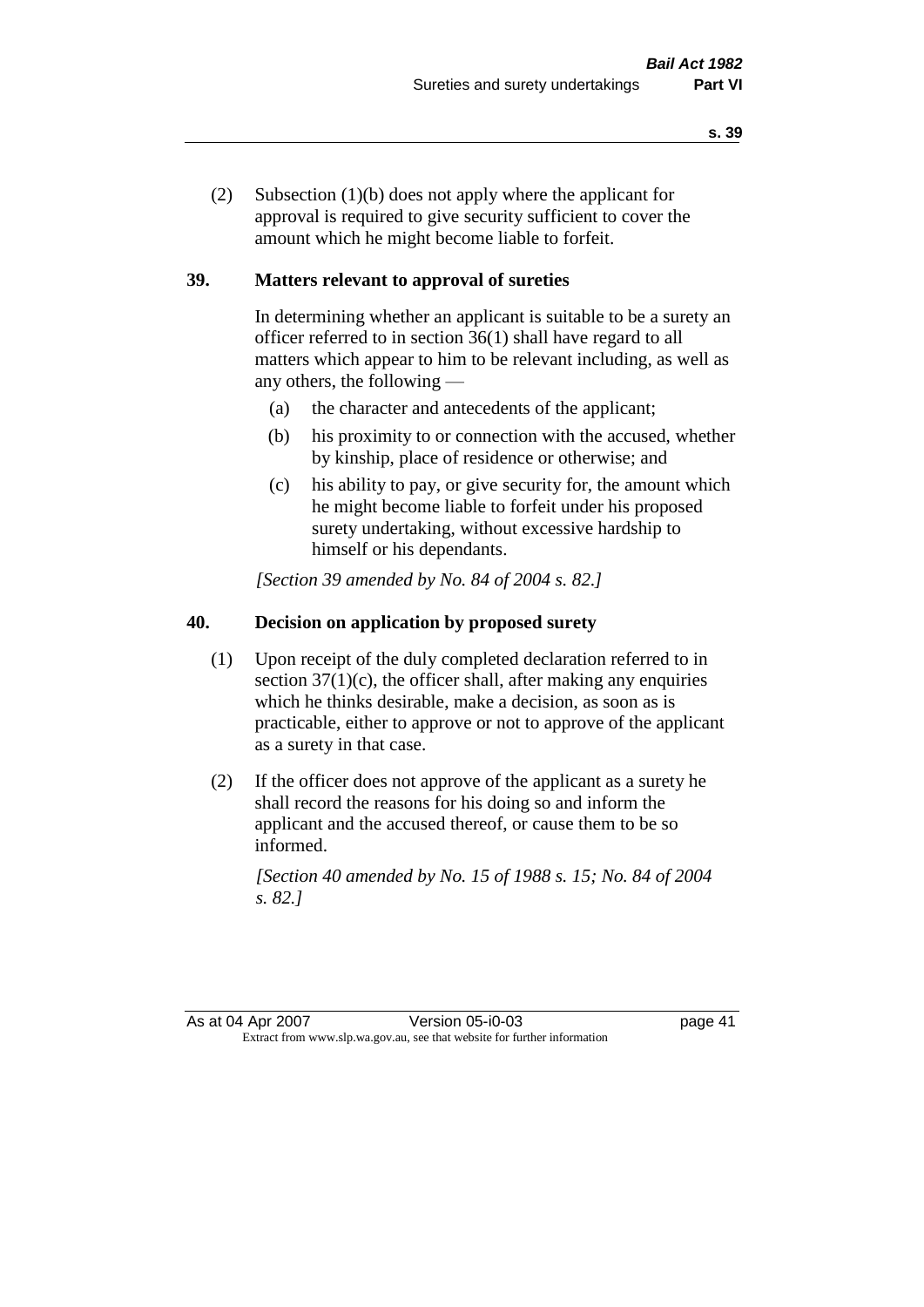#### **s. 41**

#### **41. Finality of decision to refuse approval**

- (1) A decision by an officer referred to in section 36(1) not to approve of the applicant as a surety is final unless the applicant becomes entitled to re-apply under subsection (2).
- (2) An applicant who is refused approval as a surety may re-apply for approval to the officer who made that decision, or if he is absent or unavailable to another officer acting in his position, on the ground that —
	- (a) new facts have been discovered, new circumstances have arisen or the circumstances have changed since he was refused approval; or
	- (b) he failed to adequately present his case for approval on his previous application,

and the provisions of this Act, except section 37, shall, with necessary modifications, apply to any such further application and the decision thereon.

#### **42. Before whom surety undertaking may be entered into**

A surety undertaking need not be entered into before the officer who approved the surety but may be entered into before any person before whom the accused for whose appearance the surety is approved might enter into his bail undertaking under section 29.

*[Section 42 amended by No. 84 of 2004 s. 82.]* 

#### **43. Duties of persons before whom surety undertaking is entered into**

A person before whom a surety undertaking is to be entered  $into -$ 

- $(a)$  shall
	- (i) read to the surety;
	- (ii) be informed by the surety that he has read; or

page 42 Version 05-i0-03 As at 04 Apr 2007 Extract from www.slp.wa.gov.au, see that website for further information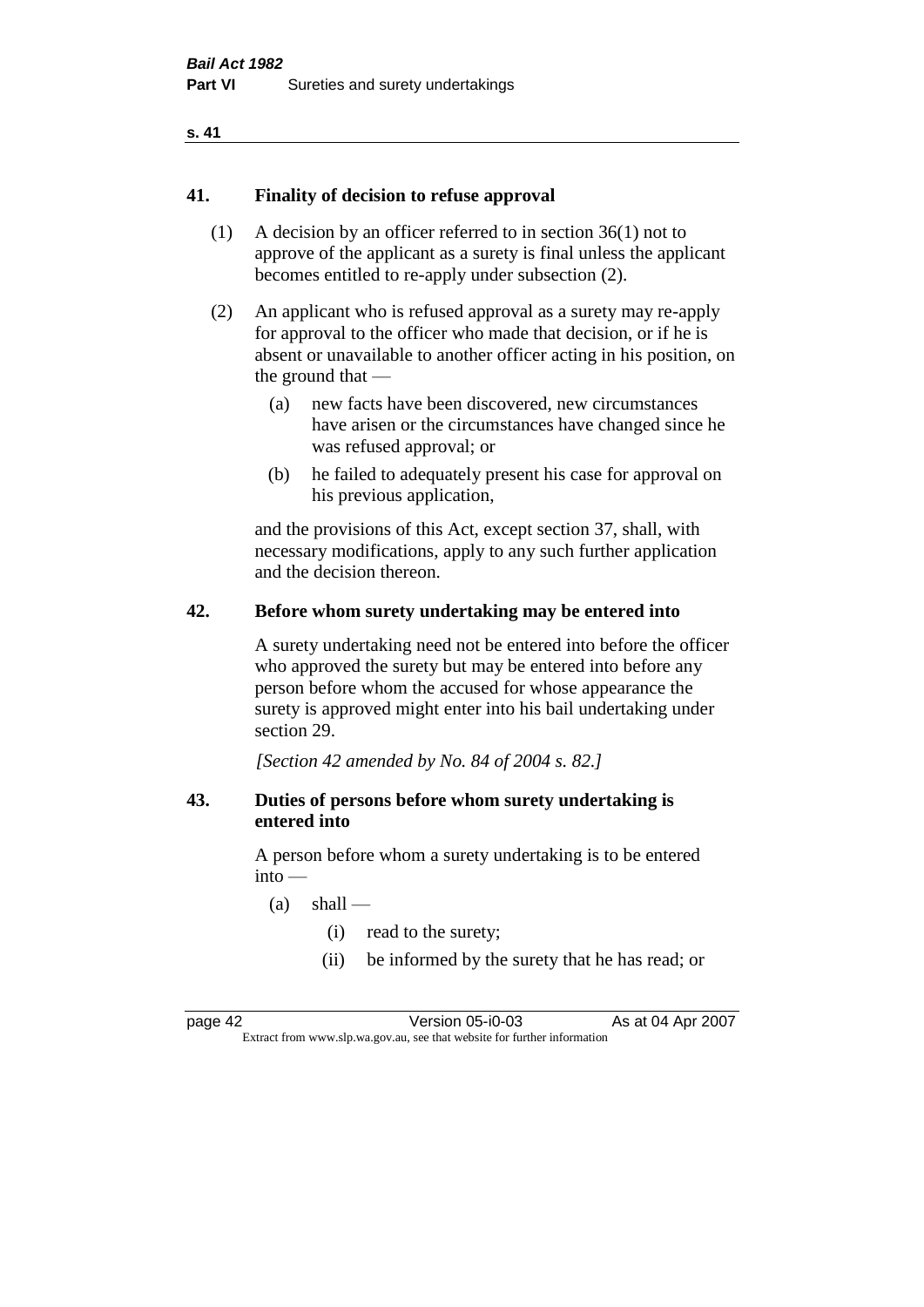(iii) if necessary, have translated to the surety,

the documents described in section  $37(1)(a)$  and (b), and the surety undertaking, before the surety enters into the undertaking;

- (b) shall ensure that all conditions which are to be complied with by the surety have been complied with before the surety enters into his undertaking; and
- (c) shall give to the surety a copy of his surety undertaking as duly completed.

*[Section 43 amended by No. 74 of 1984 s. 13.]* 

## **44. Surety undertaking extends to adjourned hearing only by consent**

- (1) A surety undertaking does not extend to the failure by the accused to appear at a different time or a different time and place pursuant to section 31 unless —
	- (a) his surety undertaking contains a provision that it does so extend; and
	- (b) where applicable, pursuant to subsection (2), he has received notice as mentioned in that subsection.
- (2) A surety undertaking may, at the option of the surety, also contain a provision that, where a different time or a different time and place for the accused's appearance is substituted pursuant to section 31, the surety's liability shall only arise if he is given notice, as soon as is practicable, of the different time or the different time and place.

*[Section 44 amended by No. 74 of 1984 s. 14; No. 84 of 2004 s. 82.]*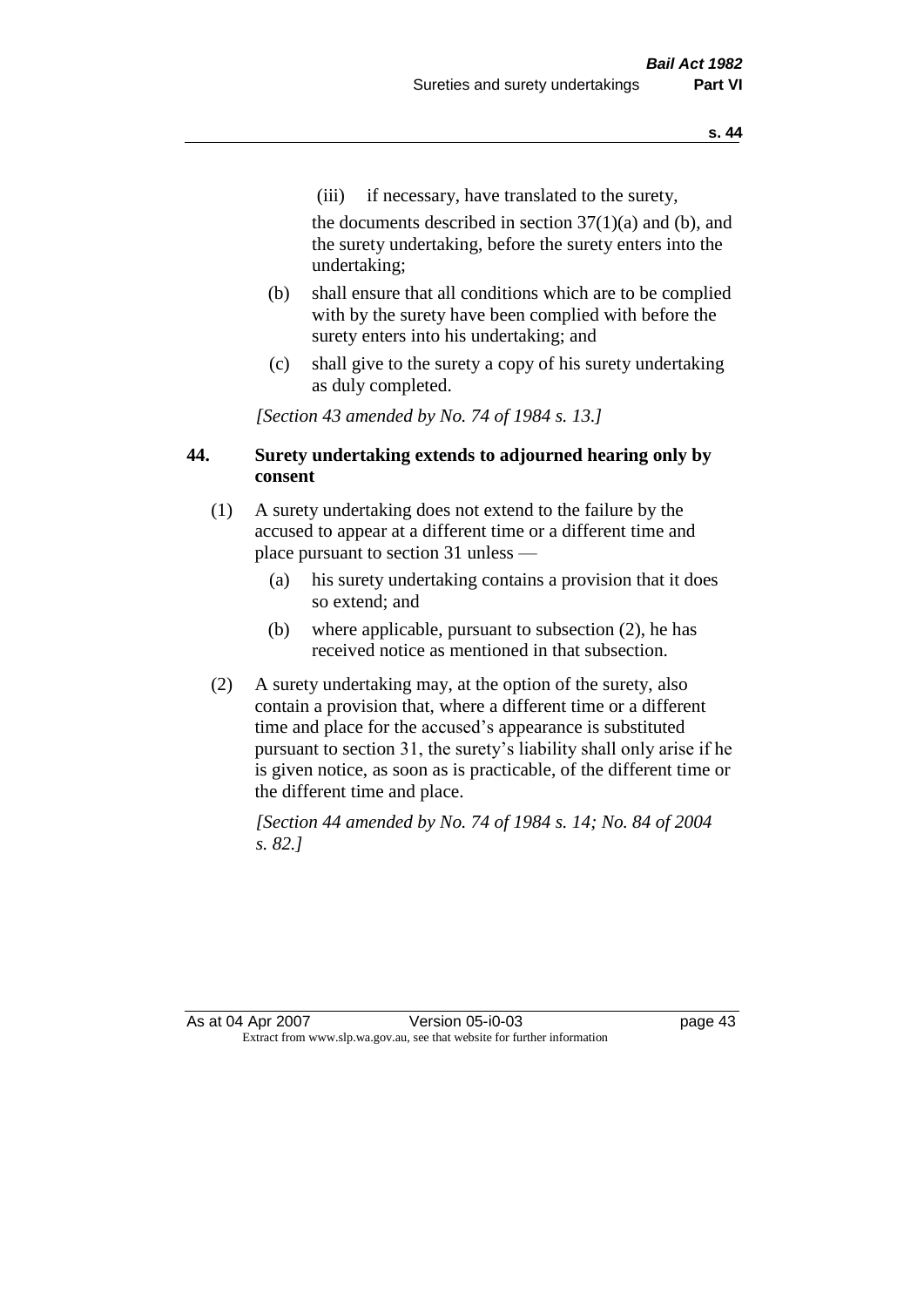#### **s. 45**

## **45. Giving and proof of notices under section 44**

- (1) For the purposes of section 44(2) notice to a surety may be given —
	- (a) orally to the surety by the judicial officer when he fixes a time and place for the proceedings or the resumed proceedings;
	- (b) in the prescribed form to the surety personally; or
	- (c) by the registrar of the court sending the prescribed form by registered post or telegram to him at his address appearing in his undertaking or notified under section 60.
- (2) Section 32(2) and (3) shall apply to the service and proof of service of a notice under subsection  $(1)(c)$ .
- (3) A judicial officer who, under subsection  $(1)(a)$ , notifies a surety of the time and place for the proceedings or the resumed proceedings shall endorse on the surety's undertaking a certificate showing details of such time and place and that he notified the surety thereof.
- (4) In any proceedings
	- (a) a document purporting to be a copy of a notice referred to in section 44(2) shall be evidence of the terms of the notice;
	- (b) an endorsement on a surety undertaking purporting to be a certificate referred to in subsection (3) shall be evidence of the matters appearing therein without proof of the signature of the judicial officer who made it.

*[Section 45 amended by No. 74 of 1984 s. 15; No. 59 of 2004 s. 141.]* 

# **46. Power of surety to apprehend accused**

(1) A surety may arrest an accused for whose appearance in court he has entered into a surety undertaking if the surety has reasonable grounds to believe that —

page 44 Version 05-i0-03 As at 04 Apr 2007 Extract from www.slp.wa.gov.au, see that website for further information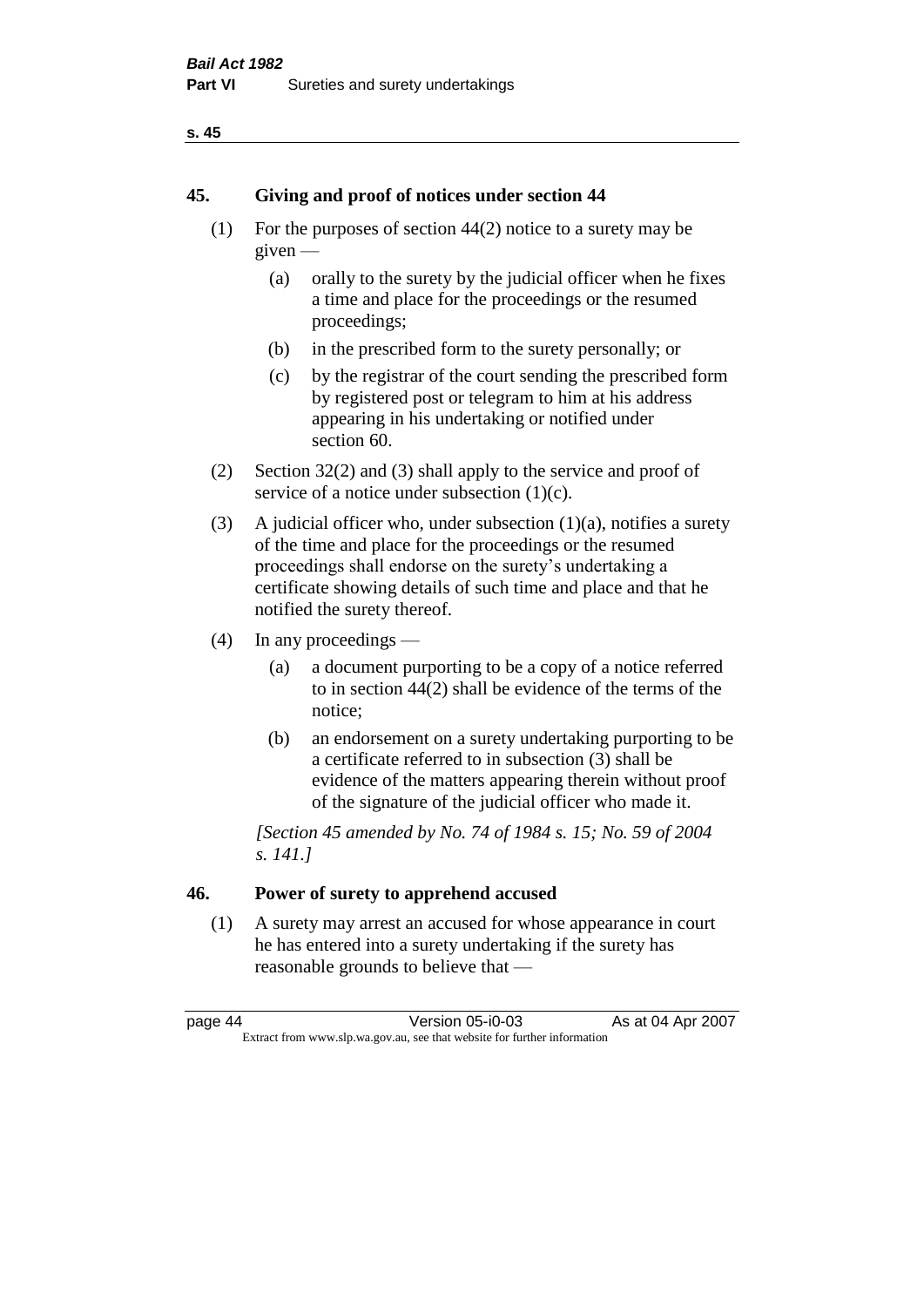- (a) the accused
	- (i) is not likely to comply with the requirements of his bail undertaking mentioned in section  $28(2)(a)$  or (b):
	- (ii) is, or has been, in breach of any condition of his bail undertaking mentioned in section 28(2)(c); or
	- (iii) is, or has been, in breach of a home detention condition mentioned in section 28(2)(d);

and

- (b) it is not expedient to invoke the assistance of a police officer under section 54(1) because the delay occasioned by doing so would defeat the purpose of that section.
- (2) A surety who arrests an accused under subsection (1) shall, as soon as is practicable, deliver him into the custody of a police officer and thereafter he shall be dealt with under section 54(4) and section 55, and those provisions shall apply, as if he had been arrested by a police officer under section 54(2).

*[Section 46 amended by No. 74 of 1984 s. 16; No. 61 of 1990 s. 10; No. 84 of 2004 s. 82.]* 

#### **47. Cessation and suspension of surety undertaking**

A surety undertaking ceases to have effect —

- (a) upon the revocation of bail under section  $55(1)$ ;
- (b) upon the release of an accused under section 55(2) if the surety does not consent to the continuance in force of his surety undertaking;
- (c) upon its being cancelled under section 48(4) (and as from the time fixed therefor) by an appropriate judicial officer;
- (d) upon the death of the surety, but only if no order under section 49(1) has been made before then;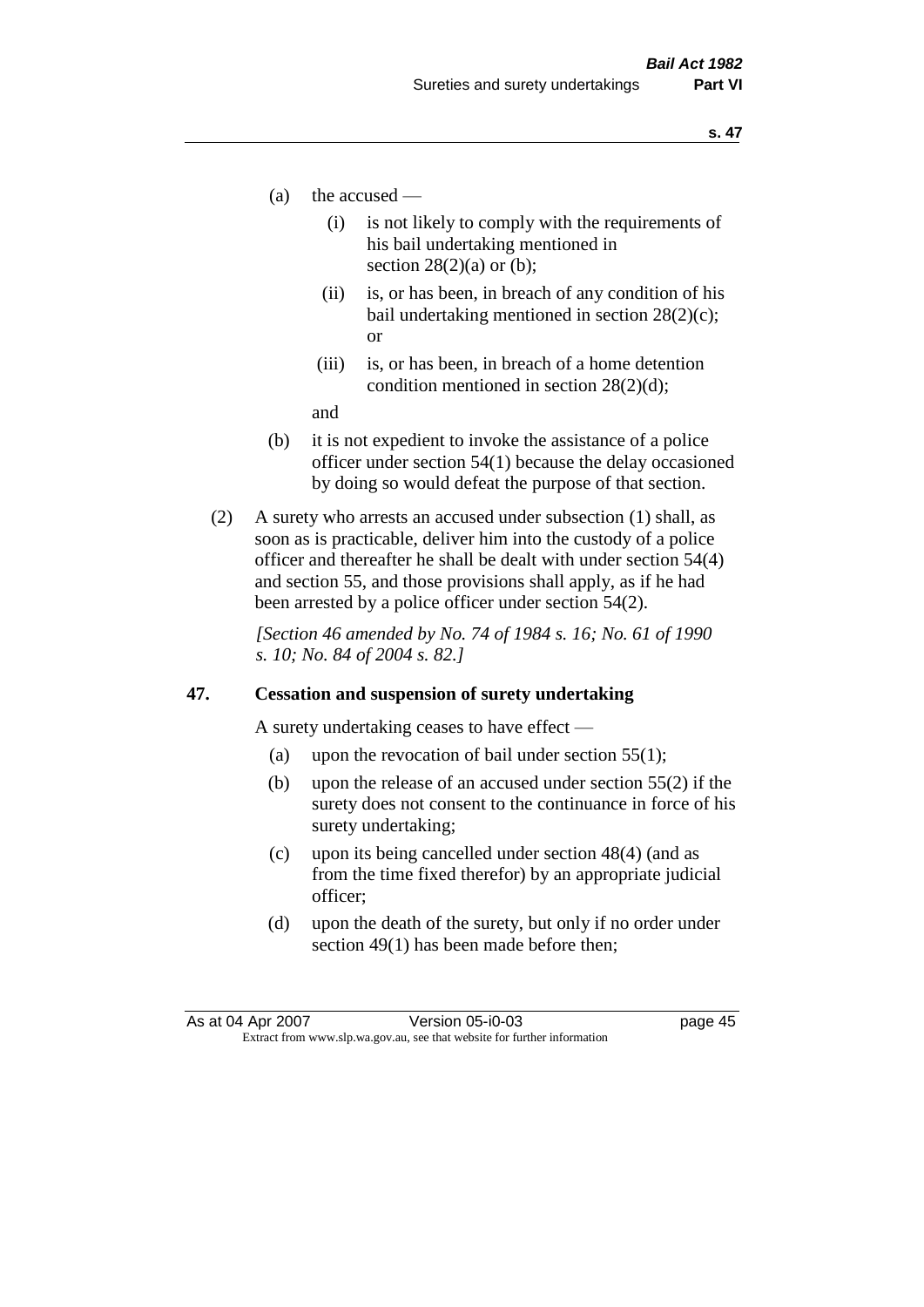- (e) subject to sections 31 and 44, upon the appearance in court by the accused as required by his bail undertaking;
- (f) upon the discharge of the accused according to law from any further proceedings for the offence, or all of the offences, to which the surety undertaking relates; or
- (g) during any period before the time at which the accused is required to appear in court when he is in custody for any other offence or reason.

*[Section 47 amended by No. 84 of 2004 s. 82.]* 

# **48. Surety may apply for cancellation of his undertaking**

- (1) A surety may apply to an appropriate judicial officer for cancellation of his undertaking.
- (2) An application under subsection (1) may be made at any time before that specified, or deemed by section 31(3) to be specified, in the accused's bail undertaking for his appearance in court.
- (3) Upon an application being made under subsection (1) an appropriate judicial officer shall cause the accused to appear before him or another such officer and may issue a warrant or summons for that purpose.
- (4) Upon the appearance of the accused before the time mentioned in subsection (2) an appropriate judicial officer shall —
	- (a) cancel the surety undertaking; and
	- (b) exercise one of the powers set out in section  $55(1)(d)$ or (e).
- (5) An application under subsection (1) must be made, and proceedings on it are to be conducted —
	- (a) in a court of summary jurisdiction in accordance with regulations made under the *Criminal Procedure Act 2004*;

page 46 Version 05-i0-03 As at 04 Apr 2007 Extract from www.slp.wa.gov.au, see that website for further information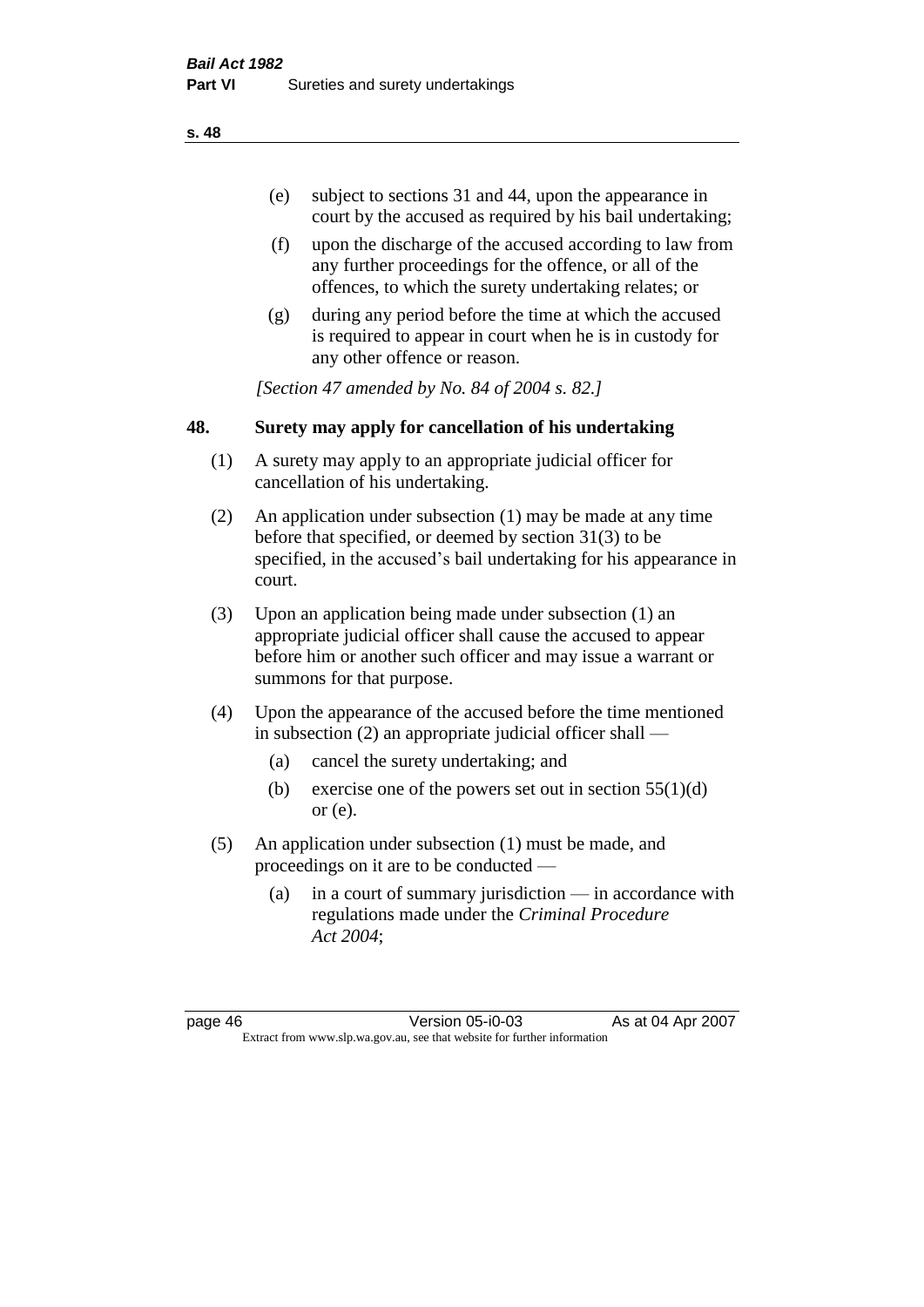(b) in the Supreme Court or the District Court — in accordance with rules of court made under the *Criminal Procedure Act 2004*.

*[Section 48 amended by No. 59 of 2004 s. 141; No. 84 of 2004 s. 7 and 82.]* 

## **49. Forfeiture of money under surety's undertaking**

- (1) Where an accused has failed to comply with any requirement of his bail undertaking mentioned in section 28(2)(a) or (b)(ii) the following provisions of this section apply for the purpose of enforcing payment to the State of any sum thereupon payable by a surety in terms of his surety undertaking —
	- (a) the registrar of the court before which the accused failed to appear may apply to an appropriate judicial officer for an order that the sum be paid;
	- (b) that judicial officer shall summon the surety to appear before the court in which the judicial officer exercises jurisdiction to show cause why an order of forfeiture should not be made under this section;
	- (c) on the hearing of the application and upon proof of the surety's liability in terms of his undertaking, the judicial officer shall order forfeiture of the full amount specified in the undertaking unless the surety attends at the hearing and shows to the satisfaction of the judicial officer that there was reasonable cause for the failure of the accused to comply with the requirement to which the application relates;
	- (d) notwithstanding paragraph (c), the judicial officer may decline to make an order under that paragraph or may order forfeiture in part only where the surety attends and shows to the satisfaction of the judicial officer —
		- (i) that, by reason of a change of circumstances since the undertaking was entered into, an order for forfeiture, or for forfeiture in full (as the case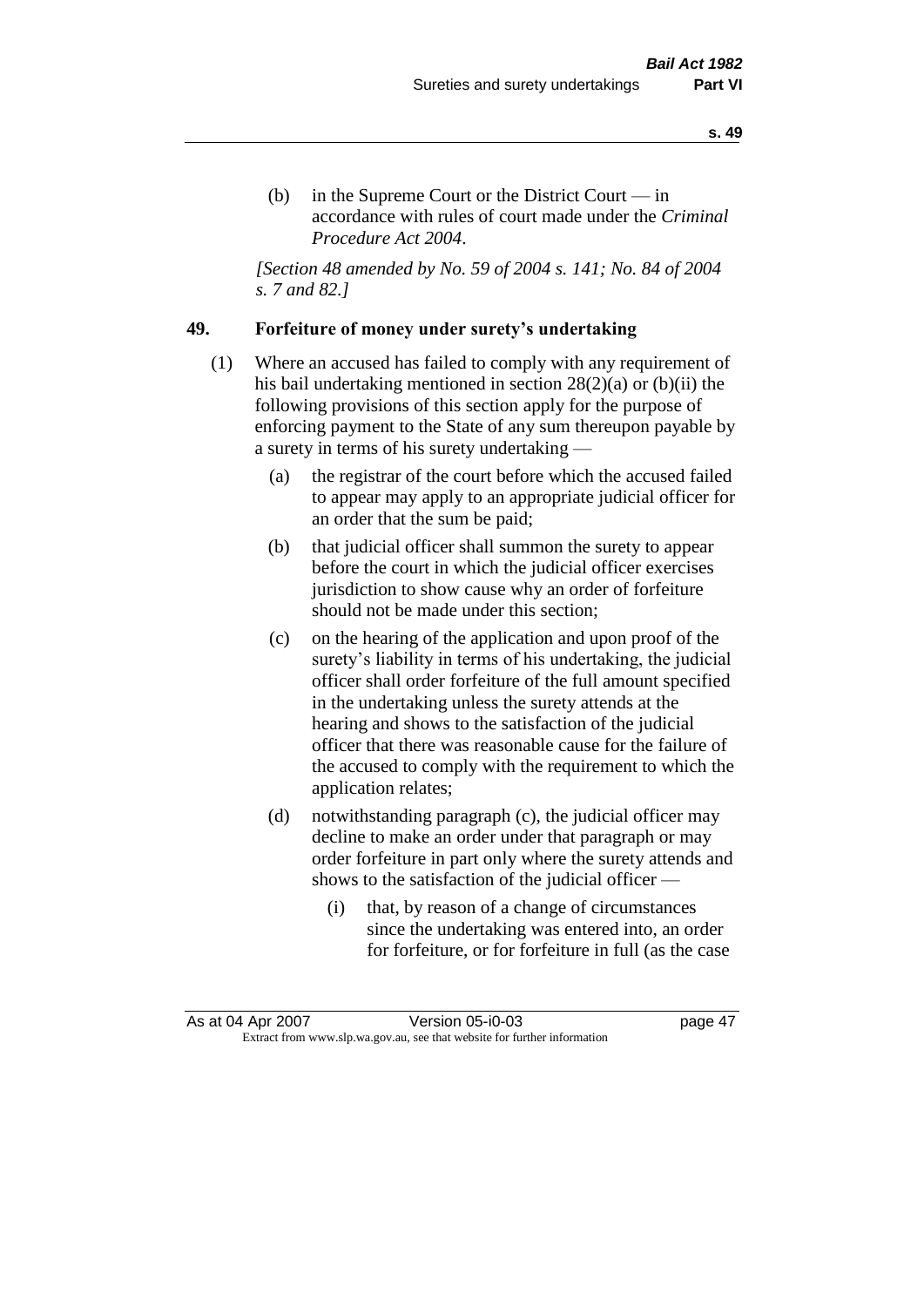may be), would cause excessive hardship to the surety or his dependants; and

- (ii) that such hardship would not be relieved by the exercise of one or more of the powers conferred by section 59;
- (e) an order may be made under this section whether or not the accused has been convicted of an offence against section 51(1) or (2) but if, after an order has been made, the surety satisfies the Governor that new facts have been discovered or new circumstances have arisen which show that there was reasonable cause for the failure of the accused as mentioned in paragraph (c), the Governor may exercise the power in section 139 of the *Sentencing Act 1995* as if the forfeiture were one to which that section applied.
- (2) An application under subsection (1) must be made, and proceedings on it are to be conducted —
	- (a) in a court of summary jurisdiction in accordance with regulations made under the *Criminal Procedure Act 2004*;
	- (b) in the Supreme Court or the District Court  $-\text{in}$ accordance with rules of court made under the *Criminal Procedure Act 2004*.
- (3) Without prejudice to the recovery of such an amount as a civil debt due to the State, any amount to be paid under an order made under this section is to be paid, and its payment may be enforced under Part 5 of the *Fines, Penalties and Infringement Notices Enforcement Act 1994*, unless an order has been made under subsection (4).
- (4) If under this section the Supreme Court or the District Court makes an order requiring the payment of money, the court may make an order under section 59 of the *Sentencing Act 1995* in respect of the amount payable and for that purpose that section,

**s. 49**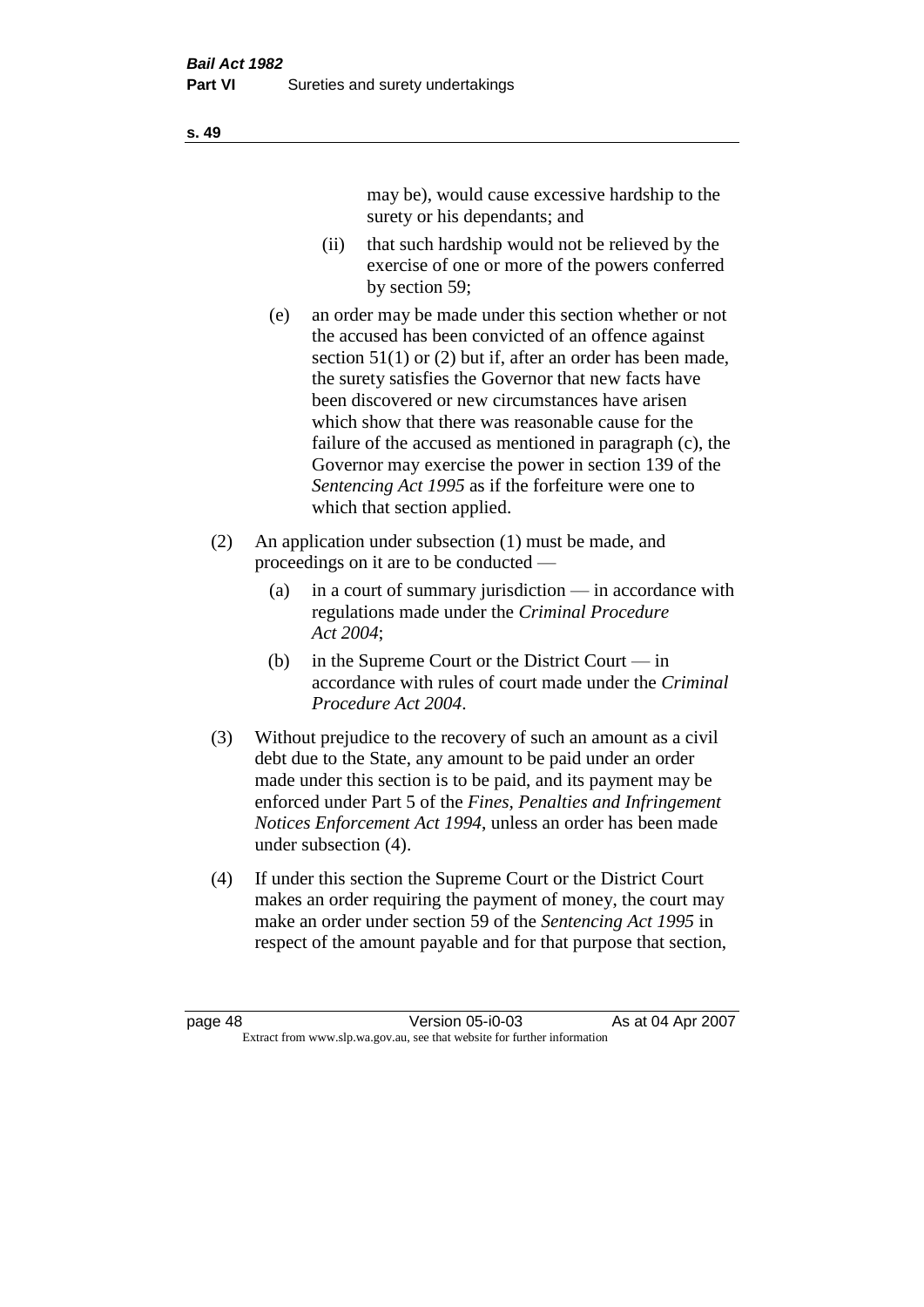with any necessary changes, applies as if the amount were a fine imposed on the surety.

*[Section 49 amended by No. 74 of 1984 s. 17; No. 92 of 1994 s. 5; No. 78 of 1995 s. 8; No. 65 of 2003 s. 121(3); No. 74 of 2003 s. 29; No. 59 of 2004 s. 141; No. 84 of 2004 s. 8, 11 and 82.]* 

## **50. Offence to indemnify surety**

(1) If a person indemnifies, or agrees to indemnify, a surety or proposed surety against any liability which the surety or proposed surety may incur under this Act (including this section) he and the surety or proposed surety and any person with whom he agrees as aforesaid each commits an offence.

Penalty: \$1 000 or imprisonment for 12 months or both.

- (2) An offence is committed under subsection  $(1)$ 
	- (a) whether the agreement is made before or after the surety undertaking is entered into and whether or not a proposed surety actually becomes a surety; and
	- (b) whether the compensation is to be in money or in money's worth.
- (3) An offence is not committed under subsection (1) by a surety or proposed surety if he shows —
	- (a) that he had no knowledge of an agreement within the meaning of subsection (1) proposed to be entered into between 2 other persons; or
	- (b) that having such knowledge he took all steps reasonably available to him to prevent the agreement being entered into.

*[Section 50 amended by No. 74 of 1984 s. 18.]*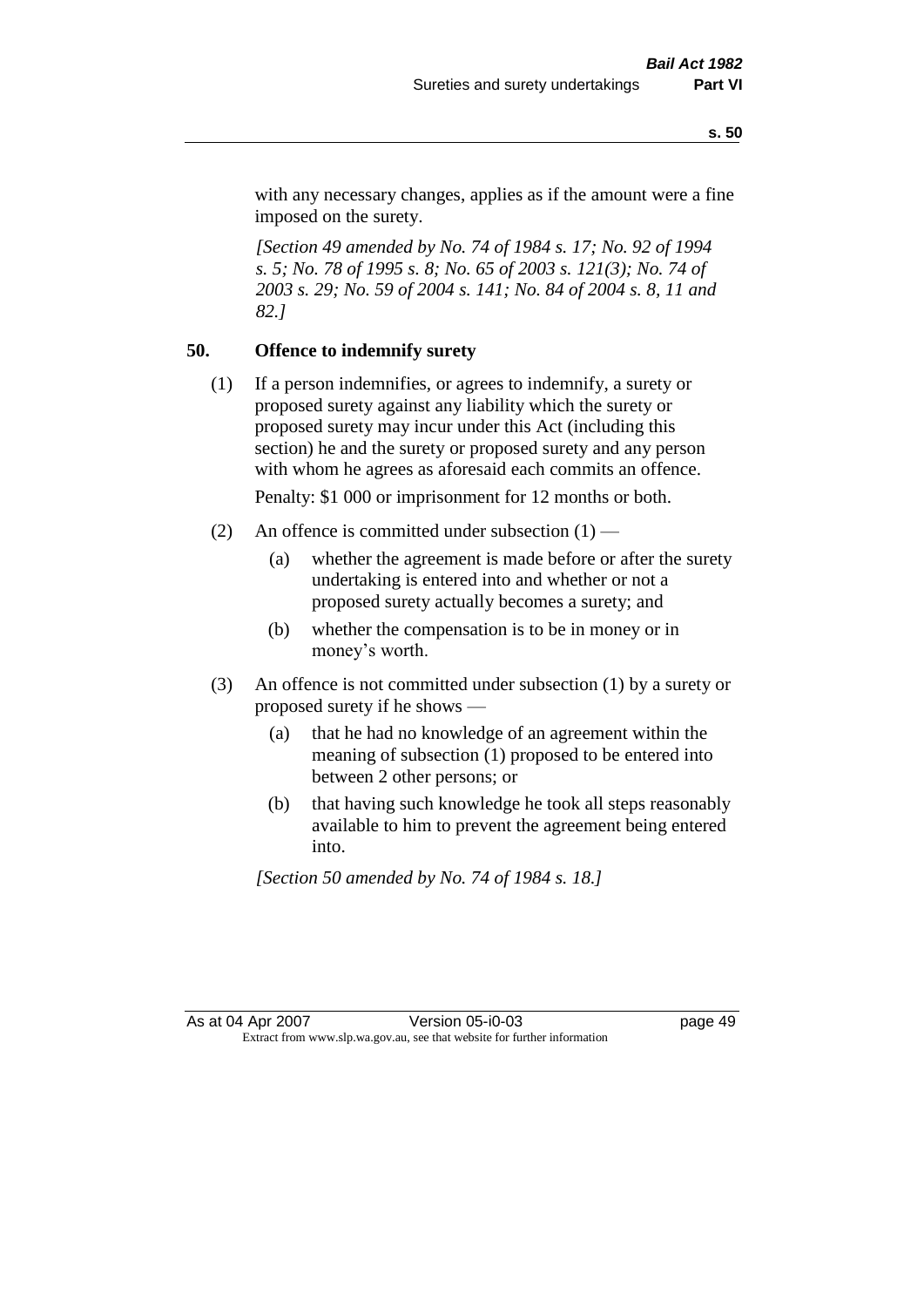**s. 50A**

# **Part VIA — Administration of home detention conditions**

*[Heading inserted by No. 61 of 1990 s. 11.]* 

# **50A. Powers of CEO (corrections)**

The CEO (corrections) has all of the powers conferred under this Act on a community corrections officer and may review, vary, or rescind a direction given by a community corrections officer.

*[Section 50A inserted by No. 61 of 1990 s. 11; amended by No. 31 of 1993 s. 9; No. 65 of 2006 s. 53.]* 

*[50B. Repealed by No. 78 of 1995 s. 8.]* 

# **50C. Powers and duties of community corrections officers**

- (1) A community corrections officer may give such reasonable directions to an accused subject to a home detention condition as are necessary for the proper administration of the condition and any other condition imposed on the grant of bail to the accused including, without limiting the generality of the foregoing, directions as to —
	- (a) when the accused may leave the place where he is required by the home detention condition to remain;
	- (b) the period of any authorised absence from the place where he is required by the home detention condition to remain;
	- (c) when the accused shall return to the place where he is required by the home detention condition to remain;
	- (d) the method of travel to be used by the accused during any absence from the place where he is required by the home detention condition to remain; and
	- (e) the manner in which the accused shall report his whereabouts.

page 50 Version 05-i0-03 As at 04 Apr 2007 Extract from www.slp.wa.gov.au, see that website for further information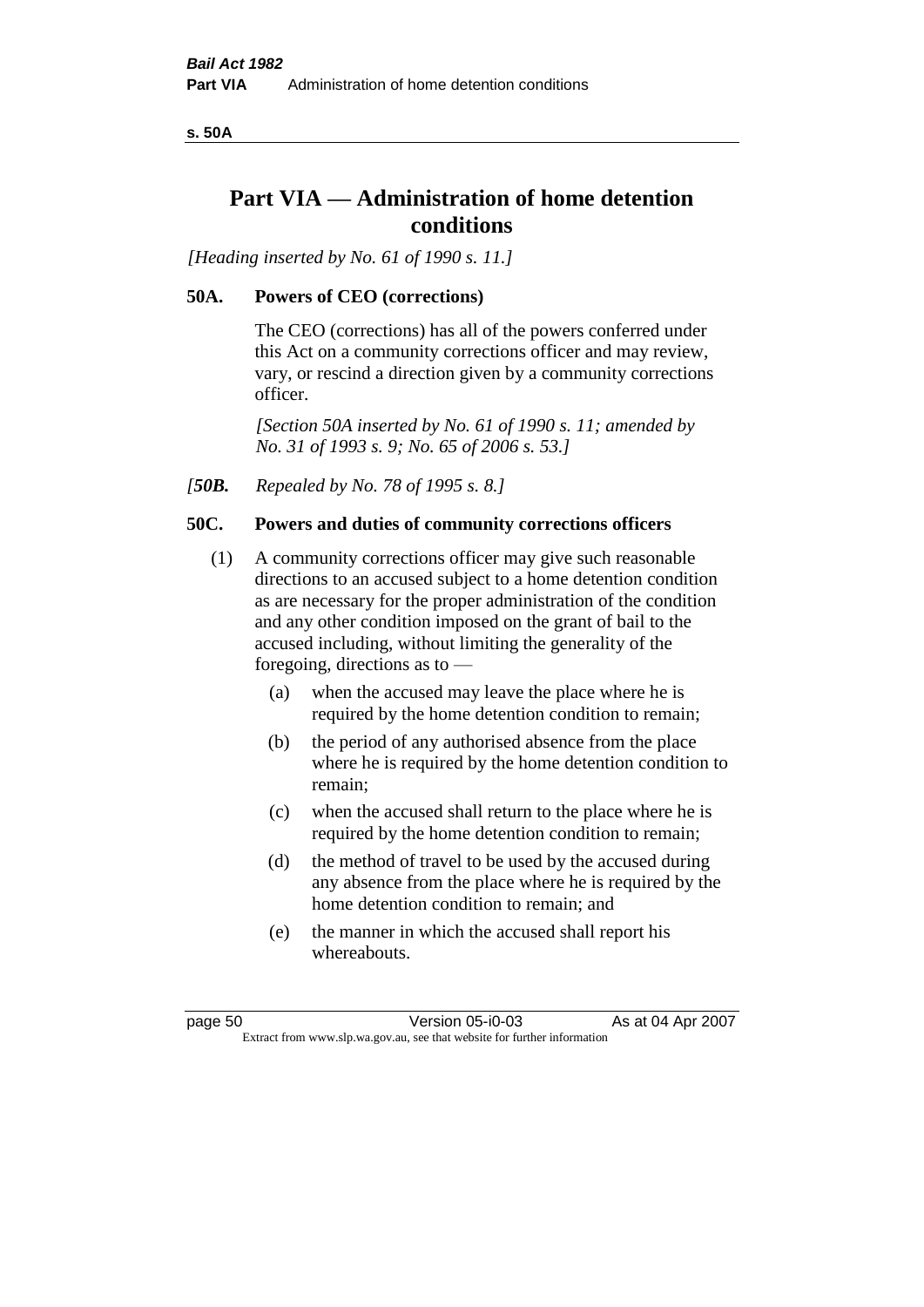- (2) For the purpose of ascertaining whether or not an accused is complying with a home detention condition or any direction given pursuant to subsection (1), a community corrections officer may, at any time —
	- (a) enter or telephone the place where the accused is required by a home detention condition to remain;
	- (b) enter or telephone the accused's place of employment or any other place where the accused is permitted or required to attend; or
	- (c) question any person at any place referred to in paragraph (a) or (b).
- $(3)$  A person who
	- (a) hinders a person exercising powers under subsection (2); or
	- (b) fails to answer a question put pursuant to subsection  $(2)(c)$  or gives an answer that the person knows is false or misleading in a material particular,

commits an offence.

Penalty: \$2 000 and imprisonment for 12 months.

- (4) A community corrections officer
	- (a) shall keep such records and make such returns and reports in relation to accused persons subject to home detention conditions as the CEO (corrections) directs; and
	- (b) shall make any records relating to a defendant subject to a home detention condition available on the request of the CEO (corrections) to him.

*[Section 50C inserted by No. 61 of 1990 s. 11; amended by No. 31 of 1993 s. 9; No. 50 of 2003 s. 37(3); No. 84 of 2004 s. 82, 83(3); No. 65 of 2006 s. 53.]*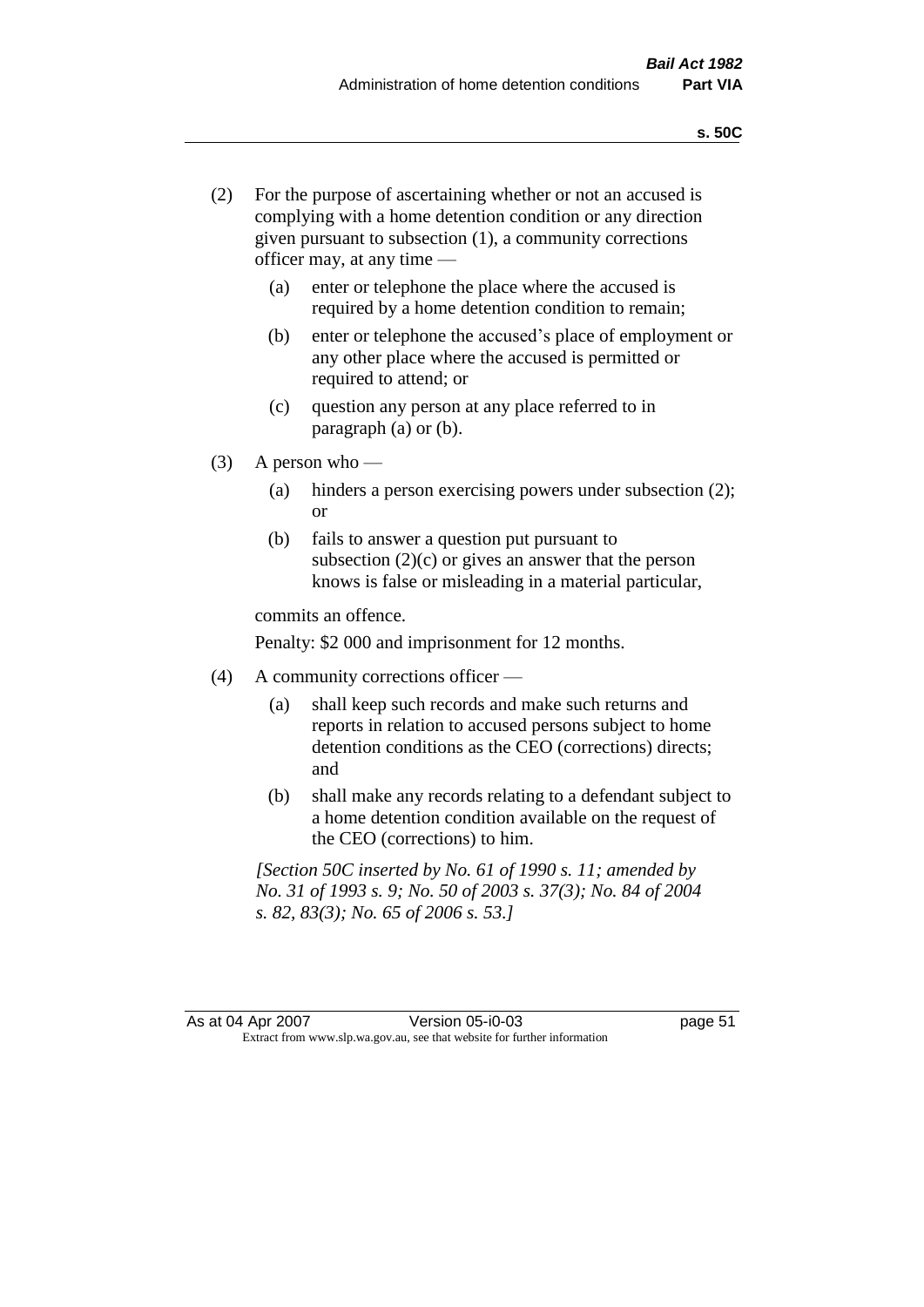| ۰.<br>٠<br>۰.<br>×<br>v<br>۰, |  |
|-------------------------------|--|
|-------------------------------|--|

### **50D. Powers of members of the Police Force**

- (1) For the purpose of ascertaining whether or not an accused is complying with a home detention condition, a member of the Police Force may —
	- (a) require the accused to produce a copy of his bail undertaking and any notice by the CEO (corrections) under section 50E(a) for inspection; and
	- (b) require the accused to explain why he is absent from the place where he is required by the home detention condition to remain.
- (2) An accused who fails to comply with subsection  $(1)(a)$  or who fails to explain when required to do so under subsection (1)(b) or who gives an explanation that the accused knows is false or misleading in a material particular, commits an offence.

Penalty: \$2 000.

*[Section 50D inserted by No. 61 of 1990 s. 11; amended by No. 31 of 1993 s. 9; No. 50 of 2003 s. 37(4) ; No. 84 of 2004 s. 82; No. 65 of 2006 s. 53.]* 

### **50E. CEO (corrections) may substitute a different place of detention and apply conditions**

The CEO (corrections) may, at any time, by notice in writing given to an accused granted bail subject to a home detention condition —

- (a) substitute a different place for the place where an accused is required by a home detention condition to remain;
- (b) require the accused to comply with such of the conditions specified in the list provided to the accused under section 24A(4) as are specified in the notice.

*[Section 50E inserted by No. 61 of 1990 s. 11; amended by No. 31 of 1993 s. 9; No. 84 of 2004 s. 82; No. 65 of 2006 s. 53.]* 

page 52 Version 05-i0-03 As at 04 Apr 2007 Extract from www.slp.wa.gov.au, see that website for further information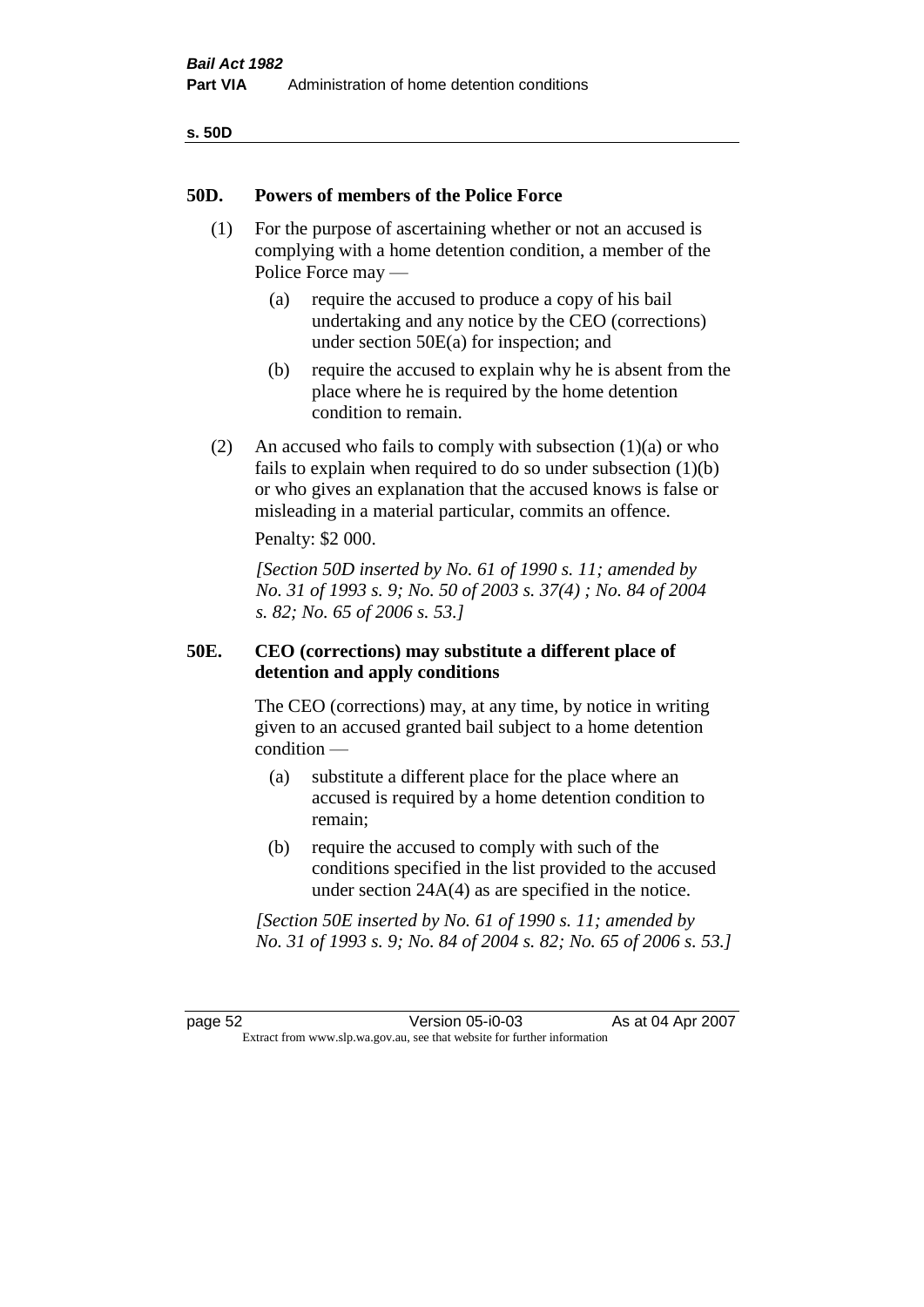#### **50F. CEO (corrections) may revoke bail**

- (1) Where a home detention condition has been imposed as a condition on a grant of bail to an accused the CEO (corrections) may, in his absolute discretion, by instrument signed by him and if practicable, given to the accused, revoke the bail.
- (2) Without limiting the generality of subsection (1), the power to revoke bail may be exercised where the accused —
	- (a) is not likely to comply with any requirement of his bail undertaking mentioned in section  $28(2)(a)$  or (b); or
	- (b) is, or has been, or is likely to be in breach of any condition of his bail undertaking mentioned in section  $28(2)(c)$ .
- (3) Subject to subsection (4), where the CEO (corrections) revokes bail he shall include a statement of his reasons for the cancellation in the instrument cancelling the bail.
- (4) Where the CEO (corrections) is of the opinion that it would be in the interest of the accused or any other person, or the public, to withhold from the accused any or all of the reasons referred to in subsection (3), the CEO (corrections) may so withhold the reason or reasons.
- (5) Where the CEO (corrections) revokes bail, he may, whenever necessary, issue a warrant directed to all members of the Police Force to have the accused arrested and brought before an appropriate judicial officer.

*[Section 50F inserted by No. 61 of 1990 s. 11; amended by No. 31 of 1993 s. 9; No. 84 of 2004 s. 82; No. 65 of 2006 s. 53.]* 

#### **50G. Procedure on arrest after revocation of bail**

(1) An accused arrested pursuant to a warrant issued under section 50F shall be taken as soon as is practicable before an appropriate judicial officer unless he is arrested less than 24 hours before the time at which he is due to appear in

As at 04 Apr 2007 Version 05-i0-03 page 53 Extract from www.slp.wa.gov.au, see that website for further information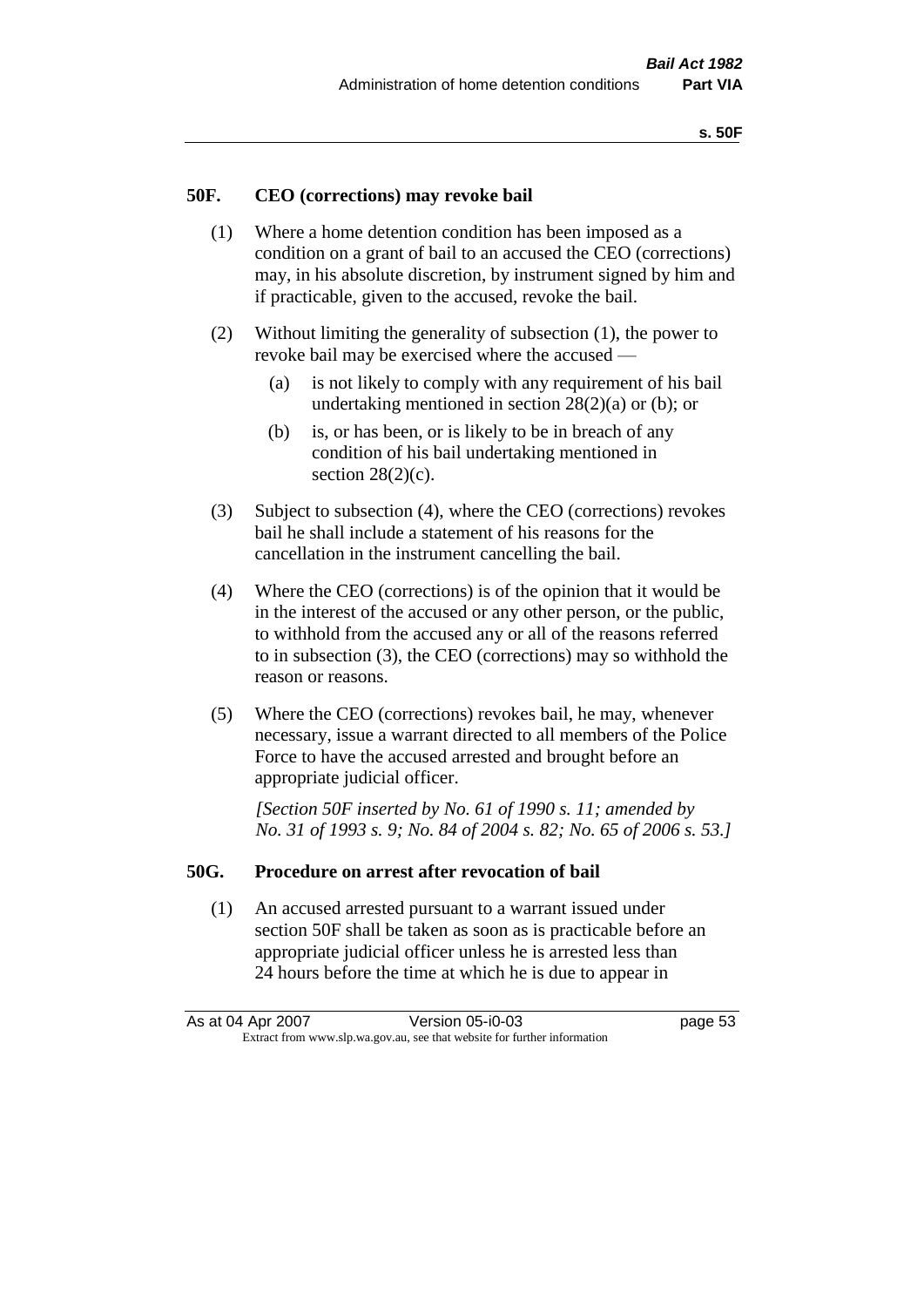accordance with his bail undertaking, in which case he shall be held in custody and brought before an appropriate judicial officer at that time.

- (2) The judicial officer before whom an accused appears under this section may —
	- (a) remand the accused in custody to appear at the time and place specified, or deemed by section 31(3) to be specified, in his bail undertaking; or
	- (b) grant fresh bail to the accused in accordance with this Act, other than clause 2 of Part B of Schedule 1.

*[Section 50G inserted by No. 61 of 1990 s. 11; amended by No. 45 of 1993 s. 12; No. 84 of 2004 s. 82.]* 

## **50H. Exclusion of the rules of natural justice**

The rules known as the rules of natural justice (including any duty of procedural fairness) do not apply to or in relation to the doing or omission of any act, matter or thing under this Part by the CEO (corrections).

*[Section 50H inserted by No. 61 of 1990 s. 11; amended by No. 31 of 1993 s. 9; No. 65 of 2006 s. 53.]* 

#### **50J. Delegation by CEO (corrections)**

The CEO (corrections) may, either generally or as otherwise provided by the instrument of delegation, by writing signed by him, delegate to any person any power or duty under this Part, other than this power of delegation.

*[Section 50J inserted by No. 61 of 1990 s. 11; amended by No. 31 of 1993 s. 9; No. 65 of 2006 s. 53.]* 

#### **50K. Retrieval of monitoring equipment**

If under rules made under section 50L any device or equipment has been installed at the place where an accused is required by a

page 54 Version 05-i0-03 As at 04 Apr 2007 Extract from www.slp.wa.gov.au, see that website for further information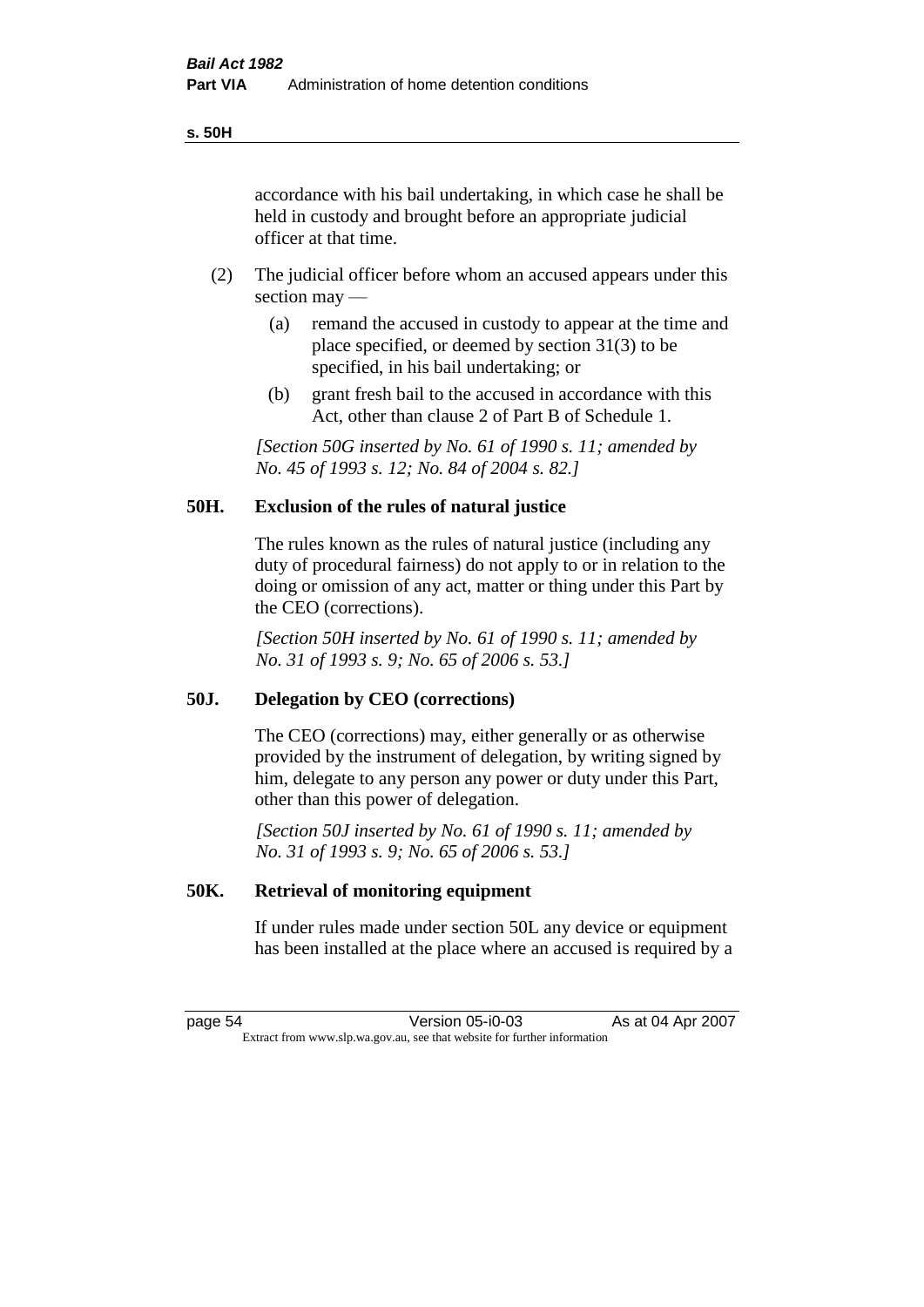#### **s. 50L**

home detention condition to remain, section 118 of the *Sentence Administration Act 2003* applies.

*[Section 50K inserted by No. 78 of 1995 s. 8; amended by No. 50 of 2003 s. 29(3); No. 84 of 2004 s. 82.]* 

# **50L. Rules**

- (1) The CEO (corrections) may, with the approval of the Minister, make rules for the purposes of this Part which may provide for the manner of ensuring that accused persons are complying with home detention conditions and for conditions to be applied to accused persons granted bail subject to home detention conditions including conditions —
	- (a) requiring a defendant to wear any device;
	- (b) requiring a defendant to permit the CEO (corrections) to install any device or equipment at the place where the defendant is required by a home detention condition to remain.
- (2) Rules made under this section may confer a discretionary authority on any person or class of persons.
- (3) Sections 41 and 42 of the *Interpretation Act 1984* do not apply to rules made under this section.

*[Section 50L inserted by No. 61 of 1990 s. 11; amended by No. 31 of 1993 s. 9; No. 84 of 2004 s. 82 and 83(3); No. 65 of 2006 s. 53.]*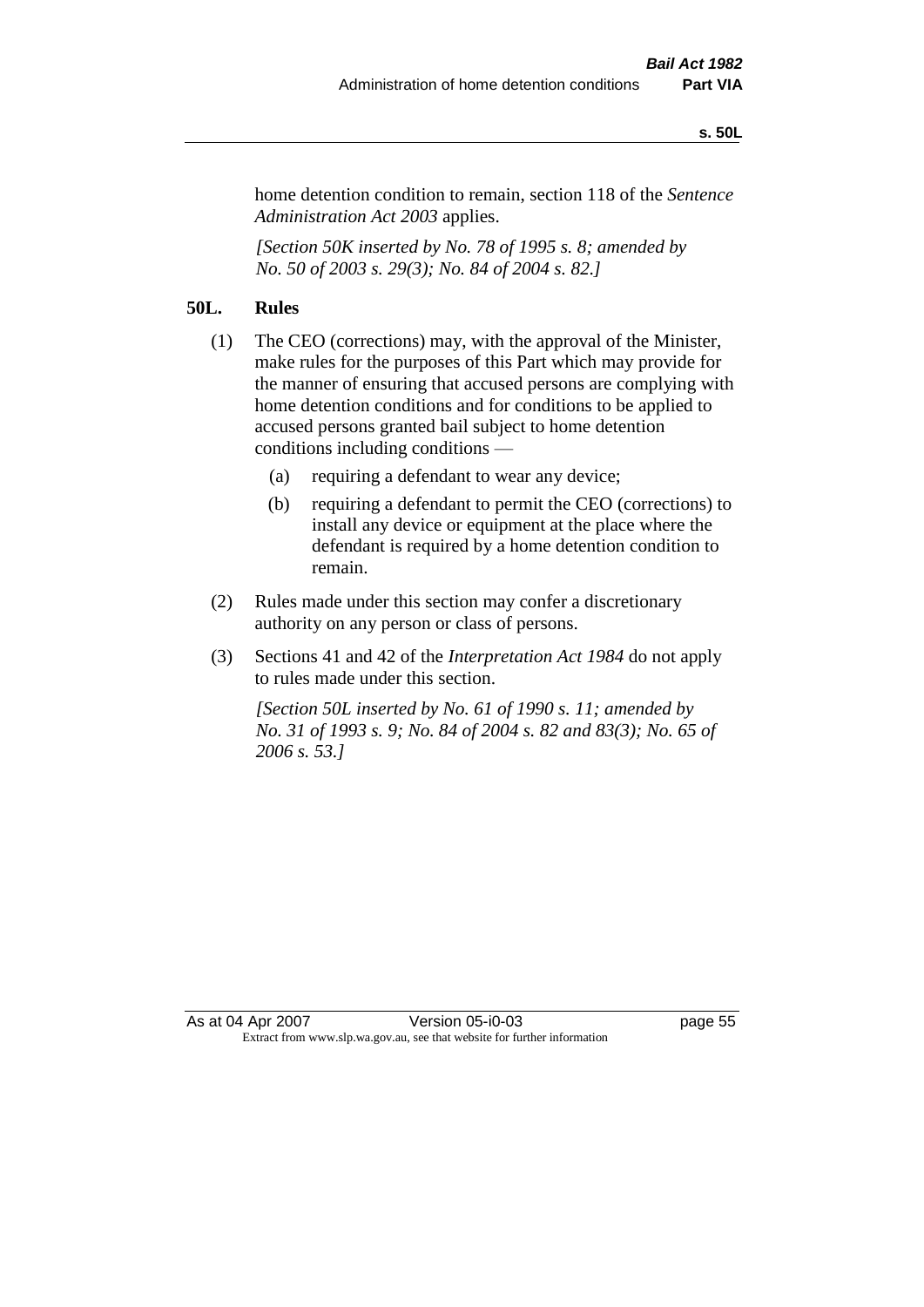**s. 51**

# **Part VII — Enforcement of bail undertakings**

# **51. Offence to fail to comply with bail undertaking**

- (1) An accused who, without reasonable cause, fails to comply with the requirement of his bail undertaking mentioned in section 28(2)(a) commits an offence.
- (2) An accused who fails to comply with the requirement of his bail undertaking mentioned in section  $28(2)(b)(ii)$  commits an offence.
- $(2a)$  An accused
	- (a) whose bail undertaking includes any condition imposed for a purpose mentioned in clause  $2(2)(c)$  or (d) of Part D of Schedule 1; and
	- (b) who fails to comply with the condition,

commits an offence.

- (3) An accused shall not be convicted in his absence of an offence against this section.
- (4) An accused who is charged with an offence against subsection (1) or (2) may be convicted of the other of those offences if that other offence is proved by the evidence.
- (5) A prosecution for an offence against subsection (1), (2) or (2a) may be brought at any time.
- (6) A person who is convicted of an offence against subsection (1), (2) or (2a) is liable to a fine not exceeding \$10 000 or imprisonment for a term not exceeding 3 years, or both.
- (7) A court which convicts an accused of an offence against this section may, in addition to any penalty which it may impose, order that the accused pay such sum as it may fix in or towards defraying the costs and expenses of and consequent upon his apprehension following the failure to comply with his bail undertaking for which he was convicted.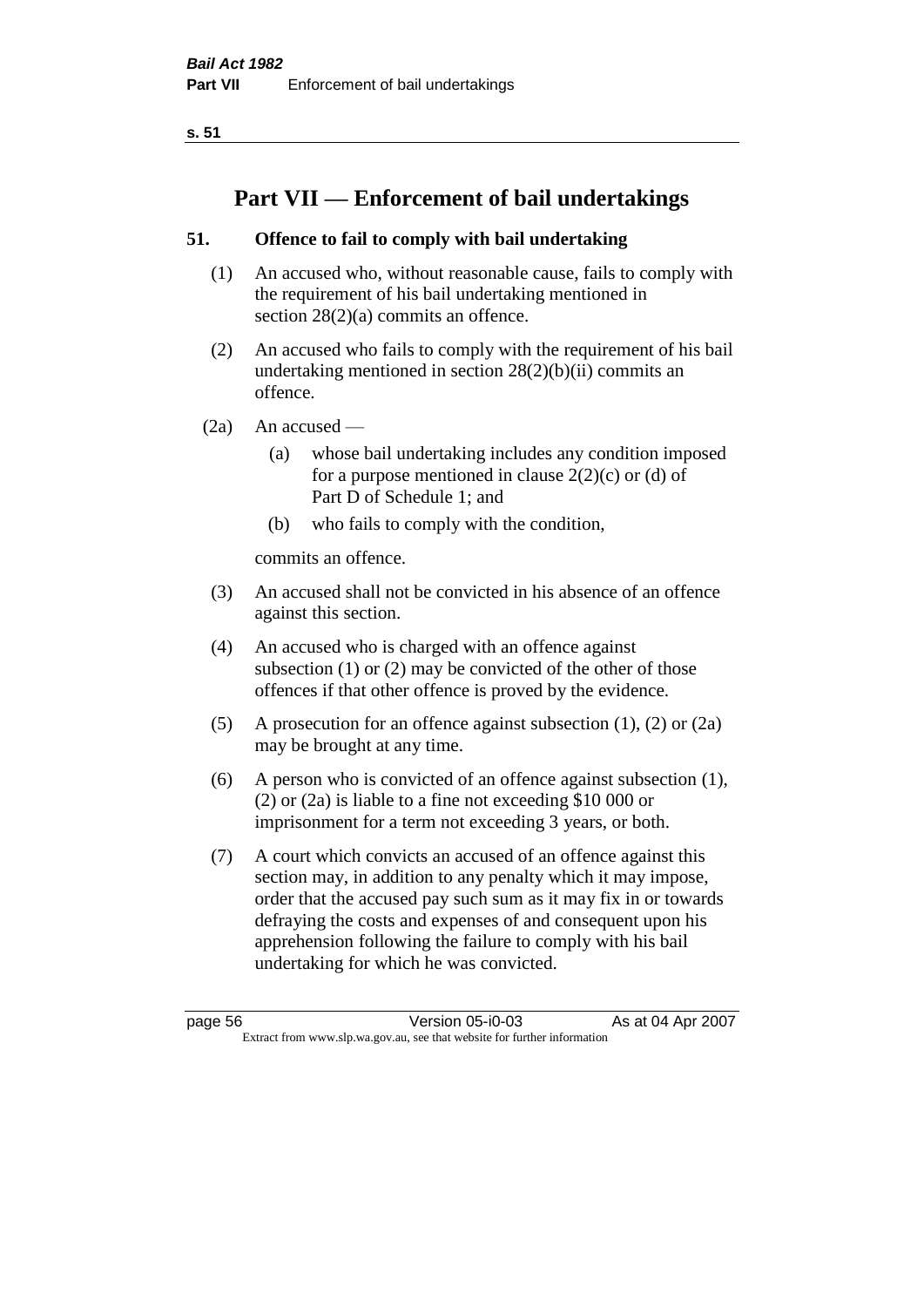- (8) An order made under subsection (7)
	- (a) shall specify to whom and in what manner the sum shall be paid; and
	- (b) may be enforced as though the sum were a penalty imposed under this section.

*[Section 51 amended by No. 54 of 1998 s. 9; No. 59 of 2004 s. 141; No. 84 of 2004 s. 11 and 82.]*

## **52. Provisions as to summary proceedings before superior courts for an offence under section 51**

- (1) This section applies, notwithstanding any other Act, for the purpose of prosecuting an offence against section 51(1), (2) or (2a) where the court before which the accused is bound to appear at the time when he fails to comply with his bail undertaking is the Supreme Court or the District Court.
- (2) Where this section applies, the accused shall be dealt with summarily for the offence and shall be so dealt with —
	- (a) by a judge of the Supreme Court in any case where the accused was bound to appear before the General Division of the Supreme Court;
	- (ab) by a judge of appeal in any case where the accused was bound to appear before the Court of Appeal;
	- (b) by a Judge of the District Court in any case where the accused was bound to appear before that Court.
- (3) A prosecution for an offence which is to be dealt with under this section shall be commenced by the authorised officer (as defined in section 80 of the *Criminal Procedure Act 2004*) who was conducting the proceedings in which the accused failed to comply with his bail undertaking —
	- (a) where subsection  $(2)(a)$  or (ab) applies, in the Supreme Court; and
	- (b) where subsection (2)(b) applies, in the District Court.

As at 04 Apr 2007 Version 05-i0-03 page 57 Extract from www.slp.wa.gov.au, see that website for further information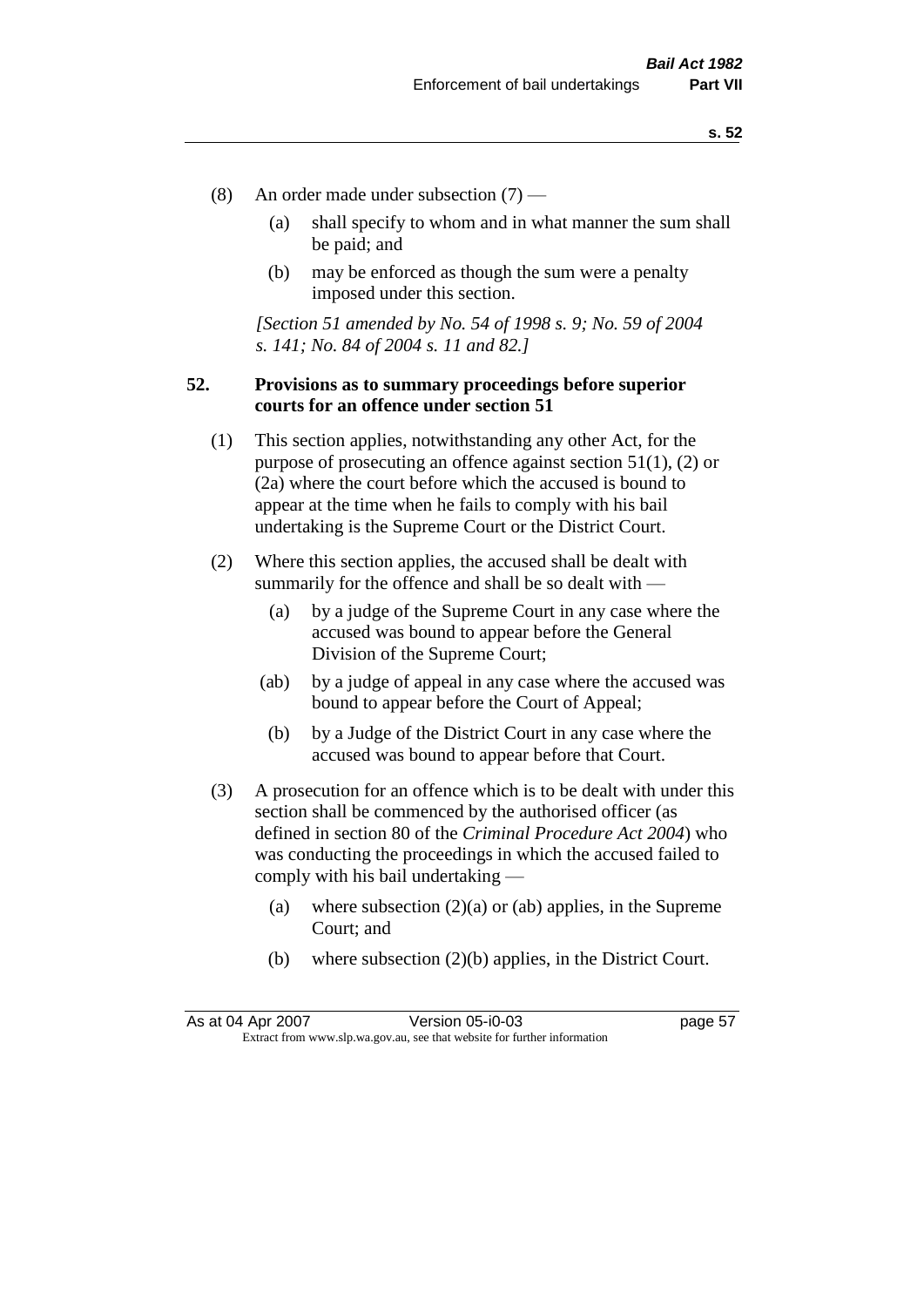- (4) Subject to section 51(3) and (5), a prosecution for an offence which is to be dealt with under this section is to be commenced and conducted under the *Criminal Procedure Act 2004* as if it were a prosecution of a simple offence in a court of summary jurisdiction.
- (5) If under section 51(6) or (7) the Supreme Court or the District Court imposes a pecuniary penalty the court may make an order under section 59 of the *Sentencing Act 1995* in respect of the amount payable.

*[Section 52 amended by No. 92 of 1994 s. 6; No. 78 of 1995 s. 8; No. 54 of 1998 s. 10; No. 45 of 2004 s. 28(2) and (4); No. 59 of 2004 s. 141; No. 84 of 2004 s. 11 and 82.]* 

### **53. Appeals against decisions made under s. 52**

- (1) A person who is dissatisfied with a decision (as defined in section 6 of the *Criminal Appeals Act 2004*) made under section 52 may, with the leave of the Court of Appeal, appeal against it.
- (2) For the purposes of subsection (1), Part 2 of the *Criminal Appeals Act 2004*, with any necessary changes, applies as if —
	- (a) the decision referred to in subsection (1) were a decision of a court of summary jurisdiction;
	- (b) a reference in that Part to a court of summary jurisdiction were a reference to the court that made the decision referred to in subsection (1); and
	- (c) a reference in that Part to commencing an appeal were a reference to applying for leave to appeal.
- (3) Despite section 13(1) of the *Criminal Appeals Act 2004*, the appeal is to be dealt with by the Court of Appeal.

*[Section 53 inserted by No. 45 of 2004 s. 28(3); amended by No. 84 of 2004 s. 11 and 82.]*

page 58 Version 05-i0-03 As at 04 Apr 2007 Extract from www.slp.wa.gov.au, see that website for further information

#### **s. 53**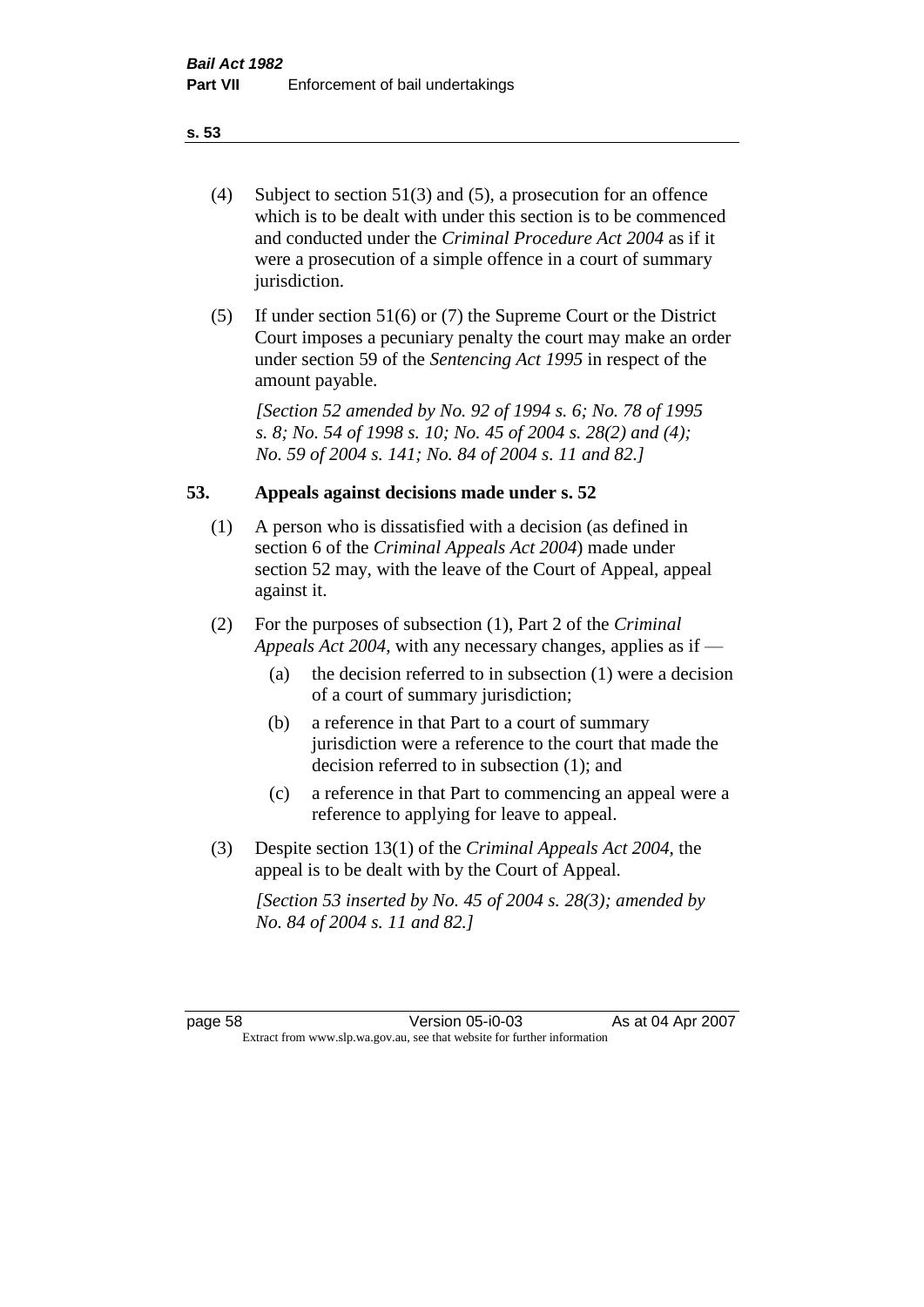### **54. Accused on bail may be taken before a judicial officer for variation or revocation of bail**

- (1) A police officer may cause an accused who has been released on bail to appear before an appropriate judicial officer to show cause why his bail should not be varied or revoked if the police officer —
	- (a) has reasonable grounds to believe, or is notified in writing by a surety for the accused that the surety has reasonable grounds to believe, that the accused —
		- (i) is not likely to comply with any requirement of his bail undertaking mentioned in section  $28(2)(a)$  or (b);
		- (ii) is, or has been, or is likely to be in breach of any condition of his bail undertaking mentioned in section  $28(2)(c)$ ; or
		- (iii) is, or has been, in breach of a home detention condition mentioned in section 28(2)(d);
	- (b) has reasonable grounds to believe that
		- (i) any surety for the accused's appearance is no longer suitable under section 39 to be a surety, or is dead;
		- (ii) for any reason any security required under Part D of Schedule 1 is no longer sufficient; or
		- (iii) in a case where the accused has been granted bail for the purposes of an appeal, the accused has discontinued the appeal or has not prosecuted it with all due diligence.
- (2) For the purpose of causing an accused to appear before an appropriate judicial officer as provided in subsection (1) a police officer may —
	- (a) arrest the accused without warrant and bring him before an appropriate judicial officer; or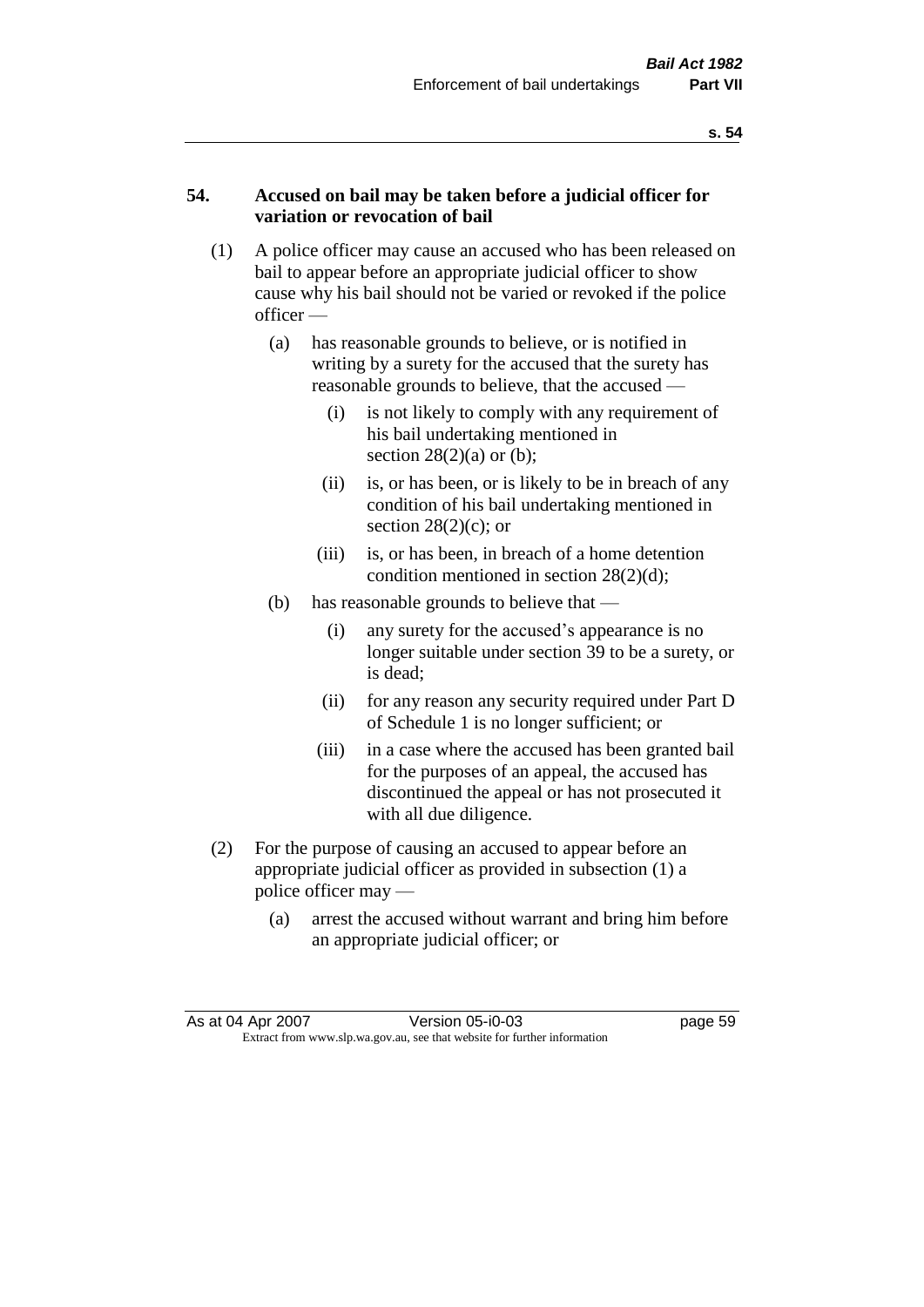- (3) An application under subsection (2)(b) must be made, and proceedings on it are to be conducted —
	- (a) in a court of summary jurisdiction in accordance with regulations made under the *Criminal Procedure Act 2004*;
	- (b) in the Supreme Court or the District Court  $-\text{in}$ accordance with rules of court made under the *Criminal Procedure Act 2004*.
- (4) An accused arrested under this section shall be taken as soon as is practicable before an appropriate judicial officer unless he is arrested less than 24 hours before the time at which he is due to appear in accordance with his bail undertaking, in which case he shall be held in custody and brought before an appropriate judicial officer at that time.
- *[(5) repealed]*

*[Section 54 amended by No. 33 of 1989 s. 18; No. 61 of 1990 s. 12; No. 45 of 1993 s. 12; No. 59 of 2004 s. 141; No. 84 of 2004 s. 9, 11 and 82.]* 

# **55. Powers of judicial officer to revoke or vary bail**

- (1) If the judicial officer before whom an accused appears under section 54 is satisfied that —
	- (a) the accused is not likely to comply with any requirement of his bail undertaking mentioned in section 28(2)(a) or (b);
	- (b) he is, or has been, or is likely to be, in breach of any condition of his bail undertaking mentioned in section  $28(2)(c)$ ;
	- (ba) he is, or has been, in breach of a home detention condition mentioned in section 28(2)(d); or

page 60 Version 05-i0-03 As at 04 Apr 2007 Extract from www.slp.wa.gov.au, see that website for further information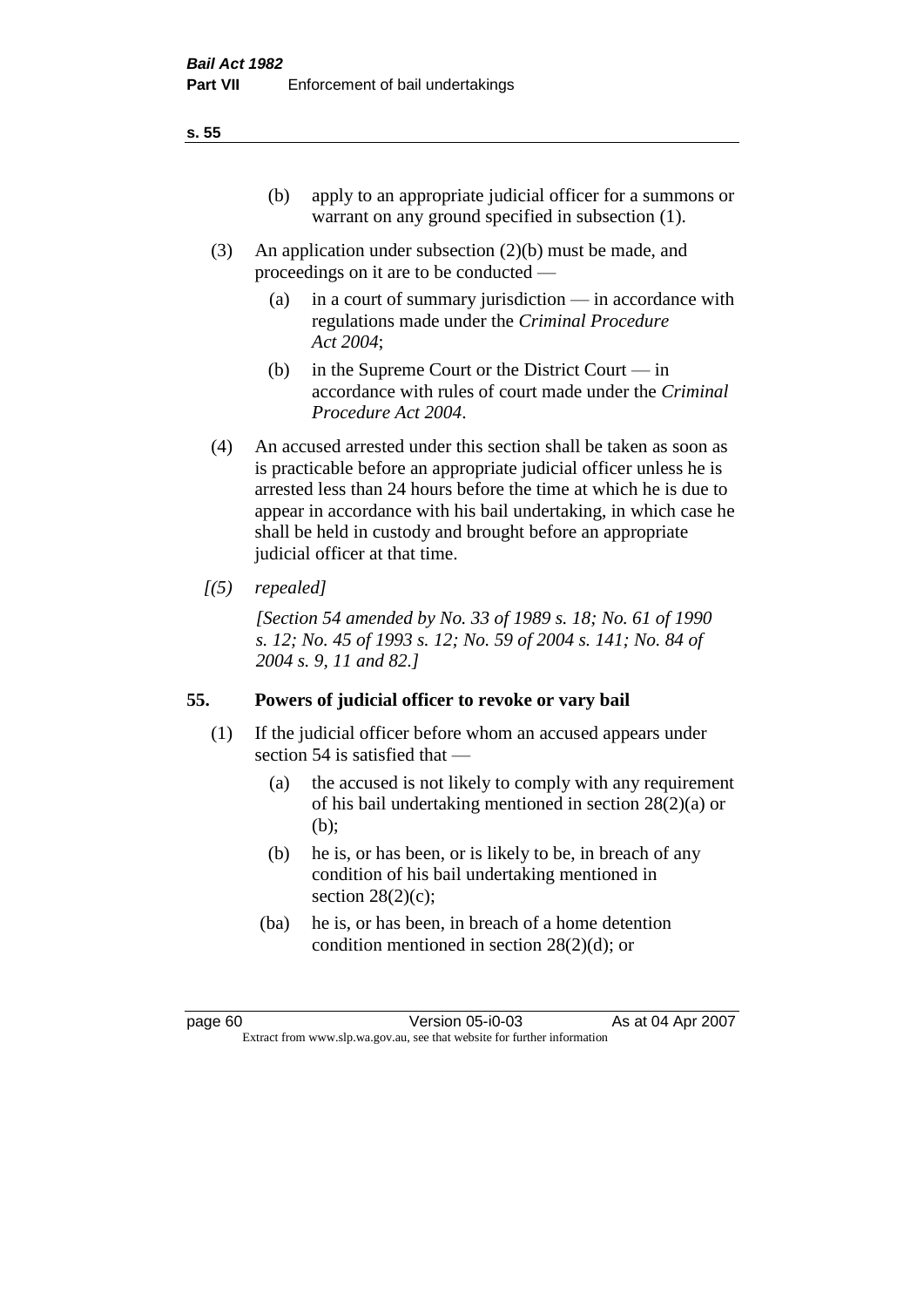(c) any of the grounds set out in section  $54(1)(b)$  has been established,

#### he may —

- (d) revoke the bail and remand the accused in custody to appear at the time and place specified, or deemed by section 31(3) to be specified, in his bail undertaking; or
- (e) revoke the bail and grant fresh bail to the accused in accordance with this Act, other than clause 2 of Part B of Schedule 1.
- (2) If the judicial officer before whom the accused so appears is not satisfied as to any of the matters mentioned in subsection  $(1)(a)$ , (b), or (c) he shall release the accused on his existing bail undertaking and, with the consent in writing of the surety, on any existing surety undertaking.

*[Section 55 amended by No. 61 of 1990 s. 13; No. 45 of 1993 s. 12; No. 84 of 2004 s. 82.]* 

## **56. Warrant for arrest of absconding accused**

Where at any time after that specified in his bail undertaking for his appearance an accused has failed to comply with the requirements of his bail undertaking mentioned in section  $28(2)(a)$  or (b), the court before which he was required to appear may issue a warrant to arrest the accused and bring him before that court or a court of like jurisdiction.

*[Section 56 amended by No. 15 of 1988 s. 16; No. 84 of 2004 s. 82.]* 

#### **57. Forfeiture of money under bail undertaking**

(1) Where an accused is convicted of an offence against section  $51(1)$ ,  $(2)$  or  $(2a)$ , the court by which he is convicted shall, whether or not an application is made therefor by the prosecutor, order that the full amount agreed to be forfeited, in the accused's bail undertaking, be forfeited to the State.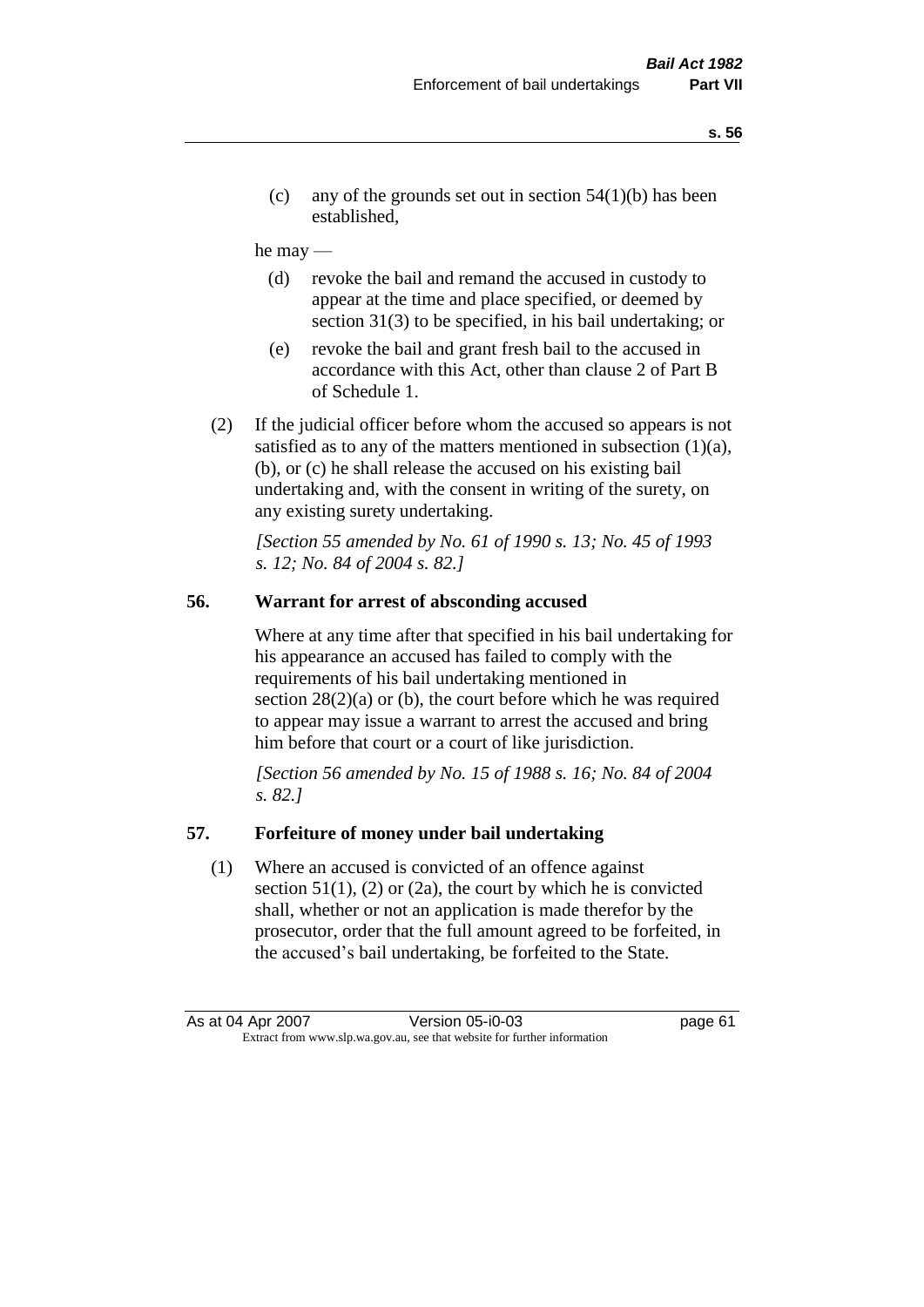- (2) Notwithstanding subsection (1), the court may decline to make an order thereunder or may order forfeiture in part only where the accused shows to the satisfaction of the judicial officer —
	- (a) that, by reason of a change of circumstances since the bail undertaking was entered into, an order for forfeiture, or for forfeiture in full (as the case may be), would cause excessive hardship to the accused or his dependants; and
	- (b) that such hardship would not be relieved by the exercise of one of the powers conferred by section 59.
- (3) Without prejudice to the recovery of such an amount as a civil debt due to the State, any amount to be paid under an order made under this section is to be paid, and its payment may be enforced under Part 5 of the *Fines, Penalties and Infringement Notices Enforcement Act 1994*, unless an order has been made under subsection (4).
- (4) If under this section the Supreme Court or the District Court makes an order requiring the payment of money, the court may make an order under section 59 of the *Sentencing Act 1995* in respect of the amount payable and for that purpose that section, with any necessary changes, applies as if the amount were a fine imposed on the accused.

*[Section 57 amended by No. 74 of 1984 s. 19; No. 92 of 1994 s. 7; No. 78 of 1995 s. 8; No. 54 of 1998 s. 11; No. 65 of 2003 s. 121(3) ; No. 84 of 2004 s. 82.]* 

# **58. Automatic forfeiture on expiration of one year after absconding**

- (1) If after the expiration of one year from the day on which the accused is required to appear in court in accordance with the requirement of his bail undertaking mentioned in section  $28(2)(a)$  he has not —
	- (a) been arrested under section 56; or
	- (b) appeared in court in accordance with the requirement of his bail undertaking mentioned in section 28(2)(b)(ii); or

**s. 58**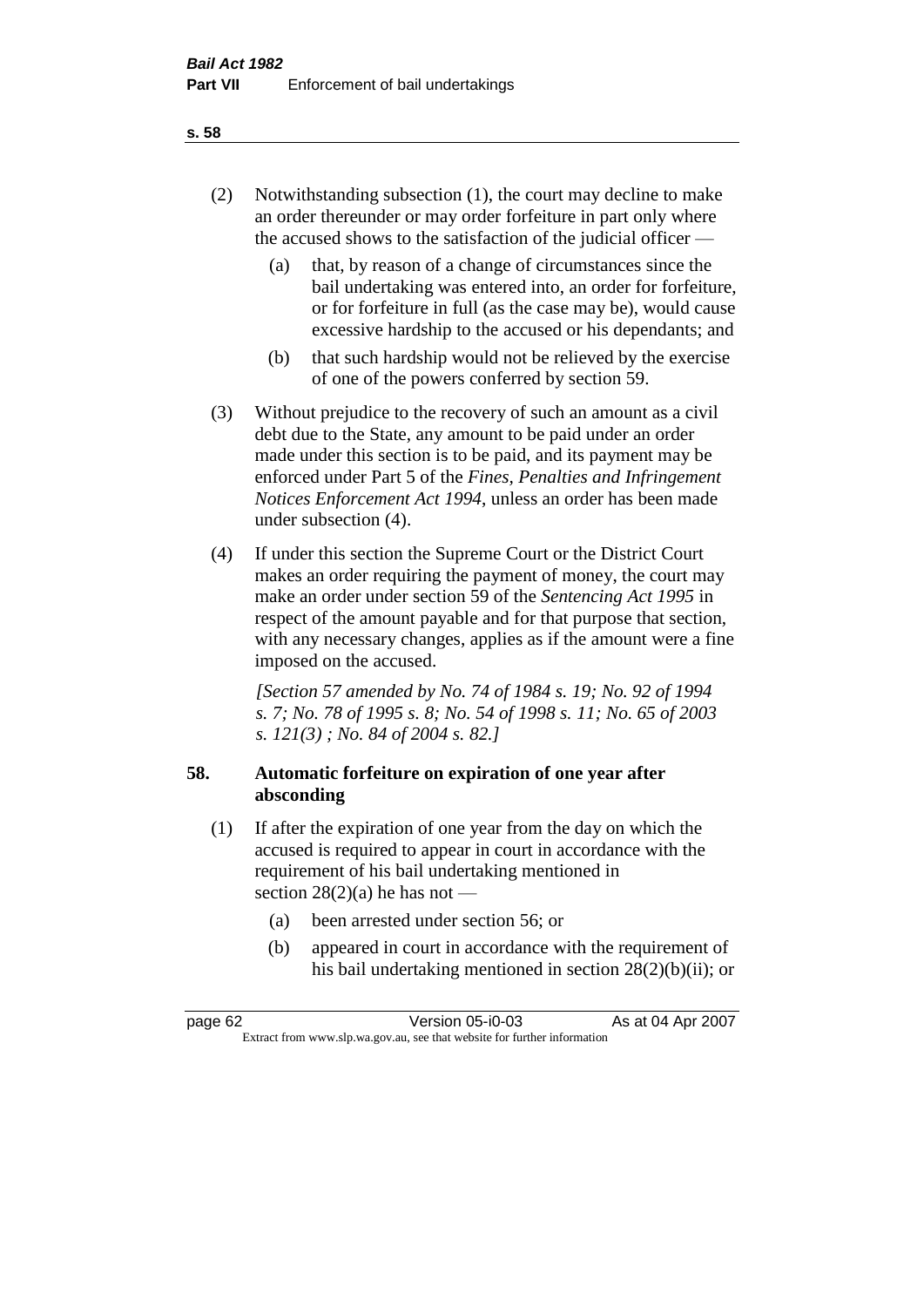(c) otherwise surrendered himself or been taken into custody to be dealt with on the charge or charges for which the bail undertaking was entered into,

the full amount specified in the bail undertaking shall, on the expiration of the said period, be forfeited to the State by virtue of this section without any order of the court or other formality.

(2) Upon the occurrence of a forfeiture under subsection (1) any security given by the accused may be resorted to by the State as if an order of forfeiture had been made under section 57(1).

*[Section 58 amended by No. 65 of 2003 s. 121(3); No. 84 of 2004 s. 82.]*

As at 04 Apr 2007 Version 05-i0-03 page 63 Extract from www.slp.wa.gov.au, see that website for further information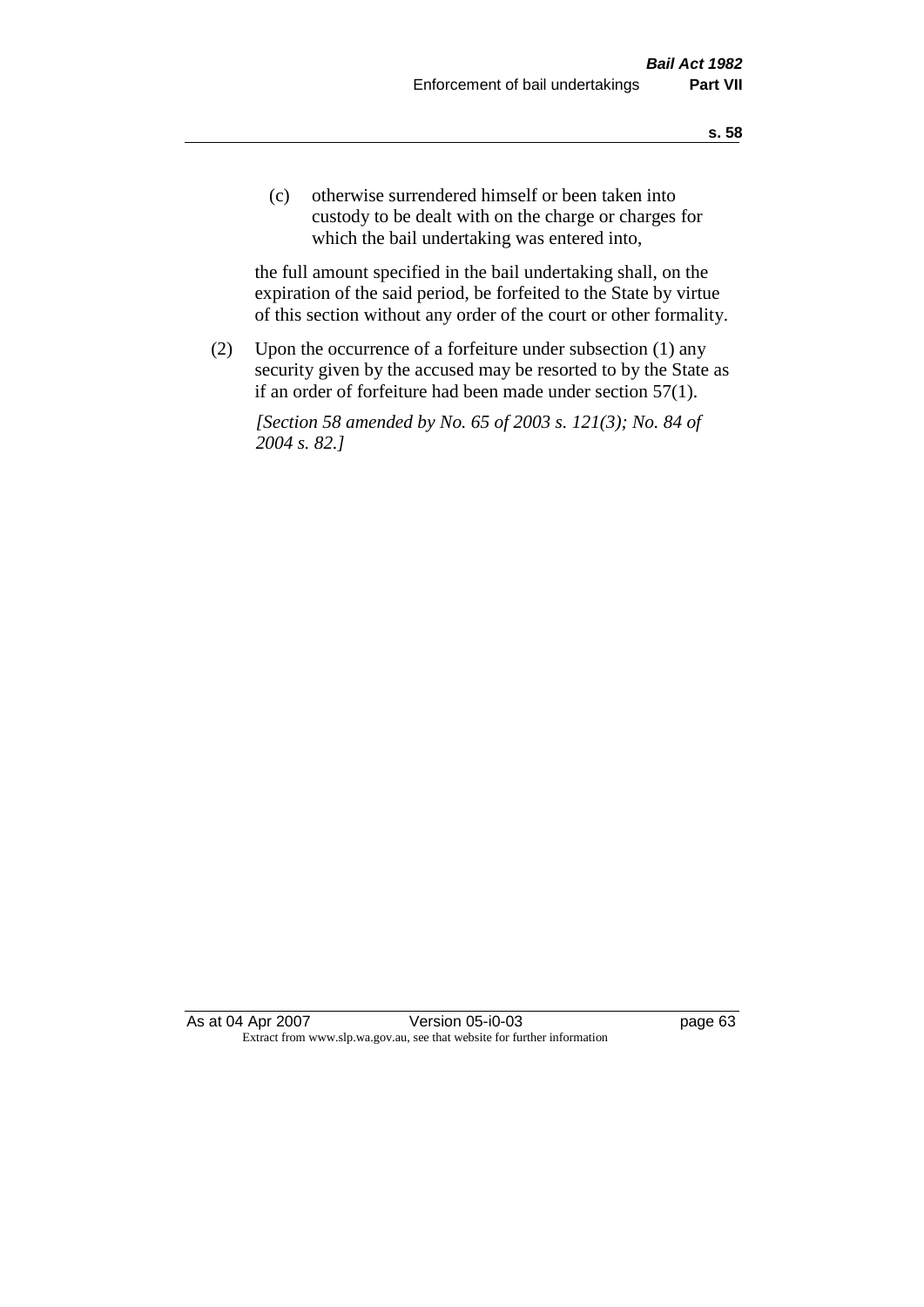**s. 59**

# **Part VIII — Miscellaneous**

# **59. Further power of judicial officer in relation to enforcement of undertakings**

A court or an appropriate judicial officer who makes an order for forfeiture under section 49 or 57 may, when doing so, or at any time thereafter, further order —

- (a) that payment of any sum be made by specified instalments or be postponed to a specified date;
- (b) that any security given be applied in or towards payment of the sum forfeited; or
- (c) that the accused or the surety, as the case may be, do all such things and execute all such documents as may be necessary, or as may be specified in the order, for the purpose of vesting any security in the State or enabling the State to realize the same or to resort thereto to recover the sum forfeited,

and the court or an appropriate judicial officer may at any time vary or revoke an order made under paragraph (a), (b), or (c).

*[Section 59 amended by No. 65 of 2003 s. 121(3); No. 84 of 2004 s. 82.]*

# **60. Accused and surety to notify any change of address**

Where —

- (a) an accused who has been released on bail; or
- (b) a surety,

changes his place of residence, employment, or business from that appearing on his bail undertaking or surety undertaking he shall forthwith, in writing, notify details of the change to the registrar of the court before which, at the time when the change occurs, the accused is required to appear, and if without reasonable cause he fails to do so he commits an offence.

Penalty: \$1 000.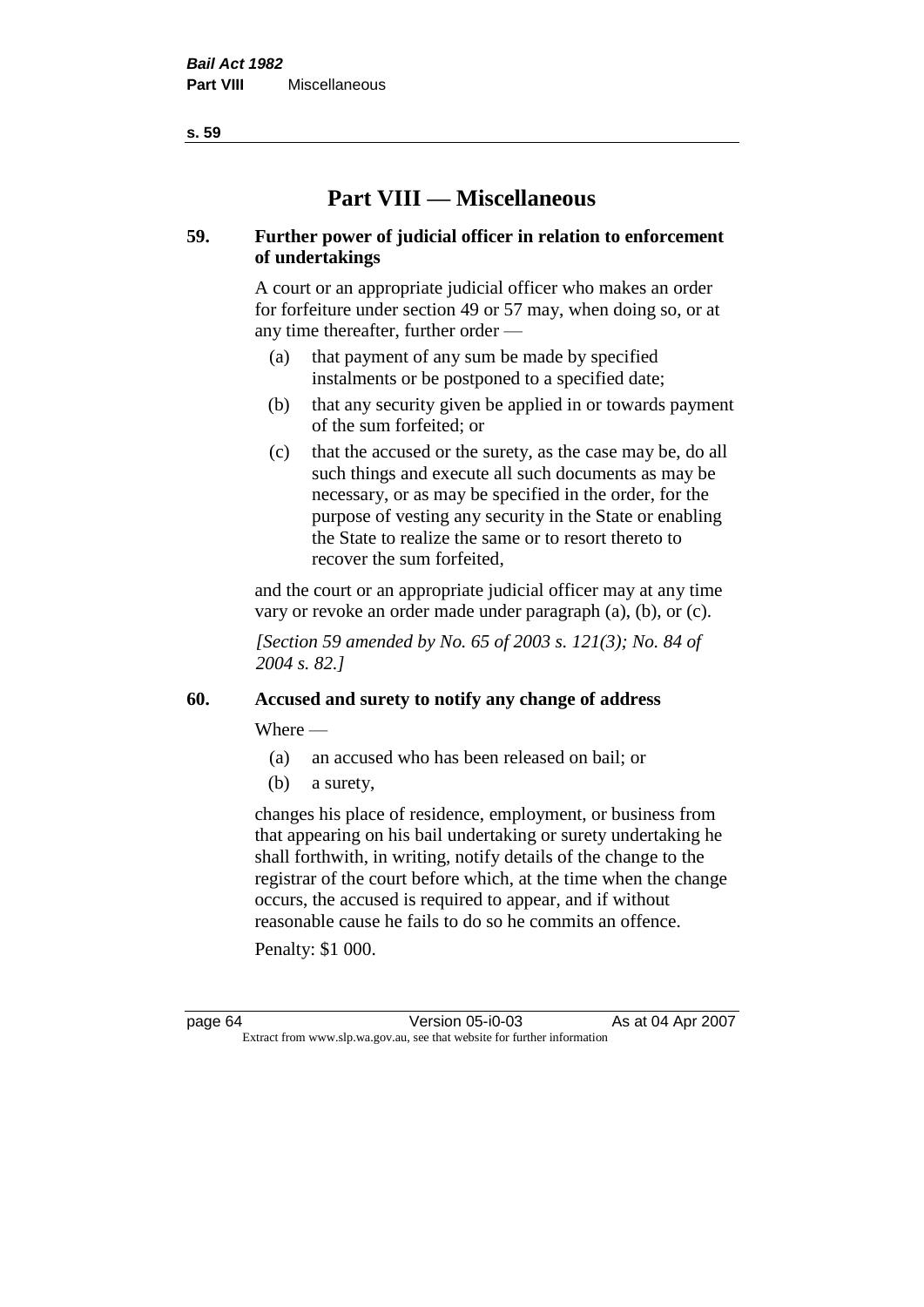*[Section 60 amended by No. 50 of 2003 s. 37(5); No. 59 of 2004 s. 141; No. 84 of 2004 s. 82.]*

# **61. Offence of failing to bring arrested person before court or person able to grant bail**

- (1) A person to whom this section applies commits an offence if, having arrested another for an offence, he wilfully and without reasonable excuse fails to take that other person, or cause him to be taken, as soon as is practicable —
	- (a) before an authorised officer or judicial officer empowered by this Act to grant bail for that offence; or
	- (b) before a court.

Penalty: \$1 000 or imprisonment for 12 months or both.

- (2) This section applies to a person who
	- (a) is not empowered by this Act to grant bail for the offence or by reason of section 16; or
	- (b) being so empowered, elects to act under section 6(2a).

*[Section 61 amended by No. 15 of 1988 s. 17.]* 

# **62. Offence to give false information for bail purposes**

A person who for the purpose of obtaining —

- (a) a grant of bail for himself or a variation of the terms and conditions thereof; or
- (b) approval of himself as a surety,

makes any statement which he knows is false in a material particular, or recklessly makes any statement which is false in a material particular, commits an offence.

Penalty: \$1 000 or imprisonment for 12 months or both.

# **63. Protection of persons carrying out this Act**

A person shall not be liable in civil proceedings on account of anything done, or omitted to be done, by him in good faith in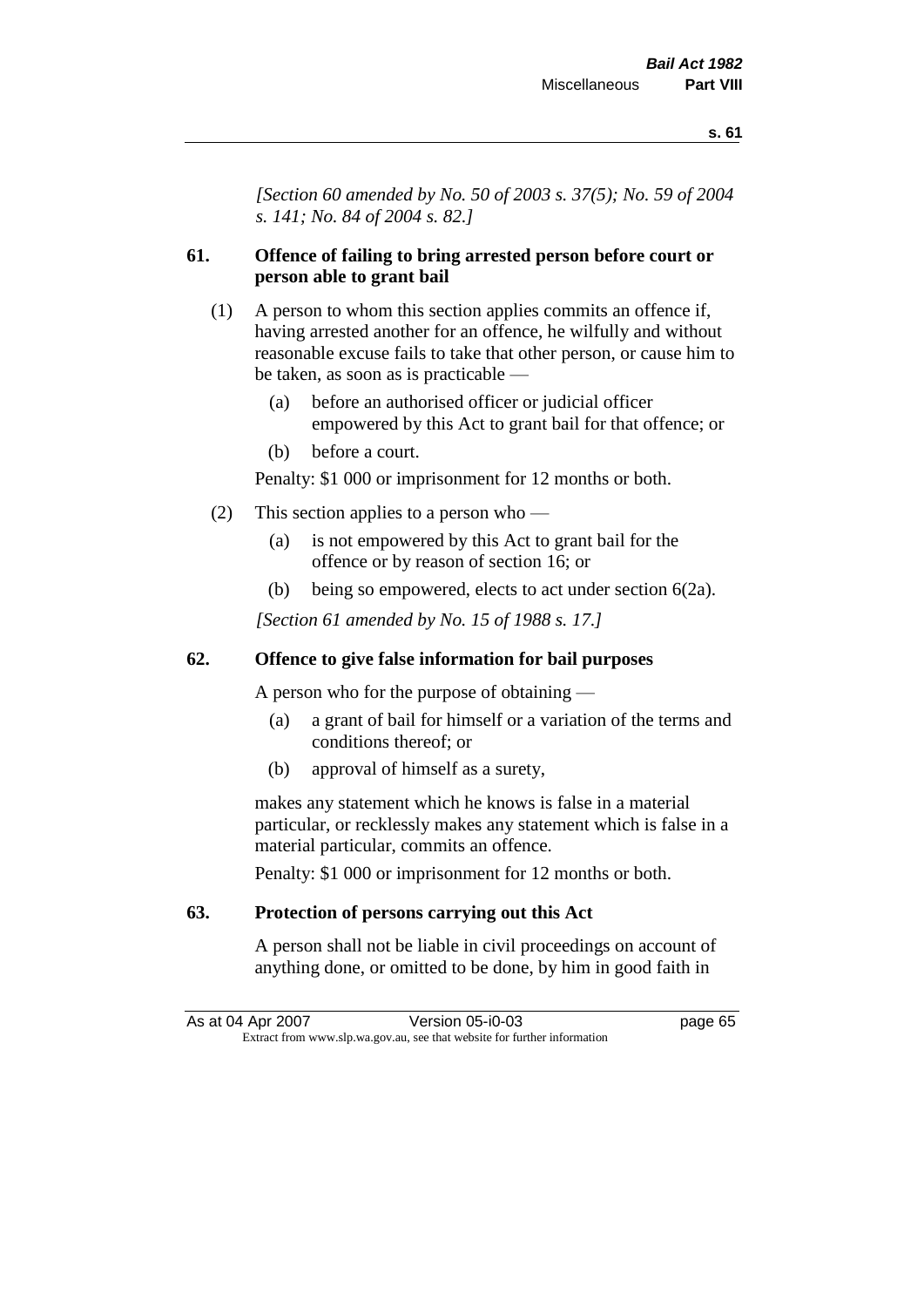the course of carrying out any provision of this Act, or purporting to be so done or omitted; but the liability (if any) of any other person (including the State or the Commonwealth) as his employer is not affected by this section and shall be determined as if it had not been passed.

*[Section 63 amended by No. 65 of 2003 s. 121(4).]*

# **64. Evidence of non-appearance, etc., by an accused**

Where it is required for the purposes of this Act to prove —

- (a) that an accused did not appear before a particular court, at a particular place, on a particular day, at a particular time or during a particular period; or
- (b) the day, time or period when or during which an accused did appear before a particular court at a particular place,

a certificate as to any such matter, purporting to be signed by a judicial officer or registrar of the court before which the accused was required to appear, shall be evidence of the matter so certified.

*[Section 64 amended by No. 59 of 2004 s. 141; No. 84 of 2004 s. 82.]* 

# **65. Bail undertakings by minors**

A bail undertaking entered into by a person who is under the age of 18 years shall bind him as if he were of full age.

### **66. Abolition of other powers to grant bail**

- (1) Any power or duty that, at the commencement of this Act, exists apart from statute to grant bail to an accused awaiting an appearance in court for an offence, is abolished.
- (2) Subsection (1) has effect notwithstanding anything in section 16 of the *Supreme Court Act 1935*.
- (3) In subsection (1) **"statute"** means an Act of the Parliament of Western Australia, other than the *Supreme Court Act 1935*.

page 66 Version 05-i0-03 As at 04 Apr 2007 Extract from www.slp.wa.gov.au, see that website for further information

**s. 64**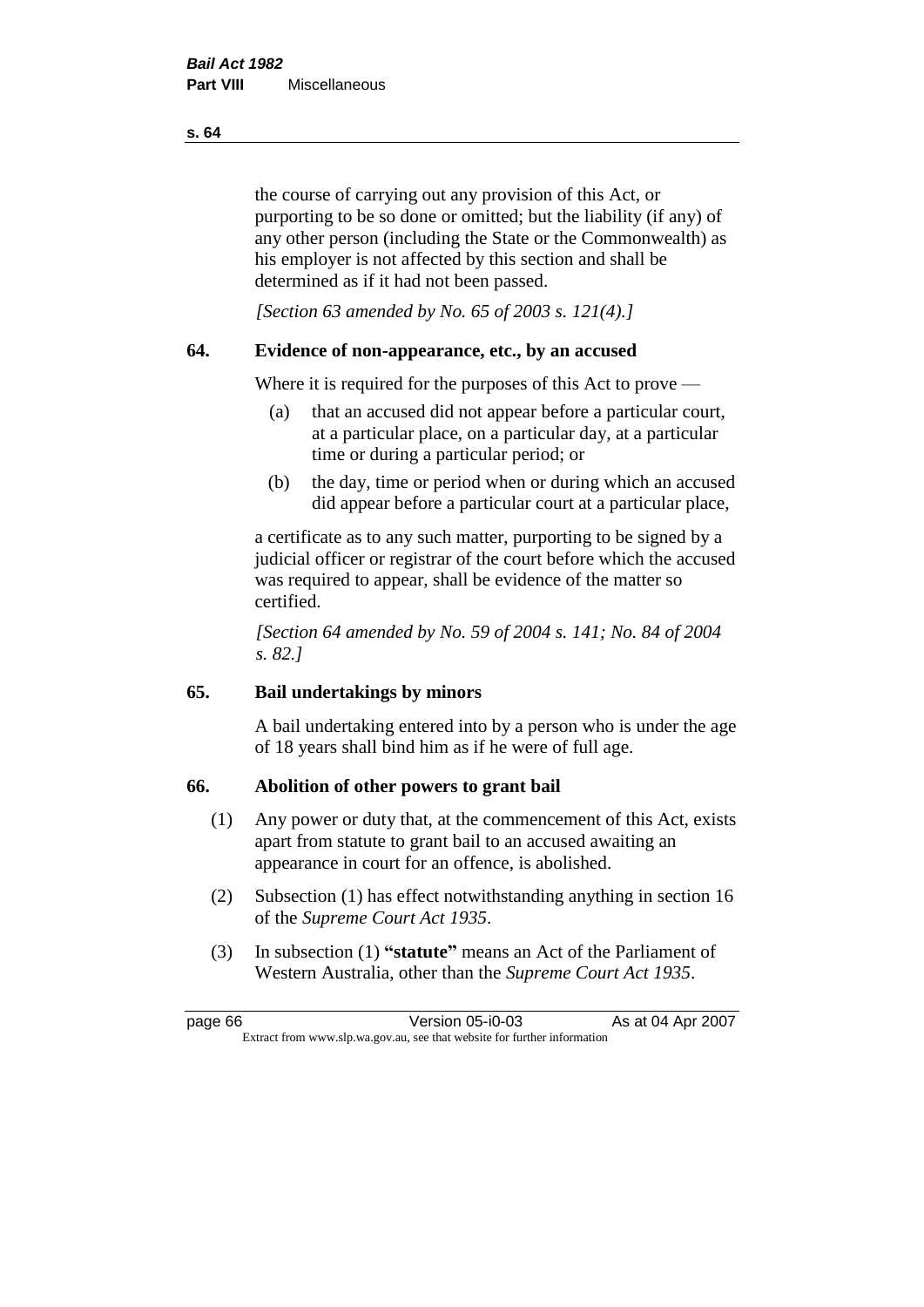*[Section 66 amended by No. 84 of 2004 s. 82.]*

# **66A. Delegation by registrar**

- (1) The registrar of a court may, either generally or as otherwise provided by the instrument of delegation, by instrument signed by him, delegate to an officer of that court any function conferred on him by or under this Act other than —
	- (a) this power of delegation; or
	- (b) any function that a judicial officer has required him to perform personally.
- (2) The superintendent of a detention centre under the *Young Offenders Act 1994* may, either generally or as otherwise provided by the instrument of delegation, by instrument signed by him, delegate to an officer of the Public Sector agency principally assisting the Minister administering that Act in its administration any function conferred on him by or under this Act, other than this power of delegation.

*[Section 66A inserted by No. 15 of 1988 s. 18; amended by No. 49 of 1988 s. 89; No. 31 of 1993 s. 8; No. 59 of 2004 s. 141; No. 65 of 2006 s. 52.]* 

### **67. Regulations**

- (1) The Governor may make regulations, not inconsistent with this Act, prescribing such things as are required or permitted by this Act to be prescribed or as it is necessary or expedient to prescribe for the purposes thereof.
- (2) Without limiting the generality of subsection (1) regulations  $may -$ 
	- (a) make provision for or with respect to the making of applications —
		- (i) for or in relation to bail;
		- (ii) for the approval of sureties;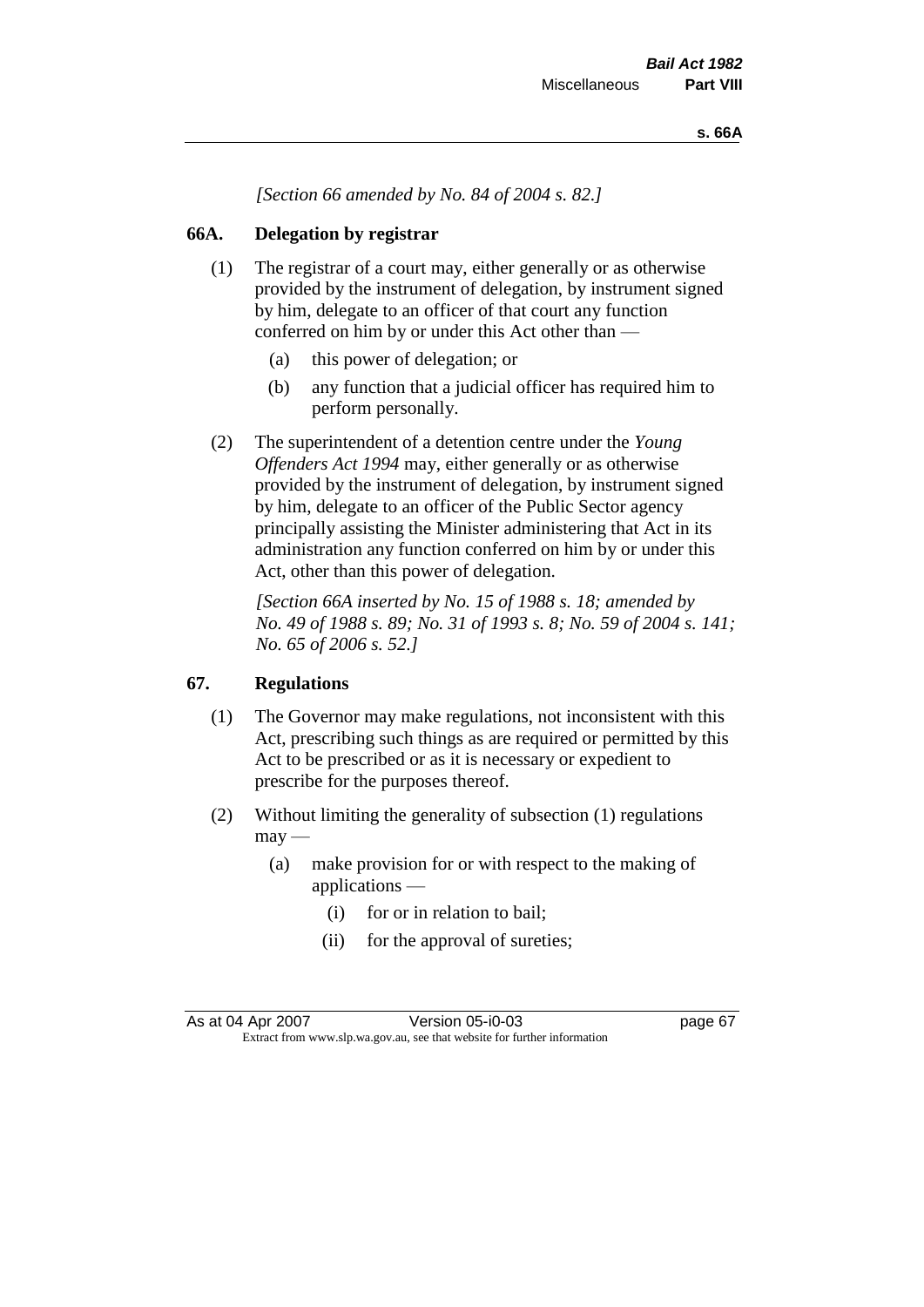(iv) for the cancellation of a surety undertaking,

and for the manner in which such applications are to be made and the procedure to be followed on such applications;

- (b) for the purposes of clause 5 of Part A of Schedule 1, prescribe the officer or officers who may grant bail for any prescribed appearance or class of appearance in court by a defendant who is in custody;
- (c) make provision for, or with respect to the management, control, supervision and good order of premises established for the accommodation of persons to whom bail has been granted.
- (3) Regulations made under this section may provide that a contravention or failure to comply with a regulation constitutes an offence and may provide for penalties not exceeding a fine of \$500 for offences against the regulations.

*[Section 67 amended by No. 45 of 1993 s. 12; No. 84 of 2004 s. 83(3).]* 

*[68. Omitted under the Reprints Act 1984 s. 7(4)(g).]*

**s. 67**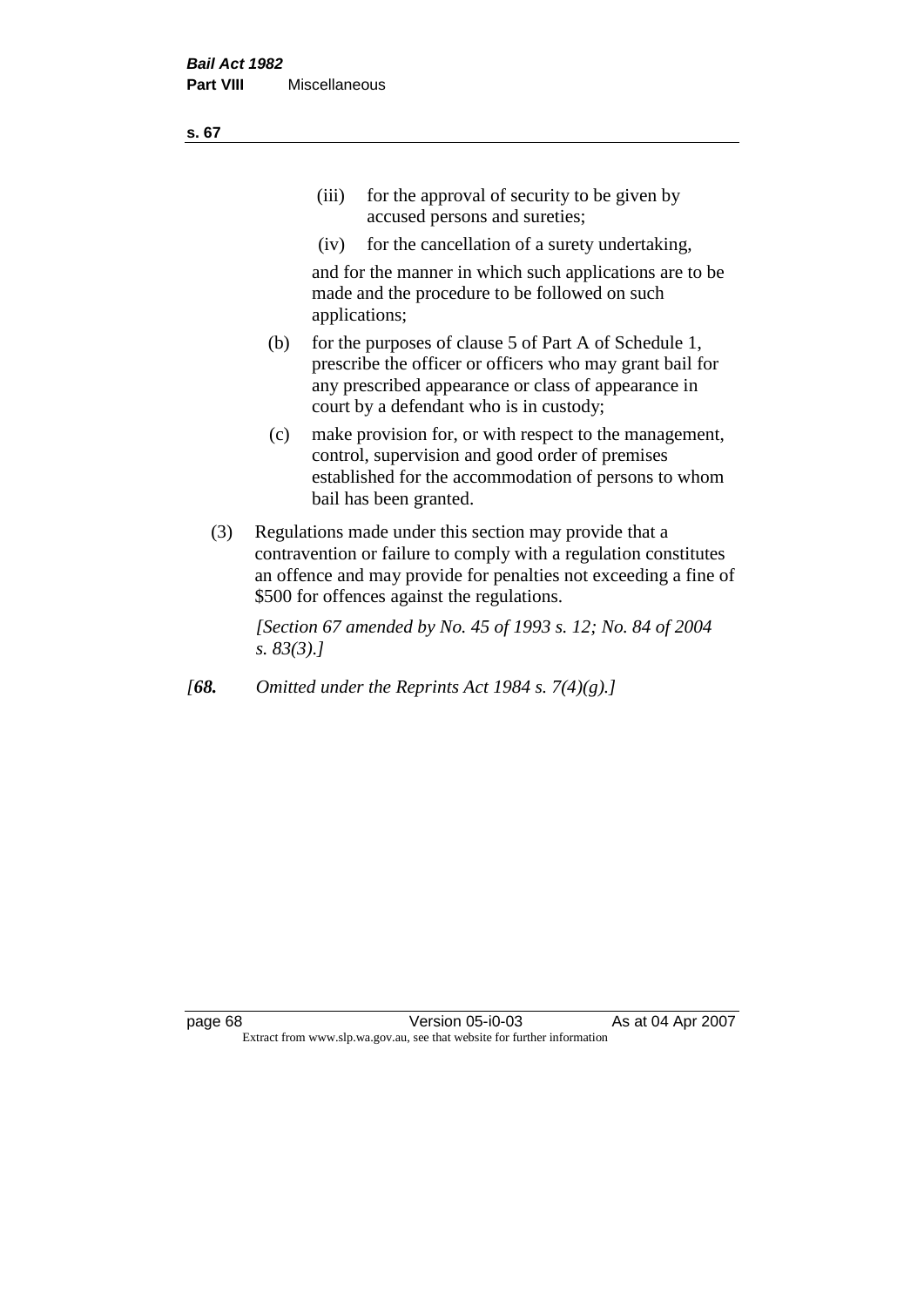# **Schedule 1**

*[Heading amended by No. 45 of 1993 s. 10(1).]*

[Sections 13 and 17]

# **Part A — Jurisdiction to grant bail**

| <b>First Column</b>           | <b>Second Column</b> |
|-------------------------------|----------------------|
| Appearances in court referred | By whom bail may be  |
| to in section 13              | granted              |

### **1. Initial appearance**

| (1) | The initial appearance in a<br>court of summary<br>jurisdiction or the Children's<br>Court by an accused in, or in<br>connection with,<br>proceedings for an offence. | In any case $-$<br>a justice; or<br>(a)<br>an authorised police<br>(b)<br>officer; and<br>in addition, in the case of a child,<br>an authorised community |
|-----|-----------------------------------------------------------------------------------------------------------------------------------------------------------------------|-----------------------------------------------------------------------------------------------------------------------------------------------------------|
| (2) | The initial appearance in the<br>District Court or the<br>Supreme Court, not being<br>the initial appearance to<br>which clause 3 applies.                            | services officer.<br>A judge of the District Court or a<br>judge of the Supreme Court, as<br>the case requires.                                           |

*[Clause 1 amended by No. 15 of 1988 s. 19; No. 49 of 1988 s. 90(a)(i); No. 59 of 2004 s. 141; No. 84 of 2004 s. 10(1) and 82.]*

**2. Appearance after adjournment** Appearance in any court or before a judicial officer by an accused after any adjournment of proceedings for an offence, not being a committal under clause 3. The judicial officer who orders the adjournment. *[Clause 2 amended by No. 84 of 2004 s. 82.]*

As at 04 Apr 2007 Version 05-i0-03 page 69 Extract from www.slp.wa.gov.au, see that website for further information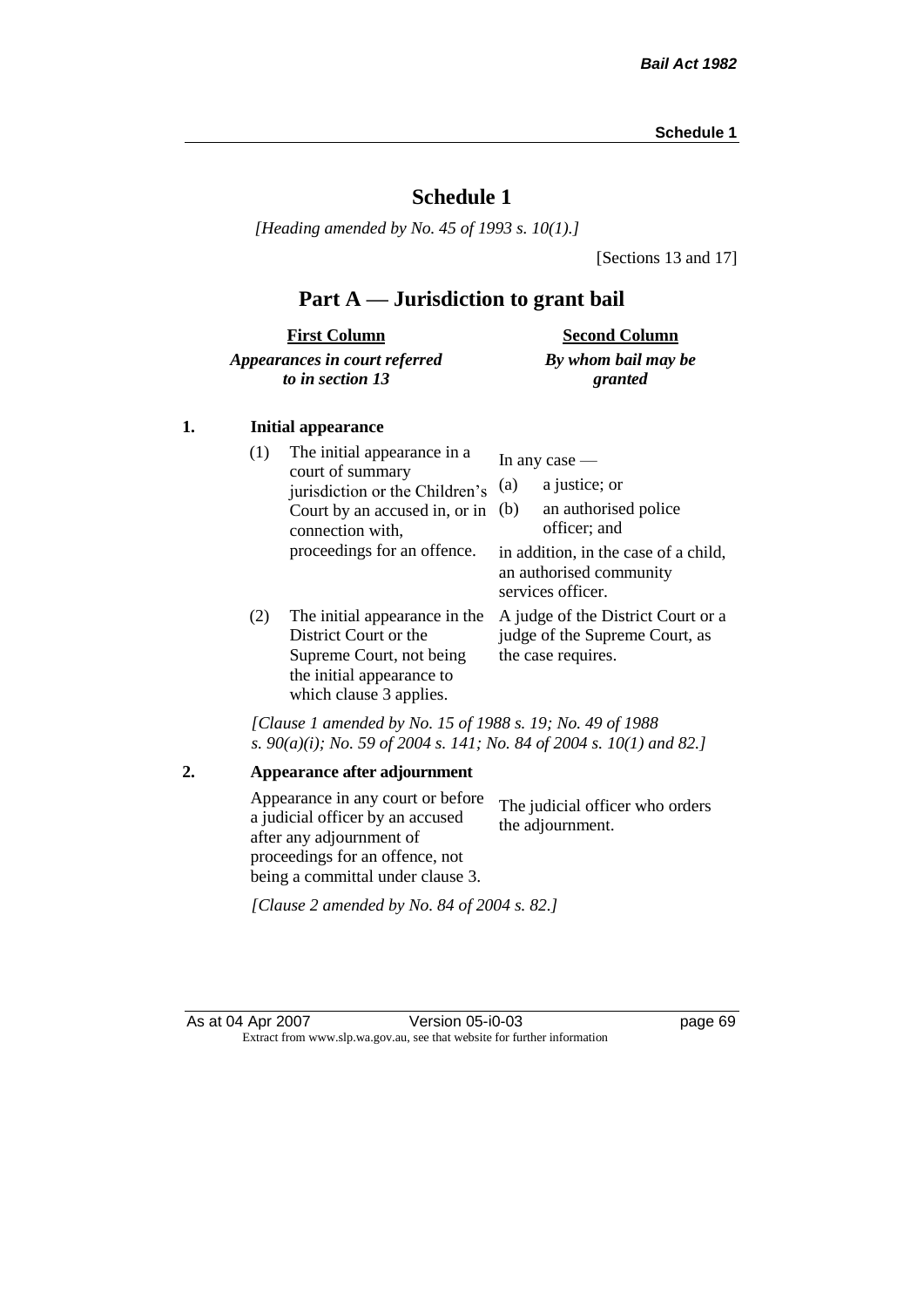| <b>First Column</b>           | <b>Second Column</b> |
|-------------------------------|----------------------|
| Appearances in court referred | By whom bail may be  |
| to in section 13              | granted              |

## **3. Appearance on committal to Supreme Court or District Court**

The initial appearance by an accused in the Supreme Court or District Court after he has been committed thereto under any Act to be tried or sentenced or otherwise dealt with. The judicial officer who orders the committal.

*[Clause 3 amended by No. 84 of 2004 s. 82.]*

# **4. Appearance in connection with appeal etc.**

| (1) | Appearance in connection<br>with an application or appeal<br>made under the <i>Criminal</i><br>Appeals Act 2004 or with                                  | If the appeal is being determined<br>by a single judge of the Supreme<br>Court, a single judge of the<br>Supreme Court; |
|-----|----------------------------------------------------------------------------------------------------------------------------------------------------------|-------------------------------------------------------------------------------------------------------------------------|
|     | any order made in<br>determining the application<br>or appeal.                                                                                           | If the appeal is being determined<br>by the Court of Appeal, the Court<br>of Appeal or a single judge of<br>appeal.     |
| (2) | Appearance in connection<br>with a rehearing of<br>proceedings ordered under<br>section 28 of the Children's<br>Court of Western Australia<br>Act 1988.  | The Children's Court.                                                                                                   |
| (3) | Appearance in connection<br>with the reconsideration of<br>an order under section 40 of<br>the <i>Children's Court of</i><br>Western Australia Act 1988. | The Children's Court constituted<br>by the President.                                                                   |
|     | [Clause 4 inserted by No. 84 of 2004 s. 10(2).]                                                                                                          |                                                                                                                         |

page 70 Version 05-i0-03 As at 04 Apr 2007 Extract from www.slp.wa.gov.au, see that website for further information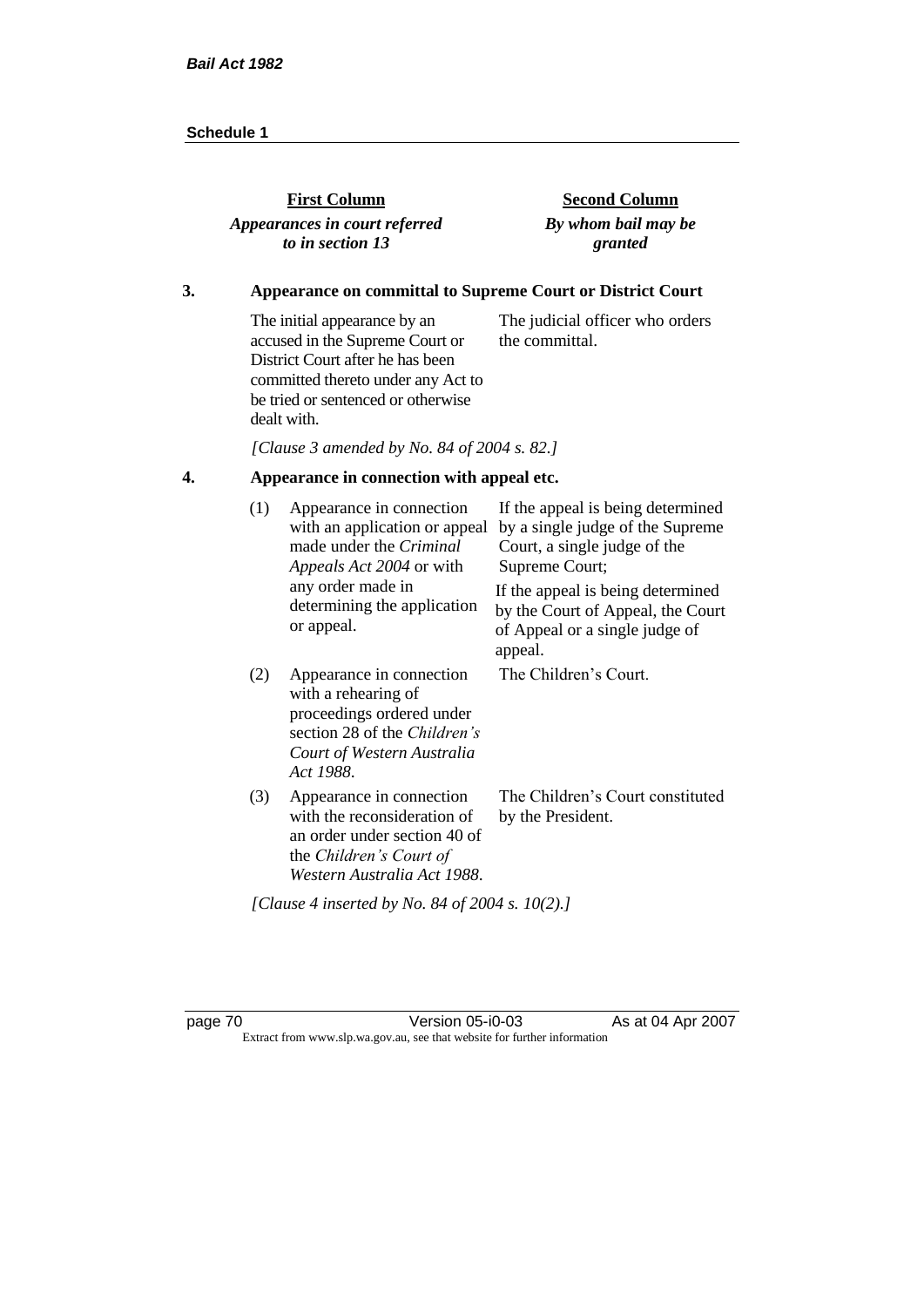| <b>First Column</b>           | <b>Second Column</b> |
|-------------------------------|----------------------|
| Appearances in court referred | By whom bail may be  |
| to in section 13              | granted              |

#### **5. Appearance prescribed by regulation**

Appearance in a court for any other purpose or following any prescribed by such regulations. other occurrence prescribed by regulations under this Act. The judicial or other officer

#### **6. Appearances not otherwise provided for**

Any appearance in a court not otherwise provided for in this Part or by regulations under this Act. The judicial officer who, or court which, orders the appearance.

#### **7. Interpretation in this Part**

In this Part, unless the contrary intention appears —

**"proceedings for an offence"** in clause 2 (but not in clause 1) includes any of the following proceedings relating to that offence —

- (a) appeal proceedings;
- (b) proceedings on a writ of *habeas corpus*; and
- (c) proceedings on the re-appearance of an offender under section 50 of the *Sentencing Act 1995*.

*[Clause 7 inserted by No. 84 of 2004 s. 10(3).]*

# **Part B — Cessation of power to grant bail**

#### **1. Upon decision by Judge, power of other officers ceases**

After a Judge of the Supreme Court has granted or refused bail for an appearance by an accused the power to grant bail for that appearance ceases to be vested in any judicial officer whose jurisdiction is inferior to that of such Judge or in any authorised officer.

*[Clause 1 amended by No. 84 of 2004 s. 82.]*

As at 04 Apr 2007 Version 05-i0-03 page 71 Extract from www.slp.wa.gov.au, see that website for further information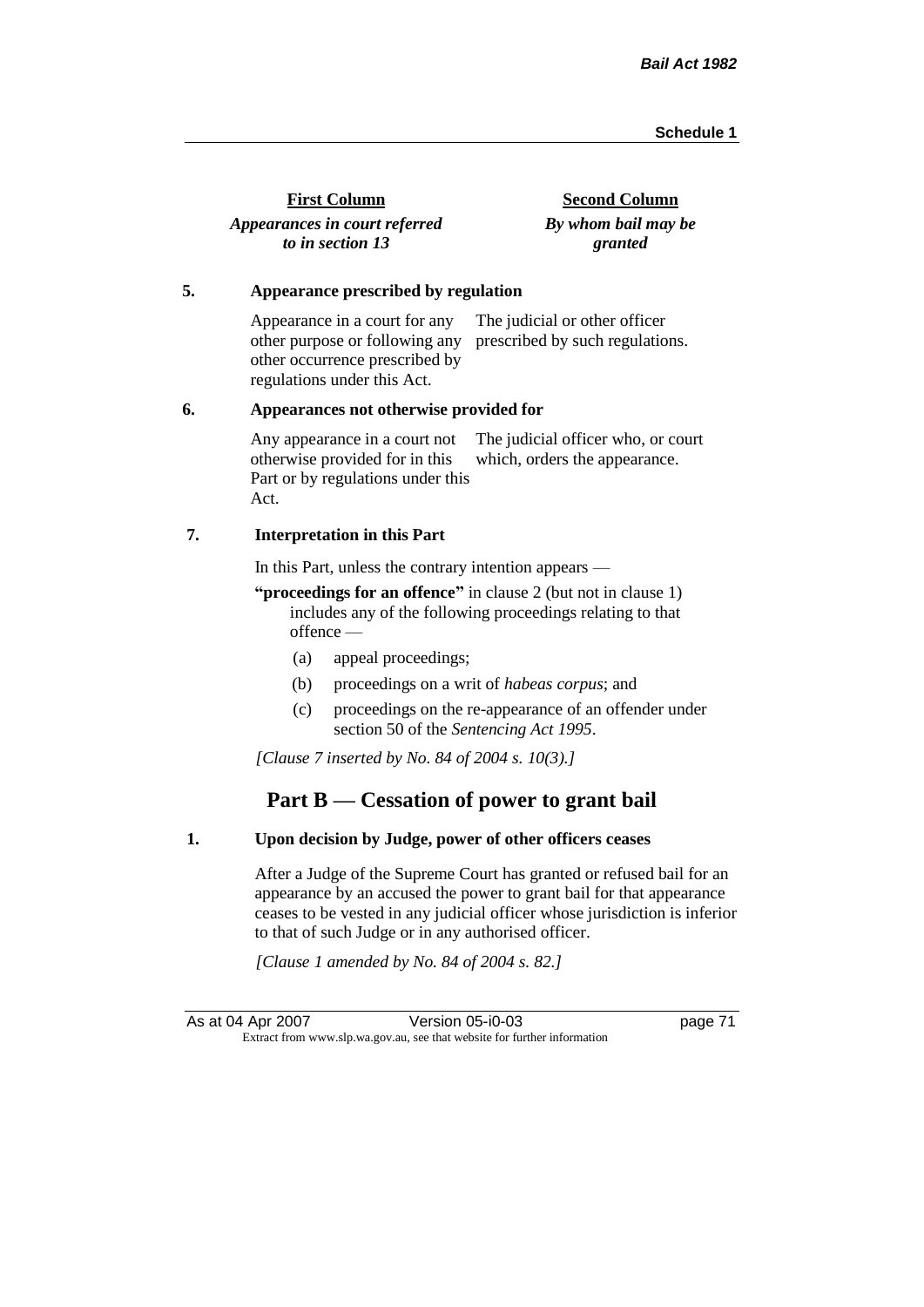### **2. Upon decision by judicial officer, his power and that of his peers ceases**

Except where clause 4 applies, the power to grant bail for an appearance by an accused ceases to be vested in any judicial officer (including a Judge of the Supreme Court) after he, or another judicial officer whose jurisdiction is co-extensive with his, has granted or refused bail for that appearance.

*[Clause 2 amended by No. 84 of 2004 s. 82.]*

### **3. Upon refusal by justice power of authorised officer or justice ceases**

After a justice has refused bail for an initial appearance by an accused, the power to grant bail for that appearance ceases to be vested in an authorised officer or another justice, but an authorised officer or a justice may grant bail for an initial appearance notwithstanding that one or more other authorised officers have previously refused bail for that appearance.

*[Clause 3 amended by No. 34 of 1988 s. 90(b); No. 59 of 2004 s. 141; No. 84 of 2004 s. 82.]*

#### **4. Judicial officer's powers where accused proves new facts or changed circumstances**

Notwithstanding clause 2, where an accused has been refused bail for an appearance or has been granted bail therefor on terms or conditions with which he is unable or unwilling to comply, the judicial officer who granted or refused bail or another judicial officer whose jurisdiction is co-extensive with his has power to grant bail for that appearance or to vary the terms or conditions of bail previously granted therefor if the accused makes application and satisfies him  $that -$ 

- (a) new facts have been discovered, new circumstances have arisen or the circumstances have changed since bail was previously granted or refused for that appearance;
- (b) he failed to adequately present his case for bail on the previous occasion when it was considered; or
- (c) where bail was granted subject to a home detention condition, he has, since the previous occasion when his case for bail was

| page 72 | Version 05-i0-03                                                         | As at 04 Apr 2007 |
|---------|--------------------------------------------------------------------------|-------------------|
|         | Extract from www.slp.wa.gov.au, see that website for further information |                   |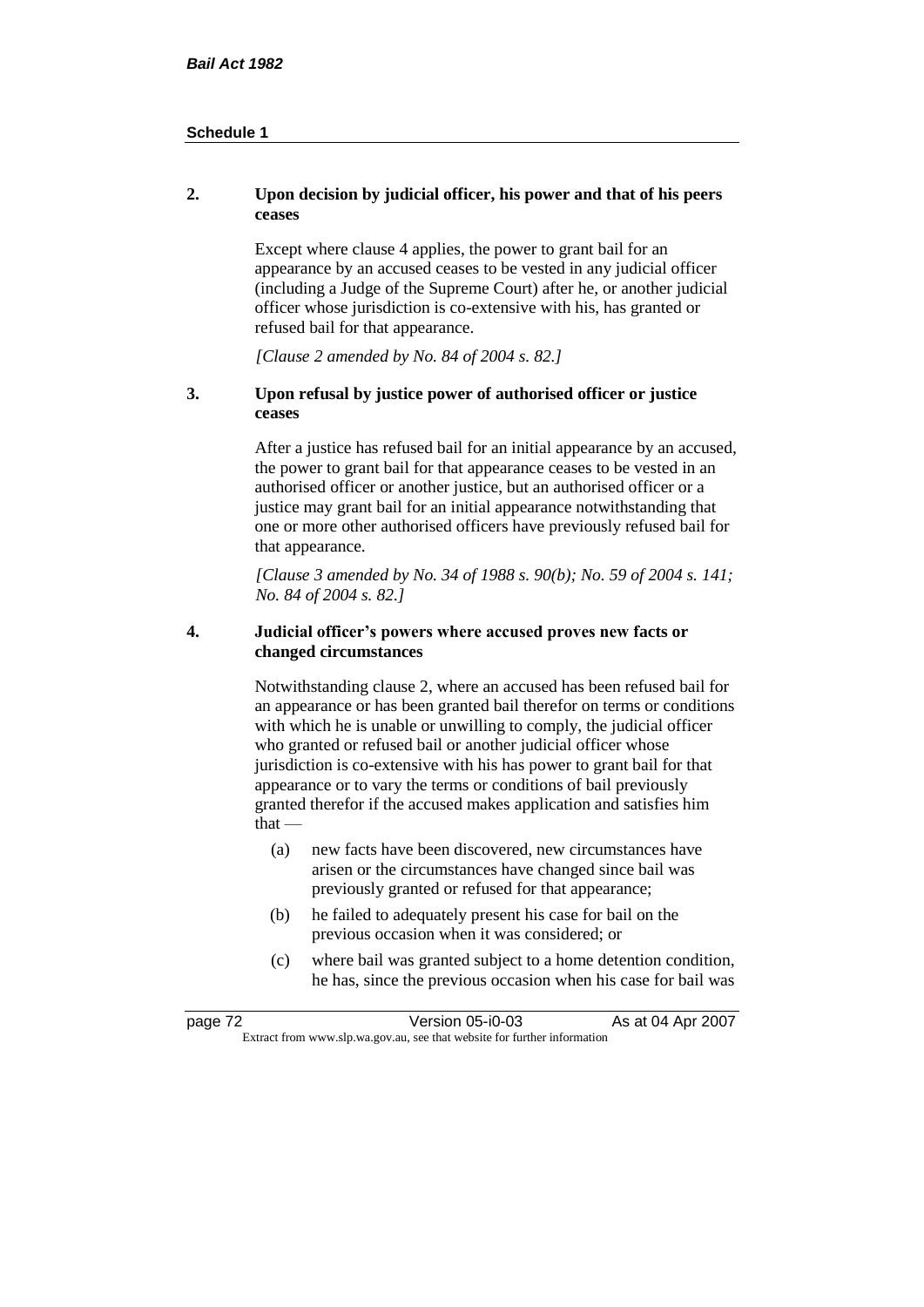considered, complied with the home detention condition for a period of one month or more.

*[Clause 4 amended by No. 61 of 1990 s. 14; No. 84 of 2004 s. 82.]*

# **Part C — Manner in which jurisdiction to be exercised**

Principles governing grant or refusal of bail

### **1. Bail before conviction to be at discretion of bail authority, except for a child**

Subject to clause 3A, the grant or refusal of bail to an accused, other than a child, who is in custody awaiting an appearance in court before conviction for an offence shall be at the discretion of the judicial officer or authorised officer in whom jurisdiction is vested, and that discretion shall be exercised having regard to the following questions as well as to any others which he considers relevant —

- (a) whether, if the accused is not kept in custody, he may
	- (i) fail to appear in court in accordance with his bail undertaking;
	- (ii) commit an offence;
	- (iii) endanger the safety, welfare, or property of any person; or
	- (iv) interfere with witnesses or otherwise obstruct the course of justice, whether in relation to himself or any other person;
- (b) whether the accused needs to be held in custody for his own protection;
- (c) whether the prosecutor has put forward grounds for opposing the grant of bail;
- (d) whether, as regards the period when the accused is on trial, there are grounds for believing that, if he is not kept in custody, the proper conduct of the trial may be prejudiced;
- (e) whether there is any condition which could reasonably be imposed under Part D which would —
	- (i) sufficiently remove the possibility referred to in paragraphs (a) and (d);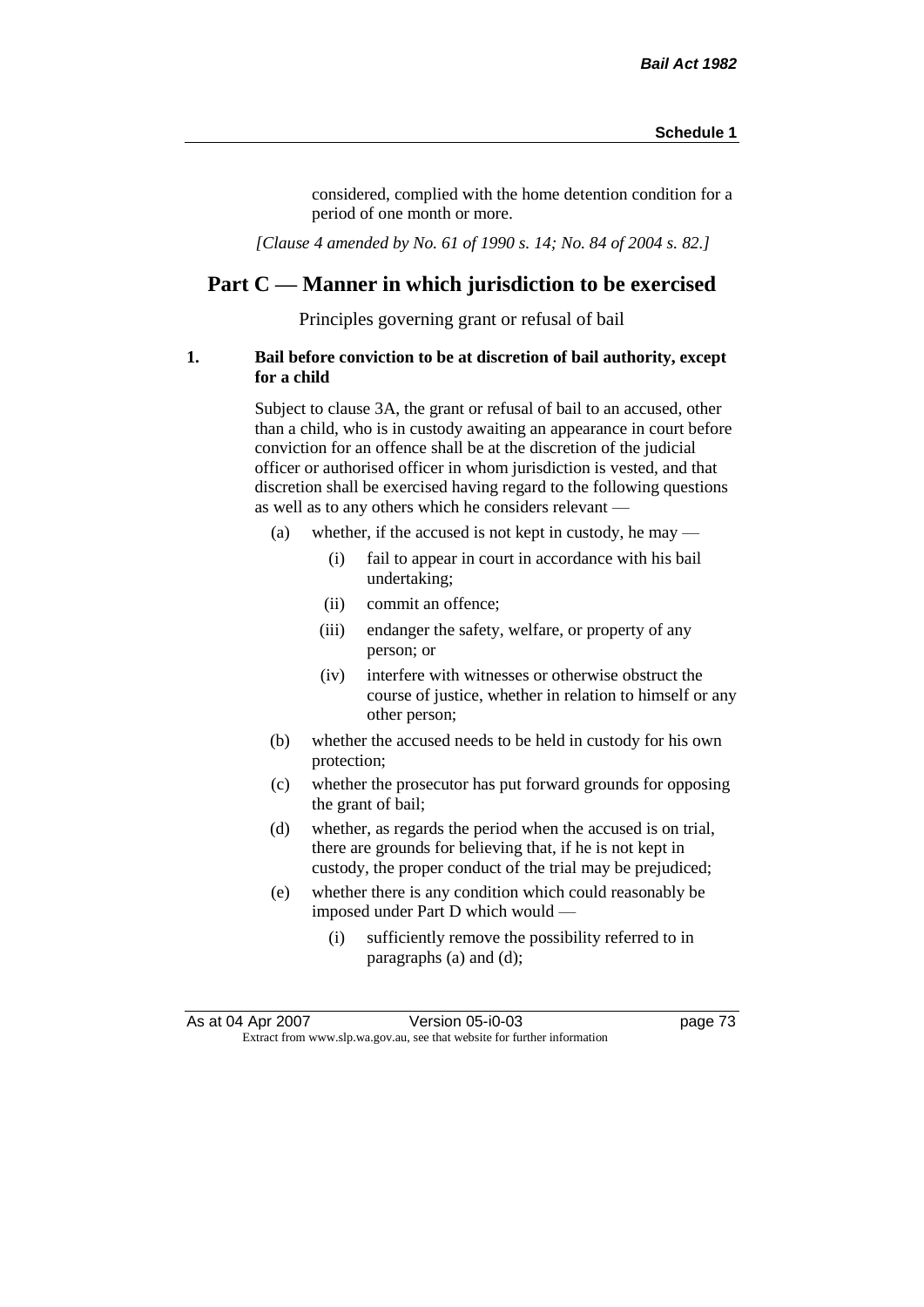- (ii) obviate the need referred to in paragraph (b); or
- (iii) remove the grounds for opposition referred to in paragraph (c);
- (f) where the accused is charged with an offence that is alleged to have been committed in respect of a child, whether a condition should be imposed under Part D requiring the accused to reside at a place other than the place where the child resides;
- (g) whether the alleged circumstances of the offence or offences amount to wrongdoing of such a serious nature as to make a grant of bail inappropriate.

*[Clause 1 amended by No. 14 of 1992 s. 11; No. 45 of 1993 s. 10(2)(a); No. 54 of 1998 s. 8(a) and (b); No. 84 of 2004 s. 82.]*

### **2. Child to have qualified right to bail**

- (1) In this clause
	- **"responsible person"** means a parent, relative, employer or other person who, in the opinion of the judicial officer or authorised officer, is in a position to both influence the conduct of the child and provide the child with support and direction.
- (2) Subject to subclause (3), a child accused who is in custody awaiting an appearance in court before conviction for an offence has a right to be granted bail unless —
	- (a) in the opinion of the judicial officer or authorised officer in whom jurisdiction is vested —
		- (i) one or more of the questions set out in clause 1(a), (b), (d) and (g) must be answered in the affirmative; and
		- (ii) there is no condition which he could reasonably impose under Part D which would satisfy the relevant provision of clause 1(e);
		- or
	- (b) there is no responsible person willing to enter into an undertaking of the kind described in subclause (3)(c),

and if the child is refused bail he shall be dealt with in accordance with section 19(2) of the *Young Offenders Act 1994*.

page 74 Version 05-i0-03 As at 04 Apr 2007 Extract from www.slp.wa.gov.au, see that website for further information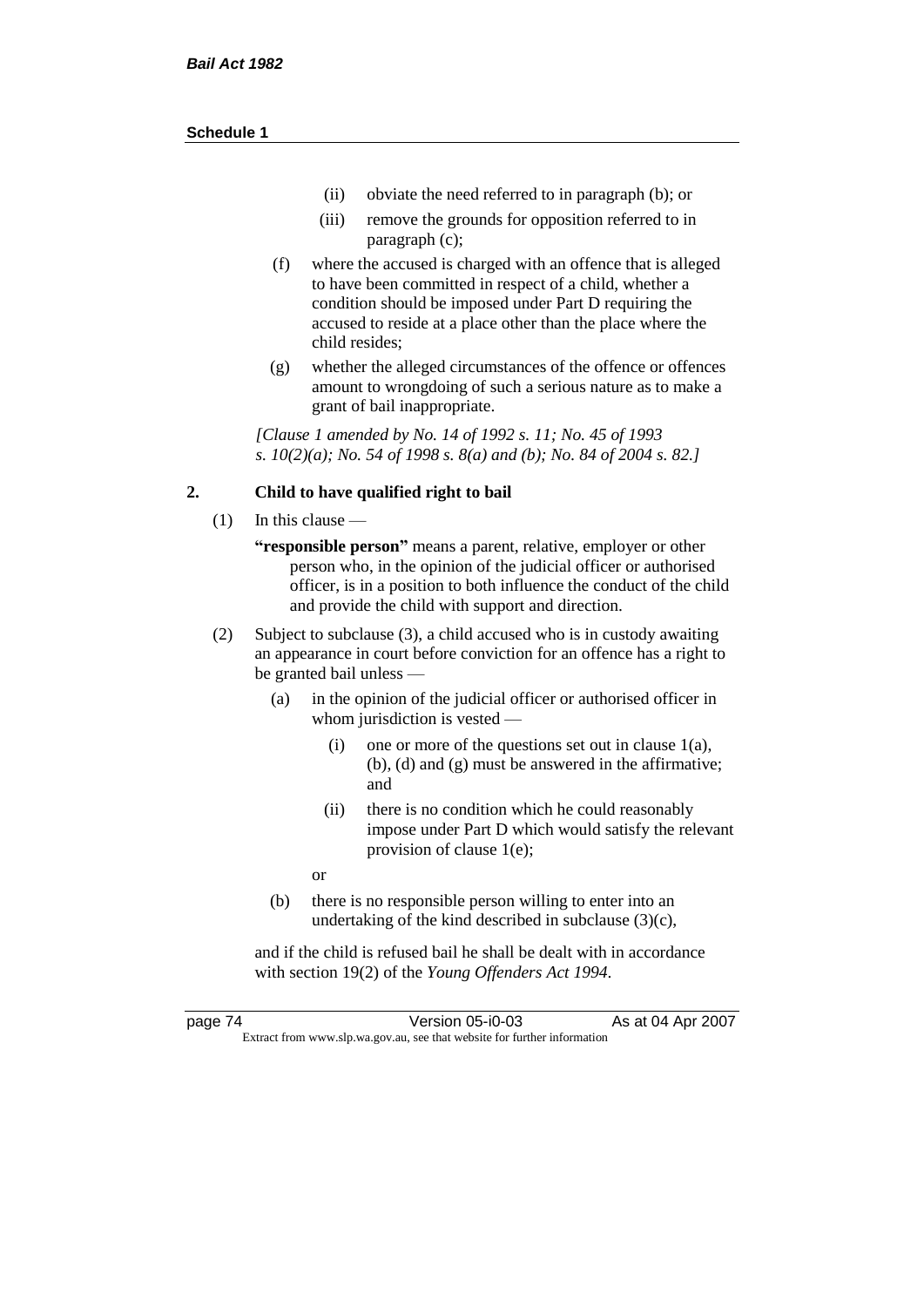".

- (3) The right of a child accused under subclause (2) is subject to  $-$ 
	- (a) clause 3A; and
	- *[(b) deleted]*
		- (c) there being imposed as a condition on the grant of bail a requirement that before the release of the child on bail a responsible person undertakes in writing in the prescribed form to ensure that the child complies with any requirement of his bail undertaking mentioned in section 28(2)(a), (b), (c) and (d).
- (4) Subclauses (2)(b) and (3)(c) do not apply to a child accused if it appears to the judicial officer or authorised officer that the accused —
	- (a) is over the age of 17 years; and
	- (b) has sufficient maturity to live independently without the guidance or control of a parent or guardian.
- (5) For the purposes of this clause, the provisions of sections 46, 47, 48, 54, 55(2), 60 and  $67(2)(a)(iv)$  apply with all necessary changes as  $if -$ 
	- (a) references in those provisions to a surety and a surety undertaking were references to a responsible person and to an undertaking referred to in subclause  $(3)(c)$  respectively; and
	- (b) section  $54(1)(b)(i)$  read as follows
		- "
- (i) a person who has entered into an undertaking referred to in clause 2(3)(c) of Part C of Schedule 1 should no longer be regarded as a responsible person for the purposes of that clause, or is dead;
- (6) Where a child accused is released on bail his right to be at liberty is subject to the exercise of the powers in section 17A.

*[Clause 2 inserted by No. 45 of 1993 s. 10(2)(b); amended by No. 57 of 1997 s. 21(3)(a); No. 54 of 1998 s. 8(c); No. 34 of 2004 s. 251; No. 84 of 2004 s. 82.]*

As at 04 Apr 2007 Version 05-i0-03 page 75 Extract from www.slp.wa.gov.au, see that website for further information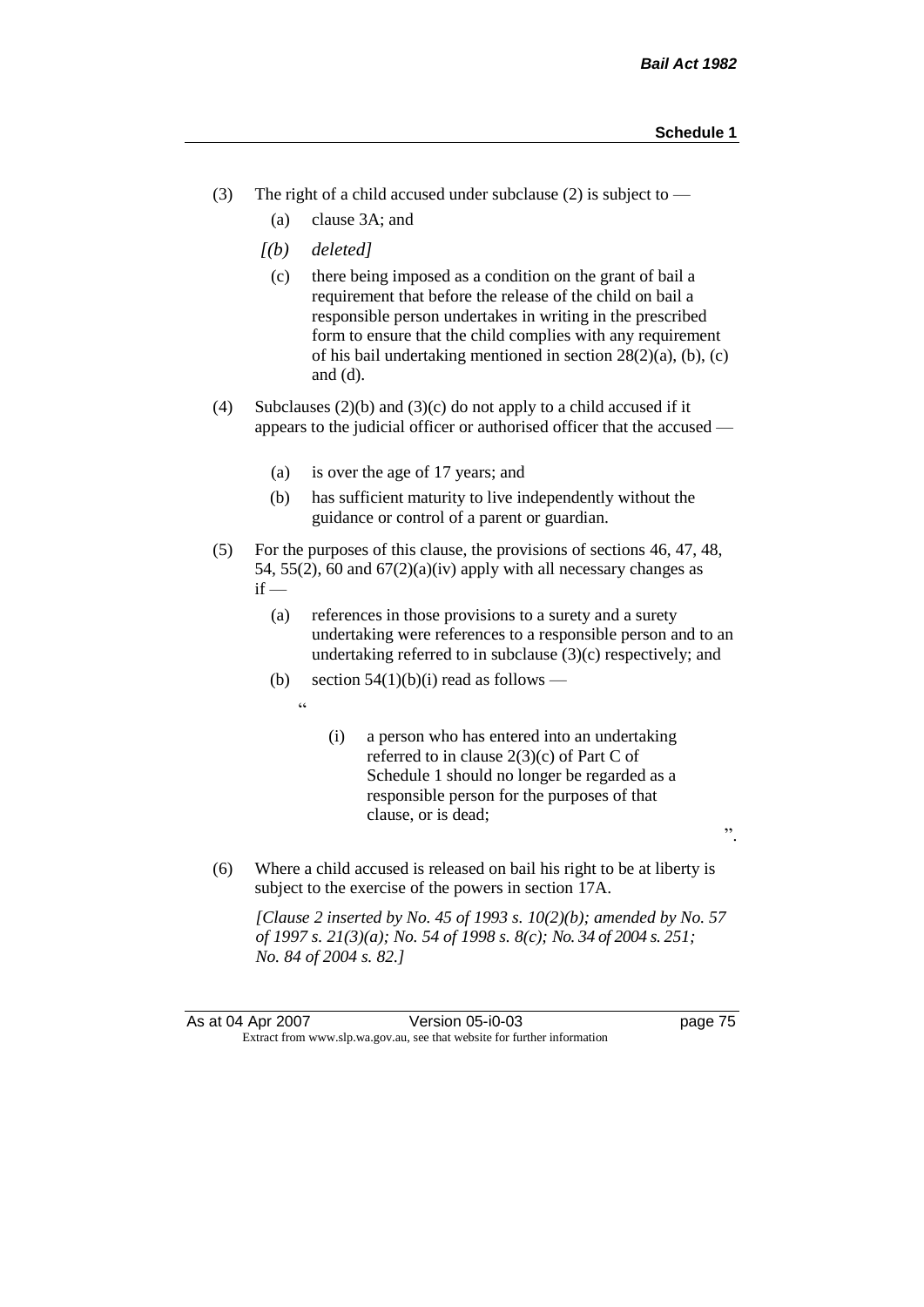### **3. Matters relevant to consideration of clause 1(a)**

In considering whether an accused may do any of the things mentioned in clause 1(a), the judicial officer or authorised officer shall have regard to the following matters, as well as to any others which he considers relevant —

- (a) the nature and seriousness of the offence or offences (including any other offence or offences for which he is awaiting trial) and the probable method of dealing with the accused for it or them, if he is convicted;
- (b) the character, previous convictions, antecedents, associations, home environment, background, place of residence, and financial position of the accused;
- (c) the history of any previous grants of bail to him; and
- (d) the strength of the evidence against him.

*[Clause 3 amended by No. 84 of 2004 s. 82.]*

### **3A. Bail where serious offence committed while accused on bail for another serious offence**

- (1) Notwithstanding clause 1 or 2 or any other provision of this Act, where —
	- (a) an accused is in custody awaiting an appearance in court before conviction for a serious offence; and
	- (b) the serious offence is alleged to have been committed while the accused was —
		- (i) on bail for; or
		- (ii) at liberty under an early release order made in respect of,

another serious offence,

the judicial officer or (if section 16A does not apply) the authorised officer in whom jurisdiction is vested shall refuse to grant bail for the serious offence referred to in paragraph (a) unless the judicial officer or authorised officer —

(c) is satisfied that there are exceptional reasons why the accused should not be kept in custody and, if clause 3B applies, is so satisfied only after complying with that clause; and

| page 76                                                                  | Version 05-i0-03 | As at 04 Apr 2007 |
|--------------------------------------------------------------------------|------------------|-------------------|
| Extract from www.slp.wa.gov.au, see that website for further information |                  |                   |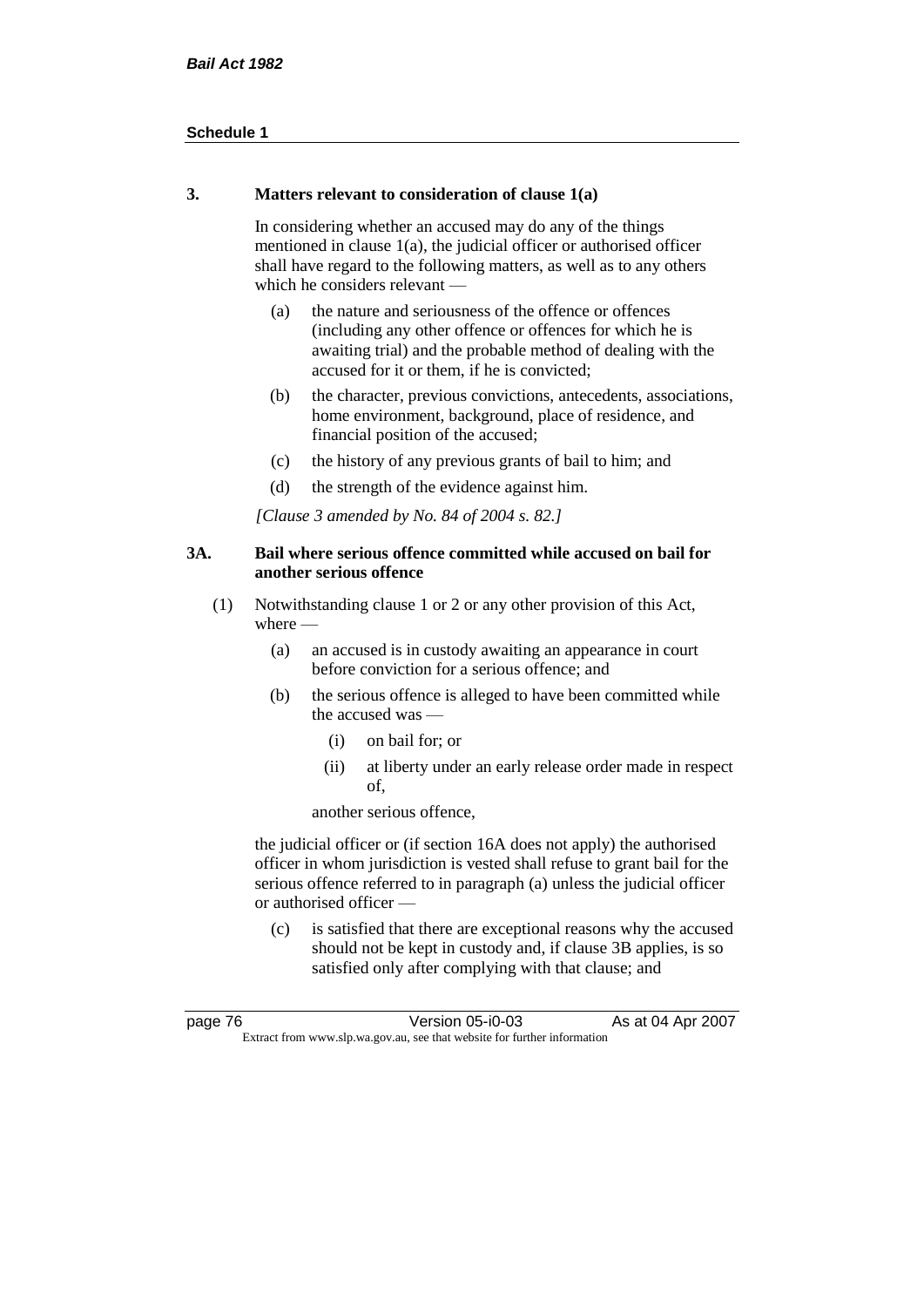- (d) is also satisfied that bail may properly be granted having regard to the provisions of clauses 1 and 3 or, in the case of a child accused, clauses 2 and 3.
- (2) Notwithstanding section 7(1), where an accused is refused bail under subclause (1) for an appearance for a serious offence his case for bail need not be considered again under that subsection for an appearance for that offence unless he satisfies the judicial officer who may order his detention that —
	- (a) new facts have been discovered, new circumstances have arisen or the circumstances have changed since bail was refused; or
	- (b) he failed to adequately present his case for bail on the occasion of that refusal.
- (3) Where a child accused is refused bail under subclause (1) he shall be dealt with in accordance with section 19(2) of the *Young Offenders Act 1994*.

*[Clause 3A inserted by No. 45 of 1993 s. 10(2)(c); amended by No. 57 of 1997 s. 21(3)(b); No. 54 of 1998 s. 7 and 13(1); No.84 of 2004 s. 82.]*

#### **3B. Determination of exceptional reasons under clause 3A(1)**

- (1) This clause applies where it appears to the judicial officer or (if section 16A does not apply) the authorised officer that all or any of the acts alleged to constitute a serious offence referred to in clause 3A(1)(b) would, if proved in the appropriate proceedings, amount to a breach by the accused of a protective condition or order.
- (2) The judicial officer or authorised officer shall, before making a decision that there are exceptional reasons for the purposes of clause  $3A(1)(c)$ , make enquiry, or cause enquiry to be made, whether there has already been -
	- (a) any breach by the accused of the protective condition or order that has been proved in proceedings;
	- (b) any alleged breach by the accused of the protective condition or order that has not been so proved, including an allegation that has not been the subject of a prosecution or any other communication to any relevant official; or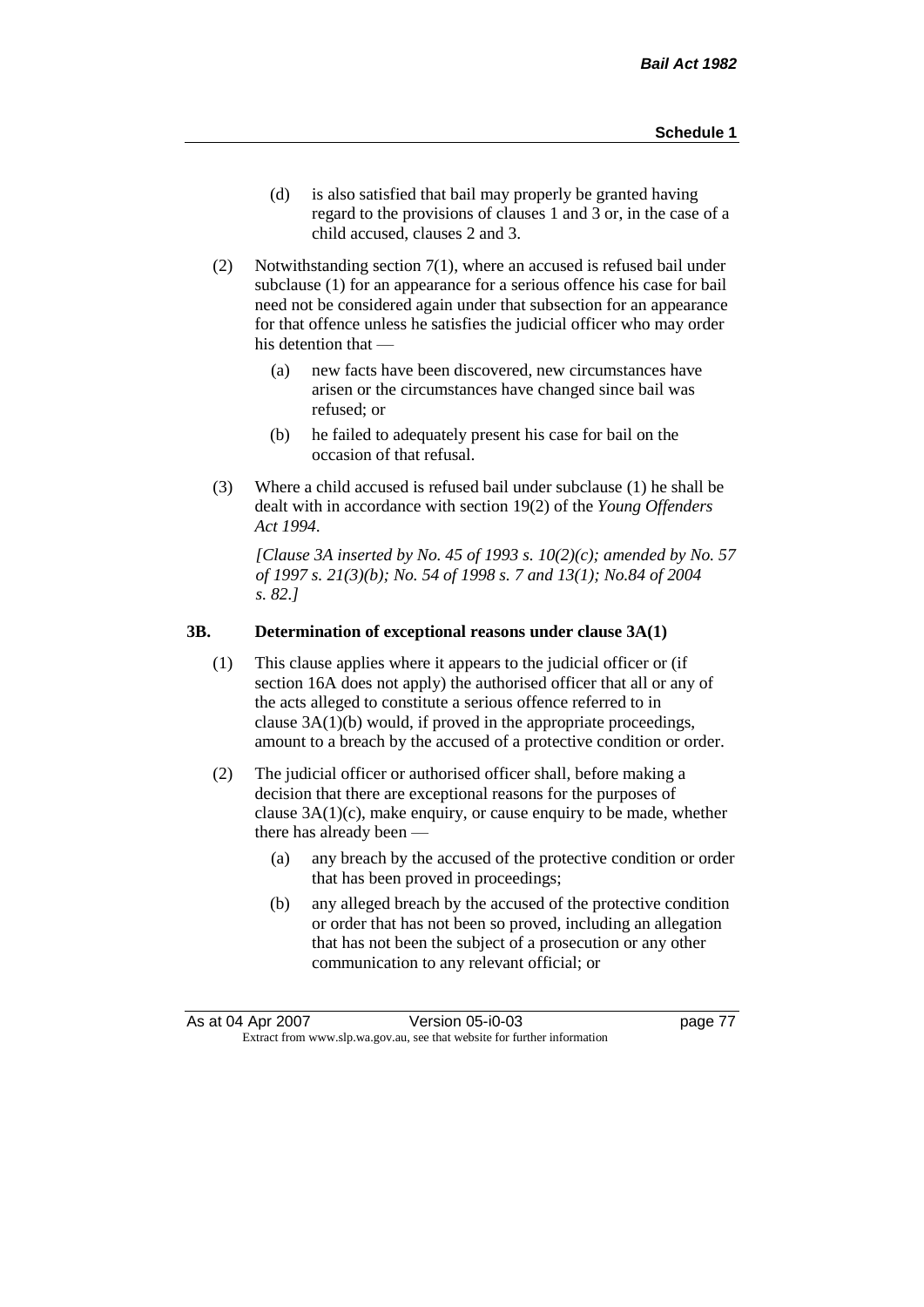- (c) any alleged breach by the accused of any other protective condition or order that has been the subject of a prosecution.
- (3) On becoming aware of any such alleged breach, the judicial officer or authorised officer shall give each person for whose protection a protective condition or order referred to in subclause (2) was imposed or made (a **"relevant person"**) a reasonable opportunity to give evidence by affidavit on matters relating to that protective condition or order.
- (4) The judicial officer or authorised officer shall in making any decision for the purposes of clause  $3A(1)(c)$  —
	- (a) give due weight to  $-$ 
		- (i) any evidence given under subclause (3);
		- (ii) any adverse effect that a grant of bail to the accused would have on a relevant person; and
		- (iii) any difficulty that a relevant person might have in proving any future breach of a protective condition or order;
	- (b) consider whether it would be appropriate to refuse bail and make a hospital order under section 5 of the *Criminal Law (Mentally Impaired Accused) Act 1996*;
	- (c) in the case of a condition imposed for a purpose mentioned in clause  $2(2)(c)$  or (d) of Part D, treat any alleged breach of the condition as a serious matter even if the conduct alleged to amount to the breach in itself appears to be trivial; and
	- (d) consider whether any alleged breach of a protective condition or order that has occurred shows that the purpose of the condition or order has not been achieved and that the accused should be kept in custody.
- (5) The provisions of this clause do not limit the matters that the judicial officer or authorised officer may take into account for the purposes of clause  $3A(1)(c)$ .
- $(6)$  In this clause —

**"protective condition or order"** means —

(a) a condition imposed for a purpose mentioned in clause  $2(2)(c)$  or (d) of Part D;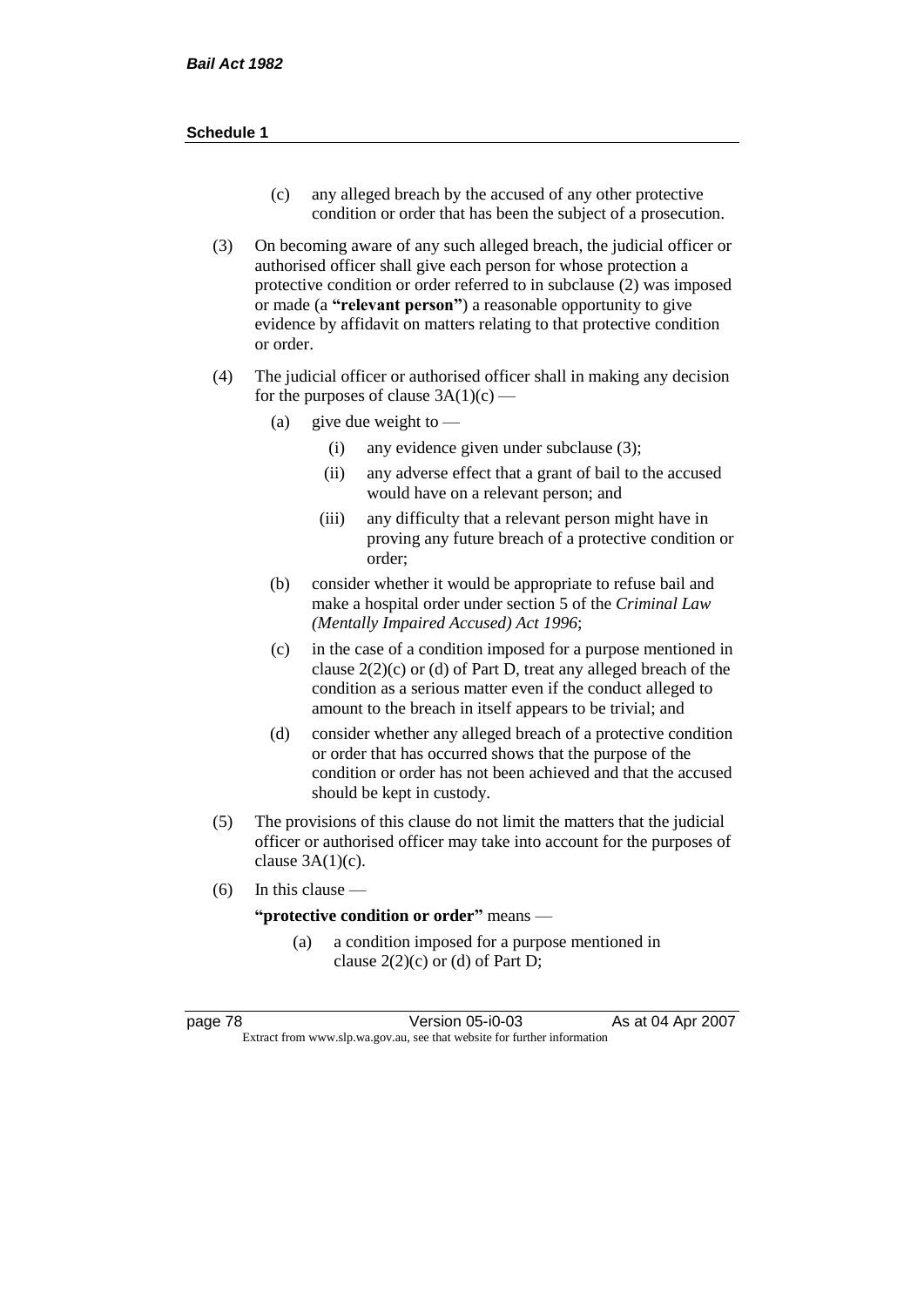- (b) a violence restraining order or a police order under the *Restraining Orders Act 1997*; or
- (c) a Part VII order under the *Justices Act 1902*
	- (i) that under section 86 of the *Restraining Orders Act 1997* is taken to be a misconduct restraining order under that Act; and
	- (ii) that shows on the face of the order that the causing or threatening of personal injury by the accused was a ground for the making of the order.

*[Clause 3B inserted by No. 54 of 1998 s. 13(2); amended by No. 38 of 2004 s. 60; No. 59 of 2004 s. 141; No. 84 of 2004 s. 11 and 82.]*

#### **4. When bail to be granted after conviction**

In deciding whether or not to grant bail to an accused who is in custody waiting to be sentenced or otherwise dealt with for an offence of which he has been convicted or awaiting the disposal of appeal proceedings, the judicial officer shall, subject to clauses 5 and 6, consider whether —

- (a) in the case of an accused waiting to be sentenced, there is a strong likelihood that he will impose a non-custodial sentence; or
- (b) in either case, there are exceptional reasons why the accused should not be kept in custody,

and shall only grant bail to him if he is satisfied that —

- (c) in the case of an accused waiting to be sentenced, at least one of those reasons exists and, in the case of an appellant, the reason mentioned in paragraph (b) exists; and
- (d) he may properly do so having regard to the provisions of clauses 1 and 3 or, in the case of a child, clauses 2 and 3.

*[Clause 4 amended by No. 84 of 2004 s. 82.]*

### **5. Exception for bail for an appeal under the** *Criminal Appeals Act 2004* **Part 2**

Clause 4 does not apply to the bail of a person who is awaiting the disposal of appeal proceedings under Part 2 of the *Criminal Appeals Act 2004*; such a person shall be deemed for the purposes of this Part

As at 04 Apr 2007 Version 05-i0-03 page 79 Extract from www.slp.wa.gov.au, see that website for further information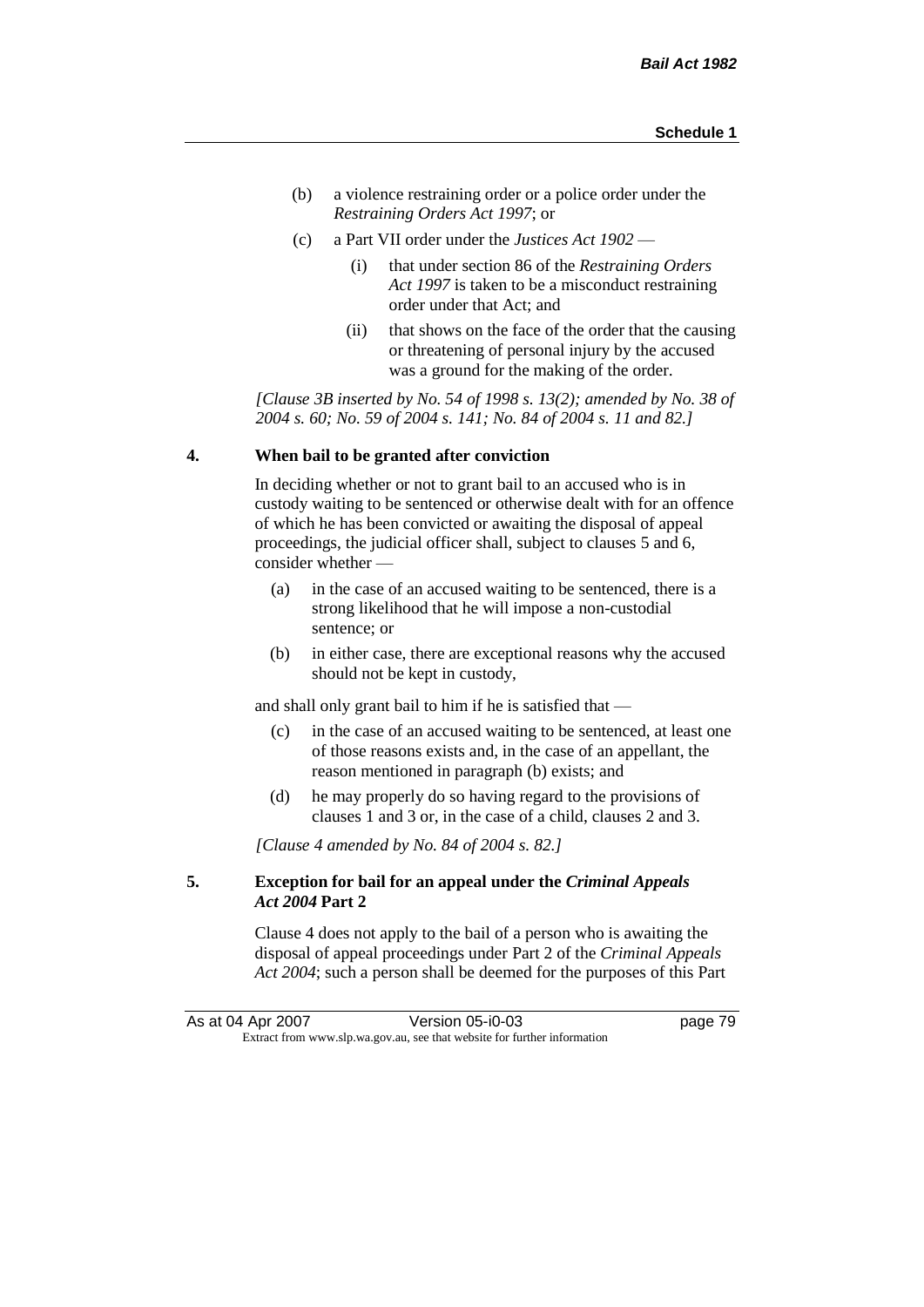to be awaiting an appearance in court before conviction for an offence.

*[Clause 5 inserted by No. 33 of 1989 s. 18; amended by No. 59 of 2004 s. 141; No. 84 of 2004 s. 11 and 82.]*

#### **6. Bail of people on community orders, etc.**

For the purpose of determining whether clause 4 applies, a person in custody —

- (a) under section 50, 79, 84E, 128, 129 or 132 of the *Sentencing Act 1995* in connection with a possible breach of a conditional release order, a sentence of suspended imprisonment or conditional suspended imprisonment or a community order imposed under that Act; or
- (b) under section 43 of the *Young Offenders Act 1994* in respect of an alleged breach of a youth community based order, an intensive youth supervision order or a conditional release order made under that Act,

is to be taken as not having been convicted of the offence for which the sentence was imposed.

*[Clause 6 inserted by No. 78 of 1995 s. 8; amended by No. 27 of 2004 s. 13(3).]*

Limitation on period of bail

# **7. Bail for initial appearance to be for not more than 7 days**

In fixing the terms of bail of an accused for his initial appearance in court for an offence, a justice or an authorised officer shall require him to make the appearance within the period of 7 days commencing on and including the day on which the accused was arrested for the offence.

*[Clause 7 amended by No. 84 of 2004 s. 82.]*

### **8. Bail on adjournment in court of summary jurisdiction to be for not more than 30 days except by consent**

In fixing the terms of bail of an accused for an appearance in court after an adjournment of proceedings for an offence, a judicial officer

page 80 Version 05-i0-03 As at 04 Apr 2007 Extract from www.slp.wa.gov.au, see that website for further information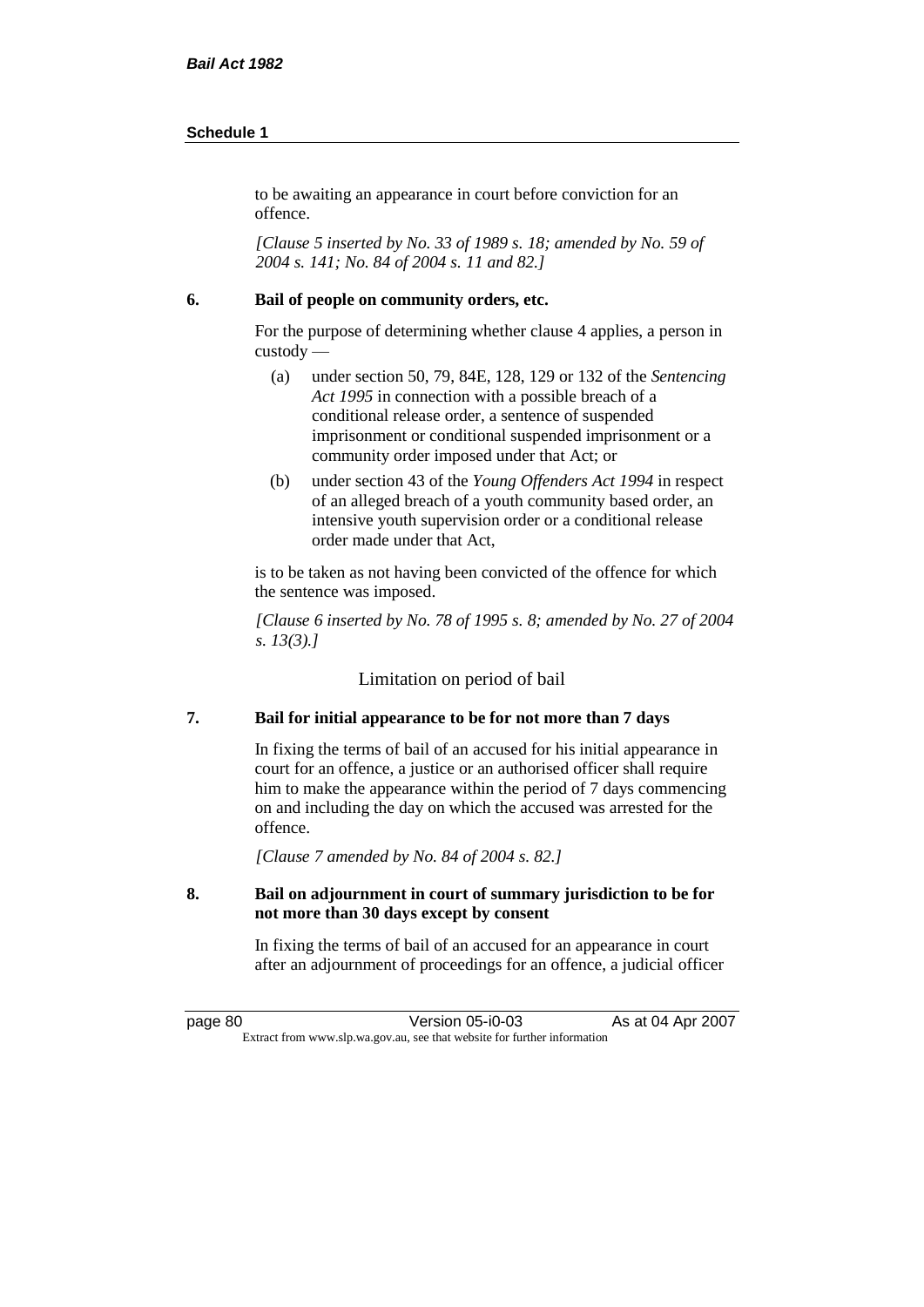sitting as a court of summary jurisdiction shall require him to make the appearance within the period of 30 days commencing on and including the day on which the proceedings are adjourned, unless the accused consents to appear on a later day.

*[Clause 8 amended by No. 49 of 1988 s. 90(c); No. 59 of 2004 s. 141; No. 84 of 2004 s. 82.]*

# **9. Provision as to calculation of time**

The periods specified in clauses 7 and 8 shall be calculated to include any Sunday or public holiday.

# **Part D — Conditions which may be imposed on a grant of bail**

### **1. Conditions as to forfeiture and giving security may be imposed on the accused and sureties**

- (1) A judicial officer or authorised officer, on a grant of bail, may impose conditions under this clause if he considers that it is desirable to do so to ensure the performance of the accused's bail undertaking.
- (2) If a judicial officer or authorised officer considers that it is desirable as mentioned in subclause (1), he may in addition to releasing the accused on his bail undertaking impose any one or more of the following conditions —
	- (a) that the accused in his bail undertaking agree to forfeit a specified amount of money if he fails to comply with any requirement of his bail undertaking mentioned in section  $28(2)(a)$  or  $(b)(ii)$ ;
	- (b) that a surety or a specified number of sureties enter into a surety undertaking or surety undertakings whereby he or they agree to forfeit a specified amount or specified amounts of money if the accused fails to comply with any requirement of his bail undertaking mentioned in section 28(2)(a) or (b)(ii);
	- (c) that any of them the accused and the surety or sureties give security of a specified value, including the deposit of a specified amount of cash, for the performance of their respective obligations;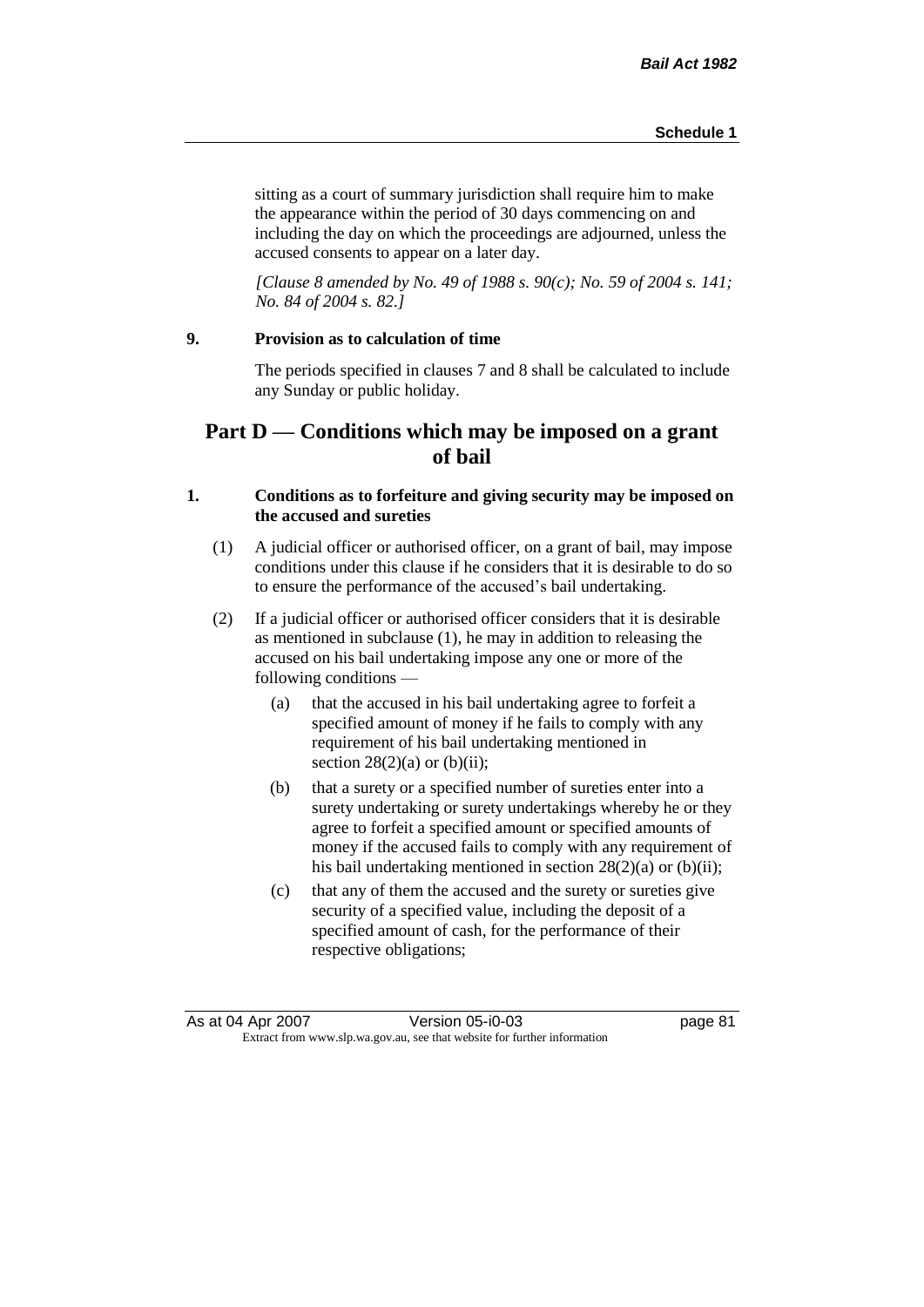- (d) that any of them the accused and the surety or sureties deposit with a specified officer any specified passbook or document relating to the title to, or ownership of, any account or other asset offered as security for the performance of their respective obligations; or
- (e) that any of them the accused and the surety or sureties, at his or their own expense or otherwise, enter into such mortgage, charge, assignment or other transaction, or take such other step, as may be required, including completion of the necessary documents, to render any security effective and enforceable by the State.
- (3) The nature and sufficiency of any security, and the documentation therefor, required under subclause (2) shall be determined by the judicial officer or authorised officer who imposed the condition or, if no determination is so made —
	- (a) by the person before whom the bail undertaking is entered into, where the security is to be given by the accused; and
	- (b) where the security is to be given by a surety, by any person authorised under section 36 to approve the surety or before whom the surety undertaking is entered into.
- (4) When a bail undertaking ceases to have effect as provided in section 34(a) to (d), or upon an accused being acquitted of a charge under section  $51(1)$  or (2) or discharged from further proceedings therefor, each of them the accused, or where section 34(b) applies his personal representative, and any surety is entitled to have returned to him any security given under subclause (2).
- (5) When a surety undertaking ceases to have effect as provided in section 47(a) to (f), a surety is entitled to have returned to him any security given under subclause  $(2)$ .

*[Clause 1 amended by No. 65 of 2003 s. 121(3); No. 84 of 2004 s. 82.]*

# **2. Other conditions which may be imposed**

- (1) A judicial officer or authorised officer, on a grant of bail, may impose conditions —
	- (a) to be complied with before the accused is released on bail or while the accused is on bail;

| page 82 | Version 05-i0-03                                                         | As at 04 Apr 2007 |
|---------|--------------------------------------------------------------------------|-------------------|
|         | Extract from www.slp.wa.gov.au, see that website for further information |                   |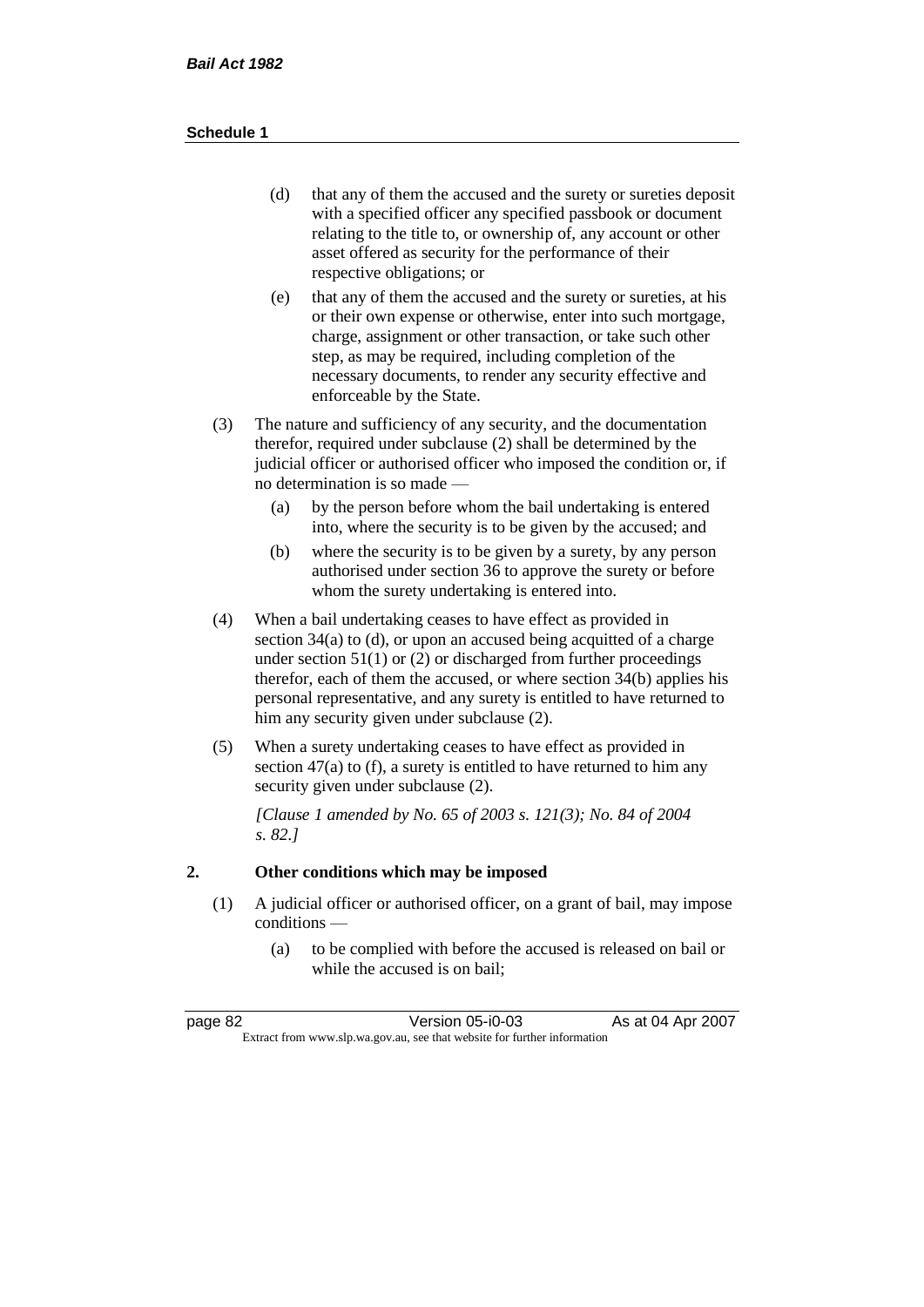- (b) as to the accused's conduct while on bail; or
- (c) as to where the accused shall reside while on bail,

if he considers that it is desirable for any purpose mentioned in subclause (2), (2b), (3) or (4).

(1a) Without limiting subclause (1), a judicial officer or authorised officer shall, on a grant of bail to a child accused, consider whether it is desirable for any purpose mentioned in subclause (2) to impose a condition as to —

- (a) any period in each day during which the child is to remain at a particular place;
- (b) any person with whom the child is not to associate or communicate;
- (c) any place that the child is not to frequent;
- (d) the attendance by the child at a school or other educational institution; or
- (e) any other matter,

and the judicial officer or authorised officer may impose any such condition.

- (2) Any condition may be imposed under subclause (1) or (1a) to ensure that an accused —
	- (a) appears in court in accordance with his bail undertaking;
	- (b) does not while on bail commit an offence;
	- (c) does not endanger the safety, welfare or property of any person;
	- (d) does not interfere with witnesses or otherwise obstruct the course of justice, whether in relation to himself or any other person; or
	- (e) as regards the period when the accused is on trial, does not prejudice the proper conduct of the trial.
- (2a) Before imposing a condition on a grant of bail for a purpose mentioned in subclause (2)(c) or (d) a judicial officer or authorised officer is to consider whether that purpose would be better served, or could be better assisted, by a restraining order made under the *Restraining Orders Act 1997* and whether, in the case of a judicial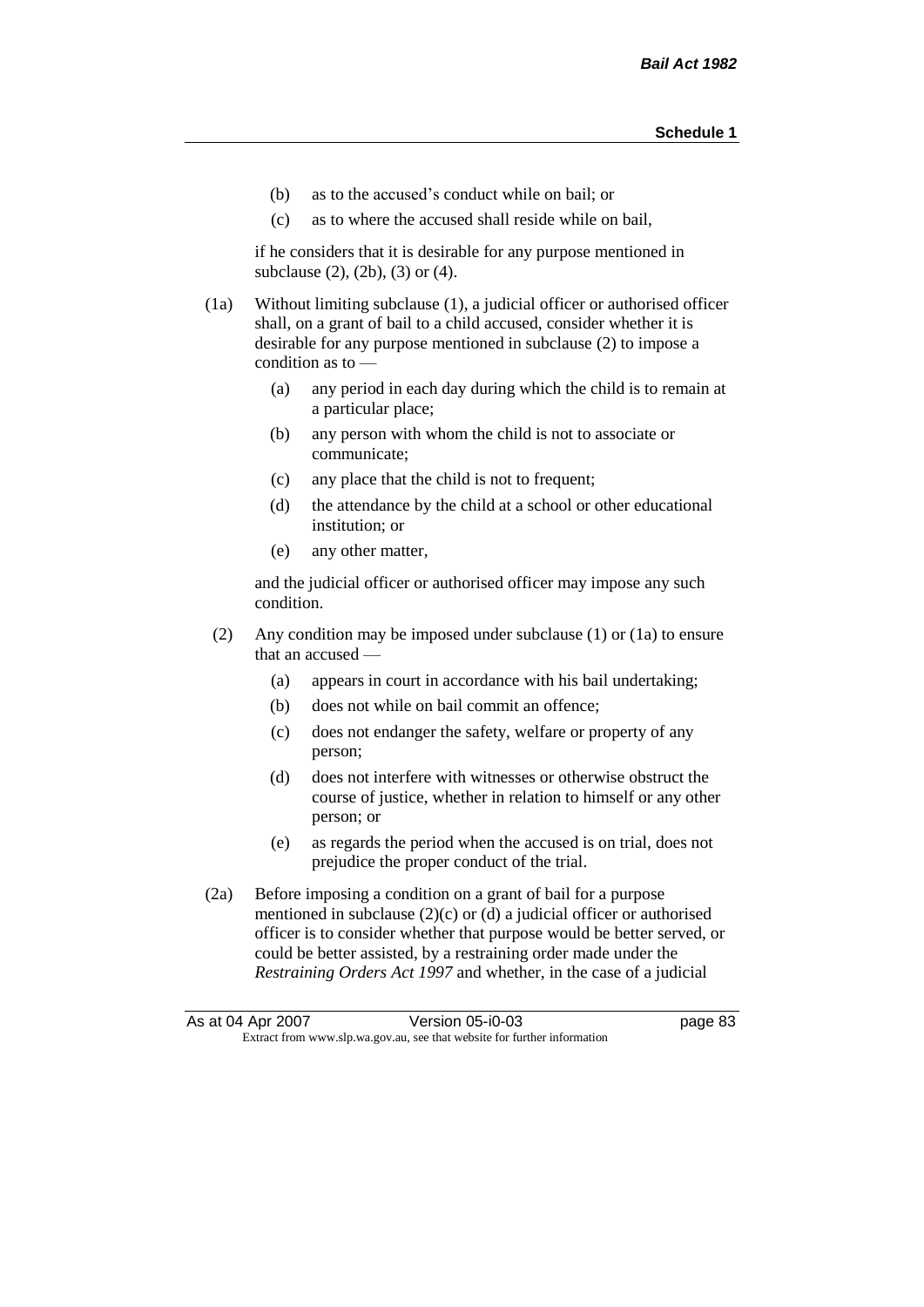officer, to exercise the power in section 63 of that Act or, in the case of an authorised officer, to make a telephone application under that Act.

- (2b) Where a judicial officer is of the opinion that the accused should while on bail —
	- (a) be counselled for a behavioural problem; or
	- (b) attend a course or programme that may assist with such a problem,

the judicial officer may under subclause (1) impose a condition for that purpose that requires the accused to —

- (c) attend a prescribed person to be counselled; or
- (d) attend a prescribed course or programme,

that is specified by the judicial officer in the condition.

- (3) Where a judicial officer who grants bail to an accused is of the opinion that the accused's physical condition ought to be examined the officer may, under subclause (1), impose any condition which the officer considers desirable for the purpose of ensuring that the accused is examined by a medical practitioner.
- (3a) Where a judicial officer who grants bail to an accused is of the opinion that the accused's mental condition ought to be examined the officer may, under subclause (1), impose any condition which the officer considers desirable for the purpose of ensuring that the accused's mental condition is examined including a condition —
	- (a) that the accused be examined by a medical practitioner or an authorised mental health practitioner (as defined in the *Mental Health Act 1996*) for the purpose of deciding whether to make a referral under section 29 of that Act;
	- (b) that the accused be admitted to an authorised hospital (as defined in the *Mental Health Act 1996*);
	- (c) that the accused be examined by a psychiatrist.
- (4) Where a judicial officer is of the opinion that an accused is suffering from alcohol or drug abuse and is in need of care or treatment either on that account, or to enable him to be prepared for his trial, the judicial officer may, under subclause (1), impose any condition which he considers desirable for the purpose of ensuring that the accused

| page 84 | Version 05-i0-03                                                         | As at 04 Apr 2007 |
|---------|--------------------------------------------------------------------------|-------------------|
|         | Extract from www.slp.wa.gov.au, see that website for further information |                   |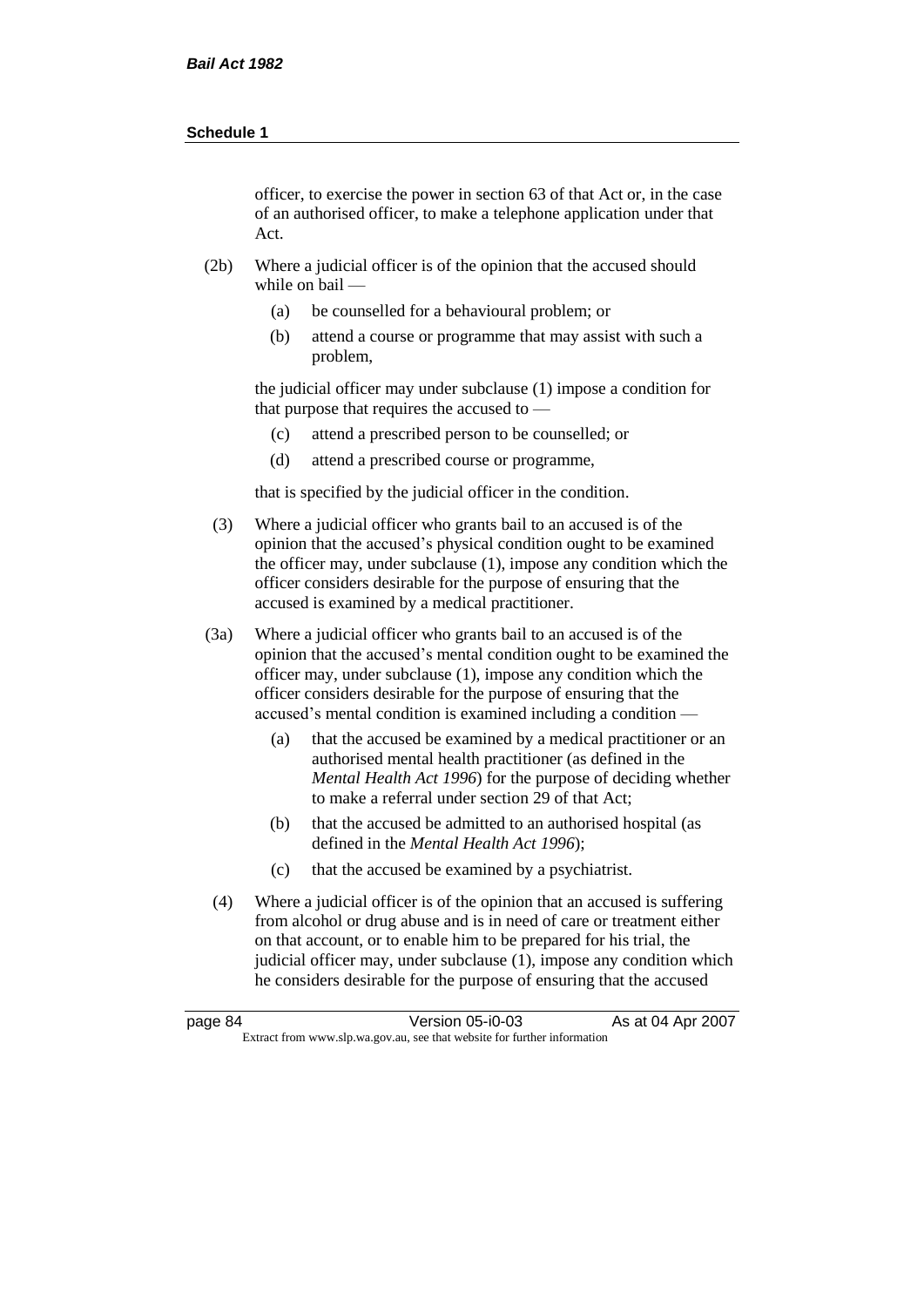receives such care or treatment, including that he lives in, or from time to time attends at, a specified institution or place in order to receive such care or treatment.

- (5) Where a judicial officer imposes a condition for a purpose mentioned in subclause (2b), (3), (3a) or (4), the judicial officer shall cause to be sent to the person who is to counsel or examine the accused, or the place at which the accused is to attend, a statement of the reasons for imposing the condition.
- (6) Where a condition is imposed under this clause that an accused shall reside in premises established for the accommodation of persons to whom bail has been granted, that condition shall be deemed to include a further condition that the accused shall comply with such rules as are for the time being laid down for the maintenance of the good order of those premises, whether such rules are made under section 67 or by the authority responsible for the good order of the premises.
- (7) In this clause —

**"medical practitioner"** means a medical practitioner within the meaning of the *Medical Act 1894*; and

**"psychiatrist"** has the same meaning as it has in the *Mental Health Act 1996*.

*[Clause 2 amended by No. 45 of 1993 s. 10(3); No. 69 of 1996 s. 3; No. 54 of 1998 s. 12; No. 84 of 2004 s. 82.]*

#### **3. Home detention condition may be imposed**

- (1) A judicial officer may, subject to this clause, impose a home detention condition as a condition on a grant of bail.
- (2) A home detention condition shall not be imposed unless the accused is over the age of 17 years and the judicial officer is satisfied —
	- (a) after considering a report from a community corrections officer about the accused and his circumstances, that the accused is suitable to be subject to a home detention condition;
	- (b) that the place where it is proposed the accused will remain while subject to the home detention condition is a suitable place; and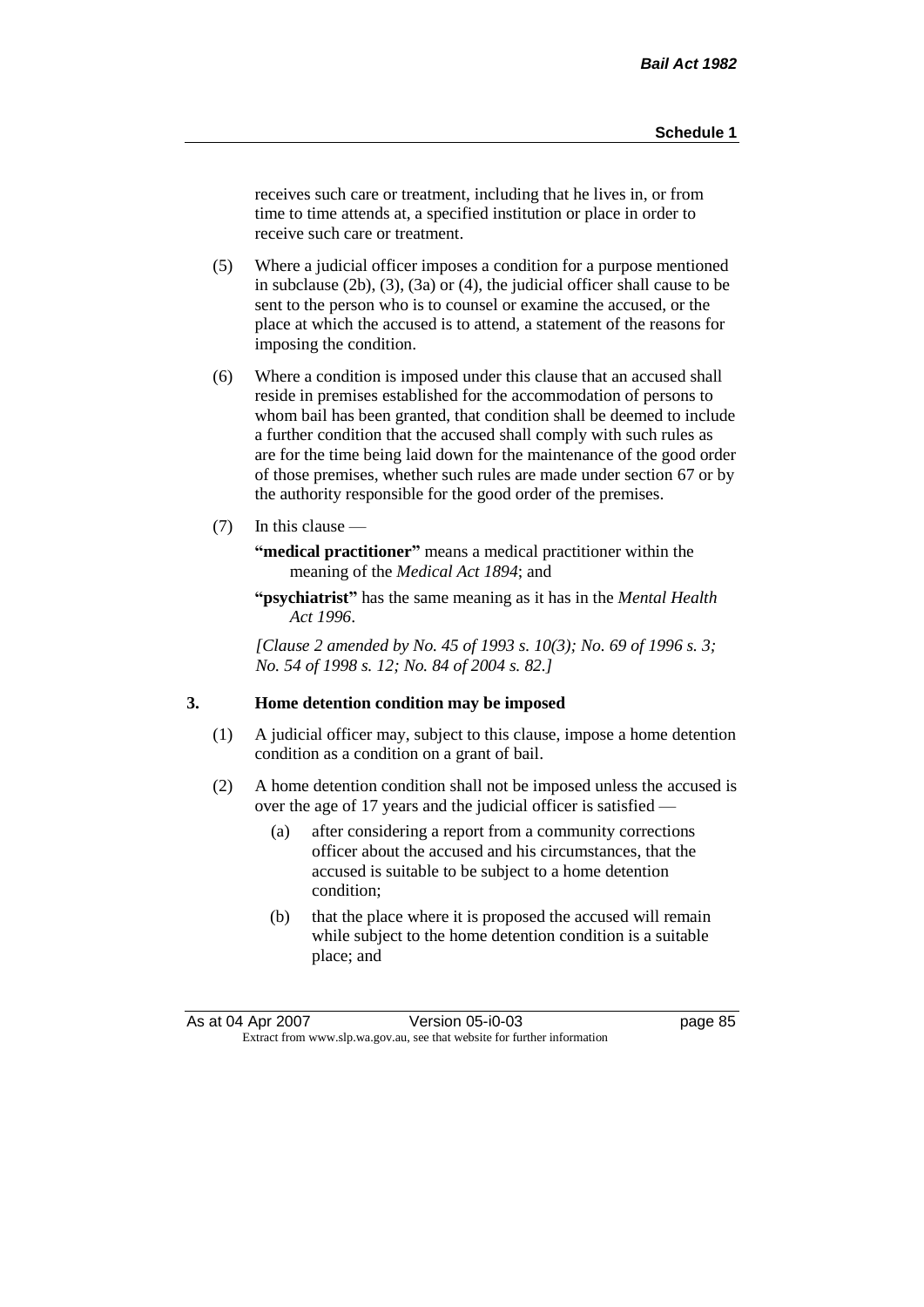- (c) that unless a home detention condition is imposed, the accused will not be released on bail.
- (3) A home detention condition is a condition that while the accused is on bail the accused shall —
	- (a) remain at and not leave the place specified in the bail record form and in the bail undertaking (or in a notice under section 50E) until the time specified, or deemed by section 31(3) to be specified, in the bail undertaking except —
		- (i) to work in gainful employment approved by a community corrections officer;
		- (ii) with the approval of a community corrections officer, to seek gainful employment;
		- (iii) to obtain urgent medical or dental treatment for the accused;
		- (iv) for the purpose of averting or minimizing a serious risk of death or injury to the accused or to another person;
		- (v) to obey an order issued under a written law (such as a summons) requiring the accused's presence elsewhere;
		- (vi) for a purpose approved of by a community corrections officer; or
		- (vii) on the direction of a community corrections officer;
	- (b) not leave the State;
	- (c) comply with every reasonable direction of a community corrections officer;
	- (d) comply with such of the conditions specified in the list provided under section 24A(4) as may be specified in a notice given under section 50E(b); and
	- (e) when requested to do so, produce a copy of his bail undertaking and any notice by the CEO (corrections) under section 50E for inspection by a community corrections officer or a member of the Police Force.

*[Clause 3 inserted by No. 61 of 1990 s. 15; amended by No. 31 of 1993 s. 9; No. 84 of 2004 s. 82; No. 65 of 2006 s. 53.]*

| page 86 | Version 05-i0-03                                                         | As at 04 Apr 2007 |
|---------|--------------------------------------------------------------------------|-------------------|
|         | Extract from www.slp.wa.gov.au, see that website for further information |                   |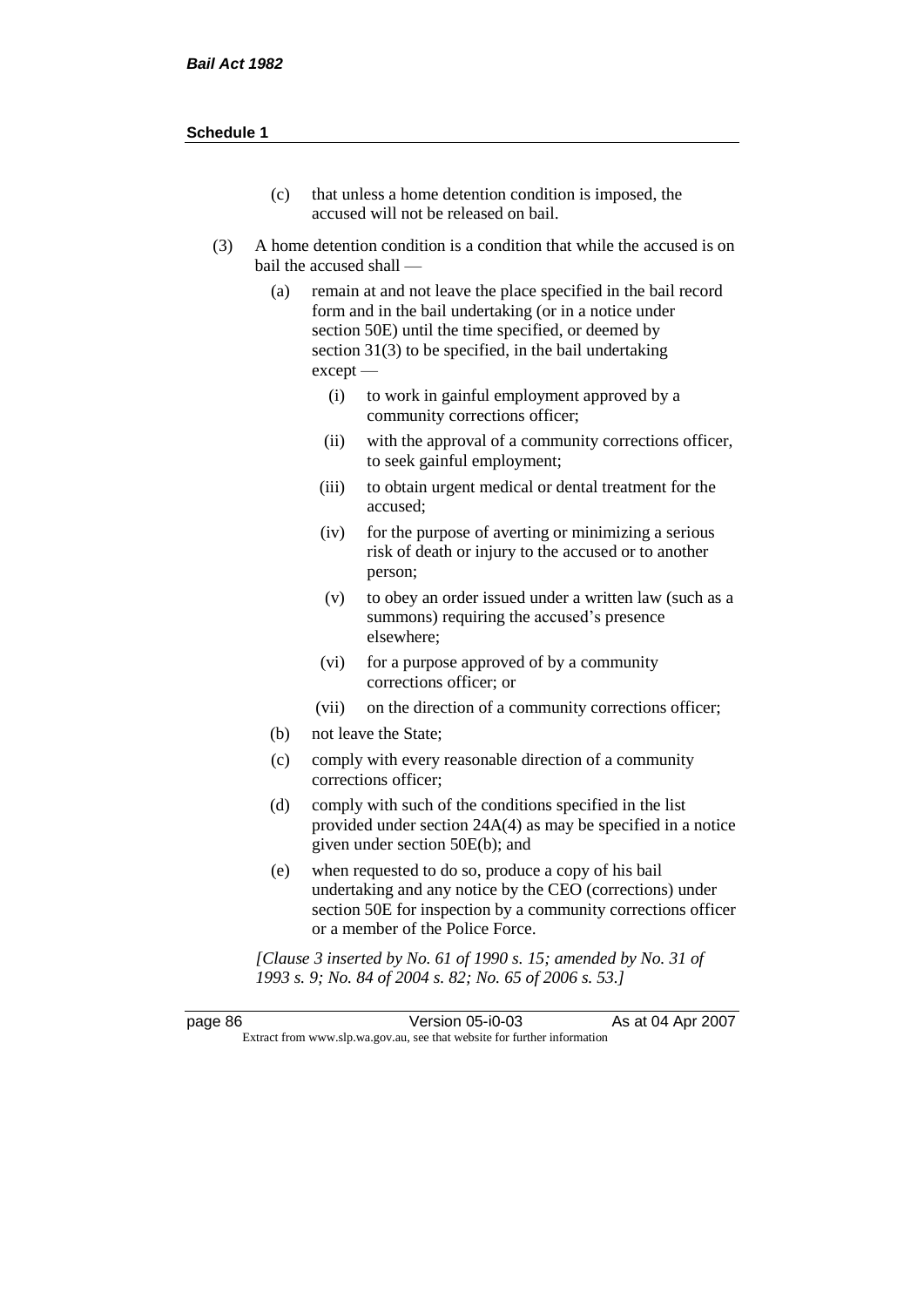# **Schedule 2**

*[Heading inserted by No. 45 of 1993 s. 11.]*

[Section 3(1)]

As at 04 Apr 2007 Version 05-i0-03 page 87 Extract from www.slp.wa.gov.au, see that website for further information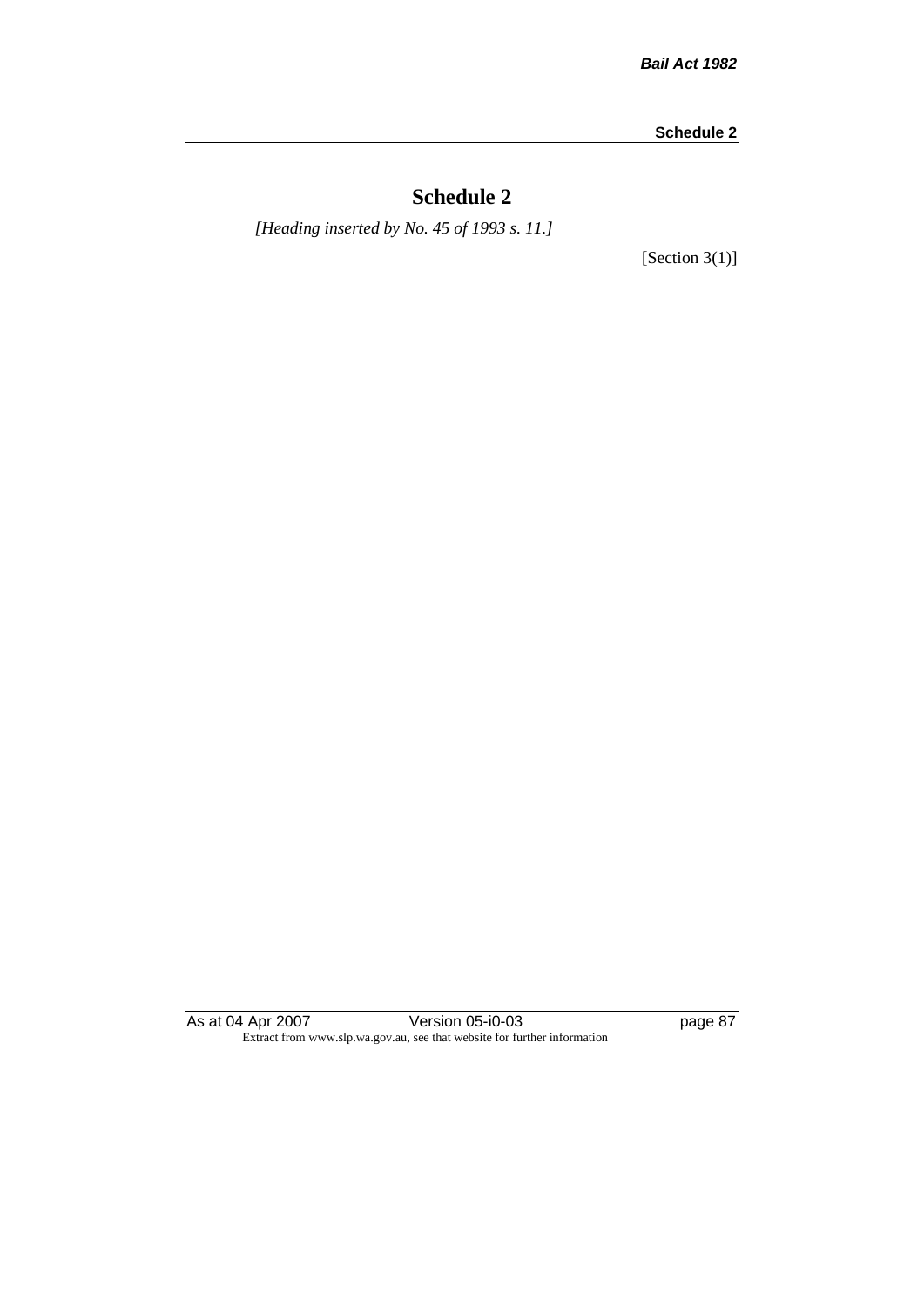|    | del ious offences            |                                                                                  |
|----|------------------------------|----------------------------------------------------------------------------------|
|    | <i><b>Enactment</b></i>      | <b>Description of offence</b>                                                    |
| 1. | <b>The Criminal Code</b>     |                                                                                  |
|    | s. 278 (as read with s. 282) | Wilful murder                                                                    |
|    | s. 279 (as read with s. 282) | Murder                                                                           |
|    | s. 280 (as read with s. 287) | Manslaughter                                                                     |
|    | s. 292                       | Disabling in order to commit<br>indictable offence                               |
|    | s. 294                       | Acts intended to cause grievous<br>bodily harm or to resist or prevent<br>arrest |
|    | s. 297                       | Grievous bodily harm                                                             |
|    | s. 301                       | Wounding and similar acts                                                        |
|    | s. $304(2)$                  | Acts or omissions, with intent to<br>harm, causing bodily harm or<br>danger      |
|    | s. 317                       | Assault occasioning bodily harm                                                  |
|    | s. $317A(a)$                 | Assault with intent to commit or<br>facilitate a crime                           |
|    | s. $317A(b)$                 | Assault with intent to do grievous<br>bodily harm                                |
|    | s. 318                       | Serious assaults                                                                 |
|    | s. 323                       | Indecent assault                                                                 |
|    | s. 324                       | Aggravated indecent assault                                                      |
|    | s. 325                       | Sexual penetration without consent                                               |
|    | s. 326                       | Aggravated sexual penetration<br>without consent                                 |
|    | s. 331B                      | Sexual servitude                                                                 |
|    | s. 331C                      | Conducting business involving<br>sexual servitude                                |

# **Serious offences**

page 88 Version 05-i0-03 As at 04 Apr 2007 Extract from www.slp.wa.gov.au, see that website for further information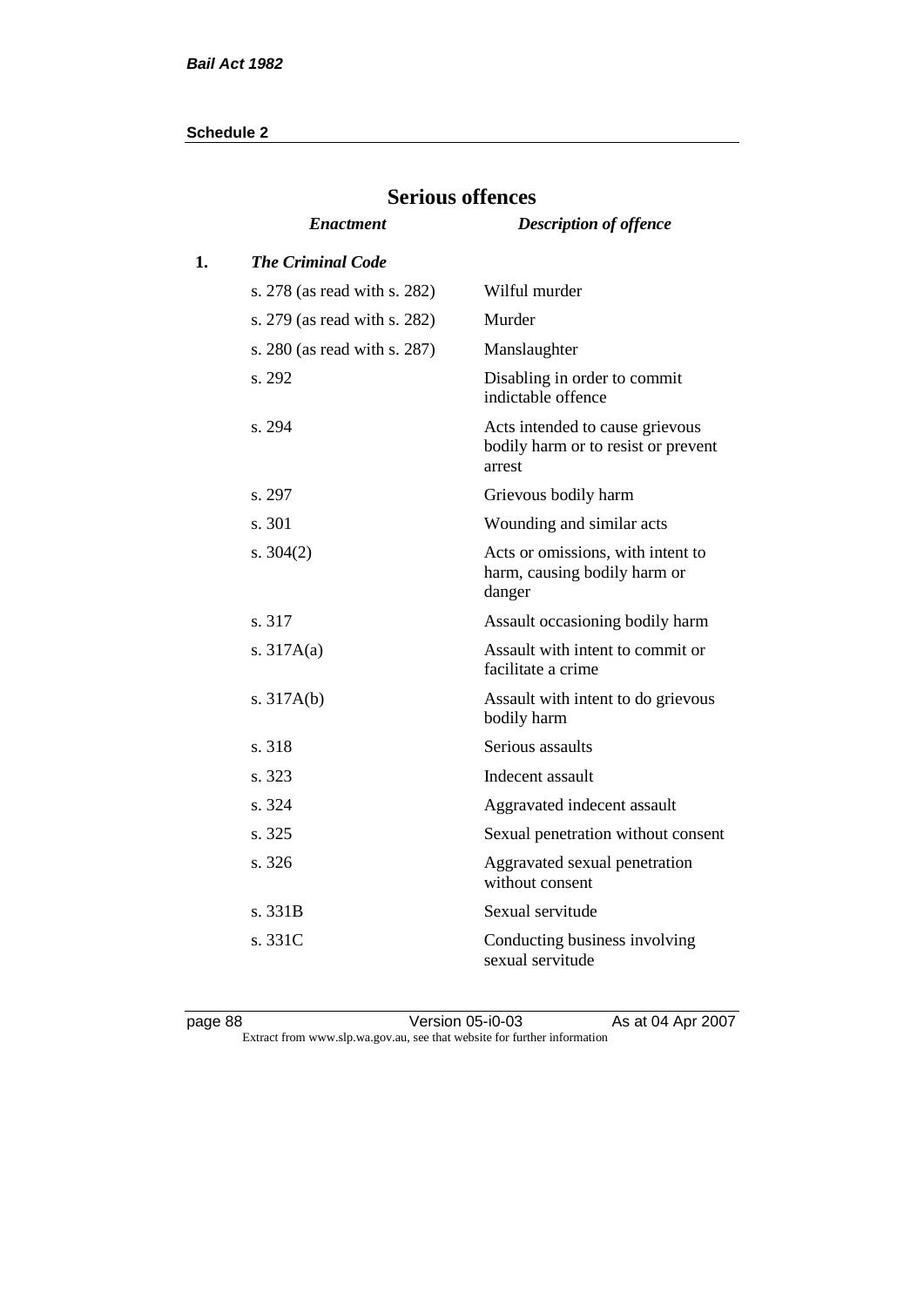|     | <b>Enactment</b>                   | <b>Description of offence</b>                                                                                                                      |
|-----|------------------------------------|----------------------------------------------------------------------------------------------------------------------------------------------------|
|     | s. 331D                            | Deceptive recruiting for<br>commercial sexual services                                                                                             |
|     | s. 332                             | Kidnapping                                                                                                                                         |
|     | s. 333                             | Deprivation of liberty                                                                                                                             |
|     | s. 338E                            | Stalking                                                                                                                                           |
|     | s. 378                             | Stealing a motor vehicle                                                                                                                           |
|     | s. 392                             | Robbery                                                                                                                                            |
|     | s. 393                             | Assault with intent to rob                                                                                                                         |
|     | s. 401                             | <b>Burglary</b>                                                                                                                                    |
|     | s. 444                             | Criminal damage, if the property is<br>destroyed or damaged by fire                                                                                |
| 2.  | <b>Bush Fires Act 1954</b>         |                                                                                                                                                    |
|     | s. 32                              | Wilfully lighting a fire or causing a<br>fire to be lit under such<br>circumstances as to be likely to<br>injure or damage a person or<br>property |
| 2a. | <b>Misuse of Drugs Act 1981</b>    |                                                                                                                                                    |
|     | s. $6(1)$                          | Offences concerned with<br>prohibited drugs generally                                                                                              |
|     | s. $7(1)$                          | Offences concerned with<br>prohibited plants generally                                                                                             |
|     | s. $33(1)(a)$                      | Attempting to commit an offence<br>under section $6(1)$ or $7(1)$                                                                                  |
|     | s. $33(2)(a)$                      | Conspiracy to commit an offence<br>under s. $6(1)$ or $7(1)$                                                                                       |
| 2b. | <b>Restraining Orders Act 1997</b> |                                                                                                                                                    |
|     | s. $61(1)$                         | Breach of a violence restraining<br>order                                                                                                          |

As at 04 Apr 2007 Version 05-i0-03 page 89 Extract from www.slp.wa.gov.au, see that website for further information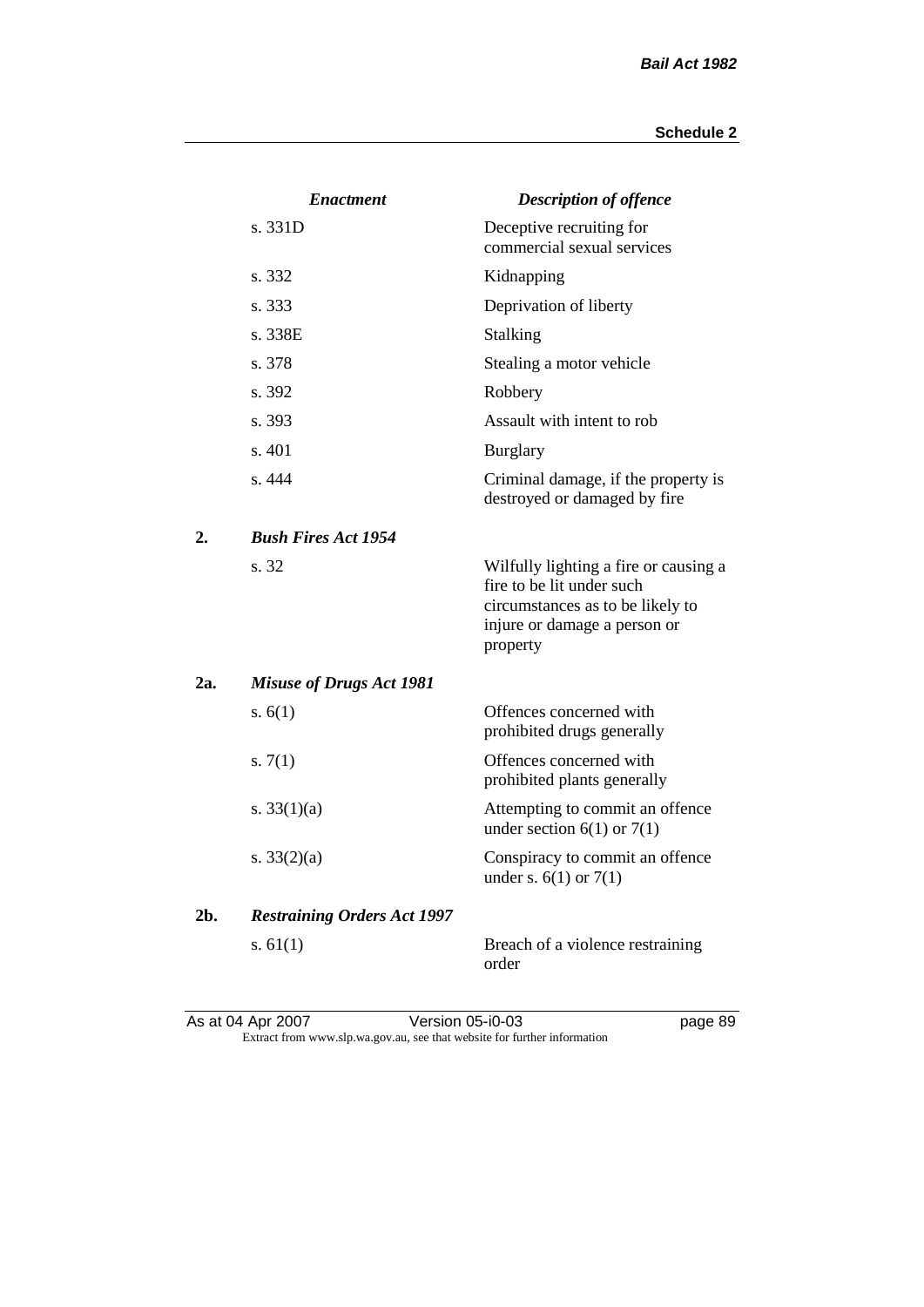|    | <b>Enactment</b>                                                                                                                                                                          |      | <b>Description of offence</b>                                                                                                                                  |
|----|-------------------------------------------------------------------------------------------------------------------------------------------------------------------------------------------|------|----------------------------------------------------------------------------------------------------------------------------------------------------------------|
|    | s. $61(2a)$                                                                                                                                                                               |      | Breach of a police order                                                                                                                                       |
|    | s. $86(2)$                                                                                                                                                                                |      | Breach of a Part VII order under<br>the Justices Act $1902$ —                                                                                                  |
|    |                                                                                                                                                                                           | (a)  | that under section 86 of the<br><b>Restraining Orders Act 1997</b><br>is taken to be a misconduct<br>restraining order under that<br>Act; and                  |
|    |                                                                                                                                                                                           | (b)  | that shows on the face of the<br>order that the causing or<br>threatening of personal<br>injury by the accused was a<br>ground for the making of the<br>order. |
| 3. | <b>Road Traffic Act 1974</b>                                                                                                                                                              |      |                                                                                                                                                                |
|    | s. 59                                                                                                                                                                                     |      | Dangerous driving causing death,<br>injury, etc.                                                                                                               |
|    | s. 59A                                                                                                                                                                                    | harm | Dangerous driving causing bodily                                                                                                                               |
|    | 1994 s. 13; No. 38 of 1998 s. 4(2); No. 54 of 1998 s. 15; No. 23 of<br>2001 s. 10(1); No. 4 of 2004 s. 24 and 26; No. 38 of 2004 s. 61;<br>No. 62 of 2004 s. 9(1); No. 84 of 2004 s. 82.] |      | [Schedule 2 inserted by No. 45 of 1993 s. 11; amended by No. 82 of                                                                                             |

page 90 Version 05-i0-03 As at 04 Apr 2007 Extract from www.slp.wa.gov.au, see that website for further information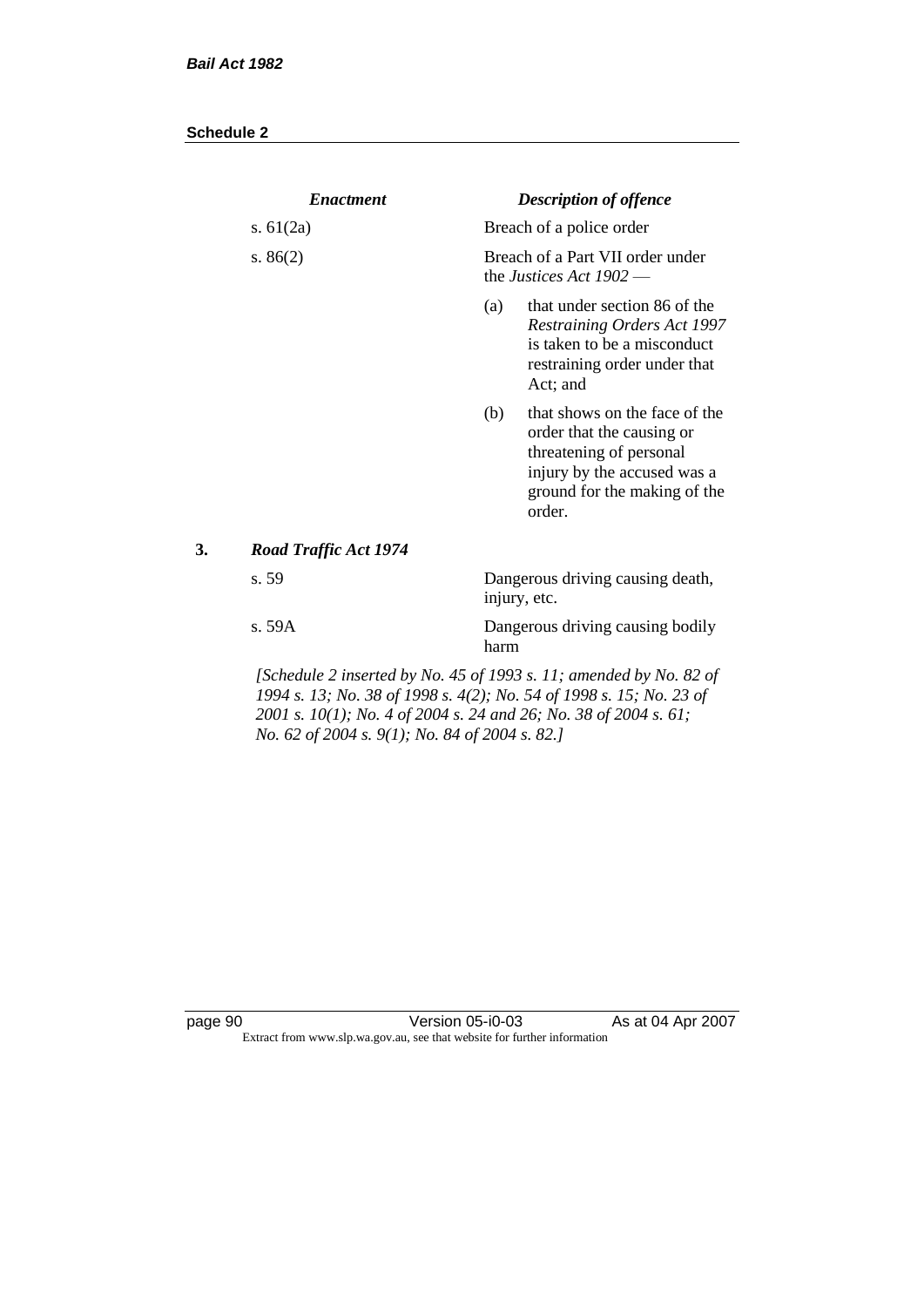page  $91$ 

# **Notes**

<sup>1</sup> This is a compilation of the *Bail Act 1982* and includes the amendments made by the other written laws referred to in the following table  $1a$ . The table also contains information about any reprint.

# **Compilation table**

| <b>Short title</b>                                                          | <b>Number</b><br>and year | Assent     | <b>Commencement</b>                                                        |
|-----------------------------------------------------------------------------|---------------------------|------------|----------------------------------------------------------------------------|
| Bail Act 1982                                                               | 86 of 1982                |            | 18 Nov 1982 6 Feb 1989 (see s. 2 and<br><i>Gazette</i> 27 Jan 1989 p. 263) |
| Acts Amendment<br>(Abolition of Capital)<br>Punishment) Act 1984<br>Pt. III | 52 of 1984                | 5 Sep 1984 | 3 Oct 1984                                                                 |
| <b>Bail Amendment</b><br>Act 1984 <sup>2</sup>                              | 74 of 1984                |            | 29 Nov 1984 6 Feb 1989 (see s. 2 and<br><i>Gazette</i> 27 Jan 1989 p. 263) |
| <b>Bail Amendment</b><br>Act 1988                                           | 15 of 1988                | 6 Sep 1988 | 6 Feb 1989 (see s. 2 and<br><i>Gazette</i> 27 Jan 1989 p. 263)             |
|                                                                             |                           |            |                                                                            |

**Reprint of the** *Bail Act 1982* **under the Reprints Act 1984 and s. 21 of the Bail Amendment Act 1988** <sup>3</sup> (includes amendments listed above)

| Criminal Law<br>Amendment Act 1988<br>Pt.4                                        | 70 of 1988 | 15 Dec 1988 | 6 Feb 1989 (see s. 2(2)(b) and<br>Gazette 27 Jan 1989 p. 263)     |
|-----------------------------------------------------------------------------------|------------|-------------|-------------------------------------------------------------------|
| Acts Amendment<br>(Children's Court)<br>Act 1988 Pt. 13                           | 49 of 1988 | 22 Dec 1988 | 1 Dec 1989 (see s. 2 and<br><i>Gazette</i> 24 Nov 1989 p. 4327)   |
| Justices Amendment<br>Act 1989 s. 18                                              | 33 of 1989 | 22 Dec 1989 | 1 Jun 1991 (see s. 2 and<br><i>Gazette</i> 17 May 1991 p. 2455)   |
| <b>Community Corrections</b><br><b>Legislation Amendment</b><br>Act 1990 Pt. 2    | 61 of 1990 | 17 Dec 1990 | 3 Apr 1991 (see s. 2 and<br><i>Gazette</i> 22 Mar 1991 p. 1209)   |
| Child Welfare<br>Amendment Act (No. 2)<br>1990 s. 15                              | 83 of 1990 | 22 Dec 1990 | 1 Aug 1991 (see s. 2 and<br><i>Gazette</i> 1 Aug 1991 p. 3983)    |
| Children's Court of<br>Western Australia<br>Amendment Act<br>$(No. 2)$ 1991 s. 21 | 15 of 1991 | 21 Jun 1991 | 9 Aug 1991 (see s. 2(2) and<br><i>Gazette</i> 9 Aug 1991 p. 4101) |

**Reprint of the** *Bail Act 1982* **as at 17 Oct 1991** (includes amendments listed above)

| As at 04 Apr 2007 | Version 05-i0-03                                                         |  |
|-------------------|--------------------------------------------------------------------------|--|
|                   | Extract from www.slp.wa.gov.au, see that website for further information |  |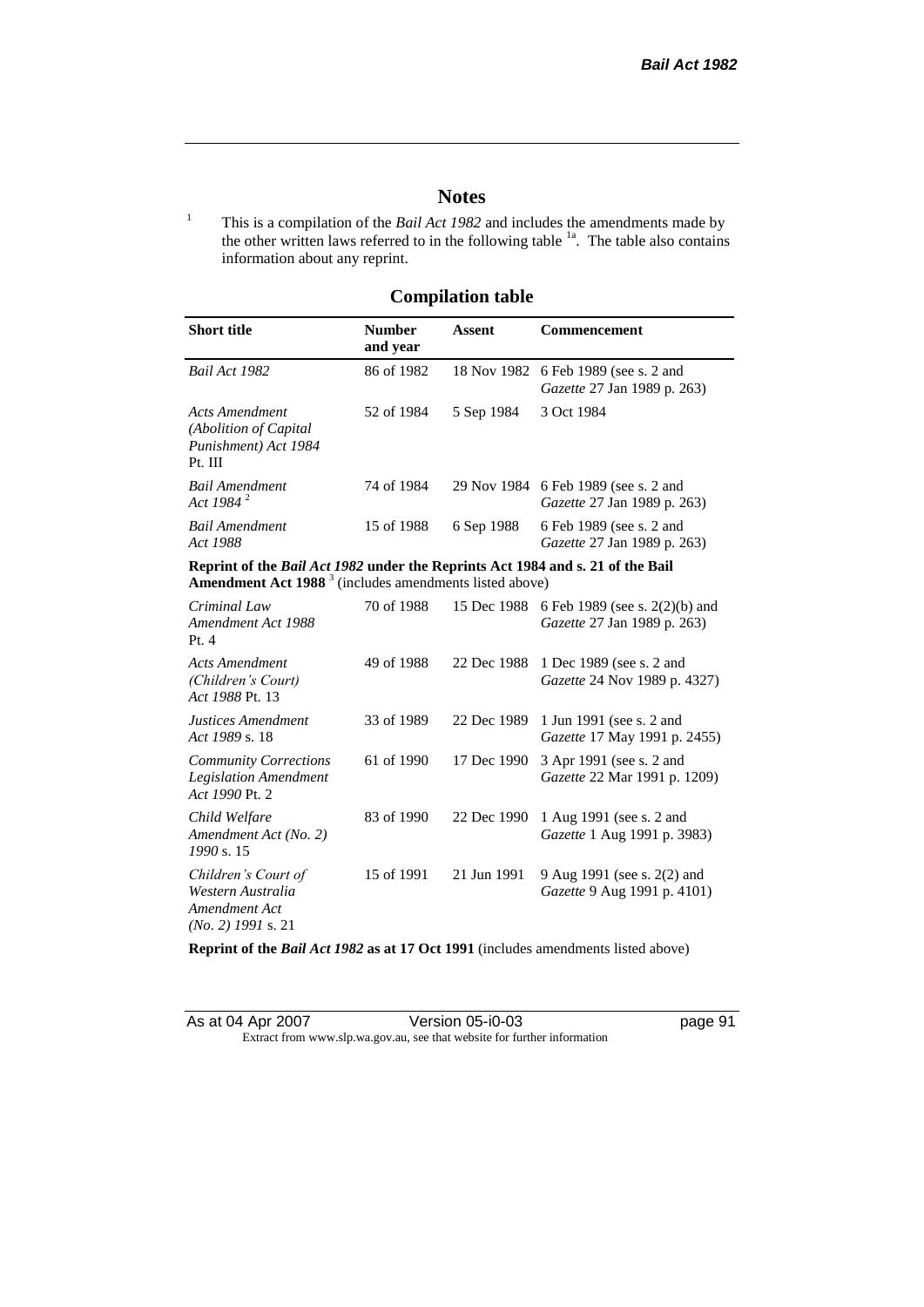| <b>Short title</b>                                                                         | <b>Number</b><br>and year | Assent      | Commencement                                                                                                                                                         |
|--------------------------------------------------------------------------------------------|---------------------------|-------------|----------------------------------------------------------------------------------------------------------------------------------------------------------------------|
| <b>Acts Amendment (Sexual</b><br>Offences) Act 1992 Pt. 3                                  | 14 of 1992                | 17 Jun 1992 | 1 Aug 1992 (see s. 2 and<br>Gazette 28 Jul 1992 p. 3671)                                                                                                             |
| <b>Acts Amendment</b><br>(Ministry of Justice)<br>Act 1993 Pt. 3 <sup>4</sup>              | 31 of 1993                | 15 Dec 1993 | 1 Jul 1993 (see s. 2)                                                                                                                                                |
| Criminal Procedure<br>Amendment Act 1993<br>Pt. $2^5$                                      | 45 of 1993                | 20 Dec 1993 | Act other than s. 7-9 and<br>10(2)(b): 17 Jan 1994 (see<br>s. $2(1)$ ;<br>s. 7-9 and 10(2)(b): 4 Mar 1994<br>(see s. $2(2)$ and <i>Gazette</i><br>4 Mar 1994 p. 915) |
| Criminal Law<br>Amendment Act 1994<br>s. $13(1)$ and $(2)$                                 | 82 of 1994                | 23 Dec 1994 | 20 Jan 1995 (see s. 2(2))                                                                                                                                            |
| Acts Amendment (Fines,<br>Penalties and<br><b>Infringement Notices</b> )<br>Act 1994 Pt. 3 | 92 of 1994                | 23 Dec 1994 | 1 Jan 1995 (see s. 2(1) and<br>Gazette 30 Dec 1994 p. 7211)                                                                                                          |
| Sentencing<br>(Consequential<br>Provisions) Act 1995<br>Pt. 5                              | 78 of 1995                | 16 Jan 1996 | 4 Nov 1996 (see s. 2 and<br>Gazette 25 Oct 1996 p. 5632)                                                                                                             |
| Coroners Act 1996 s. 61                                                                    | 2 of 1996                 |             | 24 May 1996 7 Apr 1997 (see s. 2 and<br>Gazette 18 Mar 1997 p. 1529)                                                                                                 |
| <b>Mental Health</b><br>(Consequential<br>Provisions) Act 1996<br>Pt. 2                    | 69 of 1996                |             | 13 Nov 1996 13 Nov 1997 (see s. 2)                                                                                                                                   |
| Reprint of the Bail Act 1982 as at 13 Mar 1997 (includes amendments listed above           |                           |             | except those in the Coroners Act 1996 and the Mental Health (Consequential Provisions)                                                                               |

*Act 1996*) (corrections to reprint in *Gazette* 25 Jul 1997 p. 3909 and 14 Nov 1997 p. 6426)

| Statutes (Repeals and<br>Minor Amendments)<br><i>Act 1997 s.</i> 21 |                                    | 57 of 1997 15 Dec 1997 15 Dec 1997 (see s. 2(1)) |
|---------------------------------------------------------------------|------------------------------------|--------------------------------------------------|
| Criminal Law<br>Amendment Act (No. 1)<br>$1998$ s. 4(2)             | 38 of 1998 25 Sep 1998 23 Oct 1998 |                                                  |

page 92 Version 05-i0-03 As at 04 Apr 2007 Extract from www.slp.wa.gov.au, see that website for further information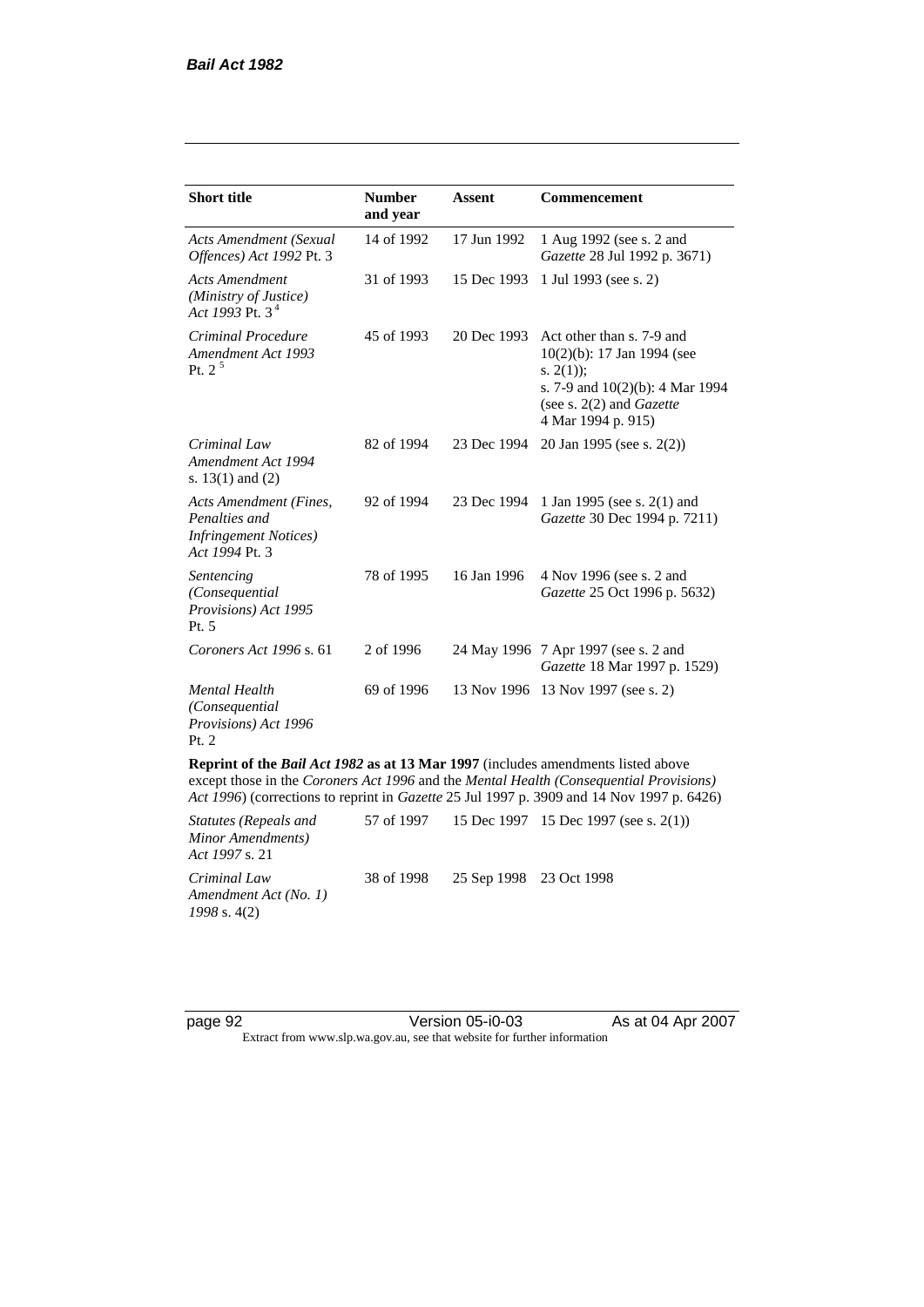| <b>Short title</b>                                                                                | <b>Number</b><br>and year | Assent                  | Commencement                                                                                                                                                                                                                                                                                                                |
|---------------------------------------------------------------------------------------------------|---------------------------|-------------------------|-----------------------------------------------------------------------------------------------------------------------------------------------------------------------------------------------------------------------------------------------------------------------------------------------------------------------------|
| <b>Bail Amendment</b><br>Act 1998 <sup>6</sup>                                                    | 54 of 1998                | 11 Jan 1999             | Pt. 4 and 7: 15 May 1999<br>(see s. 2 and <i>Gazette</i> )<br>11 May 1999 p. 1905);<br>Pt. 2, 3 and 5 (other than s. 12):<br>8 Mar 2000 (see s. 2 and<br>Gazette 7 Mar 2000 p. 1039);<br>s. 12: 1 Sep 2000 (see s. 2 and<br>Gazette 29 Aug 2000 p. 4985);<br>Pt. 6: 4 Dec 2000 (see s. 2 and<br>Gazette 4 Dec 2000 p. 6799) |
| Reprint of the Bail Act 1982 as at 27 Aug 1999 (includes amendments listed above)                 |                           |                         |                                                                                                                                                                                                                                                                                                                             |
| Court Security and<br><b>Custodial Services</b><br>(Consequential<br>Provisions) Act 1999<br>Pt.3 | 47 of 1999                | 8 Dec 1999              | 18 Dec 1999 (see s. 2 and<br>Gazette 17 Dec 1999 p. 6175-6)                                                                                                                                                                                                                                                                 |
| Criminal Law Amendment<br>Act 2001 s. $10(1)$                                                     | 23 of 2001                | 26 Nov 2001 24 Dec 2001 |                                                                                                                                                                                                                                                                                                                             |
| Criminal Investigation<br>(Identifying People)<br>Act 2002 s. 96                                  | 6 of 2002                 | 4 Jun 2002              | 20 Nov 2002 (see s. 2 and<br>Gazette 19 Nov 2002 p. 5505)                                                                                                                                                                                                                                                                   |
| Criminal Law (Procedure)<br>Amendment Act 2002 Pt. 4<br>Div. 1                                    | 27 of 2002                | 25 Sep 2002             | 27 Sep 2002 (see s. 2 and<br>Gazette 27 Sep 2002 p. 4875)                                                                                                                                                                                                                                                                   |
| <b>Sentencing Legislation</b><br>Amendment and Repeal<br>Act 2003 s. 29(3) and 37                 | 50 of 2003                | 9 Jul 2003              | s. 29(3): 31 Aug 2003 (see s. 2<br>and Gazette 29 Aug 2003<br>p. 3833);<br>s. 37: 15 May 2004 (see s. 2 and<br><i>Gazette</i> 14 May 2004 p. 1445)                                                                                                                                                                          |
| Acts Amendment and<br>Repeal (Courts and Legal<br>Practice) Act 2003 s. 88,<br>97, 121            | 65 of 2003                | 4 Dec 2003              | 1 Jan 2004 (see s. 2 and <i>Gazette</i><br>30 Dec 2003 p. 5722)                                                                                                                                                                                                                                                             |
| Statutes (Repeals and<br>Minor Amendments)<br>Act 2003 s. 29                                      | 74 of 2003                | 15 Dec 2003             | 15 Dec 2003 (see s. 2)                                                                                                                                                                                                                                                                                                      |
| Criminal Code Amendment<br>Act 2004 s. 24, 26 and 58                                              | 4 of 2004                 | 23 Apr 2004             | 21 May 2004 (see s. 2)                                                                                                                                                                                                                                                                                                      |
| <b>Sentencing Legislation</b><br>Amendment Act 2004 s. 13                                         | 27 of 2004                | 14 Oct 2004             | 31 May 2006 (see s. 2 and<br>Gazette 30 May 2006 p. 1965)                                                                                                                                                                                                                                                                   |

As at 04 Apr 2007 Version 05-i0-03 page 93 Extract from www.slp.wa.gov.au, see that website for further information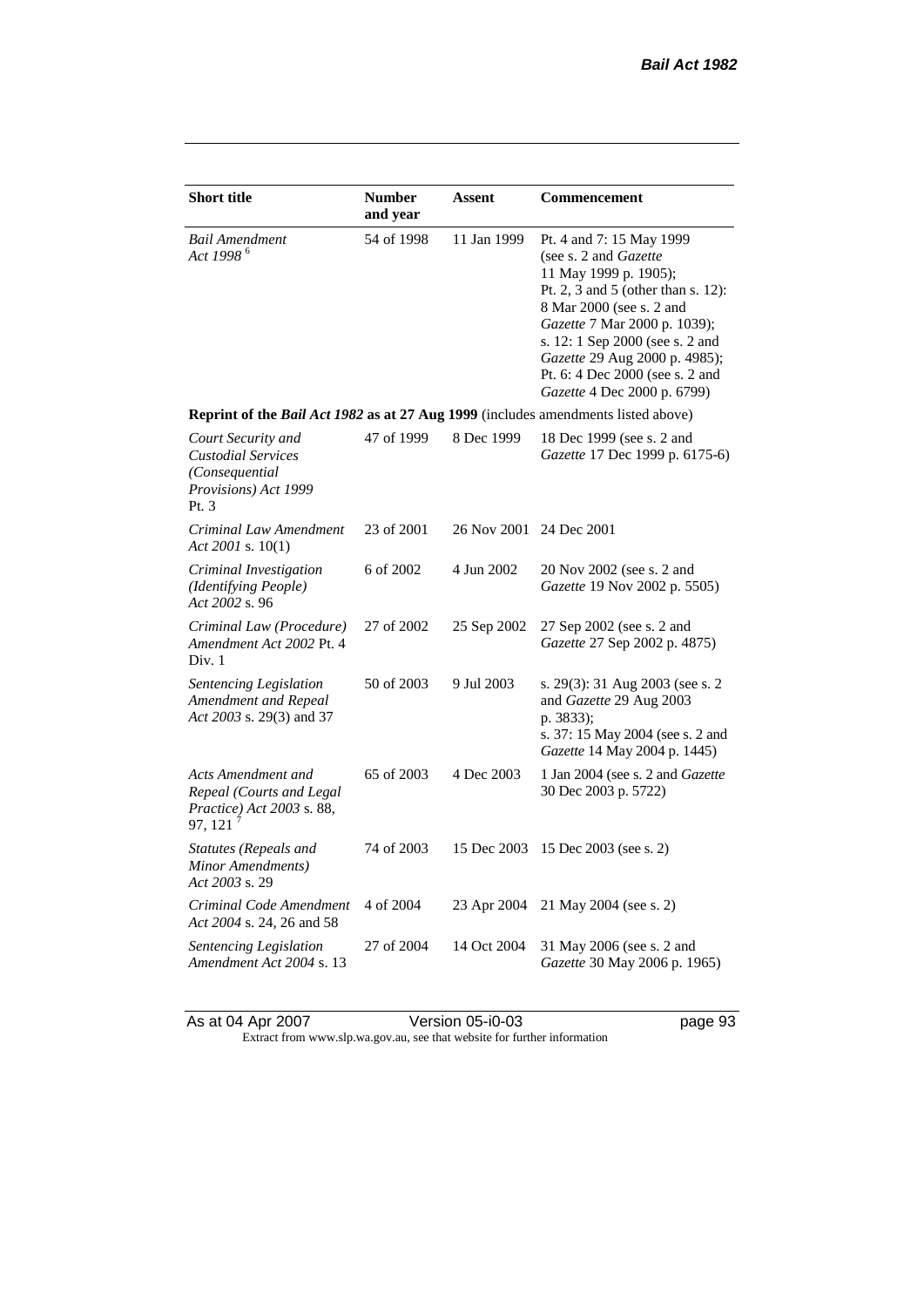| <b>Short title</b>                                                                                           | <b>Number</b><br>and year | <b>Assent</b> | <b>Commencement</b>                                                                                                                                                                                                                                            |  |
|--------------------------------------------------------------------------------------------------------------|---------------------------|---------------|----------------------------------------------------------------------------------------------------------------------------------------------------------------------------------------------------------------------------------------------------------------|--|
| <b>Acts Amendment (Family</b><br>and Domestic Violence)<br>Act 2004 Pt. 3                                    | 38 of 2004                | 9 Nov 2004    | 1 Dec 2004 (see s. 2 and<br>Gazette 26 Nov 2004 p. 5309)                                                                                                                                                                                                       |  |
| Children and Community<br><i>Services Act 2004 s. 251</i>                                                    | 34 of 2004                | 20 Oct 2004   | 1 Mar 2006 (see s. 2 and<br>Gazette 14 Feb 2006 p. 695)                                                                                                                                                                                                        |  |
| Acts Amendment (Court of<br>Appeal) Act 2004 s. 28                                                           | 45 of 2004                | 9 Nov 2004    | s. $28(1)$ , (2) and (4) (other than<br>the amendment to s. $7A(1)$ :<br>1 Feb 2005 (see, s. 2 and<br><i>Gazette</i> 14 Jan 2005 p. 163)<br>s. $28(3)$ and $(4)$ (the<br>amendment to s. $7A(1)$ : 2 May<br>2005 (see. s. 2 and Gazette<br>14 Jan 2005 p. 163) |  |
| Courts Legislation<br>Amendment and Repeal<br>Act 2004 s. 141 <sup>10</sup>                                  | 59 of 2004                | 23 Nov 2004   | 1 May 2005 (see s. 2 and<br>Gazette 31 Dec 2004 p. 7128)                                                                                                                                                                                                       |  |
| Misuse of Drugs<br>Amendment Act 2004<br>s. $9(1)$                                                           | 62 of 2004                | 24 Nov 2004   | 1 Jan 2005 (see s. 2 and <i>Gazette</i><br>10 Dec 2004 p. 5965)                                                                                                                                                                                                |  |
| Criminal Procedure and<br>Appeals (Consequential and<br>Other Provisions) Act 2004<br>Pt. 3 and s. 82 and 83 | 84 of 2004                | 16 Dec 2004   | 2 May 2005 (see s. 2 and<br>Gazette 31 Dec 2004 p. 7129<br>(correction in Gazette 7 Jan<br>2005 p. 53))                                                                                                                                                        |  |
| <b>Reprint 5: The Bail Act 1982 as at 1 Apr 2005</b> (includes amendments listed above except                |                           |               |                                                                                                                                                                                                                                                                |  |

those in the *Sentencing Legislation Amendment Act 2004* s. 13, the *Acts Amendment (Court of Appeal) Act 2004* s. 28(3) and (4) (the amendment to s. 7A(1)), the *Children and Community Services Act 2004*, the *Courts Legislation Amendment and Repeal Act 2004* and the *Criminal Procedure and Appeals (Consequential and Other Provisions) Act 2004*)

*Planning and Development (Consequential and Transitional Provisions) Act 2005* s. 15 12 Dec 2005 9 Apr 2006 (see s. 2 and *Gazette* 21 Mar 2006 p. 1078) *Prisons and Sentencing Legislation Amendment Act 2006* Pt. 5 65 of 2006 8 Dec 2006 4 Apr 2007 (see s. 2 and *Gazette* 3 Apr 2007 p. 1491)

<sup>1a</sup> On the date as at which this compilation was prepared, provisions referred to in the following table had not come into operation and were therefore not included in this compilation. For the text of the provisions see the endnotes referred to in the table.

page 94 Version 05-i0-03 As at 04 Apr 2007 Extract from www.slp.wa.gov.au, see that website for further information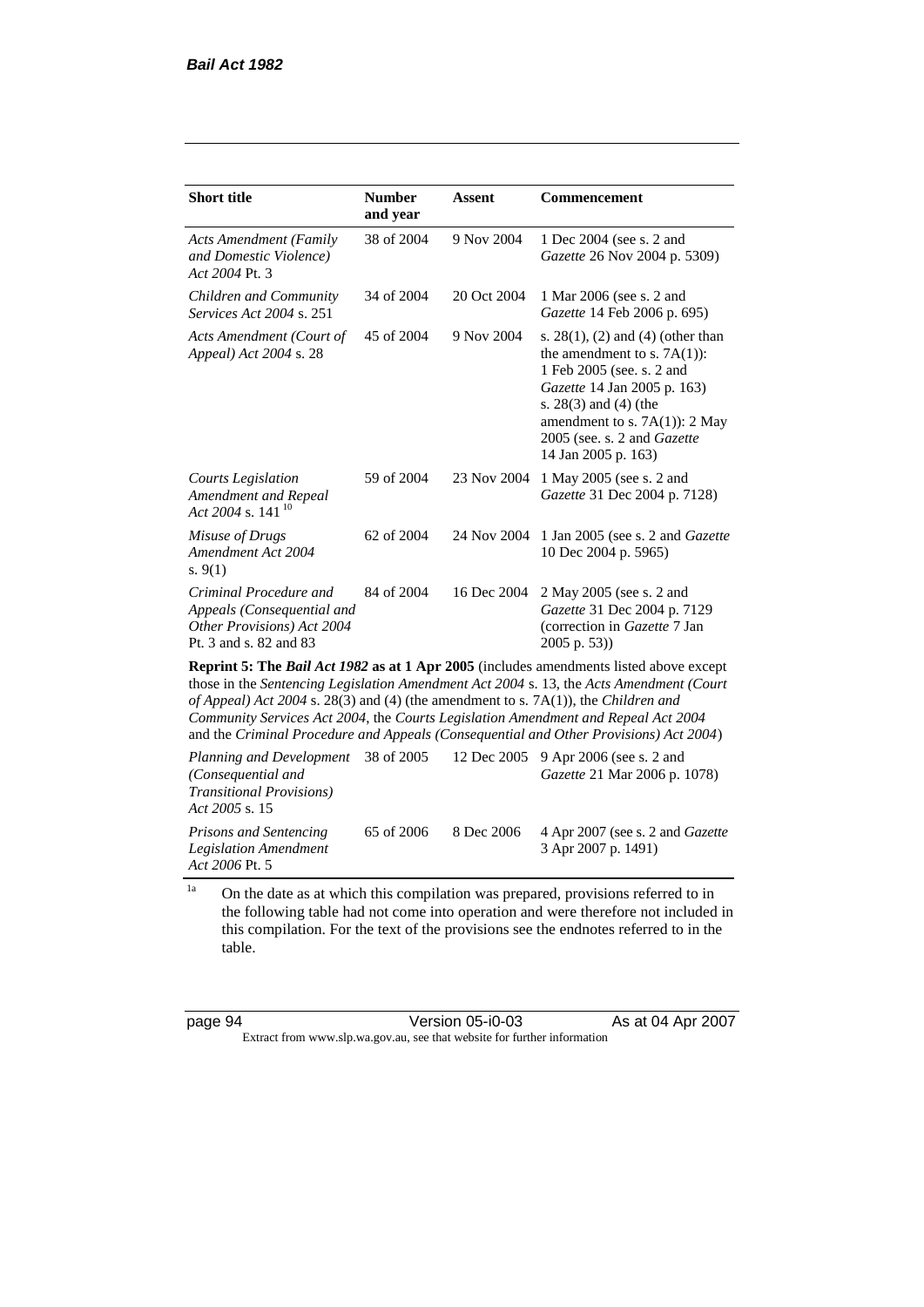|                 | <b>Short title</b>                                                                             |                     | <b>Number</b><br>and year               | Assent                                                | Commencement                                                                                                                                                                                                              |
|-----------------|------------------------------------------------------------------------------------------------|---------------------|-----------------------------------------|-------------------------------------------------------|---------------------------------------------------------------------------------------------------------------------------------------------------------------------------------------------------------------------------|
|                 | <b>Machinery of Government</b><br>(Miscellaneous<br>Amendments) Act 2006<br>11<br>Pt. 3 Div. 1 |                     | 28 of 2006                              | 26 Jun 2006                                           | To be proclaimed (see s. 2)                                                                                                                                                                                               |
|                 | Criminal Investigation<br>(Consequential Provisions)<br>Act 2006 Pt. $2^8$                     |                     | 59 of 2006                              |                                                       | 16 Nov 2006 To be proclaimed (see s. 2)                                                                                                                                                                                   |
| $\overline{c}$  | Act 1988 s. 20.                                                                                |                     |                                         |                                                       | The Bail Amendment Act 1984 s. 10 and 11 were repealed by the Bail Amendment                                                                                                                                              |
| 3               |                                                                                                |                     |                                         |                                                       | The Bail Act 1982 was not in operation at the time when the reprint was compiled,<br>but the reprinting was authorised by s. 21 of the Bail Amendment Act 1988.                                                           |
| 4               |                                                                                                |                     | provision that is of no further effect. |                                                       | The Acts Amendment (Ministry of Justice) Act 1993 Pt. 19 is a transitional                                                                                                                                                |
| 5               |                                                                                                |                     |                                         |                                                       | The Criminal Procedure Amendment Act 1993 s. 13 reads as follows:                                                                                                                                                         |
| C C             |                                                                                                |                     |                                         |                                                       |                                                                                                                                                                                                                           |
|                 | 13.                                                                                            | <b>Transitional</b> |                                         |                                                       |                                                                                                                                                                                                                           |
|                 | (1)                                                                                            |                     | this Part apply in relation to $-$      |                                                       | The amendments to the principal Act effected by a provision of                                                                                                                                                            |
|                 |                                                                                                | (a)                 |                                         | a child arrested for any offence; and                 |                                                                                                                                                                                                                           |
|                 |                                                                                                | (b)                 | offence,                                |                                                       | a person, other than a child, arrested for a serious                                                                                                                                                                      |
|                 |                                                                                                |                     |                                         |                                                       | on or after the day on which that provision comes into operation.                                                                                                                                                         |
|                 | (2)                                                                                            |                     | meanings as in the principal Act.       |                                                       | In subsection (1) "child" and "serious offence" have the same<br>,,                                                                                                                                                       |
| 6               |                                                                                                |                     |                                         | The Bail Amendment Act 1998 s. 6(2) reads as follows: |                                                                                                                                                                                                                           |
| $\epsilon$      |                                                                                                |                     |                                         |                                                       |                                                                                                                                                                                                                           |
|                 | (2)                                                                                            |                     |                                         |                                                       | Section 16A inserted by subsection (1) applies to persons arrested<br>for an offence referred to in subsection $(2)(a)$ or $(3)$ of that section<br>on or after the day on which this section comes into operation.<br>,, |
| $7\phantom{.0}$ | as follows:                                                                                    |                     |                                         |                                                       | The Acts Amendment and Repeal (Courts and Legal Practice) Act 2003 s. 97 reads                                                                                                                                            |

As at 04 Apr 2007 Version 05-i0-03 page 95 Extract from www.slp.wa.gov.au, see that website for further information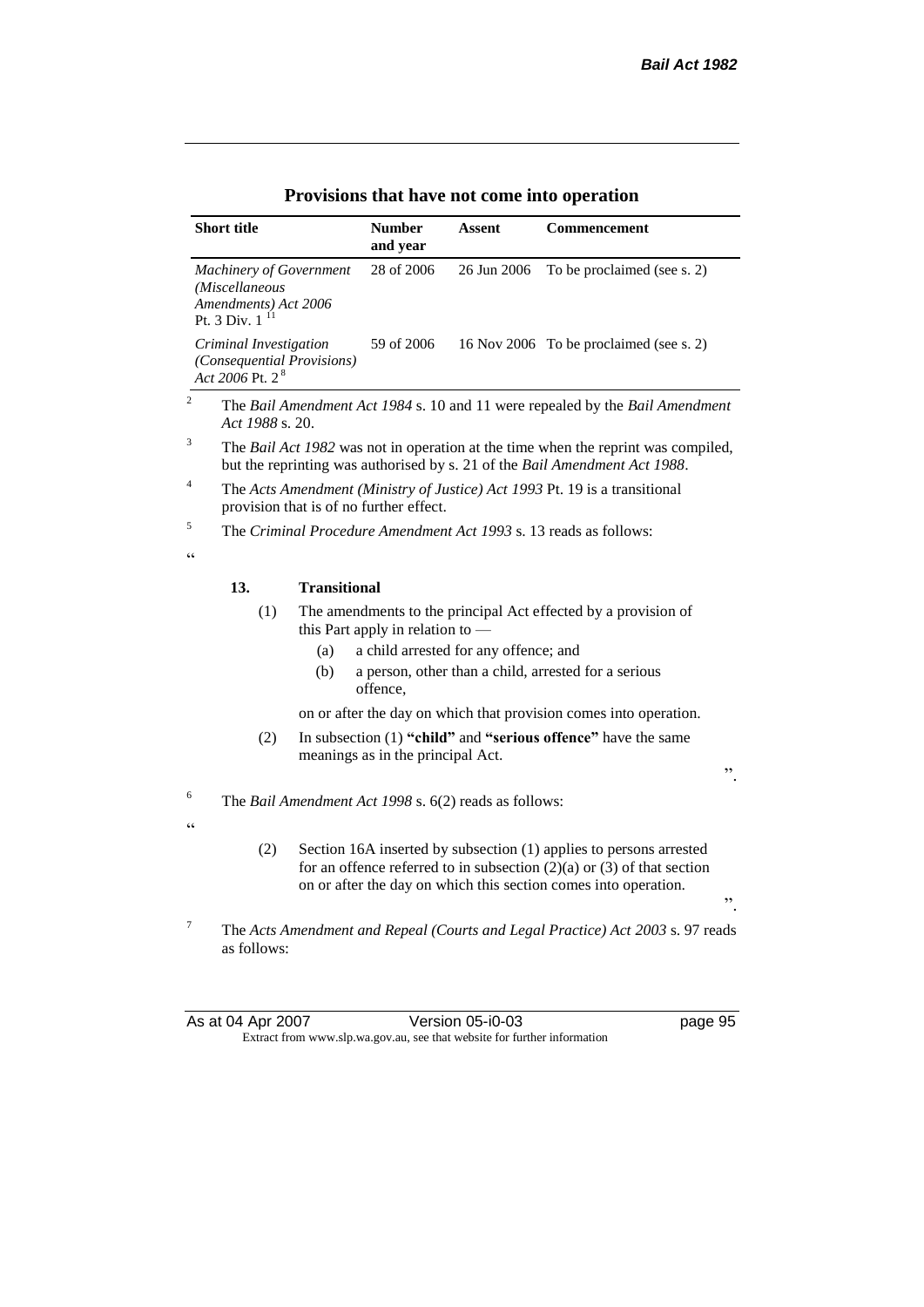#### **97. References to Crown Solicitor**

If in a written law or other document or instrument there is a reference to the Crown Solicitor that reference may, where the context so requires, be read as if it had been amended to be a reference to the State Solicitor.

<sup>8</sup> On the date as at which this compilation was prepared, the *Criminal Investigation (Consequential Provisions) Act 2006* Pt. 2 had not come into operation. It reads as follows:

<u>،</u>

.<br>.

# **Part 2 —** *Bail Act 1982* **amended**

#### **3. The Act amended by this Part**

The amendments in this Part are to the *Bail Act 1982*.

#### **4. Section 6 replaced and consequential amendments**

(1) Section 6 is repealed and the following section is inserted instead —

"

#### **6. Duty on arresting officer and others to consider bail**

- (1) This section applies to a police officer or other person (the **"arrester"**) who —
	- (a) charges a person who is under arrest (the **"accused"**) with an offence; and
	- (b) does not release the accused unconditionally under section 142 of the *Criminal Investigation Act 2006*,

or who arrests a person under a warrant.

- (2) This section is subject to
	- (a) the exercise of the power conferred by section 9; and
	- (b) sections 10, 12 and 16 and clause 3A of Part C of Schedule 1.
- (3) The duties in this section shall be performed whether or not an application for bail is made by or on behalf of the accused.
- (4) As soon as is practicable after the accused is charged, or arrested under a warrant, as the case may be, the arrester shall either —
	- (a) bring the accused or cause the accused to be brought before a court; or

page 96 Version 05-i0-03 As at 04 Apr 2007 Extract from www.slp.wa.gov.au, see that website for further information

".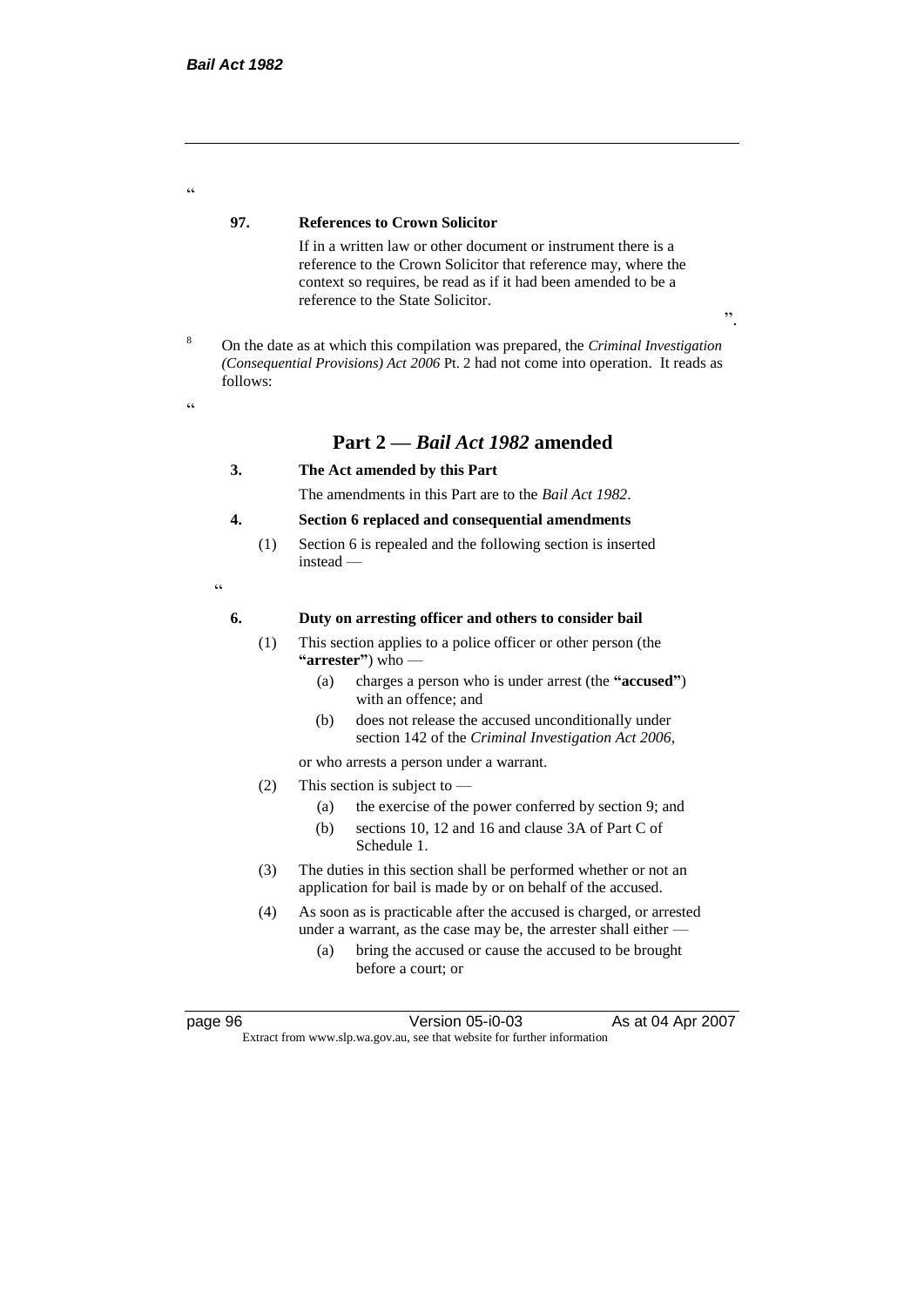- (b) perform the other duties of the arrester under this section.
- (5) If the arrester has power to grant the accused bail, the arrester shall consider the accused's case for bail.
- (6) If the arrester does not have power to grant the accused bail, the arrester shall, unless subsection (8), (9) or (10) applies, bring or cause the accused to be brought before an authorised police officer or a justice or, in the case of a child, any authorised officer or a justice, who shall consider the accused's case for bail as soon as is practicable.
- (7) Even if the arrester has power to grant the accused bail, the arrester may, instead of complying with subsection (5), comply with subsection (6) as if the arrester did not.
- (8) If under section 15 only a Judge of the Supreme Court or a Judge of the Children's Court has power to grant the accused bail, the arrester shall bring the accused or cause the accused to be brought before a Judge of the Supreme Court or a Judge of the Children's Court, as the case requires, who shall consider the accused's case for bail as soon as is practicable.
- (9) If under section 16 only a justice has power to grant the accused bail, the arrester shall bring the accused or cause the accused to be brought before a justice, who shall consider the accused's case for bail as soon as is practicable.
- (10) If section 16A applies, the arrester shall bring the accused or cause the accused to be brought before a court or Judge referred to in section 16A(1), who shall consider the accused's case for bail as soon as is practicable.
	- ".
	- (2) Section  $7(3)(a)$  is amended by deleting "section  $6(3)$ " and inserting instead —

" section  $6(8)$  or  $(9)$  ".

(3) Section  $16(1)$  is amended by deleting "section  $6(2)(b)$ ." and inserting instead —

section  $6(9)$ . ".

(4) Section  $61(2)(b)$  is amended by deleting "section  $6(2a)$ ." and inserting instead —

section  $6(7)$ . ".

**5. Section 6A inserted**

After section 6 the following section is inserted —

As at 04 Apr 2007 Version 05-i0-03 page 97 Extract from www.slp.wa.gov.au, see that website for further information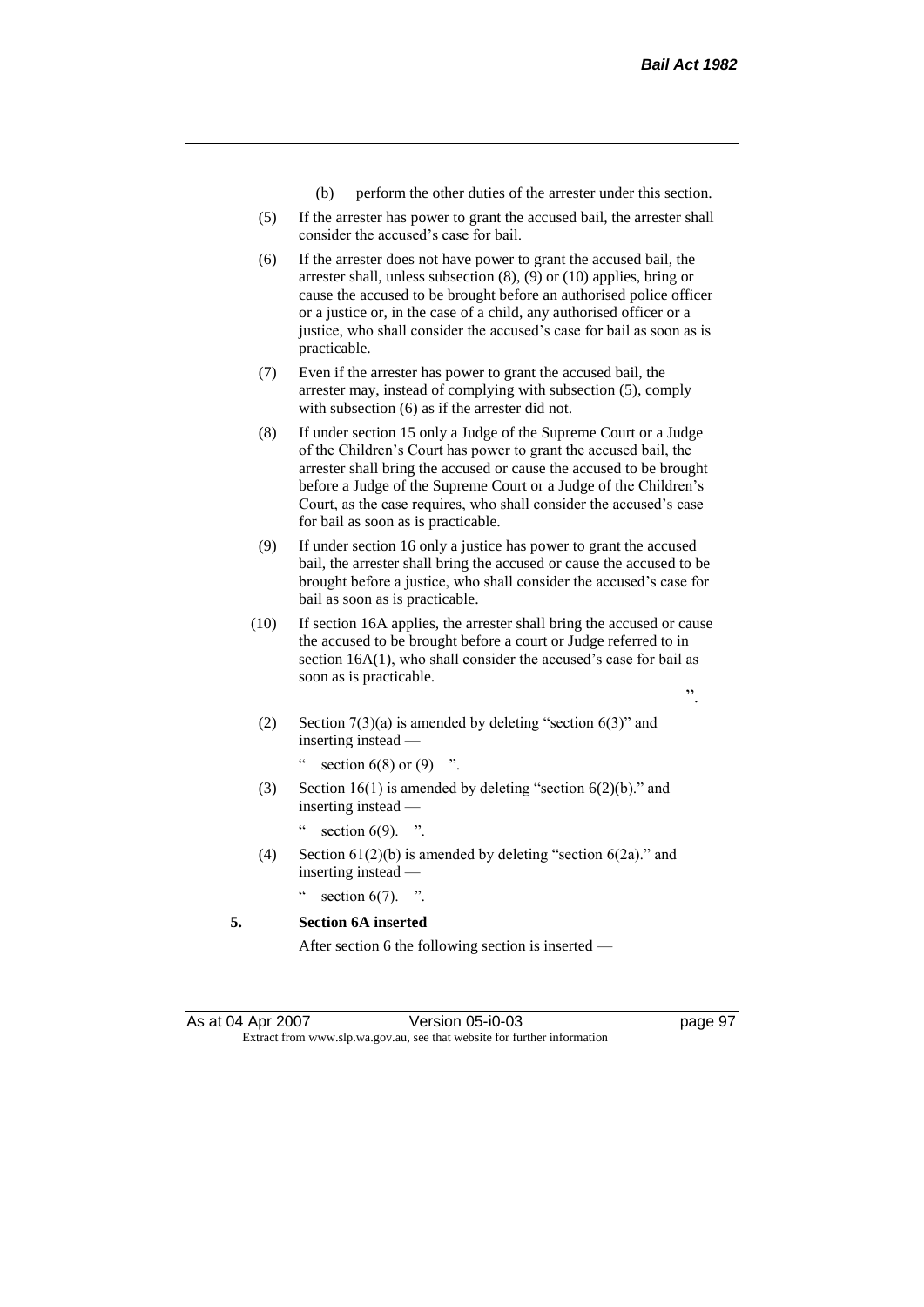$\epsilon$ 

#### **6A. Whether custody justified to be considered in certain cases**

- (1) In this section
	- **"accused"** means an accused who is under arrest, other than pursuant to a warrant;
	- **"released"** means released from custody without being required to enter into, or without having entered into, a bail undertaking;
	- **"serious offence"** means an indictable offence the penalty specified by a written law for which is or includes imprisonment for 5 years or more or life;
	- **"summary court"** means the Magistrates Court or the Children's Court.
- (2) An authorised officer or justice who is considering an accused's case for bail for an initial appearance in a summary court on a charge of an indictable offence that is not a serious offence may order that the accused be served with a summons under the *Criminal Procedure Act 2004*, and released, in respect of the charge unless satisfied —
	- (a) that there are reasonable grounds to suspect the accused would not obey the summons if served with it; or
	- (b) that not releasing the accused is justified under subsection (4) or for any other reason.
- (3) An authorised officer or justice who is considering an accused's case for bail for an initial appearance in a summary court on a charge of a simple offence must order that the accused be served with a court hearing notice under the *Criminal Procedure Act 2004*, and released, in respect of the charge unless satisfied —
	- (a) that the presence of the accused when the charge is dealt with is likely to be necessary for any reason or for sentencing purposes; or
	- (b) that not releasing the accused is justified under subsection (4) or for any other reason.
- (4) Not releasing an accused is justified if there are reasonable grounds to suspect that if the accused were released —
	- (a) the accused
		- (i) would commit an offence;
		- (ii) would continue or repeat an offence with which he or she is charged;
		- (iii) would endanger another person's safety or property; or

page 98 Version 05-i0-03 As at 04 Apr 2007

Extract from www.slp.wa.gov.au, see that website for further information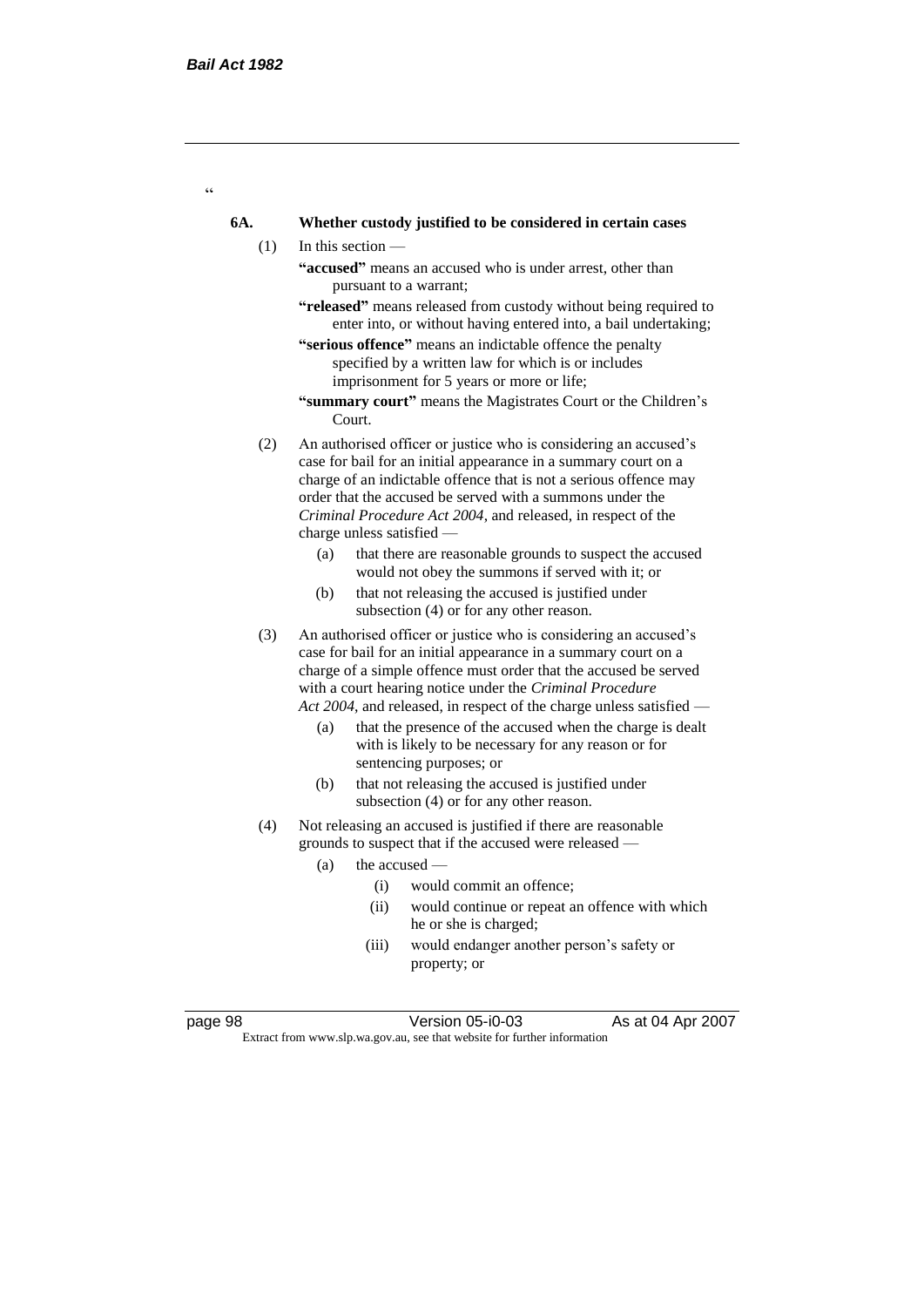".

- (iv) would interfere with witnesses or otherwise obstruct the course of justice, whether in relation to the accused or any other person;
- or
- (b) the accused's safety would be endangered.
- (5) This section does not affect the operation of section 28 or 30 of the *Criminal Procedure Act 2004*.

**6. Section 12 amended**

Section 12 is amended as follows:

- (a) by inserting after "requires" " or permits ";
- (b) by deleting "section 236 of *The Criminal Code*, section 50AA of the *Police Act 1892*" and inserting instead —
	- " Part 12 of the *Criminal Investigation Act 2006* ".
- **7. Sections 18 and 19 repealed and consequential amendment to section 27**
	- (1) Sections 18 and 19 are repealed.
	- (2) Section 27(1) is amended by deleting ", an authorised police officer who dispenses with bail under section 18,".

".

#### 9 Footnote no longer applicable.

- <sup>10</sup> The amendment in the *Courts Legislation Amendment and Repeal Act 2004* s. 141 (amending Sch. 1 Pt. A cl. 4) is not included because the clause it sought to amend had been amended by the *Acts Amendment (Court of Appeal) Act 2004* s. 28(4) before the amendment purported to come into operation.
- <sup>11</sup> On the date as at which this compilation was prepared, the *Machinery of Government (Miscellaneous Amendments) Act 2006* Pt. 3 Div. 1 had not come into operation. It reads as follows:

 $\epsilon$   $\epsilon$ 

#### **Part 3 — Attorney General, and Justice**

#### **Division 1 —** *Bail Act 1982*

#### **30. The Act amended**

The amendments in this Division are to the *Bail Act 1982*.

As at 04 Apr 2007 Version 05-i0-03 page 99 Extract from www.slp.wa.gov.au, see that website for further information